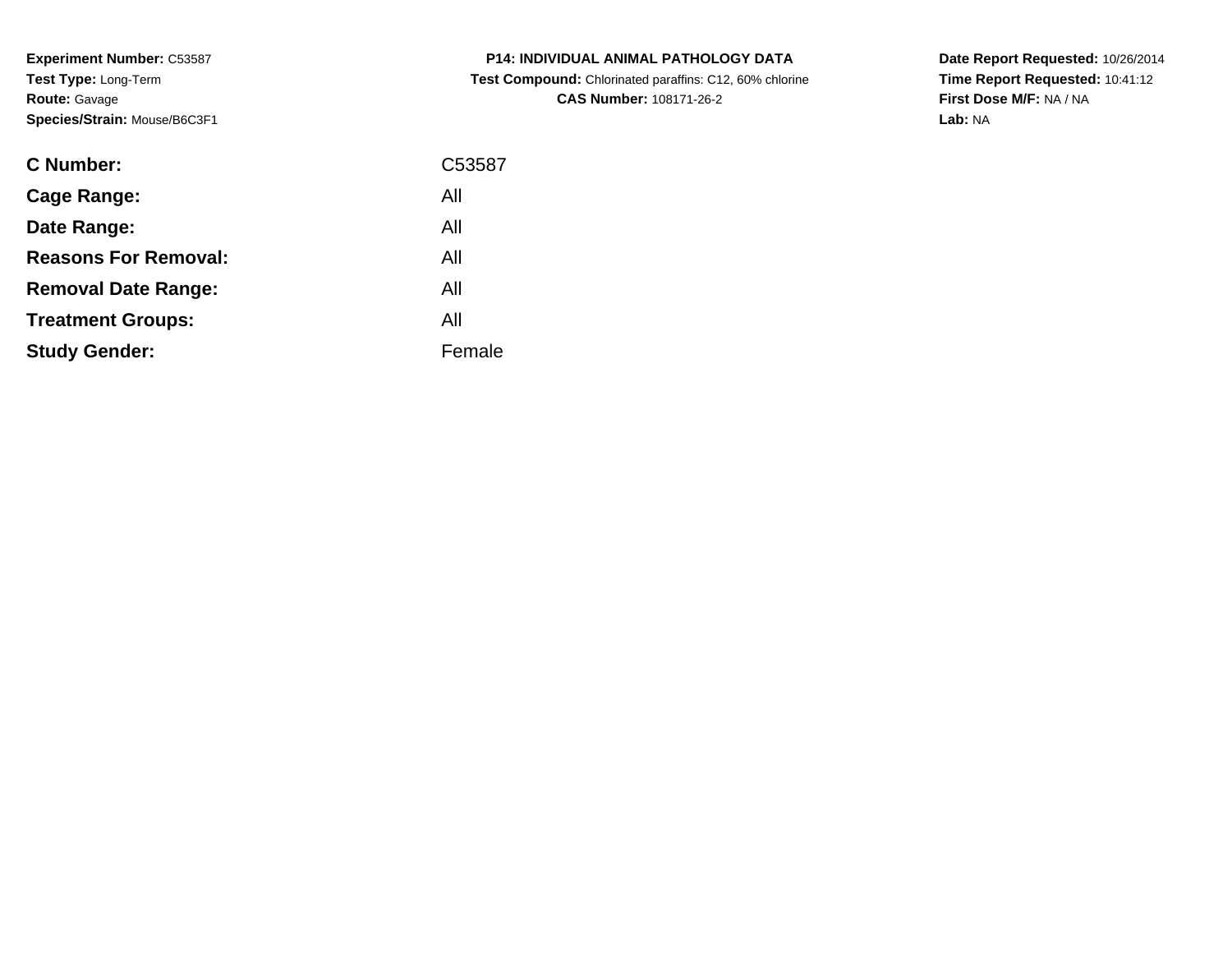**Experiment Number:** C53587**Test Type:** Long-Term**Route:** Gavage **Species/Strain:** Mouse/B6C3F1**P14: INDIVIDUAL ANIMAL PATHOLOGY DATA Test Compound:** Chlorinated paraffins: C12, 60% chlorine**CAS Number:** 108171-26-2**Date Report Requested:** 10/26/2014**Time Report Requested:** 10:41:12**First Dose M/F:** NA / NA**Lab:** NA**ANIMAL ID:** 1\_001**TRT#:** 1 **SEX:** Female **DAY ON TEST: DOSE:** 250.0 MG/KG**DISP:** Moribund Sacrifice **HISTO: OBSERVATIONS** Liver Hepatocellular Adenoma**Stomach** Forestomach **Hyperplasia**, Epithelial Thyroid Hyperplasia, Follicular Cell UnspecifiedLymphoma, Mixed-Malignant Type Uterus Endometrium Hyperplasia, Cystic Inflammation, SuppurativePRIMARY CAUSE OF DEATH-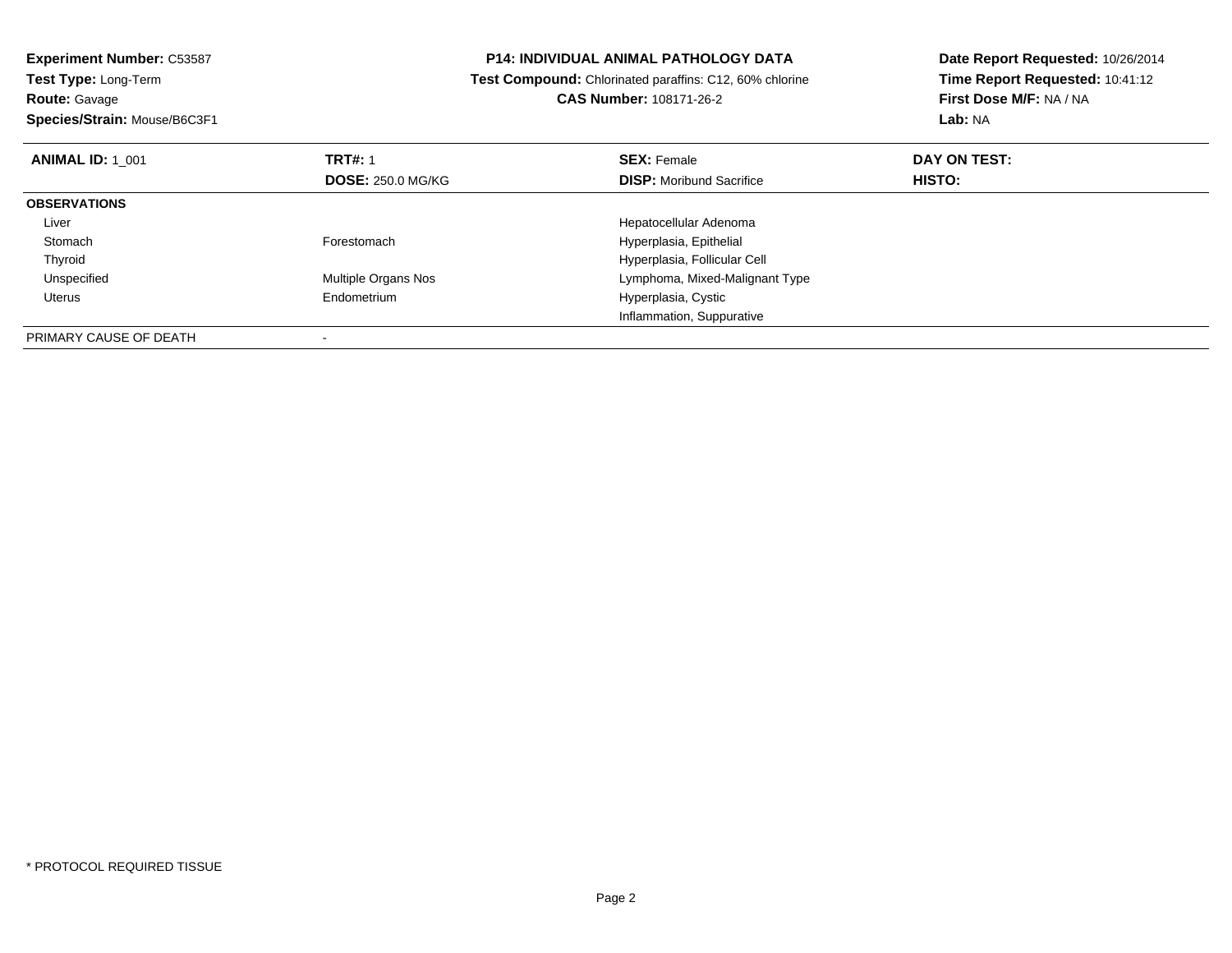**Route:** Gavage

**Species/Strain:** Mouse/B6C3F1

# **P14: INDIVIDUAL ANIMAL PATHOLOGY DATA**

 **Test Compound:** Chlorinated paraffins: C12, 60% chlorine**CAS Number:** 108171-26-2

| <b>ANIMAL ID: 1_002</b> | <b>TRT#: 1</b>              | <b>SEX: Female</b>                    | DAY ON TEST: |  |
|-------------------------|-----------------------------|---------------------------------------|--------------|--|
|                         | <b>DOSE: 250.0 MG/KG</b>    | <b>DISP:</b> Moribund Sacrifice       | HISTO:       |  |
| <b>OBSERVATIONS</b>     |                             |                                       |              |  |
| Brain                   | Thalamus                    | Psammoma Bodies                       |              |  |
| Intestine Large         | Crypt Of Lieberkuhn, Rectum | Dilatation, Nos                       |              |  |
| Kidney                  |                             | Nephrosis, Nos                        |              |  |
| Liver                   |                             | Cyst, Nos                             |              |  |
|                         |                             | Hematopoiesis                         |              |  |
|                         |                             | Hepatocellular Adenoma                |              |  |
|                         |                             | Hepatocellular Carcinoma              |              |  |
|                         |                             | Inflammation, Focal                   |              |  |
| Lymph node              | Iliac Lymph Node            | Hyperplasia, Nos                      |              |  |
| Ovary                   |                             | Cyst, Follicular Nos                  |              |  |
| Spleen                  |                             | Hematopoiesis                         |              |  |
| Thyroid                 |                             | Degeneration, Cystic                  |              |  |
| Unspecified             | Multiple Organs Nos         | Endometrial Stromal Sarcoma, Invasive |              |  |
| Uterus                  |                             | <b>Endometrial Stromal Sarcoma</b>    |              |  |
| PRIMARY CAUSE OF DEATH  |                             |                                       |              |  |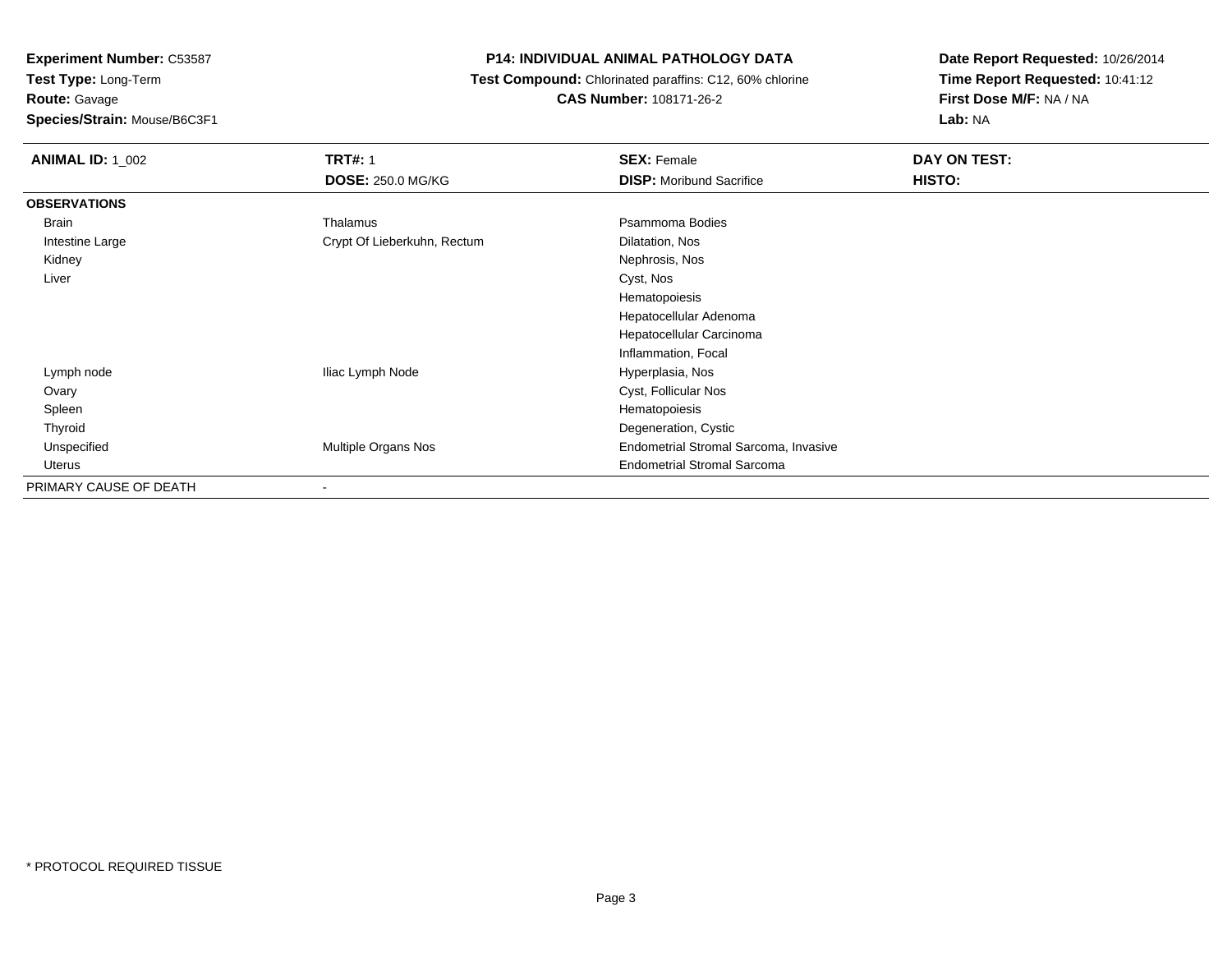**Route:** Gavage

**Species/Strain:** Mouse/B6C3F1

#### **P14: INDIVIDUAL ANIMAL PATHOLOGY DATA**

 **Test Compound:** Chlorinated paraffins: C12, 60% chlorine**CAS Number:** 108171-26-2

| <b>ANIMAL ID: 1 003</b> | <b>TRT#: 1</b>           | <b>SEX: Female</b>                   | DAY ON TEST: |  |
|-------------------------|--------------------------|--------------------------------------|--------------|--|
|                         | <b>DOSE: 250.0 MG/KG</b> | <b>DISP: Terminal Sacrifice</b>      | HISTO:       |  |
| <b>OBSERVATIONS</b>     |                          |                                      |              |  |
| Brain                   | Thalamus                 | Psammoma Bodies                      |              |  |
| Liver                   |                          | Hepatocellular Adenoma               |              |  |
|                         |                          | Hepatocellular Carcinoma             |              |  |
| Thyroid                 |                          | Follicular-Cell Adenoma              |              |  |
|                         |                          | Hyperplasia, Follicular Cell         |              |  |
| Unspecified             | Multiple Organs Nos      | Lymphoma, Lymphocytic-Malignant Type |              |  |
| <b>Uterus</b>           | Endometrium              | Hyperplasia, Cystic                  |              |  |
|                         | Cervix Uteri             | Hyperplasia, Epithelial              |              |  |
|                         |                          | Inflammation, Suppurative            |              |  |
| PRIMARY CAUSE OF DEATH  | $\overline{\phantom{a}}$ |                                      |              |  |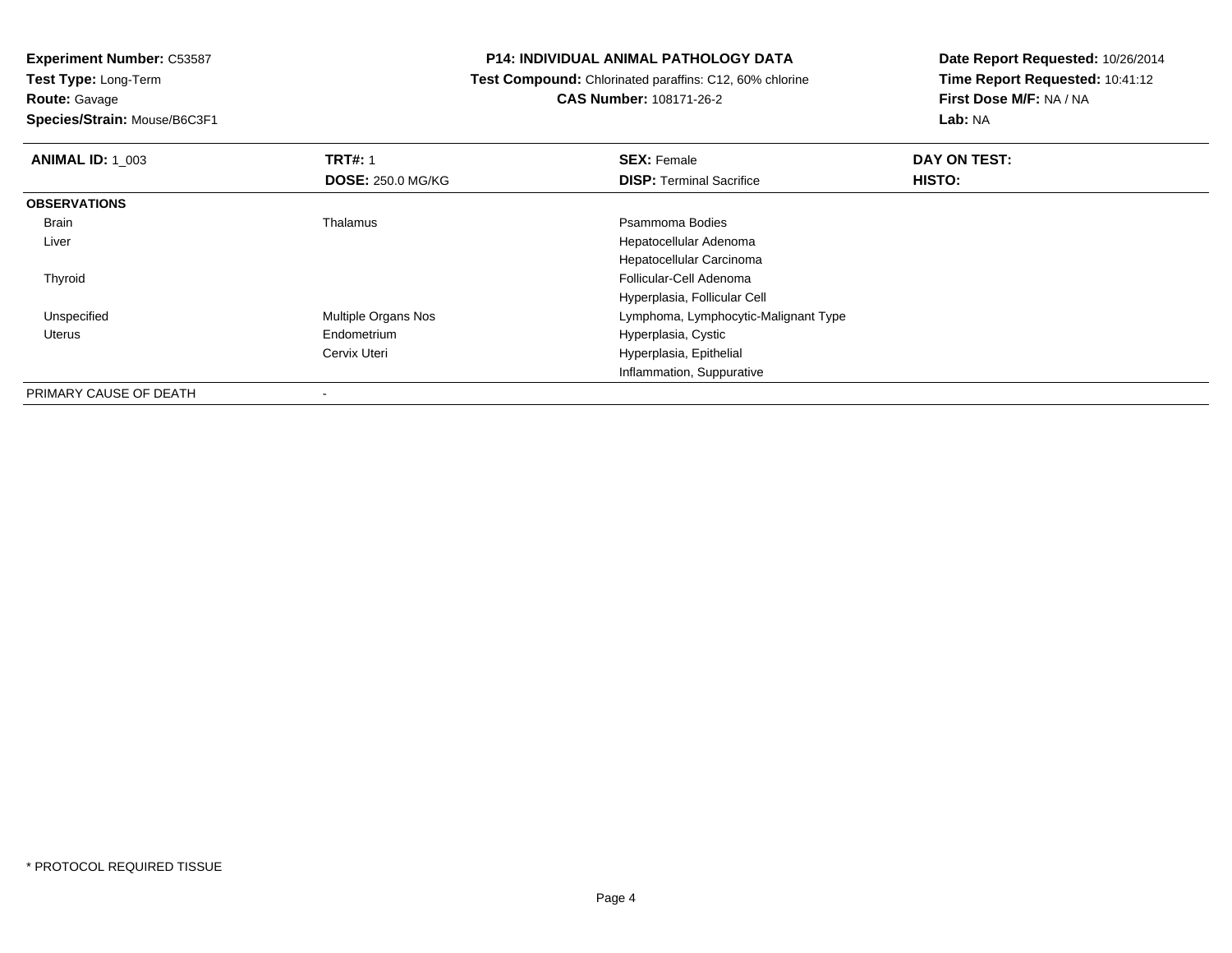| <b>Experiment Number: C53587</b><br>Test Type: Long-Term<br><b>Route: Gavage</b><br>Species/Strain: Mouse/B6C3F1 |                          | <b>P14: INDIVIDUAL ANIMAL PATHOLOGY DATA</b><br>Test Compound: Chlorinated paraffins: C12, 60% chlorine<br><b>CAS Number: 108171-26-2</b> | Date Report Requested: 10/26/2014<br>Time Report Requested: 10:41:12<br>First Dose M/F: NA / NA<br>Lab: NA |
|------------------------------------------------------------------------------------------------------------------|--------------------------|-------------------------------------------------------------------------------------------------------------------------------------------|------------------------------------------------------------------------------------------------------------|
| <b>ANIMAL ID: 1 004</b>                                                                                          | <b>TRT#: 1</b>           | <b>SEX: Female</b>                                                                                                                        | DAY ON TEST:                                                                                               |
|                                                                                                                  | <b>DOSE: 250.0 MG/KG</b> | <b>DISP:</b> Terminal Sacrifice                                                                                                           | HISTO:                                                                                                     |
| <b>OBSERVATIONS</b>                                                                                              |                          |                                                                                                                                           |                                                                                                            |
| Liver                                                                                                            |                          | Hepatocellular Adenoma                                                                                                                    |                                                                                                            |
|                                                                                                                  |                          | Infarct, Nos                                                                                                                              |                                                                                                            |
| Ovary                                                                                                            |                          | Cyst, Follicular Nos                                                                                                                      |                                                                                                            |
| Thyroid                                                                                                          |                          | Follicular-Cell Adenoma                                                                                                                   |                                                                                                            |
| Uterus                                                                                                           | Endometrium              | Hyperplasia, Cystic                                                                                                                       |                                                                                                            |
| PRIMARY CAUSE OF DEATH                                                                                           |                          |                                                                                                                                           |                                                                                                            |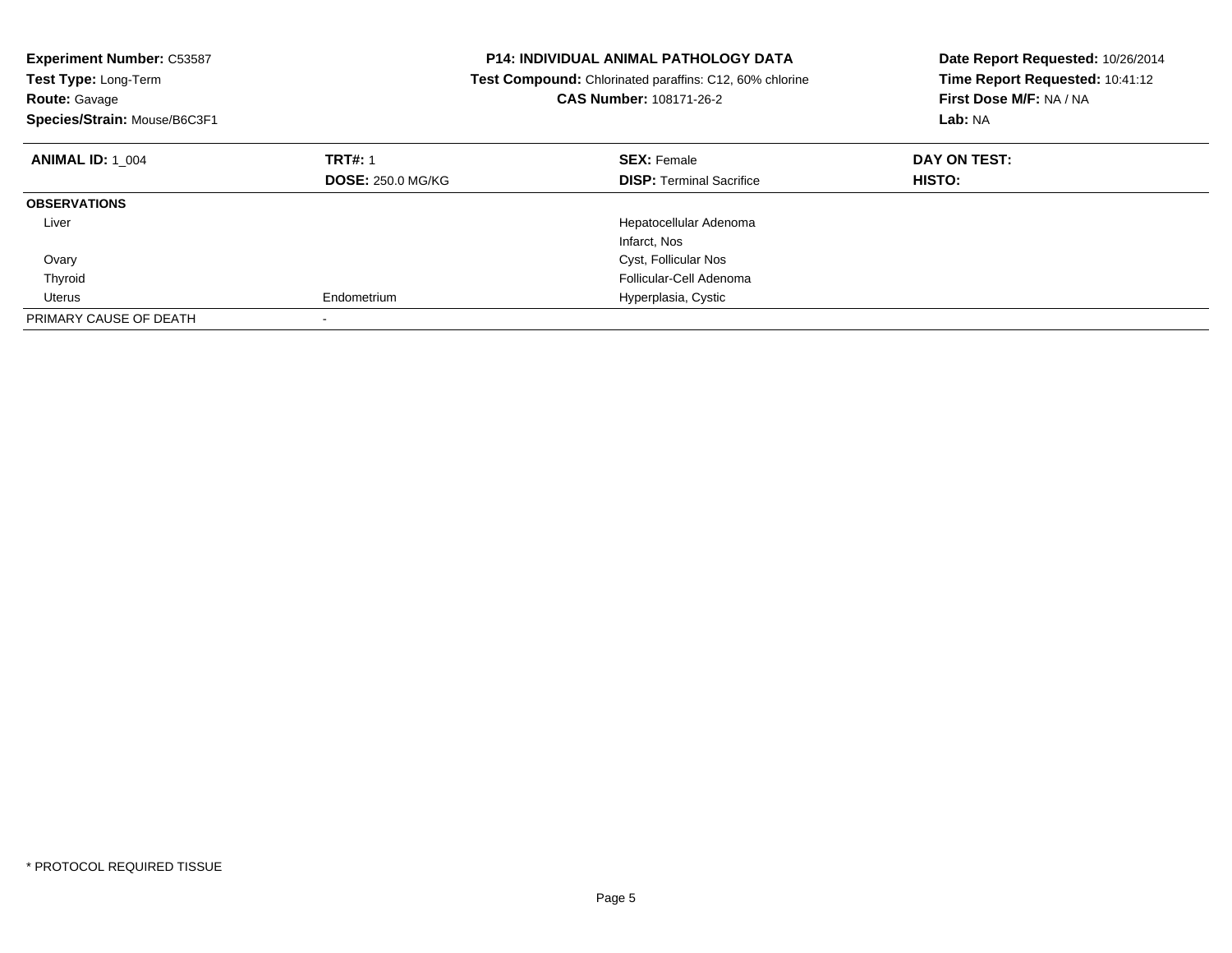**Route:** Gavage

**Species/Strain:** Mouse/B6C3F1

## **P14: INDIVIDUAL ANIMAL PATHOLOGY DATA**

**Test Compound:** Chlorinated paraffins: C12, 60% chlorine

**CAS Number:** 108171-26-2

| <b>ANIMAL ID: 1_005</b> | <b>TRT#: 1</b>           | <b>SEX: Female</b>                 | DAY ON TEST: |  |
|-------------------------|--------------------------|------------------------------------|--------------|--|
|                         | <b>DOSE: 250.0 MG/KG</b> | <b>DISP:</b> Moribund Sacrifice    | HISTO:       |  |
| <b>OBSERVATIONS</b>     |                          |                                    |              |  |
| Adrenal gland           |                          | Hepatocellular Carcinoma, Invasive |              |  |
| Brain                   | Thalamus                 | Psammoma Bodies                    |              |  |
| Gall bladder            |                          | Hyperplasia, Epithelial            |              |  |
| Kidney                  |                          | Nephrosis, Nos                     |              |  |
| Liver                   |                          | Hepatocellular Carcinoma           |              |  |
|                         |                          | Inflammation, Focal                |              |  |
| Lymph node              | Mandibular Lymph Node    | Angiectasis                        |              |  |
| Nasal cavity            |                          | Inflammation, Suppurative          |              |  |
| Spleen                  |                          | Hematopoiesis                      |              |  |
| Thyroid                 |                          | Follicular-Cell Adenoma            |              |  |
| Uterus                  | Endometrium              | Hyperplasia, Cystic                |              |  |
| PRIMARY CAUSE OF DEATH  | $\blacksquare$           |                                    |              |  |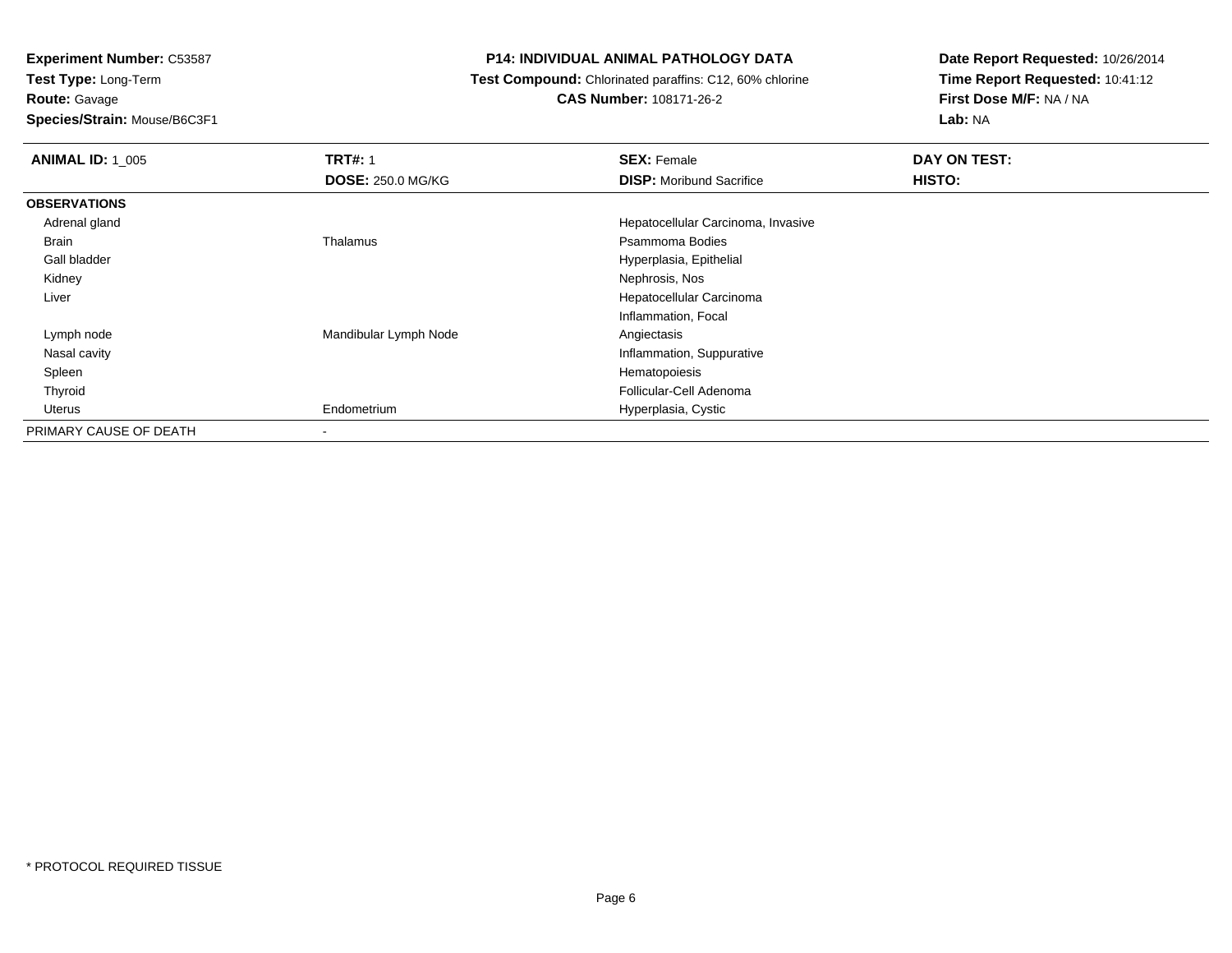**Experiment Number:** C53587**Test Type:** Long-Term**Route:** Gavage**Species/Strain:** Mouse/B6C3F1

#### **P14: INDIVIDUAL ANIMAL PATHOLOGY DATA**

 **Test Compound:** Chlorinated paraffins: C12, 60% chlorine**CAS Number:** 108171-26-2

| <b>ANIMAL ID: 1_006</b> | <b>TRT#: 1</b><br><b>DOSE: 250.0 MG/KG</b> | <b>SEX: Female</b><br><b>DISP: Terminal Sacrifice</b> | DAY ON TEST:<br>HISTO: |
|-------------------------|--------------------------------------------|-------------------------------------------------------|------------------------|
| <b>OBSERVATIONS</b>     |                                            |                                                       |                        |
| Adrenal gland           | Cortex Nos                                 | Cytoplasmic Vacuolization                             |                        |
| <b>Brain</b>            | Thalamus                                   | Psammoma Bodies                                       |                        |
| Kidney                  |                                            | Nephrosis, Nos                                        |                        |
| Liver                   |                                            | Fibrosis, Focal                                       |                        |
|                         |                                            | Hepatocellular Adenoma                                |                        |
|                         |                                            | Necrosis, Focal                                       |                        |
|                         |                                            | Pigmentation, Nos                                     |                        |
| Lung                    |                                            | Follicular-Cell Carcinoma, Metastatic                 |                        |
| Lymph node              | Mesenteric Lymph Node                      | Angiectasis                                           |                        |
| Ovary                   |                                            | Cyst, Follicular Nos                                  |                        |
| Pituitary gland         | <b>Anterior Pituitary</b>                  | Angiectasis                                           |                        |
|                         | <b>Anterior Pituitary</b>                  | Hyperplasia, Focal                                    |                        |
| Thyroid                 |                                            | Follicular-Cell Carcinoma                             |                        |
| Unspecified             | Multiple Organs Nos                        | Lymphoma, Lymphocytic-Malignant Type                  |                        |
| Uterus                  |                                            | <b>Endometrial Stromal Polyp</b>                      |                        |
|                         | Endometrium                                | Hyperplasia, Cystic                                   |                        |
| PRIMARY CAUSE OF DEATH  |                                            |                                                       |                        |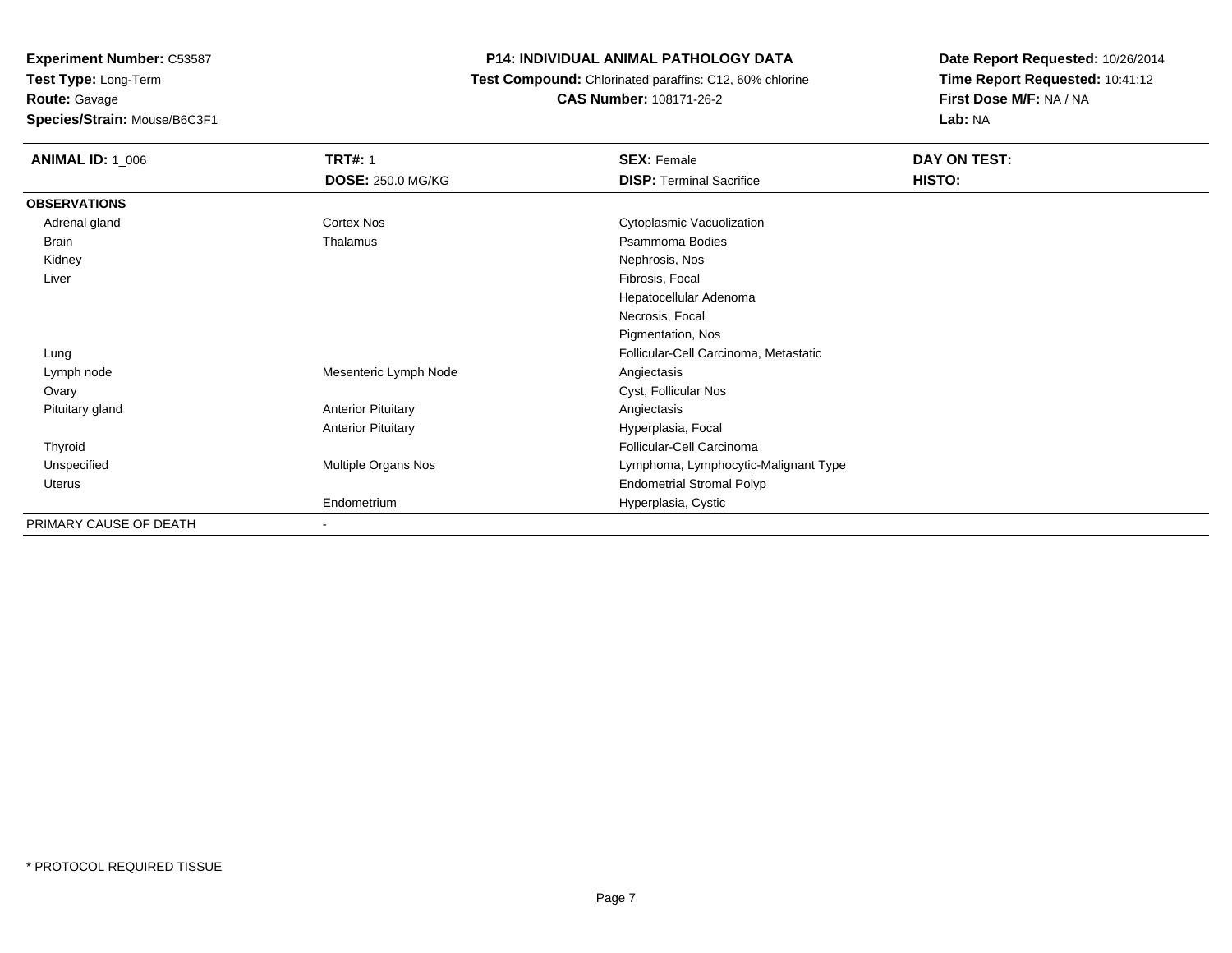# **P14: INDIVIDUAL ANIMAL PATHOLOGY DATA**

**Test Compound:** Chlorinated paraffins: C12, 60% chlorine

**Date Report Requested:** 10/26/2014**Time Report Requested:** 10:41:12**First Dose M/F:** NA / NA**Lab:** NA

|  | Species/Strain: Mouse/B6C3F1 |
|--|------------------------------|
|  |                              |

**CAS Number:** 108171-26-2

| <b>ANIMAL ID: 1 007</b>       | <b>TRT#: 1</b>           | <b>SEX: Female</b>              | DAY ON TEST:  |  |
|-------------------------------|--------------------------|---------------------------------|---------------|--|
|                               | <b>DOSE: 250.0 MG/KG</b> | <b>DISP: Terminal Sacrifice</b> | <b>HISTO:</b> |  |
| <b>OBSERVATIONS</b>           |                          |                                 |               |  |
| Liver                         |                          | Hepatocellular Adenoma          |               |  |
| Ovary                         |                          | Cyst, Follicular Nos            |               |  |
| Stomach                       | Forestomach              | Hyperplasia, Epithelial         |               |  |
| Thyroid                       |                          | Hyperplasia, Follicular Cell    |               |  |
| Unspecified                   | Multiple Organs Nos      | Lymphoma, Mixed-Malignant Type  |               |  |
| Uterus                        | Endometrium              | Hyperplasia, Cystic             |               |  |
|                               |                          | Inflammation, Suppurative       |               |  |
| <b>DOIMADY CAUCE OF DEATH</b> |                          |                                 |               |  |

PRIMARY CAUSE OF DEATH-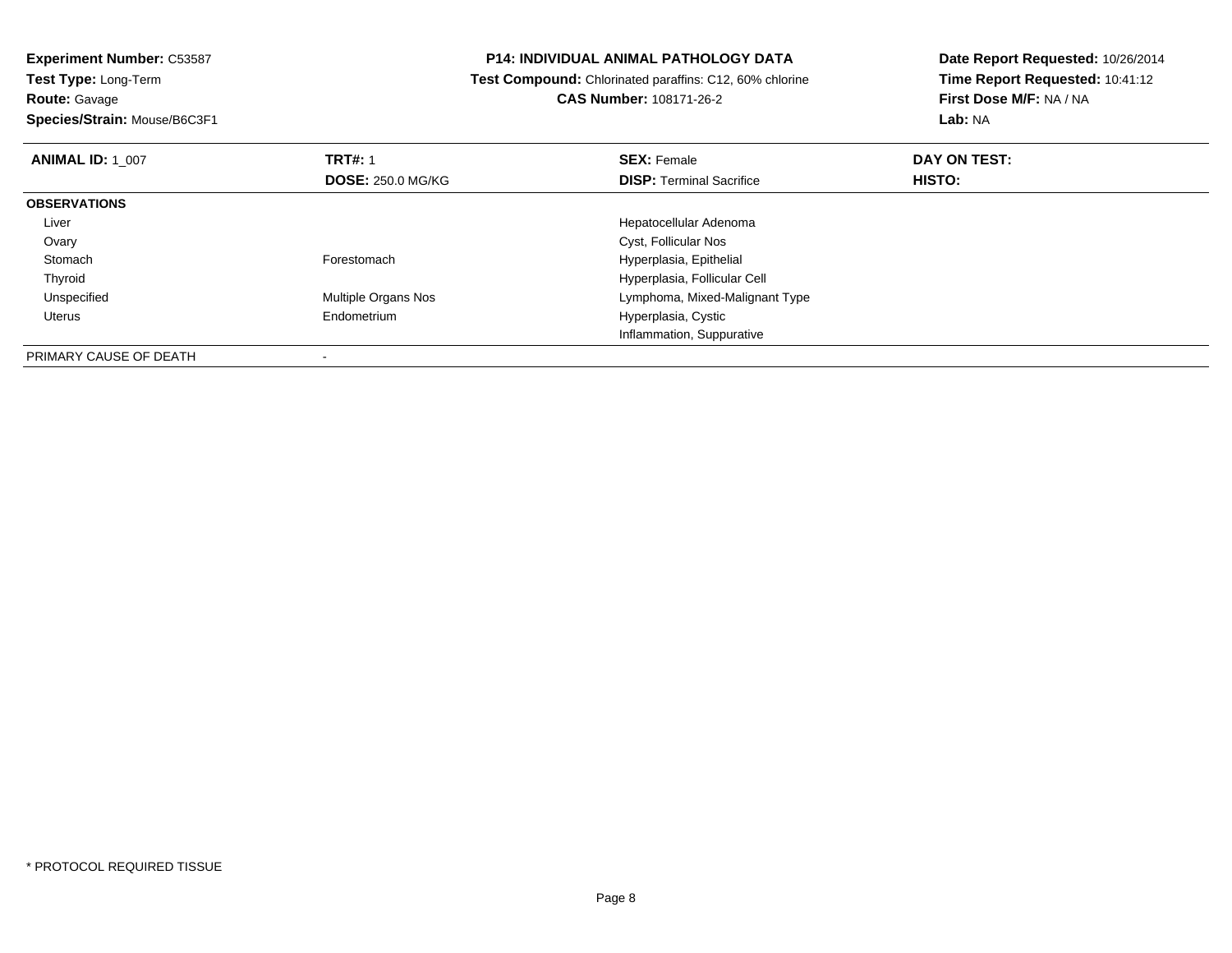**Experiment Number:** C53587

**Test Type:** Long-Term**Route:** Gavage

**Species/Strain:** Mouse/B6C3F1

## **P14: INDIVIDUAL ANIMAL PATHOLOGY DATA**

 **Test Compound:** Chlorinated paraffins: C12, 60% chlorine**CAS Number:** 108171-26-2

| <b>ANIMAL ID: 1 008</b> | <b>TRT#: 1</b>             | <b>SEX: Female</b>              | DAY ON TEST: |  |
|-------------------------|----------------------------|---------------------------------|--------------|--|
|                         | <b>DOSE: 250.0 MG/KG</b>   | <b>DISP:</b> Moribund Sacrifice | HISTO:       |  |
| <b>OBSERVATIONS</b>     |                            |                                 |              |  |
| Heart                   |                            | Periarteritis                   |              |  |
| <b>Intestine Small</b>  | Mesentery Nos              | Periarteritis                   |              |  |
| Kidney                  |                            | Glomerulonephritis, Acute       |              |  |
| Liver                   |                            | Hepatocellular Adenoma          |              |  |
|                         |                            | Leukocytosis, Nos               |              |  |
|                         |                            | Necrosis, Focal                 |              |  |
| Spleen                  |                            | Hematopoiesis                   |              |  |
| Unspecified             | <b>Multiple Organs Nos</b> | Inflammation, Suppurative       |              |  |
| Uterus                  | Endometrium                | Hyperplasia, Cystic             |              |  |
| PRIMARY CAUSE OF DEATH  |                            |                                 |              |  |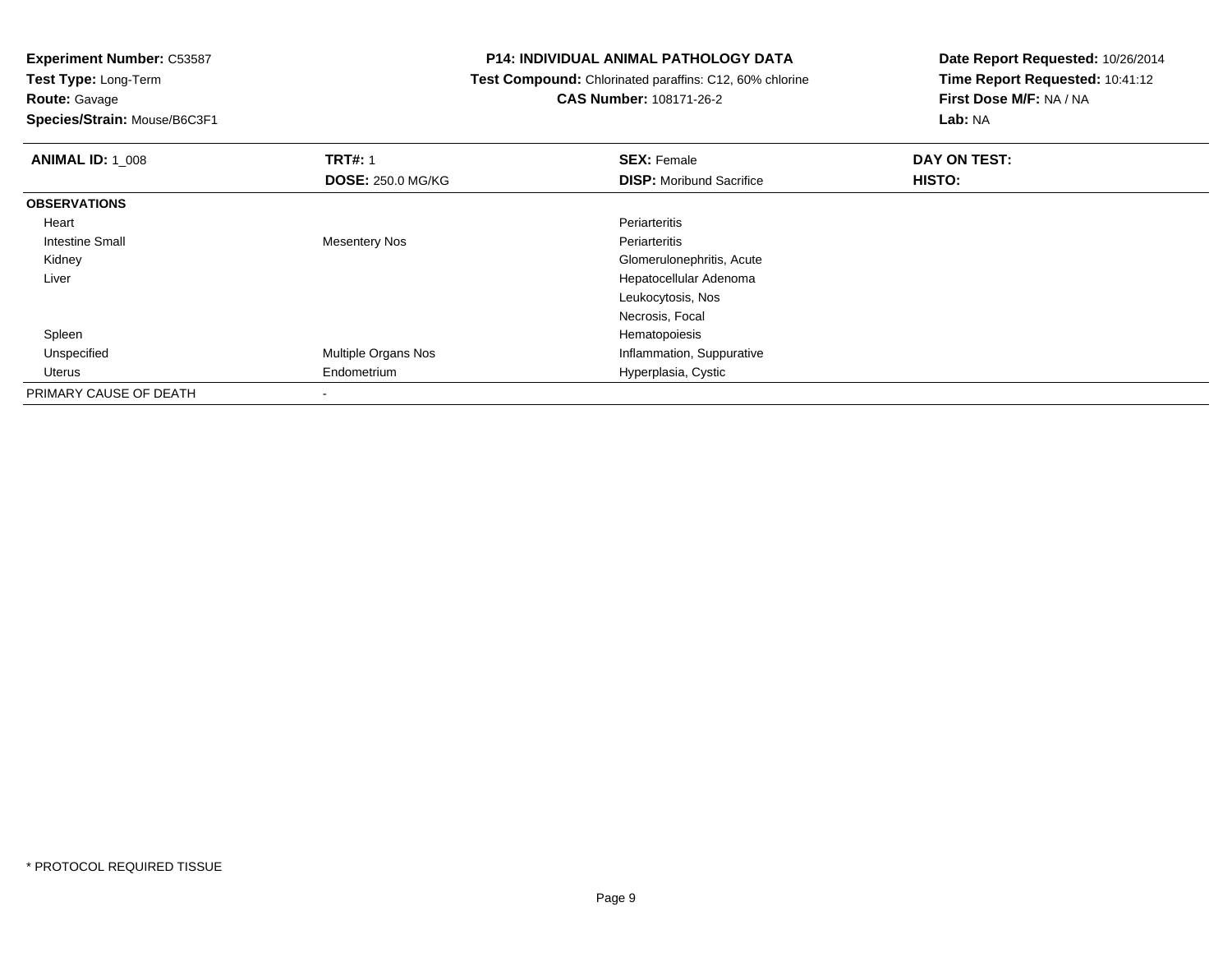**Experiment Number:** C53587**Test Type:** Long-Term**Route:** Gavage **Species/Strain:** Mouse/B6C3F1**P14: INDIVIDUAL ANIMAL PATHOLOGY DATA Test Compound:** Chlorinated paraffins: C12, 60% chlorine**CAS Number:** 108171-26-2**Date Report Requested:** 10/26/2014**Time Report Requested:** 10:41:12**First Dose M/F:** NA / NA**Lab:** NA**ANIMAL ID:** 1\_009**TRT#:** 1 **SEX:** Female **DAY ON TEST: DOSE:** 250.0 MG/KG**DISP:** Terminal Sacrifice **HISTO: OBSERVATIONS** Brainn and the control of the Thalamus and the control of the Psammoma Bodies and the Psammoma Bodies of the Psammoma Bodies and the Psammoma Bodies of the Psammoma Bodies of the Psammoma Bodies of the Psammoma Bodies of the Ps Liver Hepatocellular Adenoma Ovary Cyst, Follicular Nos StomachForestomach **Hyperplasia**, Epithelial Forestomach Inflammation, Focal Thyroid Hyperplasia, Follicular Cell Uterus Endometrium Hyperplasia, Cystic PRIMARY CAUSE OF DEATH-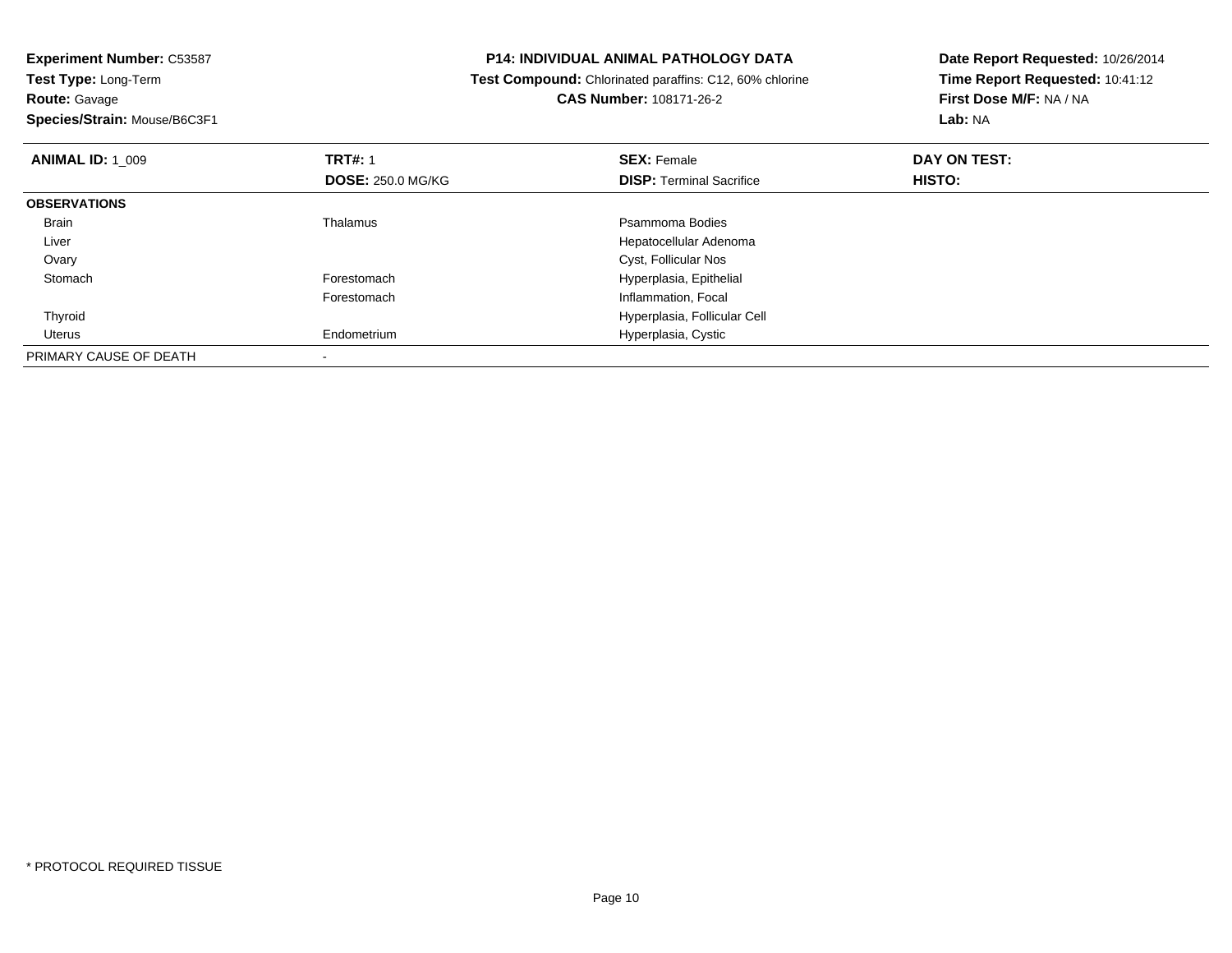# **Species/Strain:** Mouse/B6C3F1

-

#### **P14: INDIVIDUAL ANIMAL PATHOLOGY DATA**

 **Test Compound:** Chlorinated paraffins: C12, 60% chlorine**CAS Number:** 108171-26-2

| <b>ANIMAL ID: 1 010</b> | <b>TRT#: 1</b>           | <b>SEX: Female</b>              | DAY ON TEST:  |  |
|-------------------------|--------------------------|---------------------------------|---------------|--|
|                         | <b>DOSE: 250.0 MG/KG</b> | <b>DISP:</b> Moribund Sacrifice | <b>HISTO:</b> |  |
| <b>OBSERVATIONS</b>     |                          |                                 |               |  |
| Brain                   | Thalamus                 | Psammoma Bodies                 |               |  |
| Liver                   |                          | Hepatocellular Adenoma          |               |  |
| Ovary                   |                          | Cyst, Follicular Nos            |               |  |
| Thyroid                 |                          | Hyperplasia, Follicular Cell    |               |  |
| Unspecified             | Shoulder                 | Inflammation, Chronic           |               |  |
|                         | Multiple Organs Nos      | Lymphoma, Mixed-Malignant Type  |               |  |
| Uterus                  | Endometrium              | Hyperplasia, Cystic             |               |  |
|                         |                          | Inflammation, Suppurative       |               |  |
| PRIMARY CAUSE OF DEATH  | $\overline{\phantom{a}}$ |                                 |               |  |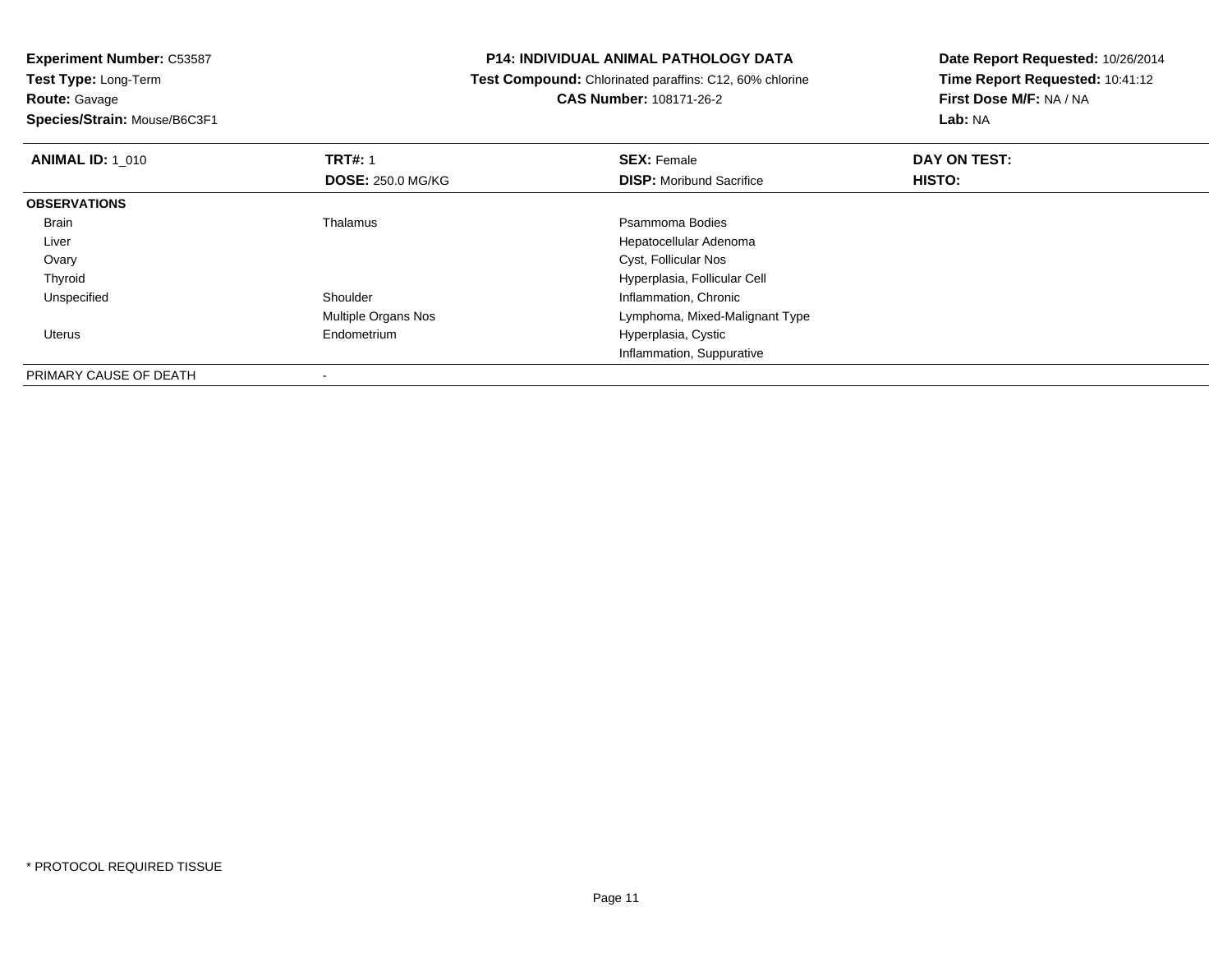**Route:** Gavage

**Species/Strain:** Mouse/B6C3F1

# **P14: INDIVIDUAL ANIMAL PATHOLOGY DATA**

 **Test Compound:** Chlorinated paraffins: C12, 60% chlorine**CAS Number:** 108171-26-2

| <b>ANIMAL ID: 1_011</b> | <b>TRT#: 1</b>            | <b>SEX: Female</b>               | DAY ON TEST: |
|-------------------------|---------------------------|----------------------------------|--------------|
|                         | <b>DOSE: 250.0 MG/KG</b>  | <b>DISP:</b> Moribund Sacrifice  | HISTO:       |
| <b>OBSERVATIONS</b>     |                           |                                  |              |
| Brain                   | Thalamus                  | Psammoma Bodies                  |              |
| Liver                   |                           | Necrosis, Central                |              |
| Mammary gland           |                           | Adenocarcinoma, Nos              |              |
|                         |                           | <b>Cystic Ducts</b>              |              |
| Nasal cavity            |                           | Foreign Body, Reaction           |              |
| Pituitary gland         | <b>Anterior Pituitary</b> | Adenoma, Nos                     |              |
| Skin                    | Neck                      | Inflammation, Focal              |              |
| Spleen                  |                           | Hematopoiesis                    |              |
| Thyroid                 |                           | Follicular-Cell Adenoma          |              |
| Unspecified             | Multiple Organs Nos       | Lymphoma, Mixed-Malignant Type   |              |
| Uterus                  |                           | <b>Endometrial Stromal Polyp</b> |              |
|                         | Endometrium               | Hyperplasia, Cystic              |              |
|                         |                           | Leiomyoma                        |              |
| PRIMARY CAUSE OF DEATH  | $\overline{\phantom{a}}$  |                                  |              |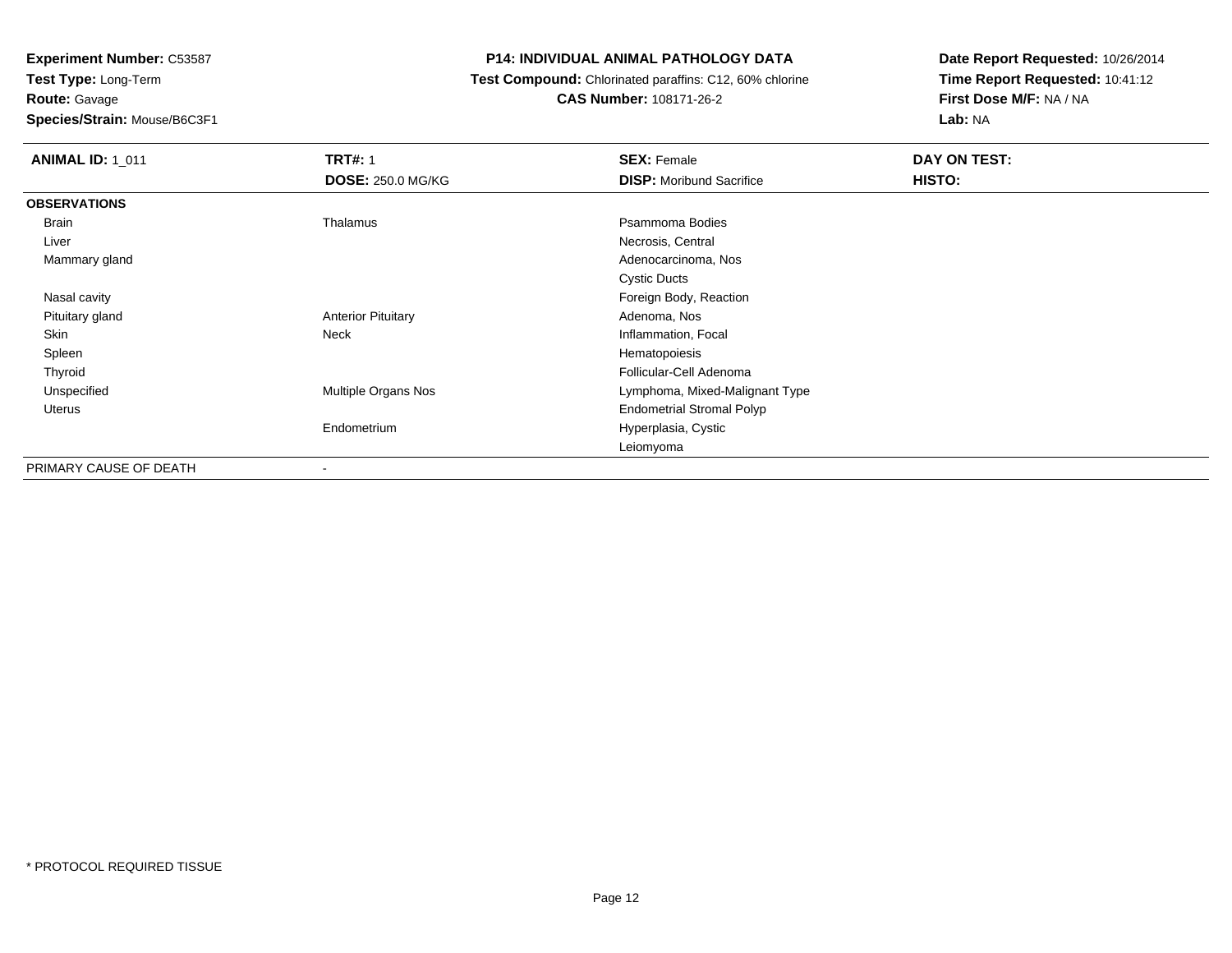| <b>Experiment Number: C53587</b><br>Test Type: Long-Term<br><b>Route: Gavage</b><br>Species/Strain: Mouse/B6C3F1 |                          | <b>P14: INDIVIDUAL ANIMAL PATHOLOGY DATA</b><br>Test Compound: Chlorinated paraffins: C12, 60% chlorine<br>CAS Number: 108171-26-2 | Date Report Requested: 10/26/2014<br>Time Report Requested: 10:41:12<br>First Dose M/F: NA / NA<br>Lab: NA |  |
|------------------------------------------------------------------------------------------------------------------|--------------------------|------------------------------------------------------------------------------------------------------------------------------------|------------------------------------------------------------------------------------------------------------|--|
| <b>ANIMAL ID:</b> 1 012                                                                                          | <b>TRT#: 1</b>           | <b>SEX: Female</b>                                                                                                                 | DAY ON TEST:                                                                                               |  |
|                                                                                                                  | <b>DOSE: 250.0 MG/KG</b> | <b>DISP:</b> Natural Death                                                                                                         | HISTO:                                                                                                     |  |
| <b>OBSERVATIONS</b>                                                                                              |                          |                                                                                                                                    |                                                                                                            |  |
| Liver                                                                                                            |                          | Hepatocellular Carcinoma                                                                                                           |                                                                                                            |  |
| Skin                                                                                                             | Neck                     | Ulcer, Nos                                                                                                                         |                                                                                                            |  |
| Unspecified                                                                                                      | Multiple Organs Nos      | Leukemia, Lymphocytic                                                                                                              |                                                                                                            |  |
| PRIMARY CAUSE OF DEATH                                                                                           |                          |                                                                                                                                    |                                                                                                            |  |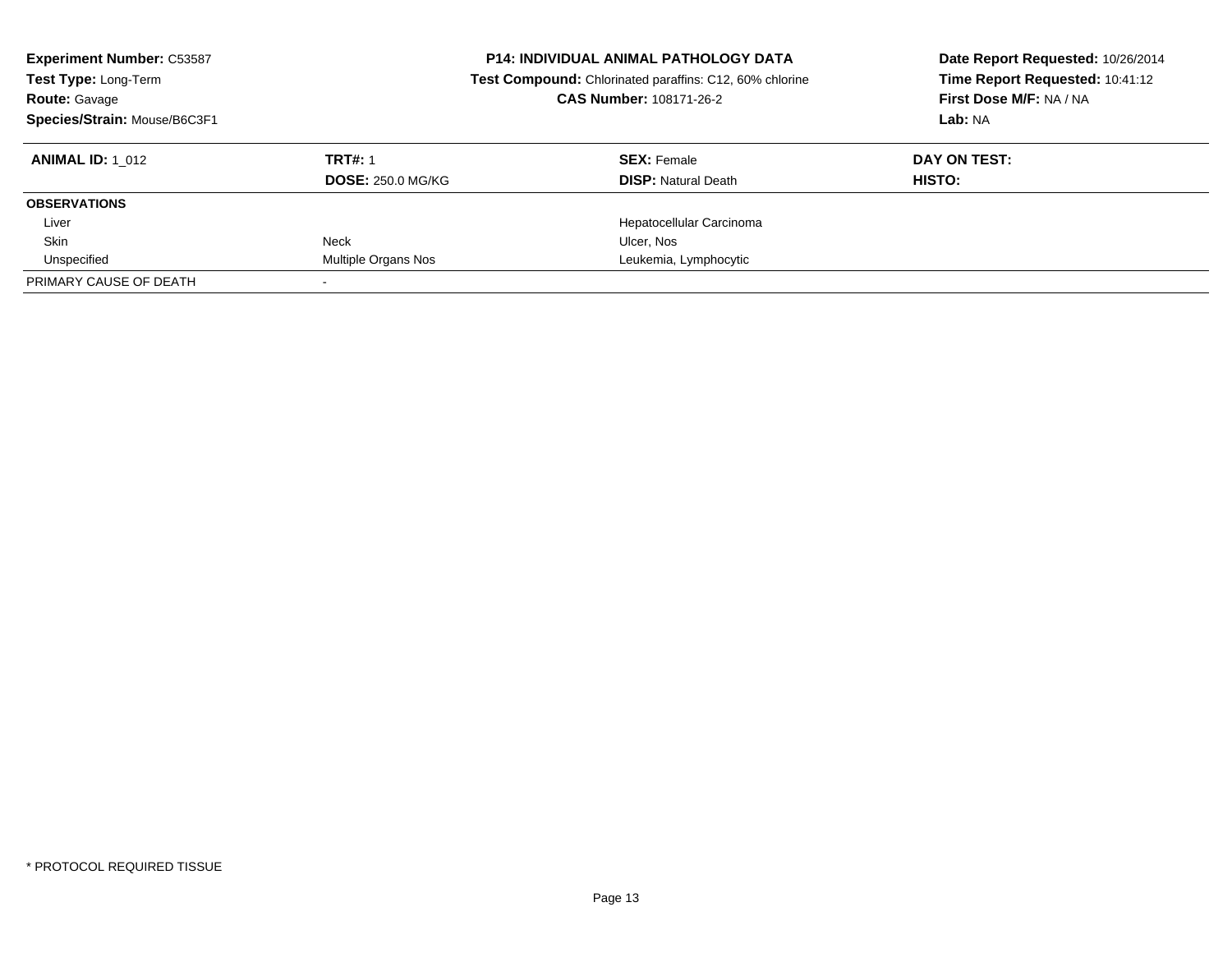# **Route:** Gavage

**Species/Strain:** Mouse/B6C3F1

# **P14: INDIVIDUAL ANIMAL PATHOLOGY DATA**

#### **Test Compound:** Chlorinated paraffins: C12, 60% chlorine**CAS Number:** 108171-26-2

| <b>ANIMAL ID: 1_013</b> | <b>TRT#: 1</b>             | <b>SEX: Female</b>              | DAY ON TEST: |  |
|-------------------------|----------------------------|---------------------------------|--------------|--|
|                         | <b>DOSE: 250.0 MG/KG</b>   | <b>DISP:</b> Moribund Sacrifice | HISTO:       |  |
| <b>OBSERVATIONS</b>     |                            |                                 |              |  |
| Kidney                  |                            | Nephrosis, Nos                  |              |  |
| Liver                   |                            | Hematopoiesis                   |              |  |
| Lymph node              | Renal Lymph Node           | Hyperplasia, Nos                |              |  |
| Pancreas                |                            | Edema, Nos                      |              |  |
| Spleen                  |                            | Hemangiosarcoma                 |              |  |
|                         |                            | Hematopoiesis                   |              |  |
| Thyroid                 |                            | Degeneration, Cystic            |              |  |
|                         |                            | Hyperplasia, Follicular Cell    |              |  |
| Unspecified             | Multiple Organs Nos        | Hyperplasia, Lymphoid           |              |  |
|                         | <b>Multiple Organs Nos</b> | Inflammation, Suppurative       |              |  |
| Uterus                  | Endometrium                | Hyperplasia, Cystic             |              |  |
| PRIMARY CAUSE OF DEATH  |                            |                                 |              |  |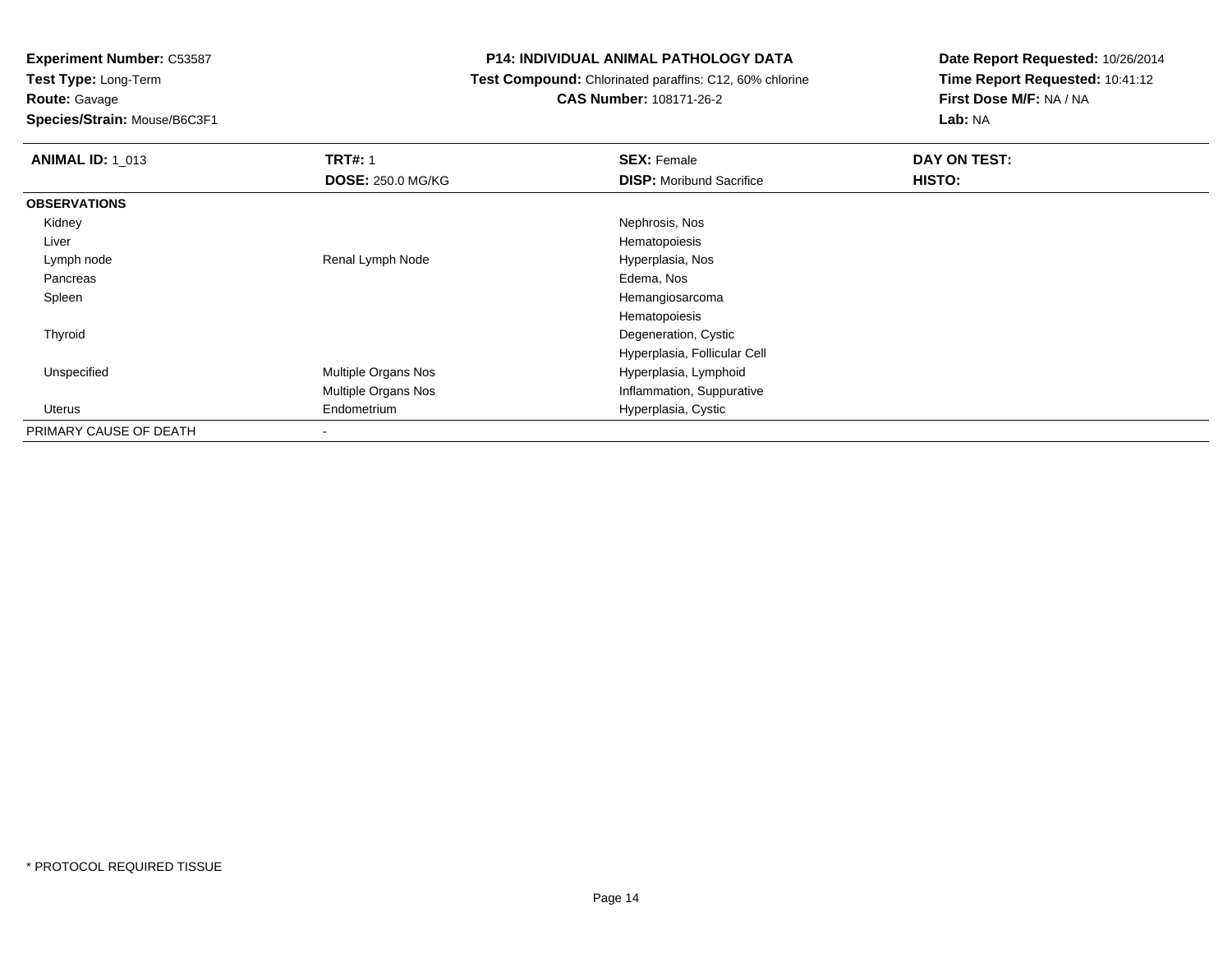**Species/Strain:** Mouse/B6C3F1

### **P14: INDIVIDUAL ANIMAL PATHOLOGY DATA**

 **Test Compound:** Chlorinated paraffins: C12, 60% chlorine**CAS Number:** 108171-26-2

| <b>ANIMAL ID: 1 014</b> | <b>TRT#: 1</b>           | <b>SEX: Female</b>              | DAY ON TEST: |  |
|-------------------------|--------------------------|---------------------------------|--------------|--|
|                         | <b>DOSE: 250.0 MG/KG</b> | <b>DISP:</b> Moribund Sacrifice | HISTO:       |  |
| <b>OBSERVATIONS</b>     |                          |                                 |              |  |
| Brain                   | Thalamus                 | Psammoma Bodies                 |              |  |
| Eye                     | Nasolacrimal Duct        | Inflammation, Nos               |              |  |
| Kidney                  | Glomerulus               | Amyloidosis                     |              |  |
|                         |                          | Nephrosis, Nos                  |              |  |
| Liver                   |                          | Hyperplasia, Lymphoid           |              |  |
| Lung                    |                          | Aspiration, Foreign Body        |              |  |
|                         |                          | Leukocytosis, Nos               |              |  |
| Peritoneum              |                          | Inflammation, Nos               |              |  |
| Spleen                  |                          | Hematopoiesis                   |              |  |
| Uterus                  | Endometrium              | Hyperplasia, Cystic             |              |  |
|                         |                          | Inflammation, Suppurative       |              |  |
| PRIMARY CAUSE OF DEATH  | $\,$                     |                                 |              |  |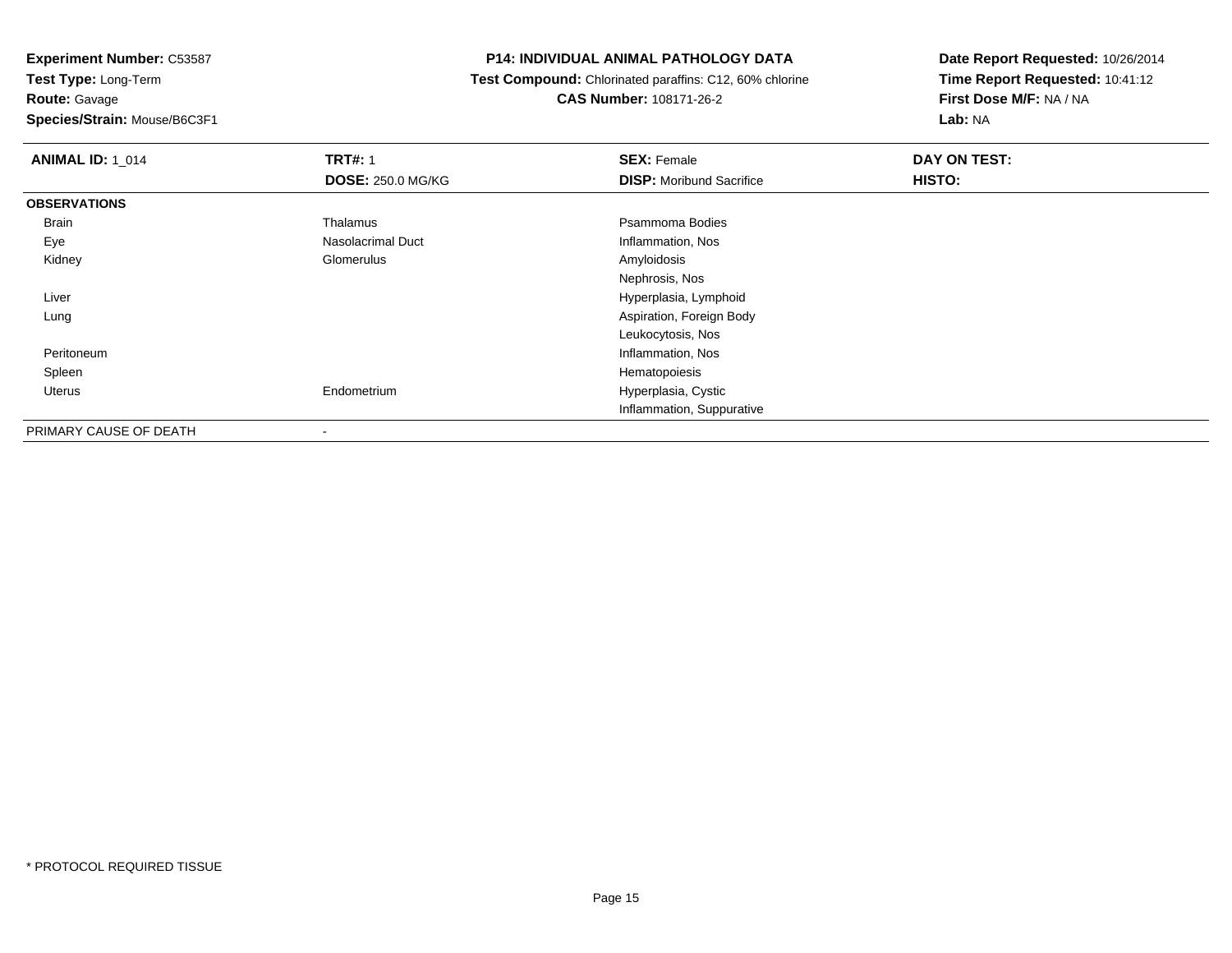**Experiment Number:** C53587**Test Type:** Long-Term**Route:** Gavage **Species/Strain:** Mouse/B6C3F1**P14: INDIVIDUAL ANIMAL PATHOLOGY DATA Test Compound:** Chlorinated paraffins: C12, 60% chlorine**CAS Number:** 108171-26-2**Date Report Requested:** 10/26/2014**Time Report Requested:** 10:41:12**First Dose M/F:** NA / NA**Lab:** NA**ANIMAL ID: 1\_015 TRT#:** 1 **SEX:** Female **DAY ON TEST: DOSE:** 250.0 MG/KG**DISP:** Terminal Sacrifice **HISTO: OBSERVATIONS** Brainn and the control of the Thalamus and the control of the Psammoma Bodies and the Psammoma Bodies of the Psammoma Bodies and the Psammoma Bodies of the Psammoma Bodies of the Psammoma Bodies of the Psammoma Bodies of the Ps Liver Hepatocellular Carcinoma**Inflammation, Suppurative**  Nasal cavity Salivary glandd Capsule Capsule **Capsule** Capsule **Fibrosis**  ThyroidHyperplasia, Follicular Cell<br>Multiple Organs Nos extension of the Hyperplasia, Lymphoid UnspecifiedHyperplasia, Lymphoid Uterus Endometrium Hyperplasia, Cystic PRIMARY CAUSE OF DEATH-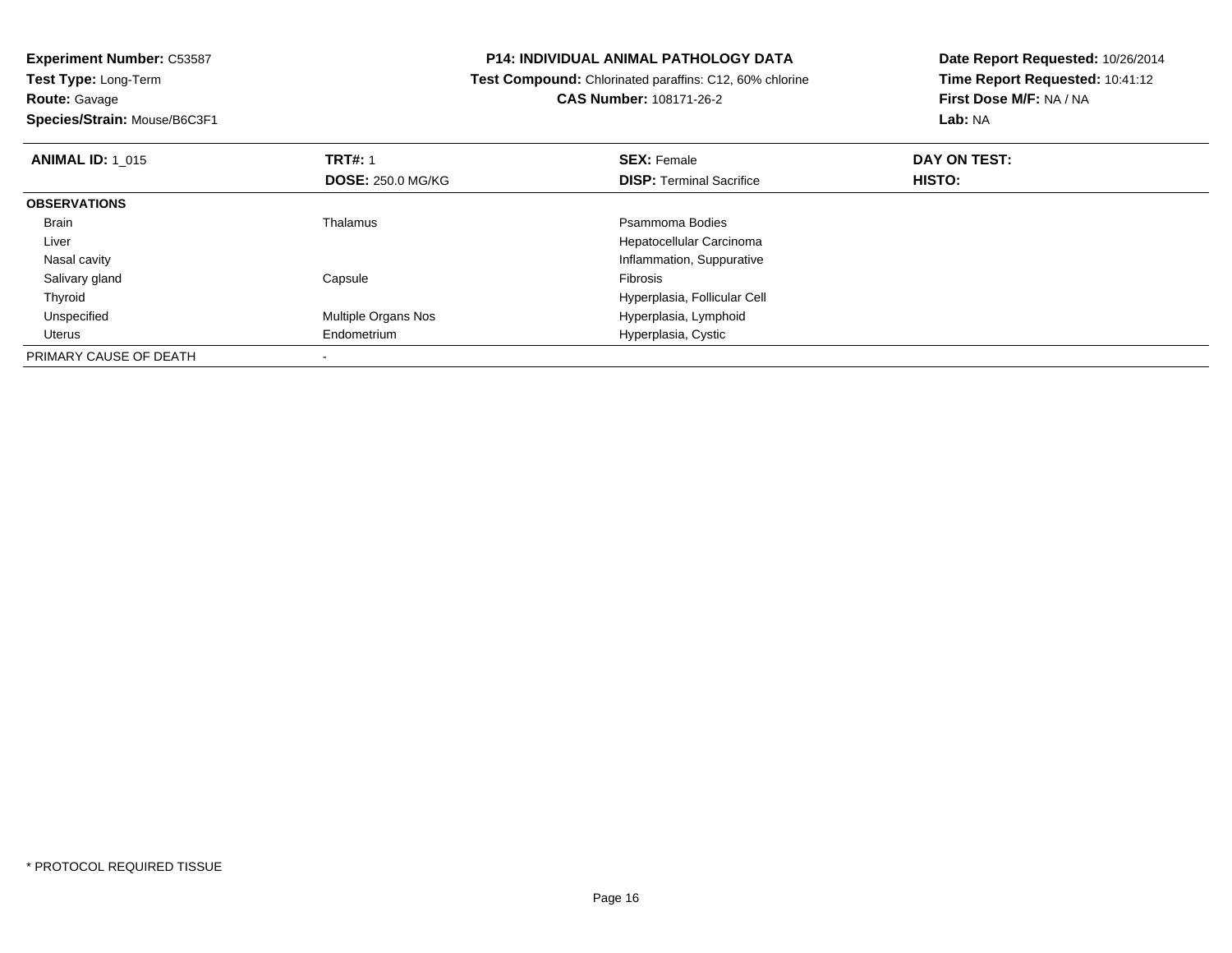**Route:** Gavage

**Species/Strain:** Mouse/B6C3F1

# **P14: INDIVIDUAL ANIMAL PATHOLOGY DATA**

**Test Compound:** Chlorinated paraffins: C12, 60% chlorine

**CAS Number:** 108171-26-2

| <b>ANIMAL ID: 1_016</b> | <b>TRT#: 1</b>            | <b>SEX: Female</b>              | DAY ON TEST: |  |
|-------------------------|---------------------------|---------------------------------|--------------|--|
|                         | <b>DOSE: 250.0 MG/KG</b>  | <b>DISP:</b> Moribund Sacrifice | HISTO:       |  |
| <b>OBSERVATIONS</b>     |                           |                                 |              |  |
| Adrenal gland           |                           | Thrombosis, Nos                 |              |  |
| Liver                   |                           | Hematopoiesis                   |              |  |
|                         |                           | Hepatocellular Adenoma          |              |  |
| Lymph node              | Mesenteric Lymph Node     | Hyperplasia, Lymphoid           |              |  |
| Mammary gland           |                           | Adenocarcinoma, Nos             |              |  |
| Nasal cavity            |                           | Inflammation, Suppurative       |              |  |
| Pituitary gland         | <b>Anterior Pituitary</b> | Adenoma, Nos                    |              |  |
| Spleen                  |                           | Hematopoiesis                   |              |  |
|                         |                           | Thrombosis, Nos                 |              |  |
| Stomach                 | Forestomach               | Ulcer, Nos                      |              |  |
| Thyroid                 |                           | Follicular-Cell Adenoma         |              |  |
| Unspecified             | Groin                     | Congestion, Nos                 |              |  |
| Uterus                  | Endometrium               | Hyperplasia, Cystic             |              |  |
|                         |                           | Leiomyosarcoma                  |              |  |
| PRIMARY CAUSE OF DEATH  | $\overline{\phantom{a}}$  |                                 |              |  |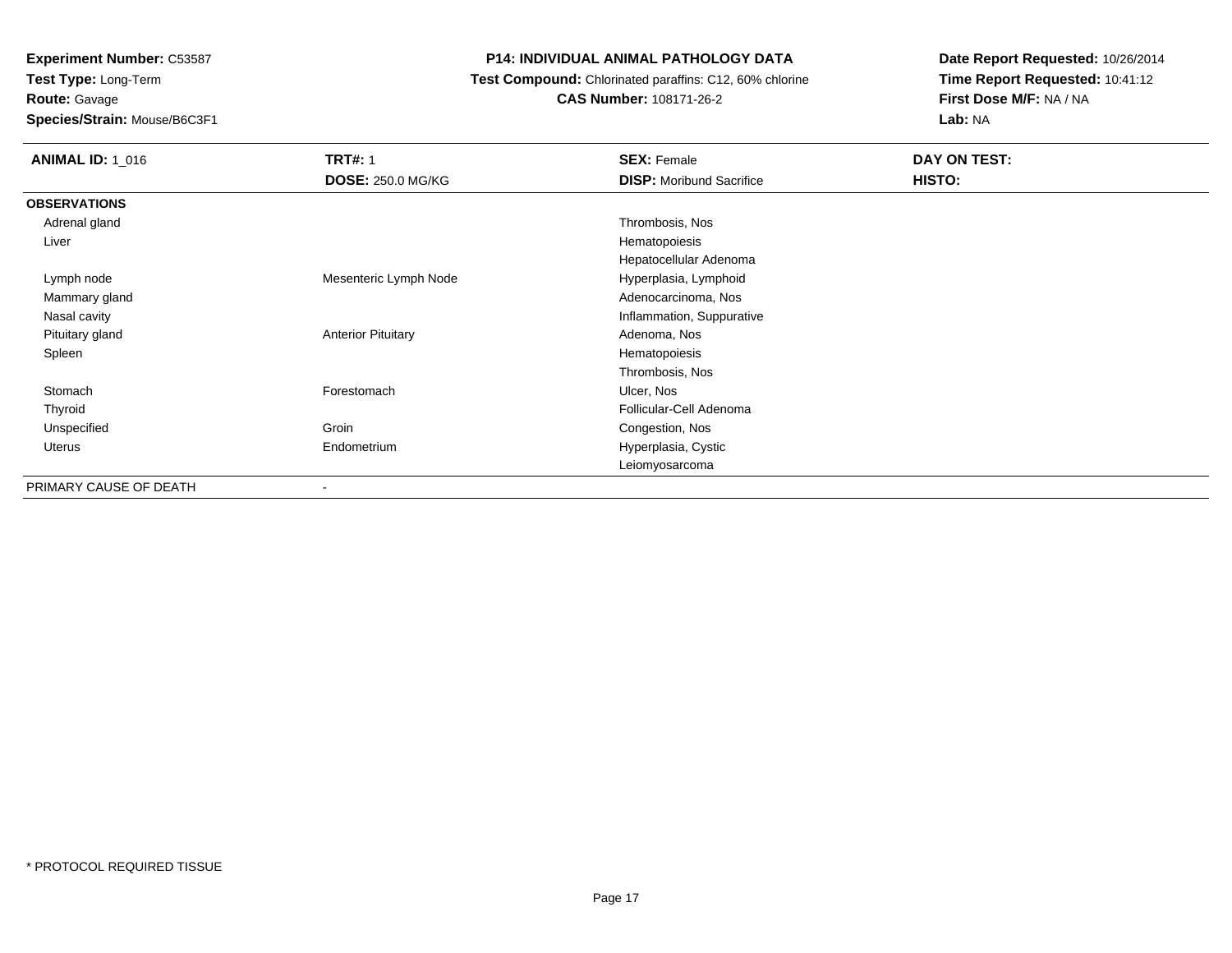#### **Species/Strain:** Mouse/B6C3F1

#### **P14: INDIVIDUAL ANIMAL PATHOLOGY DATA**

**Test Compound:** Chlorinated paraffins: C12, 60% chlorine

**CAS Number:** 108171-26-2

| <b>ANIMAL ID: 1 017</b> | <b>TRT#: 1</b>            | <b>SEX: Female</b>              | DAY ON TEST: |  |
|-------------------------|---------------------------|---------------------------------|--------------|--|
|                         | <b>DOSE: 250.0 MG/KG</b>  | <b>DISP:</b> Moribund Sacrifice | HISTO:       |  |
| <b>OBSERVATIONS</b>     |                           |                                 |              |  |
| Adrenal gland           |                           | Angiectasis                     |              |  |
| Bone                    | Skull                     | Exostosis                       |              |  |
| Brain                   |                           | Carcinoma, Nos, Metastatic      |              |  |
| Liver                   |                           | Angiectasis                     |              |  |
| Lymph node              | Inguinal Lymph Node       | Hyperplasia, Nos                |              |  |
| Mammary gland           |                           | <b>Cystic Ducts</b>             |              |  |
|                         |                           | Hyperplasia, Nos                |              |  |
| Nasal cavity            |                           | Inflammation, Suppurative       |              |  |
| Peritoneum              |                           | Inflammation, Nos               |              |  |
| Pituitary gland         | <b>Anterior Pituitary</b> | Carcinoma, Nos                  |              |  |
| Stomach                 | Forestomach               | Hyperplasia, Epithelial         |              |  |
| Thyroid                 |                           | Follicular-Cell Carcinoma       |              |  |
| PRIMARY CAUSE OF DEATH  |                           |                                 |              |  |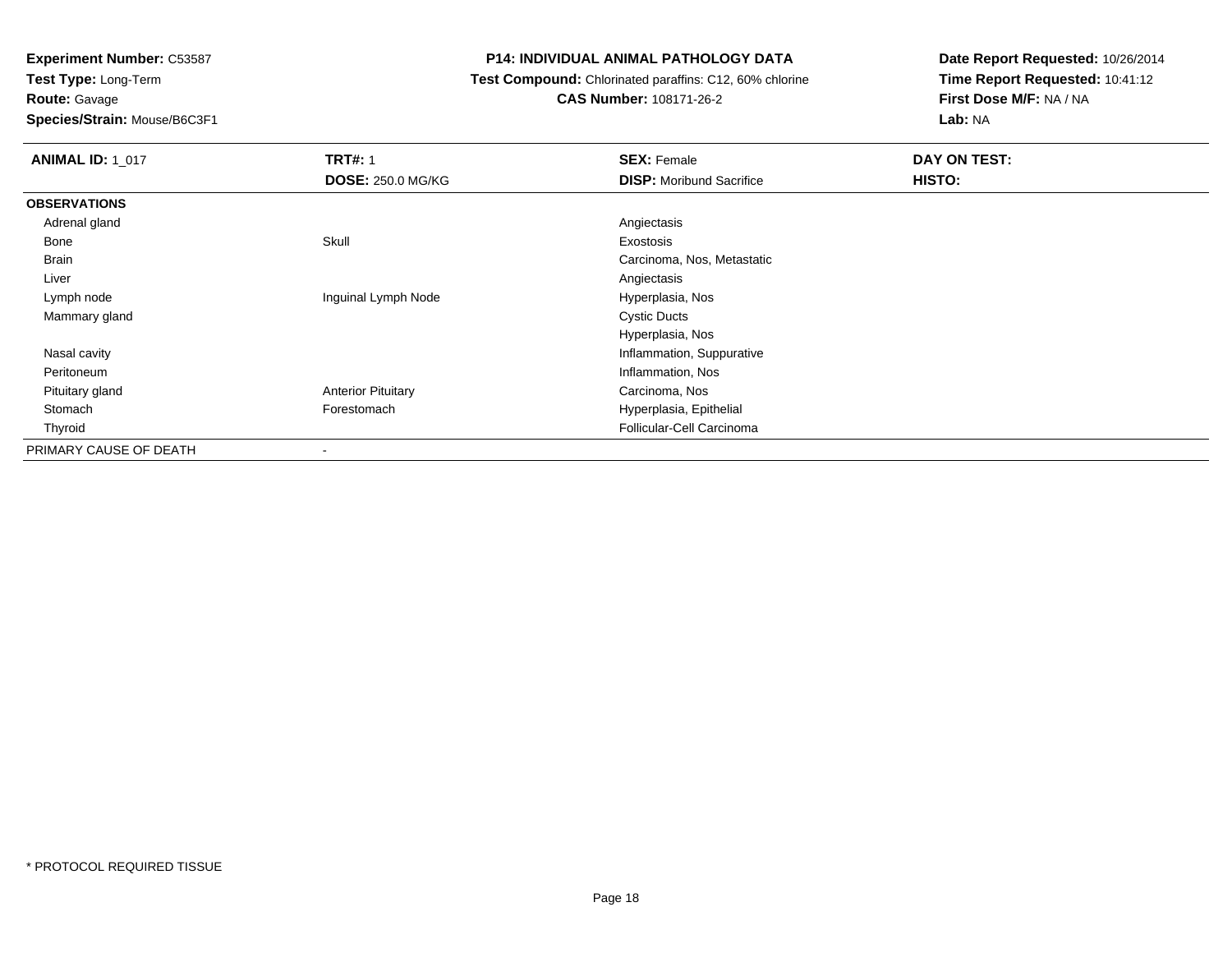| <b>Experiment Number: C53587</b><br><b>P14: INDIVIDUAL ANIMAL PATHOLOGY DATA</b><br>Test Compound: Chlorinated paraffins: C12, 60% chlorine<br>Test Type: Long-Term<br><b>CAS Number: 108171-26-2</b><br><b>Route: Gavage</b><br>Species/Strain: Mouse/B6C3F1 |                           |                                 | Date Report Requested: 10/26/2014<br>Time Report Requested: 10:41:12<br>First Dose M/F: NA / NA<br>Lab: NA |
|---------------------------------------------------------------------------------------------------------------------------------------------------------------------------------------------------------------------------------------------------------------|---------------------------|---------------------------------|------------------------------------------------------------------------------------------------------------|
| <b>ANIMAL ID: 1 018</b>                                                                                                                                                                                                                                       | <b>TRT#: 1</b>            | <b>SEX: Female</b>              | DAY ON TEST:                                                                                               |
|                                                                                                                                                                                                                                                               | <b>DOSE: 250.0 MG/KG</b>  | <b>DISP:</b> Moribund Sacrifice | <b>HISTO:</b>                                                                                              |
| <b>OBSERVATIONS</b>                                                                                                                                                                                                                                           |                           |                                 |                                                                                                            |
| Kidney                                                                                                                                                                                                                                                        |                           | Hyperplasia, Lymphoid           |                                                                                                            |
| Ovary                                                                                                                                                                                                                                                         |                           | Inflammation, Suppurative       |                                                                                                            |
| Pituitary gland                                                                                                                                                                                                                                               | <b>Anterior Pituitary</b> | Hyperplasia, Focal              |                                                                                                            |
| Spleen                                                                                                                                                                                                                                                        |                           | Hematopoiesis                   |                                                                                                            |
| Uterus                                                                                                                                                                                                                                                        | Endometrium               | Hyperplasia, Cystic             |                                                                                                            |
| PRIMARY CAUSE OF DEATH                                                                                                                                                                                                                                        |                           |                                 |                                                                                                            |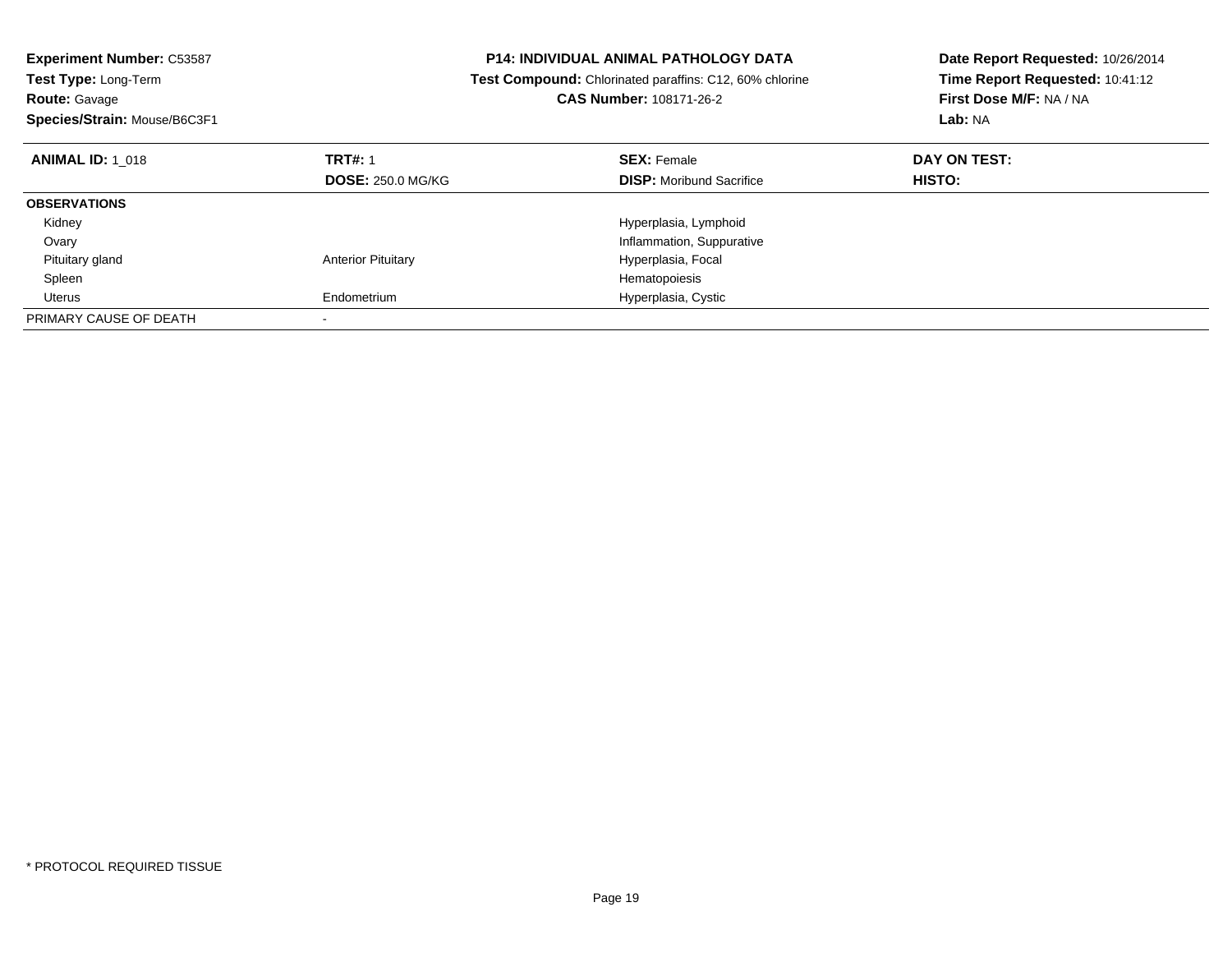**Experiment Number:** C53587

**Test Type:** Long-Term**Route:** Gavage

**Species/Strain:** Mouse/B6C3F1

## **P14: INDIVIDUAL ANIMAL PATHOLOGY DATA**

 **Test Compound:** Chlorinated paraffins: C12, 60% chlorine**CAS Number:** 108171-26-2

| <b>ANIMAL ID: 1 019</b> | <b>TRT#: 1</b>           | <b>SEX: Female</b>              | DAY ON TEST: |  |
|-------------------------|--------------------------|---------------------------------|--------------|--|
|                         | <b>DOSE: 250.0 MG/KG</b> | <b>DISP: Terminal Sacrifice</b> | HISTO:       |  |
| <b>OBSERVATIONS</b>     |                          |                                 |              |  |
| Brain                   | Thalamus                 | Psammoma Bodies                 |              |  |
| Liver                   |                          | Cytoplasmic Change, Basophilic  |              |  |
|                         |                          | Hemangioma                      |              |  |
|                         |                          | Hepatocellular Adenoma          |              |  |
|                         |                          | Hyperplasia, Lymphoid           |              |  |
| Ovary                   |                          | Cyst, Follicular Nos            |              |  |
| Thyroid                 |                          | Hyperplasia, Follicular Cell    |              |  |
| Tooth                   | Root                     | Dysplasia, Nos                  |              |  |
| Uterus                  | Endometrium              | Hyperplasia, Cystic             |              |  |
| PRIMARY CAUSE OF DEATH  |                          |                                 |              |  |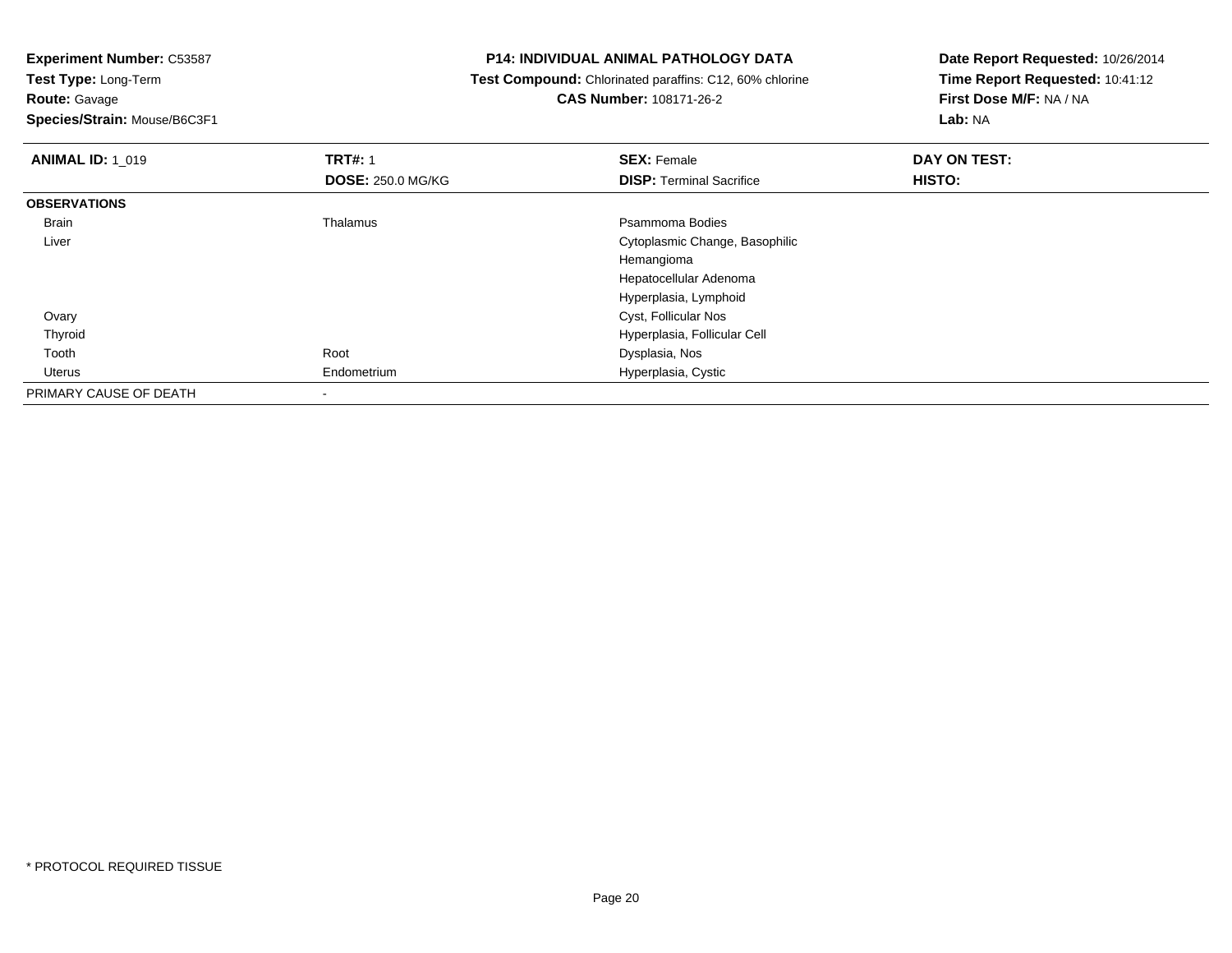| <b>Experiment Number: C53587</b><br><b>Test Type: Long-Term</b><br><b>Route: Gavage</b><br>Species/Strain: Mouse/B6C3F1 |                                            | <b>P14: INDIVIDUAL ANIMAL PATHOLOGY DATA</b><br><b>Test Compound:</b> Chlorinated paraffins: C12, 60% chlorine<br><b>CAS Number: 108171-26-2</b> | Date Report Requested: 10/26/2014<br>Time Report Requested: 10:41:12<br>First Dose M/F: NA / NA<br>Lab: NA |  |
|-------------------------------------------------------------------------------------------------------------------------|--------------------------------------------|--------------------------------------------------------------------------------------------------------------------------------------------------|------------------------------------------------------------------------------------------------------------|--|
| <b>ANIMAL ID: 1 020</b>                                                                                                 | <b>TRT#: 1</b><br><b>DOSE: 250.0 MG/KG</b> | <b>SEX: Female</b><br><b>DISP: Natural Death</b>                                                                                                 | DAY ON TEST:<br><b>HISTO:</b>                                                                              |  |
| <b>OBSERVATIONS</b>                                                                                                     |                                            |                                                                                                                                                  |                                                                                                            |  |
| Heart                                                                                                                   |                                            | Endocarditis, Bacterial<br>Inflammation, Focal                                                                                                   |                                                                                                            |  |
| Kidney                                                                                                                  |                                            | Hyperplasia, Lymphoid                                                                                                                            |                                                                                                            |  |
| Spleen                                                                                                                  |                                            | Hematopoiesis                                                                                                                                    |                                                                                                            |  |
| PRIMARY CAUSE OF DEATH                                                                                                  |                                            |                                                                                                                                                  |                                                                                                            |  |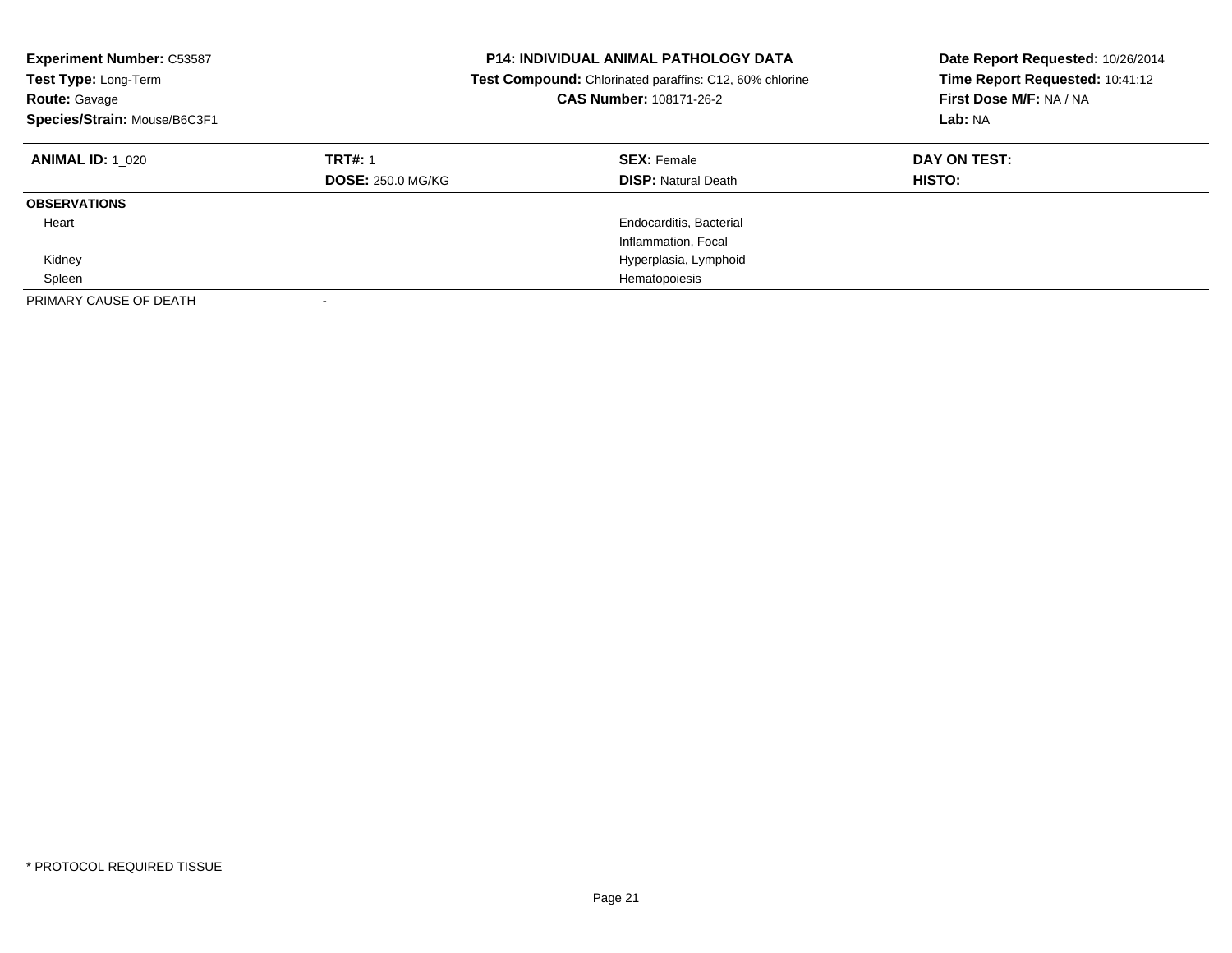| <b>Experiment Number: C53587</b>          | <b>P14: INDIVIDUAL ANIMAL PATHOLOGY DATA</b>                   | Date Report Requested: 10/26/2014 |
|-------------------------------------------|----------------------------------------------------------------|-----------------------------------|
| Test Type: Long-Term                      | <b>Test Compound:</b> Chlorinated paraffins: C12, 60% chlorine | Time Report Requested: 10:41:12   |
| <b>Route: Gavage</b>                      | <b>CAS Number: 108171-26-2</b>                                 | First Dose M/F: NA / NA           |
| Species/Strain: Mouse/B6C3F1              |                                                                | Lab: NA                           |
| <b>TRT#: 1</b><br><b>ANIMAL ID: 1 021</b> | <b>SEX: Female</b>                                             | DAY ON TEST:                      |
| <b>DOSE: 250.0 MG/KG</b>                  | <b>DISP:</b> Moribund Sacrifice                                | HISTO:                            |
| <b>OBSERVATIONS</b>                       |                                                                |                                   |
| Thalamus<br>Brain                         | Psammoma Bodies                                                |                                   |
| Liver                                     | Hepatocellular Adenoma                                         |                                   |
| Nasal cavity                              | Foreign Body, Reaction                                         |                                   |
| Ovary                                     | Cyst, Follicular Nos                                           |                                   |
| Unspecified<br>Multiple Organs Nos        | Lymphoma, Lymphocytic-Malignant Type                           |                                   |
| Endometrium<br>Uterus                     | Hyperplasia, Cystic                                            |                                   |
| PRIMARY CAUSE OF DEATH                    |                                                                |                                   |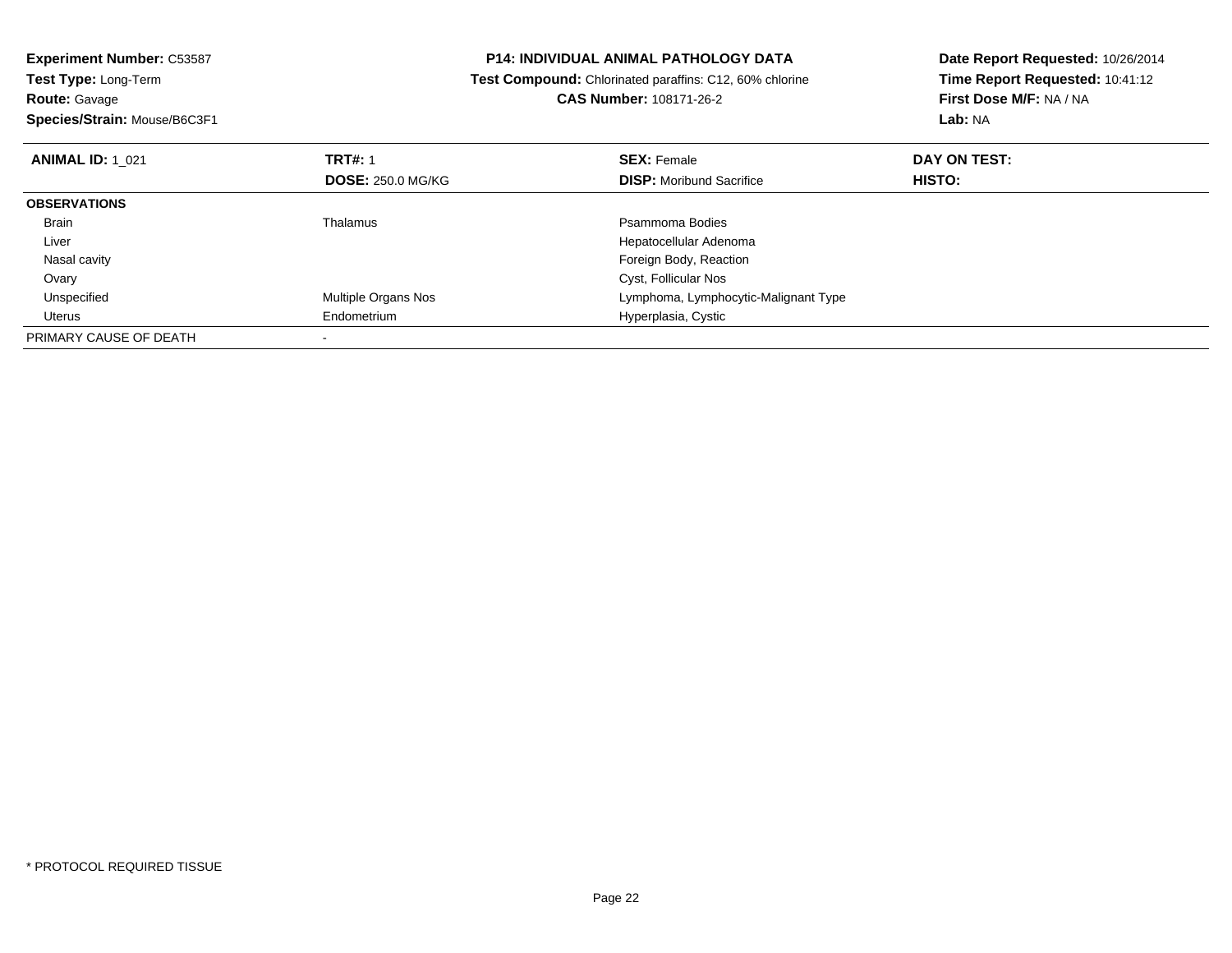| <b>Experiment Number: C53587</b><br>Test Type: Long-Term<br><b>Route: Gavage</b><br>Species/Strain: Mouse/B6C3F1 |                                            | P14: INDIVIDUAL ANIMAL PATHOLOGY DATA<br>Test Compound: Chlorinated paraffins: C12, 60% chlorine<br><b>CAS Number: 108171-26-2</b> | Date Report Requested: 10/26/2014<br>Time Report Requested: 10:41:12<br>First Dose M/F: NA / NA<br>Lab: NA |
|------------------------------------------------------------------------------------------------------------------|--------------------------------------------|------------------------------------------------------------------------------------------------------------------------------------|------------------------------------------------------------------------------------------------------------|
| <b>ANIMAL ID: 1 022</b>                                                                                          | <b>TRT#: 1</b><br><b>DOSE: 250.0 MG/KG</b> | <b>SEX: Female</b><br><b>DISP:</b> Terminal Sacrifice                                                                              | DAY ON TEST:<br>HISTO:                                                                                     |
| <b>OBSERVATIONS</b>                                                                                              |                                            |                                                                                                                                    |                                                                                                            |
| Liver                                                                                                            |                                            | Cytoplasmic Vacuolization                                                                                                          |                                                                                                            |
| Lung                                                                                                             |                                            | Aspiration, Foreign Body                                                                                                           |                                                                                                            |
| Nasal cavity                                                                                                     |                                            | Foreign Body, Reaction                                                                                                             |                                                                                                            |
| Ovary                                                                                                            |                                            | Cyst, Follicular Nos                                                                                                               |                                                                                                            |
| Thyroid                                                                                                          |                                            | Hyperplasia, Follicular Cell                                                                                                       |                                                                                                            |
| Uterus                                                                                                           | Endometrium                                | Hyperplasia, Cystic                                                                                                                |                                                                                                            |
| PRIMARY CAUSE OF DEATH                                                                                           |                                            |                                                                                                                                    |                                                                                                            |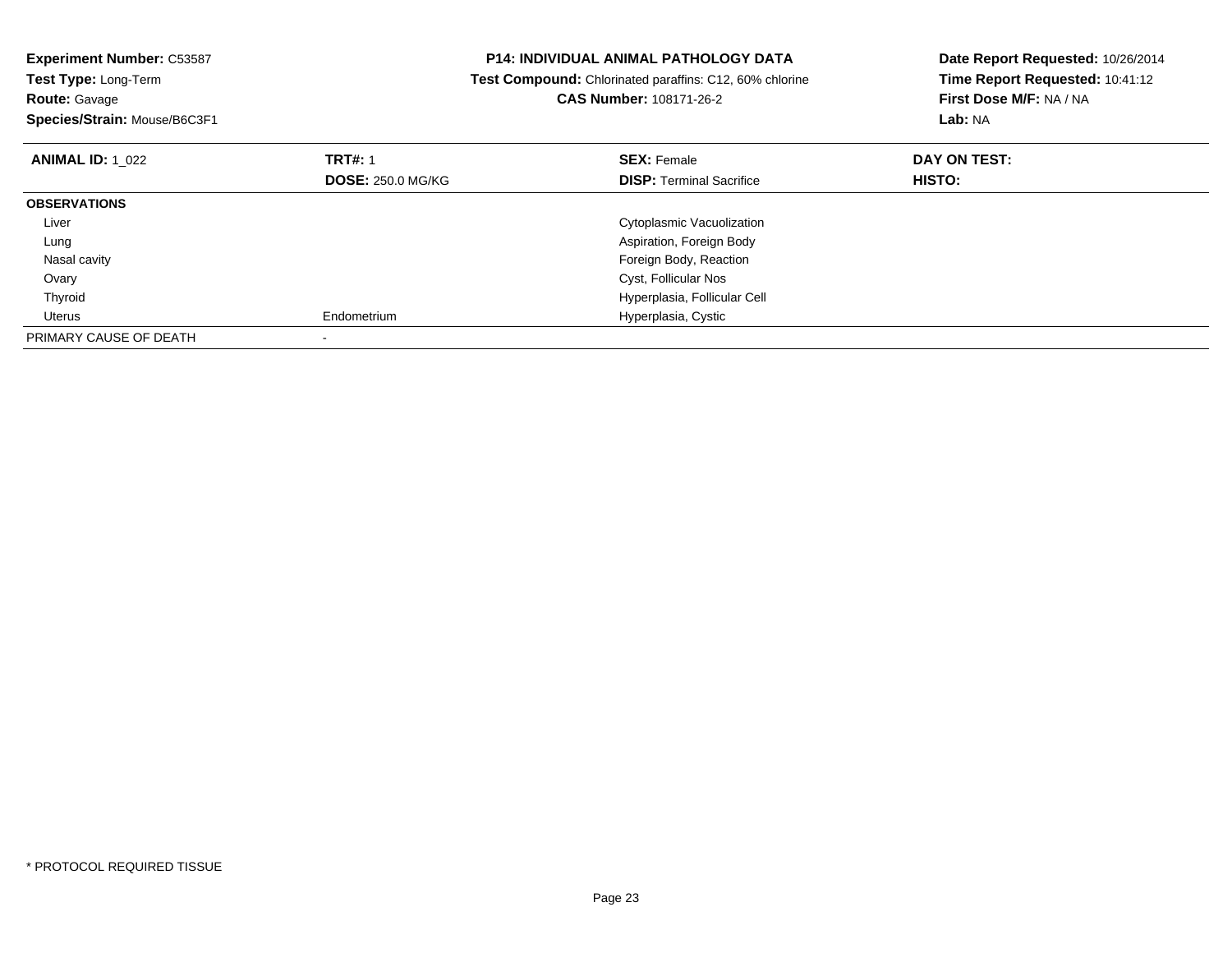**Route:** Gavage

**Species/Strain:** Mouse/B6C3F1

# **P14: INDIVIDUAL ANIMAL PATHOLOGY DATA**

 **Test Compound:** Chlorinated paraffins: C12, 60% chlorine**CAS Number:** 108171-26-2

| <b>ANIMAL ID: 1_023</b> | <b>TRT#: 1</b>           | <b>SEX: Female</b>              | DAY ON TEST: |  |
|-------------------------|--------------------------|---------------------------------|--------------|--|
|                         | <b>DOSE: 250.0 MG/KG</b> | <b>DISP:</b> Moribund Sacrifice | HISTO:       |  |
| <b>OBSERVATIONS</b>     |                          |                                 |              |  |
| Adrenal gland           |                          | Thrombosis, Nos                 |              |  |
| <b>Brain</b>            | Thalamus                 | Psammoma Bodies                 |              |  |
| Eye                     | Nasolacrimal Duct        | Inflammation, Nos               |              |  |
| Liver                   |                          | Hepatocellular Adenoma          |              |  |
|                         |                          | Infarct, Nos                    |              |  |
|                         |                          | Necrosis, Central               |              |  |
| Mammary gland           |                          | Adenocarcinoma, Nos             |              |  |
| Ovary                   |                          | Cyst, Follicular Nos            |              |  |
| Spleen                  |                          | Hematopoiesis                   |              |  |
| Thyroid                 |                          | Follicular-Cell Adenoma         |              |  |
| Uterus                  |                          | Angiectasis                     |              |  |
|                         | Endometrium              | Hyperplasia, Cystic             |              |  |
| PRIMARY CAUSE OF DEATH  | ۰                        |                                 |              |  |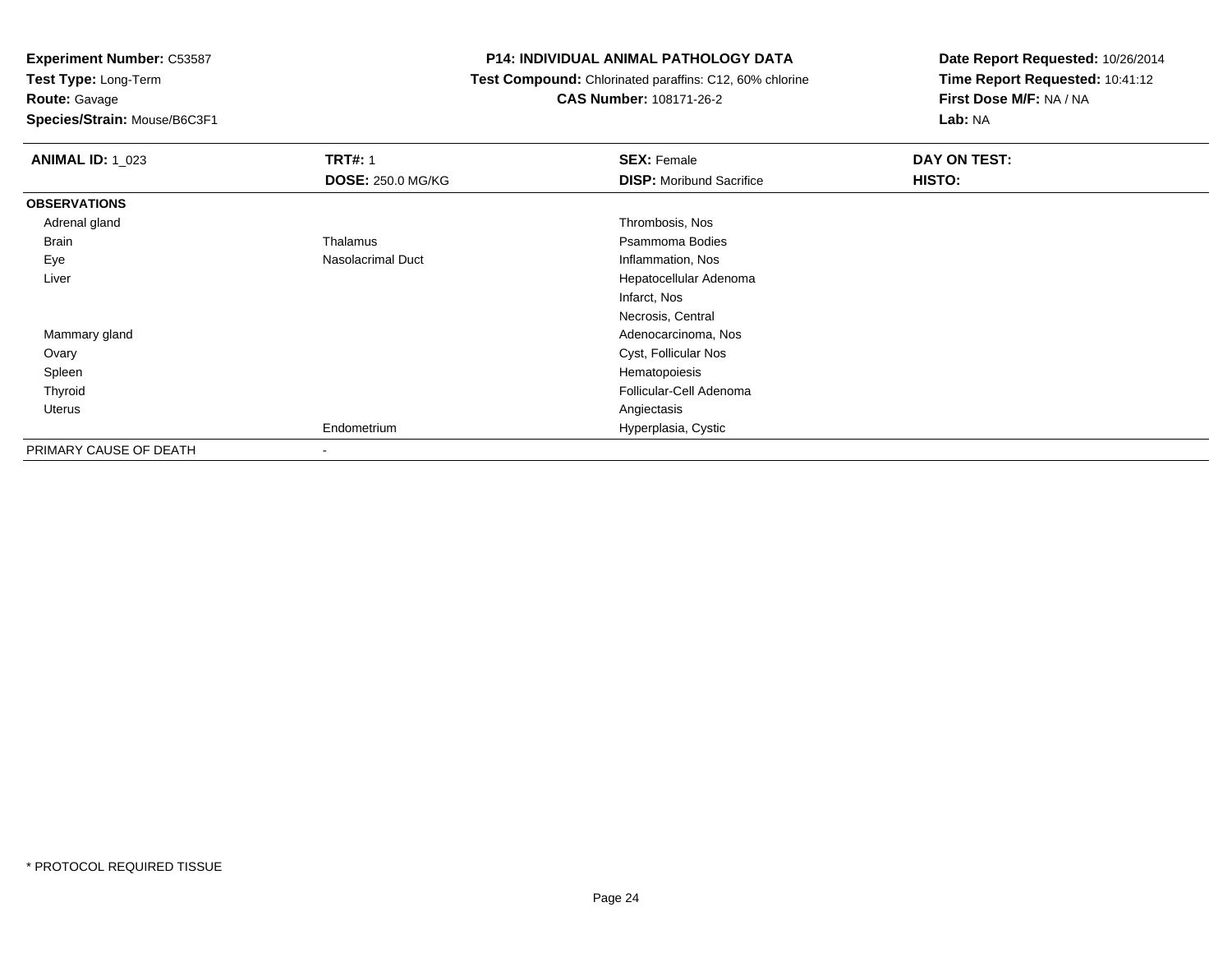**Species/Strain:** Mouse/B6C3F1

# **P14: INDIVIDUAL ANIMAL PATHOLOGY DATA**

 **Test Compound:** Chlorinated paraffins: C12, 60% chlorine**CAS Number:** 108171-26-2

| <b>ANIMAL ID: 1 024</b> | <b>TRT#: 1</b>           | <b>SEX: Female</b>                   | DAY ON TEST: |  |
|-------------------------|--------------------------|--------------------------------------|--------------|--|
|                         | <b>DOSE: 250.0 MG/KG</b> | <b>DISP:</b> Moribund Sacrifice      | HISTO:       |  |
| <b>OBSERVATIONS</b>     |                          |                                      |              |  |
| Liver                   |                          | Hematopoiesis                        |              |  |
| Lymph node              | Iliac Lymph Node         | Hyperplasia, Nos                     |              |  |
| Ovary                   |                          | Cyst, Follicular Nos                 |              |  |
| Spleen                  |                          | Hematopoiesis                        |              |  |
| Stomach                 | Forestomach              | Hyperplasia, Epithelial              |              |  |
| Thyroid                 |                          | Degeneration, Cystic                 |              |  |
|                         |                          | Hyperplasia, Follicular Cell         |              |  |
| Unspecified             | Multiple Organs Nos      | Lymphoma, Lymphocytic-Malignant Type |              |  |
| Uterus                  | Endometrium              | Hyperplasia, Cystic                  |              |  |
| PRIMARY CAUSE OF DEATH  | $\overline{\phantom{a}}$ |                                      |              |  |
|                         |                          |                                      |              |  |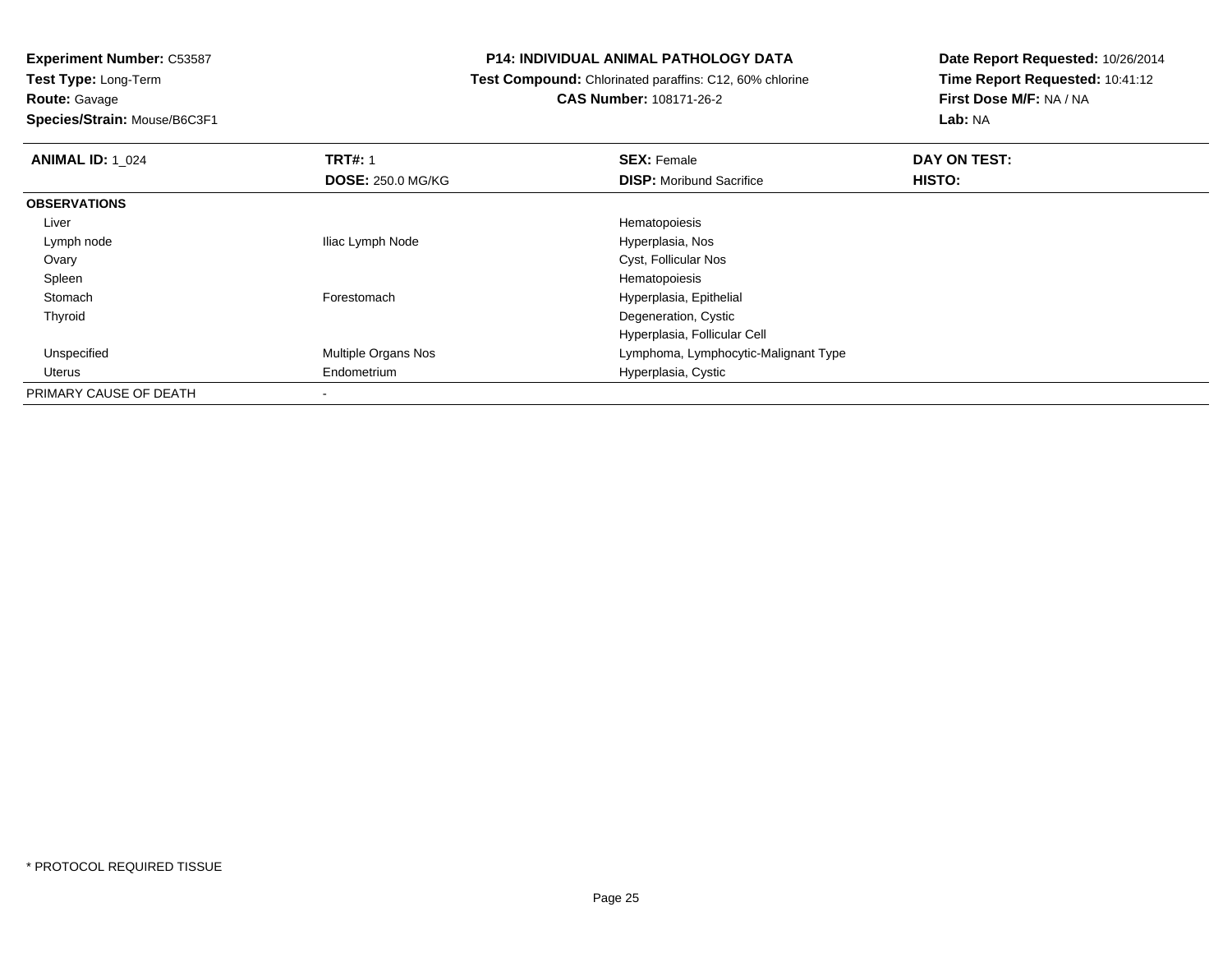**Experiment Number:** C53587**Test Type:** Long-Term**Route:** Gavage**Species/Strain:** Mouse/B6C3F1

#### **P14: INDIVIDUAL ANIMAL PATHOLOGY DATA**

#### **Test Compound:** Chlorinated paraffins: C12, 60% chlorine**CAS Number:** 108171-26-2

| <b>ANIMAL ID: 1 025</b> | <b>TRT#: 1</b>            | <b>SEX: Female</b>                   | DAY ON TEST:  |  |
|-------------------------|---------------------------|--------------------------------------|---------------|--|
|                         | <b>DOSE: 250.0 MG/KG</b>  | <b>DISP:</b> Terminal Sacrifice      | <b>HISTO:</b> |  |
| <b>OBSERVATIONS</b>     |                           |                                      |               |  |
| Brain                   | Thalamus                  | Psammoma Bodies                      |               |  |
| Lung                    |                           | Alveolar/Bronchiolar Adenoma         |               |  |
| Nasal cavity            |                           | Foreign Body, Reaction               |               |  |
| Pituitary gland         | <b>Anterior Pituitary</b> | Adenoma, Nos                         |               |  |
| Thyroid                 |                           | Follicular-Cell Adenoma              |               |  |
| Unspecified             | Multiple Organs Nos       | Lymphoma, Histiocytic-Malignant Type |               |  |
| Uterus                  | Endometrium               | Adenocarcinoma, Nos                  |               |  |
| PRIMARY CAUSE OF DEATH  |                           |                                      |               |  |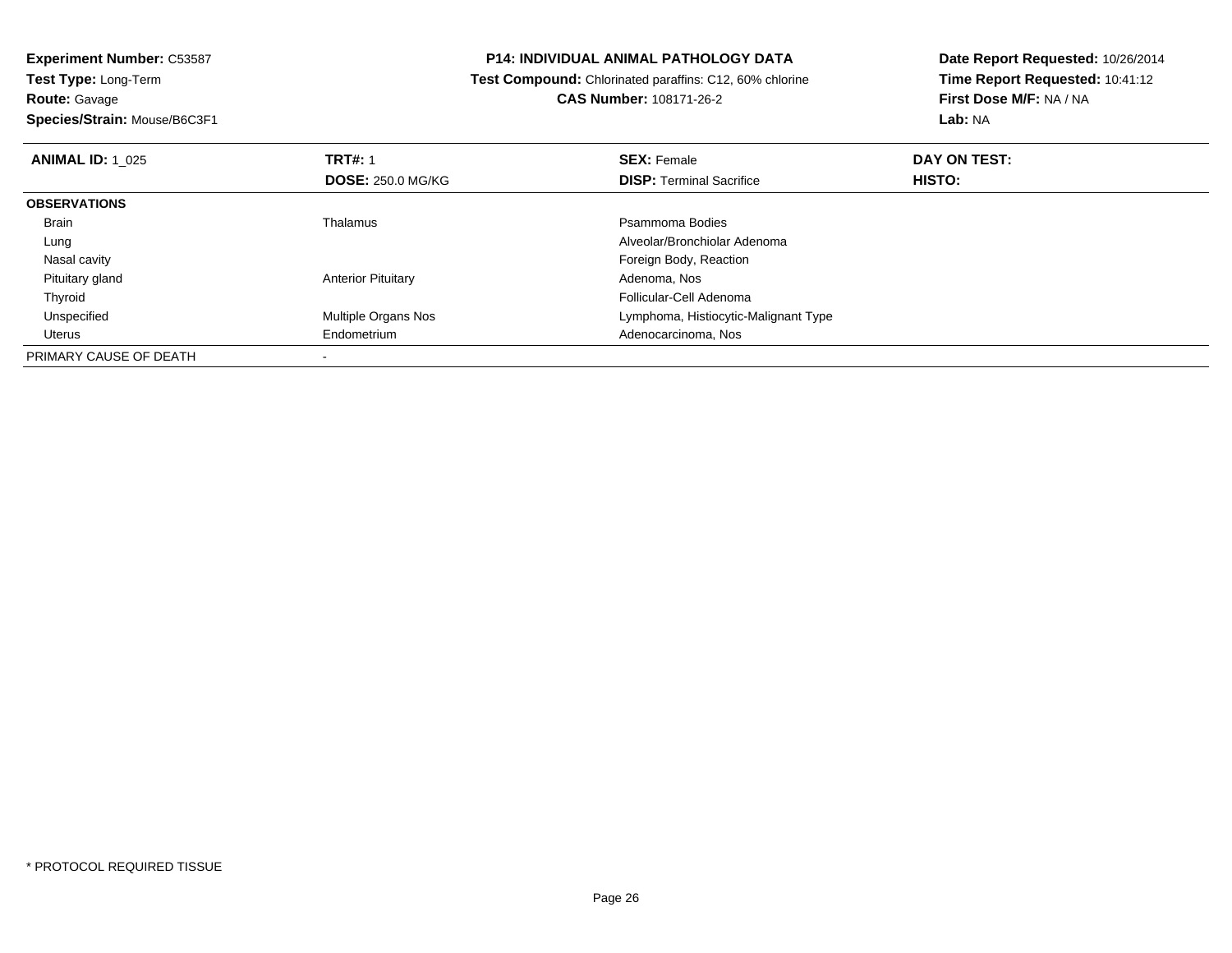**Route:** Gavage

**Species/Strain:** Mouse/B6C3F1

## **P14: INDIVIDUAL ANIMAL PATHOLOGY DATA**

 **Test Compound:** Chlorinated paraffins: C12, 60% chlorine**CAS Number:** 108171-26-2

| <b>ANIMAL ID: 1 026</b> | <b>TRT#: 1</b>           | <b>SEX: Female</b>              | DAY ON TEST: |  |
|-------------------------|--------------------------|---------------------------------|--------------|--|
|                         | <b>DOSE: 250.0 MG/KG</b> | <b>DISP: Terminal Sacrifice</b> | HISTO:       |  |
| <b>OBSERVATIONS</b>     |                          |                                 |              |  |
| <b>Intestine Small</b>  | Mucosa, Ileum            | Amyloidosis                     |              |  |
| Kidney                  |                          | Nephrosis, Nos                  |              |  |
| Liver                   |                          | Cytoplasmic Vacuolization       |              |  |
|                         |                          | Hemangiosarcoma                 |              |  |
|                         |                          | Hepatocellular Adenoma          |              |  |
|                         |                          | Hepatocellular Carcinoma        |              |  |
| Spleen                  |                          | Hematopoiesis                   |              |  |
| Thyroid                 |                          | Hyperplasia, Follicular Cell    |              |  |
| Uterus                  | Endometrium              | Hyperplasia, Cystic             |              |  |
| PRIMARY CAUSE OF DEATH  |                          |                                 |              |  |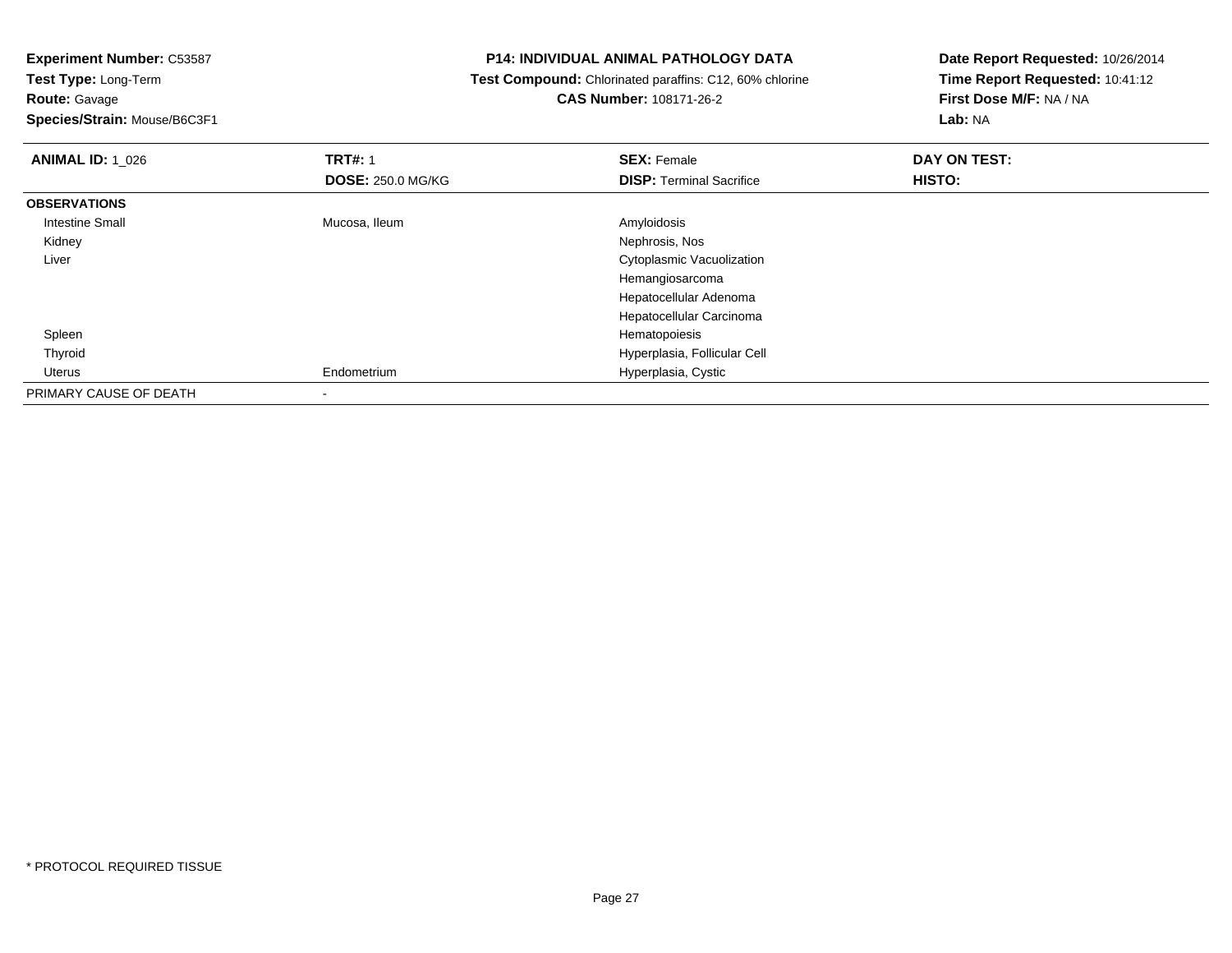**Experiment Number:** C53587

**Test Type:** Long-Term**Route:** Gavage

**Species/Strain:** Mouse/B6C3F1

#### **P14: INDIVIDUAL ANIMAL PATHOLOGY DATA**

## **Test Compound:** Chlorinated paraffins: C12, 60% chlorine**CAS Number:** 108171-26-2

| <b>ANIMAL ID: 1_027</b> | <b>TRT#: 1</b>           | <b>SEX: Female</b>              | DAY ON TEST: |  |
|-------------------------|--------------------------|---------------------------------|--------------|--|
|                         | <b>DOSE: 250.0 MG/KG</b> | <b>DISP: Terminal Sacrifice</b> | HISTO:       |  |
| <b>OBSERVATIONS</b>     |                          |                                 |              |  |
| Brain                   | Thalamus                 | Psammoma Bodies                 |              |  |
| Liver                   |                          | Hepatocellular Adenoma          |              |  |
|                         |                          | Hyperplasia, Lymphoid           |              |  |
| Nasal cavity            |                          | Foreign Body, Reaction          |              |  |
|                         |                          | Inflammation, Suppurative       |              |  |
| Ovary                   |                          | Cyst, Follicular Nos            |              |  |
| Spleen                  |                          | Hyperplasia, Lymphoid           |              |  |
| Thyroid                 |                          | Degeneration, Cystic            |              |  |
|                         |                          | Hyperplasia, Follicular Cell    |              |  |
| Uterus                  | Endometrium              | Hyperplasia, Cystic             |              |  |
| PRIMARY CAUSE OF DEATH  |                          |                                 |              |  |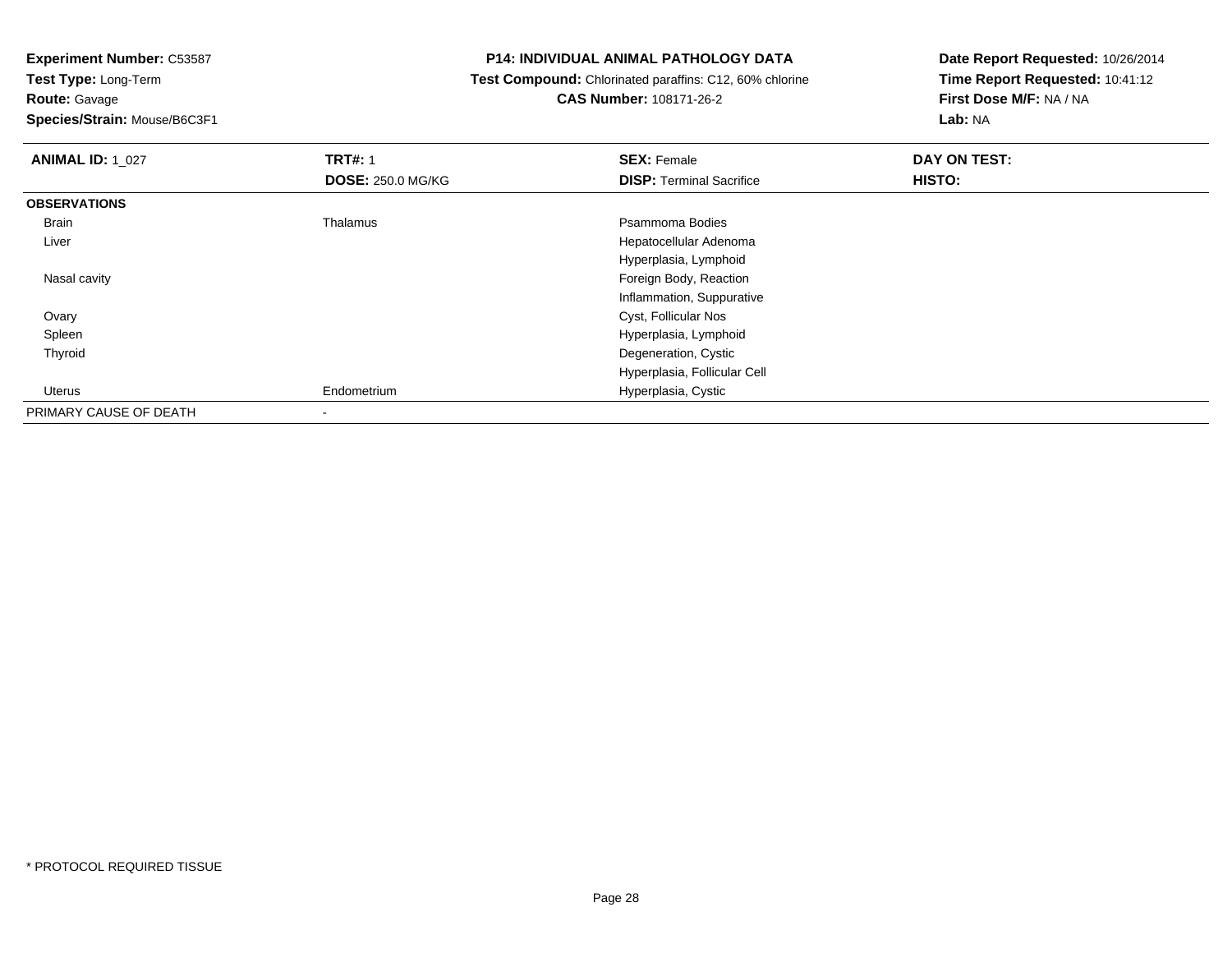| <b>P14: INDIVIDUAL ANIMAL PATHOLOGY DATA</b>            | Date Report Requested: 10/26/2014                                     |  |
|---------------------------------------------------------|-----------------------------------------------------------------------|--|
| Test Compound: Chlorinated paraffins: C12, 60% chlorine | Time Report Requested: 10:41:12<br>First Dose M/F: NA / NA<br>Lab: NA |  |
| CAS Number: 108171-26-2                                 |                                                                       |  |
|                                                         |                                                                       |  |
| <b>SEX: Female</b>                                      | DAY ON TEST:                                                          |  |
| <b>DISP: Natural Death</b>                              | <b>HISTO:</b>                                                         |  |
|                                                         |                                                                       |  |
| Psammoma Bodies                                         |                                                                       |  |
| Inflammation, Nos                                       |                                                                       |  |
| Hepatocellular Carcinoma                                |                                                                       |  |
| Hyperplasia, Lymphoid                                   |                                                                       |  |
| Aspiration, Foreign Body                                |                                                                       |  |
| Cyst, Follicular Nos                                    |                                                                       |  |
| Hyperplasia, Cystic                                     |                                                                       |  |
|                                                         |                                                                       |  |
|                                                         | <b>DOSE: 250.0 MG/KG</b>                                              |  |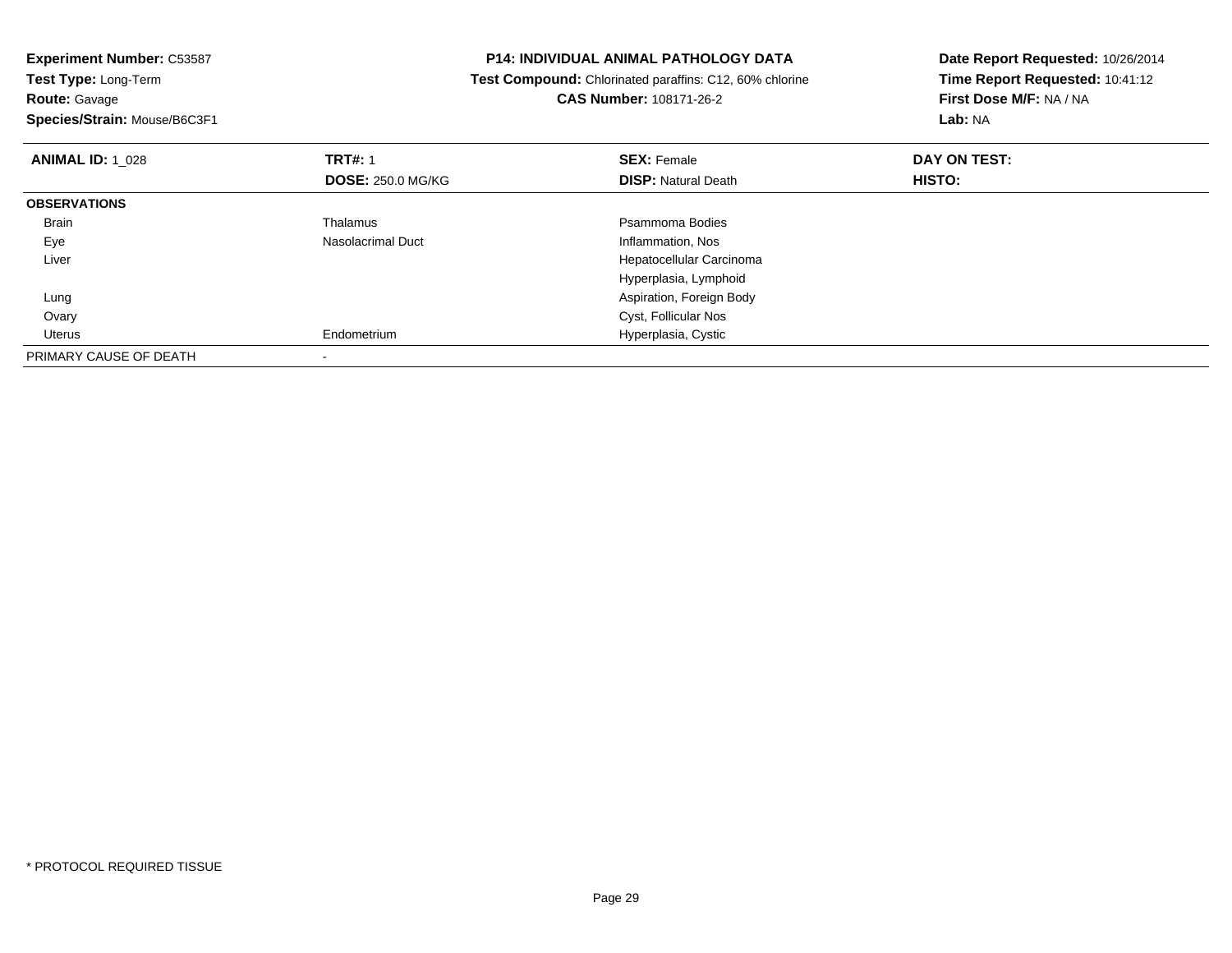# **Species/Strain:** Mouse/B6C3F1

# **P14: INDIVIDUAL ANIMAL PATHOLOGY DATA**

 **Test Compound:** Chlorinated paraffins: C12, 60% chlorine**CAS Number:** 108171-26-2

| <b>ANIMAL ID: 1_029</b> | <b>TRT#: 1</b>           | <b>SEX: Female</b>              | DAY ON TEST: |  |
|-------------------------|--------------------------|---------------------------------|--------------|--|
|                         | <b>DOSE: 250.0 MG/KG</b> | <b>DISP: Terminal Sacrifice</b> | HISTO:       |  |
| <b>OBSERVATIONS</b>     |                          |                                 |              |  |
| Adrenal gland           | Medulla                  | Hyperplasia, Focal              |              |  |
| Bone marrow             |                          | Hyperplasia, Granulocytic       |              |  |
| Brain                   | Thalamus                 | Psammoma Bodies                 |              |  |
| Kidney                  |                          | Nephrosis, Nos                  |              |  |
| Liver                   |                          | Hepatocellular Adenoma          |              |  |
| Nasal cavity            |                          | Foreign Body, Reaction          |              |  |
|                         |                          | Inflammation, Suppurative       |              |  |
| Ovary                   |                          | Cyst, Parovarian                |              |  |
| Skin                    |                          | Inflammation, Focal             |              |  |
| Spleen                  |                          | Hematopoiesis                   |              |  |
| Stomach                 | Forestomach              | Hyperplasia, Epithelial         |              |  |
|                         | Forestomach              | Inflammation, Focal             |              |  |
| Thyroid                 |                          | Follicular-Cell Adenoma         |              |  |
| Uterus                  | Endometrium              | Hyperplasia, Cystic             |              |  |
|                         |                          | Inflammation, Suppurative       |              |  |
| PRIMARY CAUSE OF DEATH  |                          |                                 |              |  |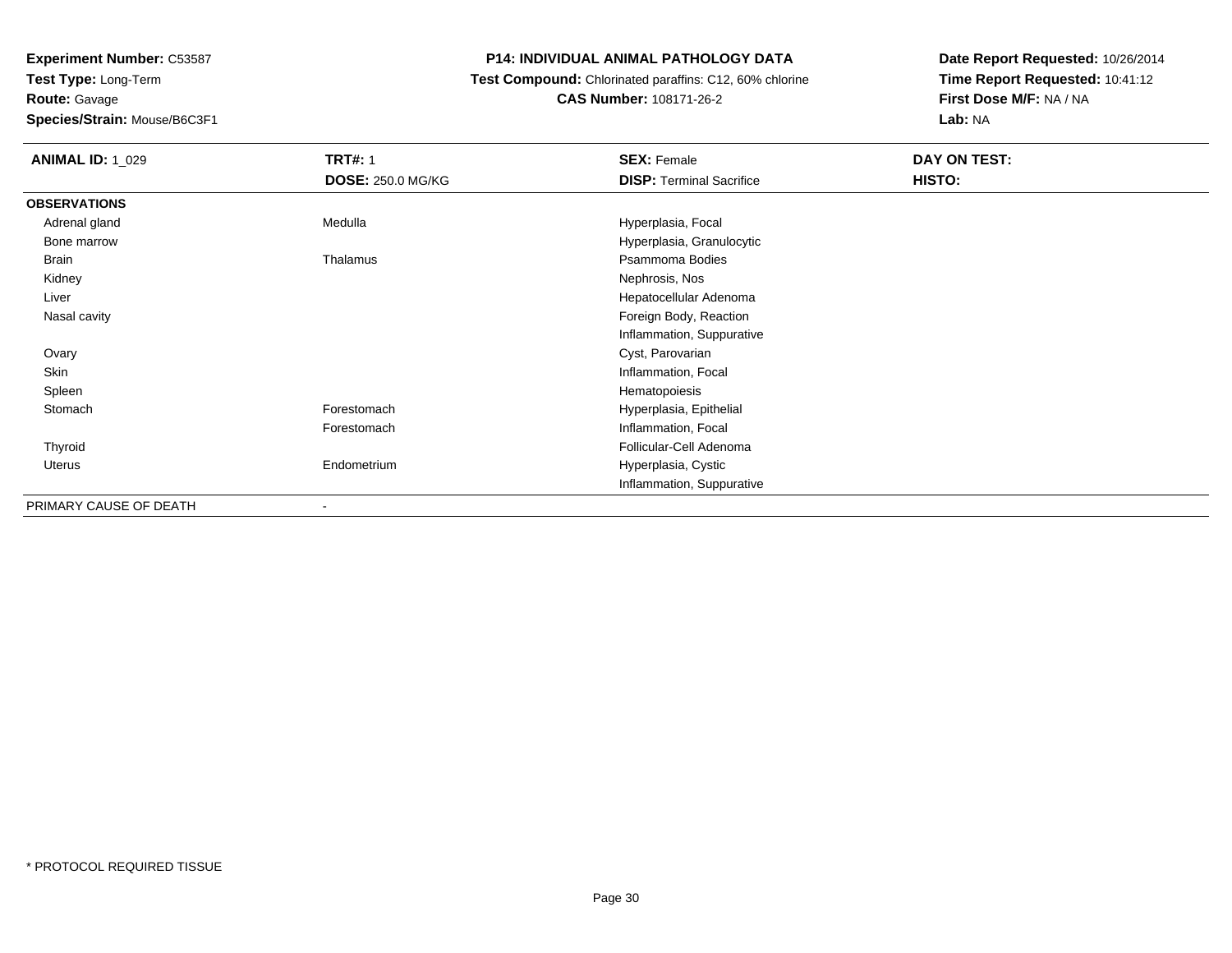| <b>Experiment Number: C53587</b><br>Test Type: Long-Term<br><b>Route: Gavage</b><br>Species/Strain: Mouse/B6C3F1 |                          | <b>P14: INDIVIDUAL ANIMAL PATHOLOGY DATA</b><br>Test Compound: Chlorinated paraffins: C12, 60% chlorine<br>CAS Number: 108171-26-2 | Date Report Requested: 10/26/2014<br>Time Report Requested: 10:41:12<br>First Dose M/F: NA / NA<br>Lab: NA |
|------------------------------------------------------------------------------------------------------------------|--------------------------|------------------------------------------------------------------------------------------------------------------------------------|------------------------------------------------------------------------------------------------------------|
| <b>ANIMAL ID: 1 030</b>                                                                                          | <b>TRT#: 1</b>           | <b>SEX: Female</b>                                                                                                                 | DAY ON TEST:                                                                                               |
|                                                                                                                  | <b>DOSE: 250.0 MG/KG</b> | <b>DISP:</b> Natural Death                                                                                                         | HISTO:                                                                                                     |
| <b>OBSERVATIONS</b>                                                                                              |                          |                                                                                                                                    |                                                                                                            |
| Kidney                                                                                                           |                          | Hyperplasia, Lymphoid                                                                                                              |                                                                                                            |
| Liver                                                                                                            |                          | Hepatocellular Carcinoma                                                                                                           |                                                                                                            |
| Lung                                                                                                             |                          | Hepatocellular Carcinoma, Metastatic                                                                                               |                                                                                                            |
| PRIMARY CAUSE OF DEATH                                                                                           |                          |                                                                                                                                    |                                                                                                            |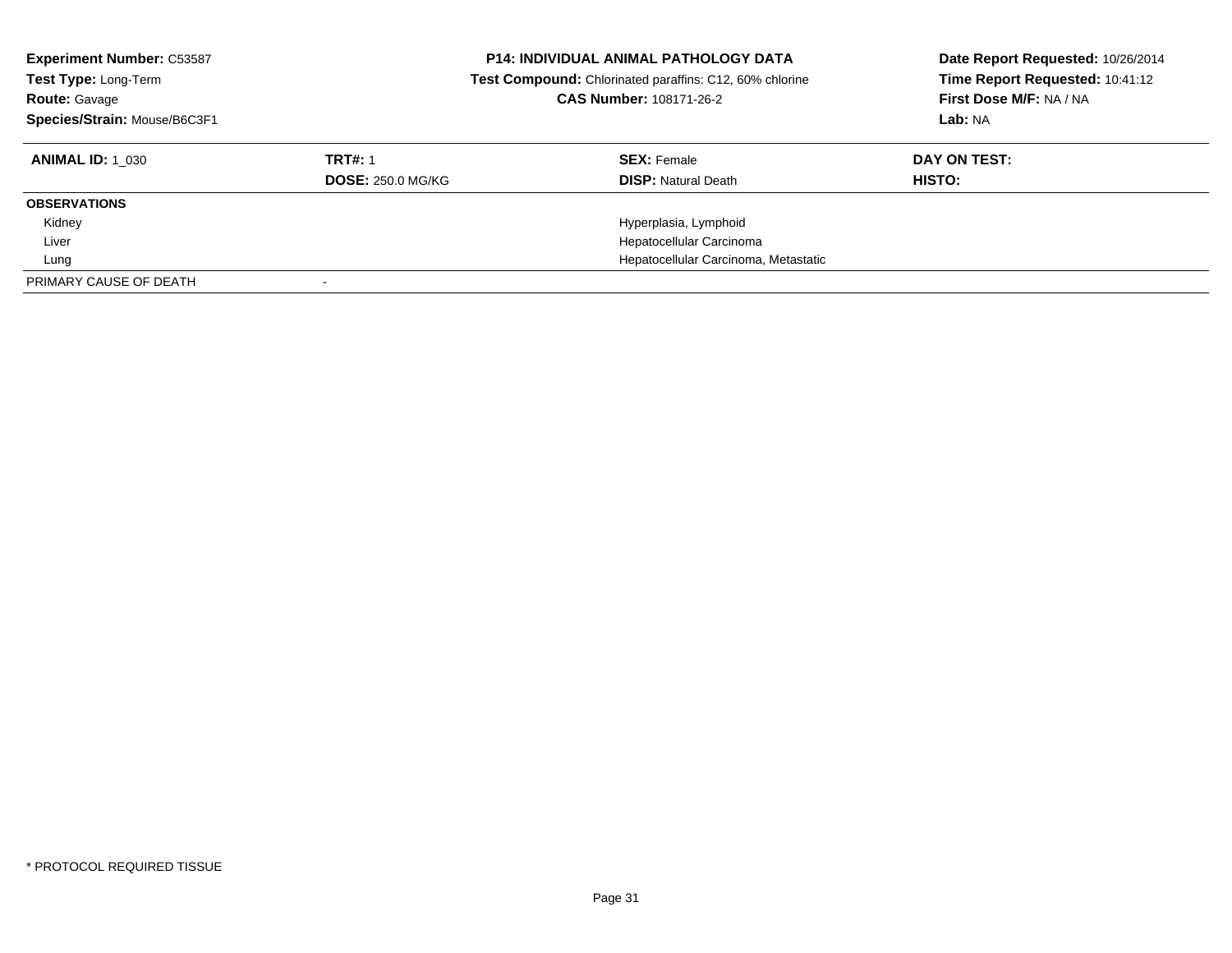**Experiment Number:** C53587**Test Type:** Long-Term**Route:** Gavage**Species/Strain:** Mouse/B6C3F1

#### **P14: INDIVIDUAL ANIMAL PATHOLOGY DATA**

#### **Test Compound:** Chlorinated paraffins: C12, 60% chlorine**CAS Number:** 108171-26-2

| <b>ANIMAL ID: 1 031</b> | <b>TRT#: 1</b>            | <b>SEX: Female</b>              | DAY ON TEST: |
|-------------------------|---------------------------|---------------------------------|--------------|
|                         | <b>DOSE: 250.0 MG/KG</b>  | <b>DISP: Terminal Sacrifice</b> | HISTO:       |
| <b>OBSERVATIONS</b>     |                           |                                 |              |
| Adrenal gland           | Cortex Nos                | <b>Accessory Structure</b>      |              |
| Kidney                  |                           | Nephrosis, Nos                  |              |
| Liver                   |                           | Hepatocellular Adenoma          |              |
| Lymph node              | Mesenteric Lymph Node     | Angiectasis                     |              |
| Mammary gland           |                           | <b>Cystic Ducts</b>             |              |
| Nasal cavity            |                           | Foreign Body, Reaction          |              |
|                         |                           | Inflammation, Suppurative       |              |
| Pituitary gland         | <b>Anterior Pituitary</b> | Adenoma, Nos                    |              |
| Stomach                 | Forestomach               | Hyperplasia, Epithelial         |              |
| Thyroid                 |                           | Follicular-Cell Adenoma         |              |
|                         |                           | Hyperplasia, Follicular Cell    |              |
| Uterus                  | Endometrium               | Hyperplasia, Cystic             |              |
| PRIMARY CAUSE OF DEATH  | $\overline{\phantom{a}}$  |                                 |              |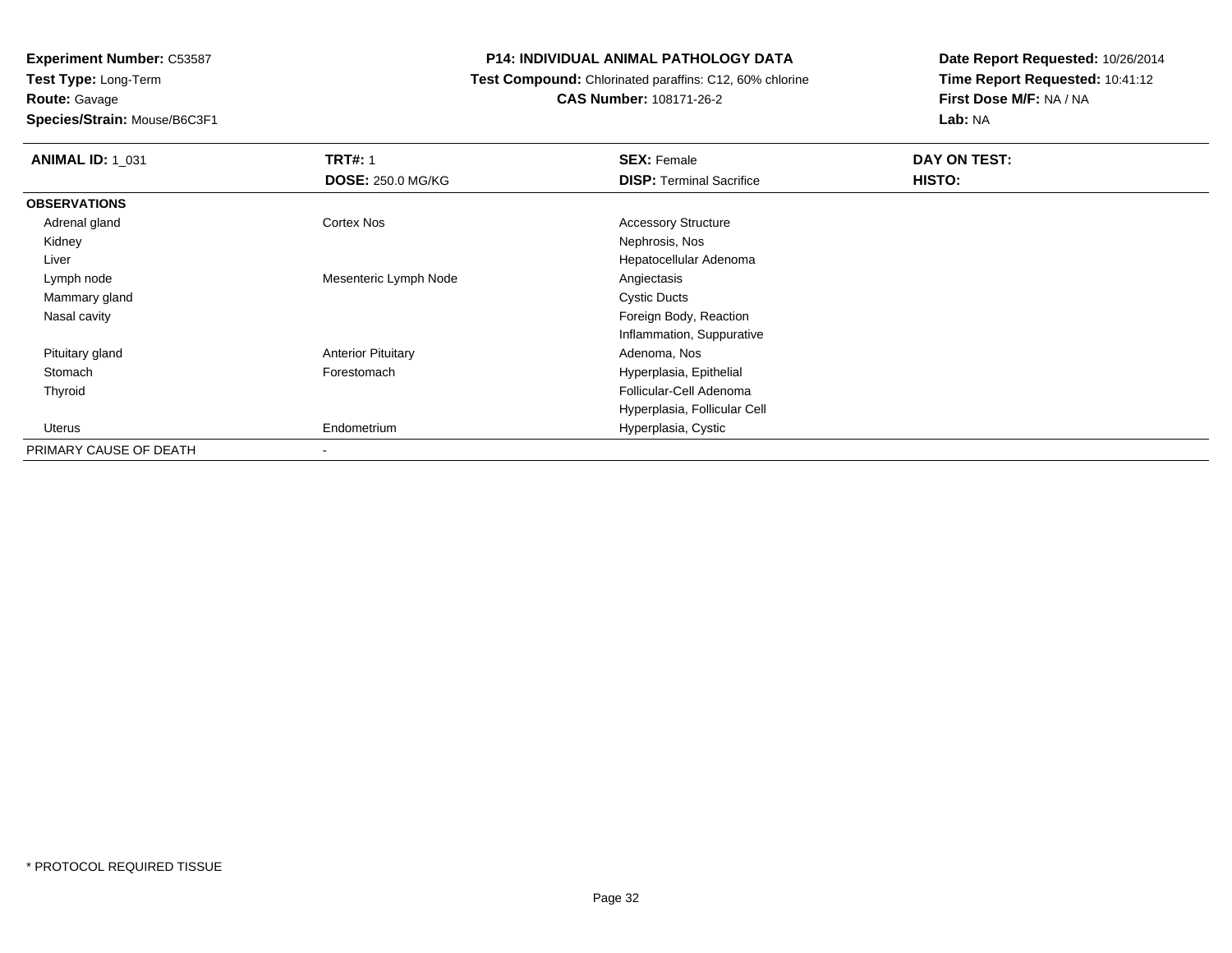| <b>Experiment Number: C53587</b><br><b>Test Type: Long-Term</b><br>CAS Number: 108171-26-2<br><b>Route: Gavage</b><br>Species/Strain: Mouse/B6C3F1 |                           | <b>P14: INDIVIDUAL ANIMAL PATHOLOGY DATA</b><br>Test Compound: Chlorinated paraffins: C12, 60% chlorine | Date Report Requested: 10/26/2014<br>Time Report Requested: 10:41:12<br>First Dose M/F: NA / NA<br>Lab: NA |
|----------------------------------------------------------------------------------------------------------------------------------------------------|---------------------------|---------------------------------------------------------------------------------------------------------|------------------------------------------------------------------------------------------------------------|
| <b>ANIMAL ID: 1 032</b>                                                                                                                            | <b>TRT#: 1</b>            | <b>SEX: Female</b>                                                                                      | DAY ON TEST:                                                                                               |
|                                                                                                                                                    | <b>DOSE: 250.0 MG/KG</b>  | <b>DISP:</b> Moribund Sacrifice                                                                         | HISTO:                                                                                                     |
| <b>OBSERVATIONS</b>                                                                                                                                |                           |                                                                                                         |                                                                                                            |
| Liver                                                                                                                                              | Centrilobular             | Degeneration, Nos                                                                                       |                                                                                                            |
| Mammary gland                                                                                                                                      |                           | <b>Cystic Ducts</b>                                                                                     |                                                                                                            |
| Pituitary gland                                                                                                                                    | <b>Anterior Pituitary</b> | Adenoma, Nos                                                                                            |                                                                                                            |
|                                                                                                                                                    | <b>Anterior Pituitary</b> | Angiectasis                                                                                             |                                                                                                            |
| Uterus                                                                                                                                             | Endometrium               | Hyperplasia, Cystic                                                                                     |                                                                                                            |
| PRIMARY CAUSE OF DEATH                                                                                                                             |                           |                                                                                                         |                                                                                                            |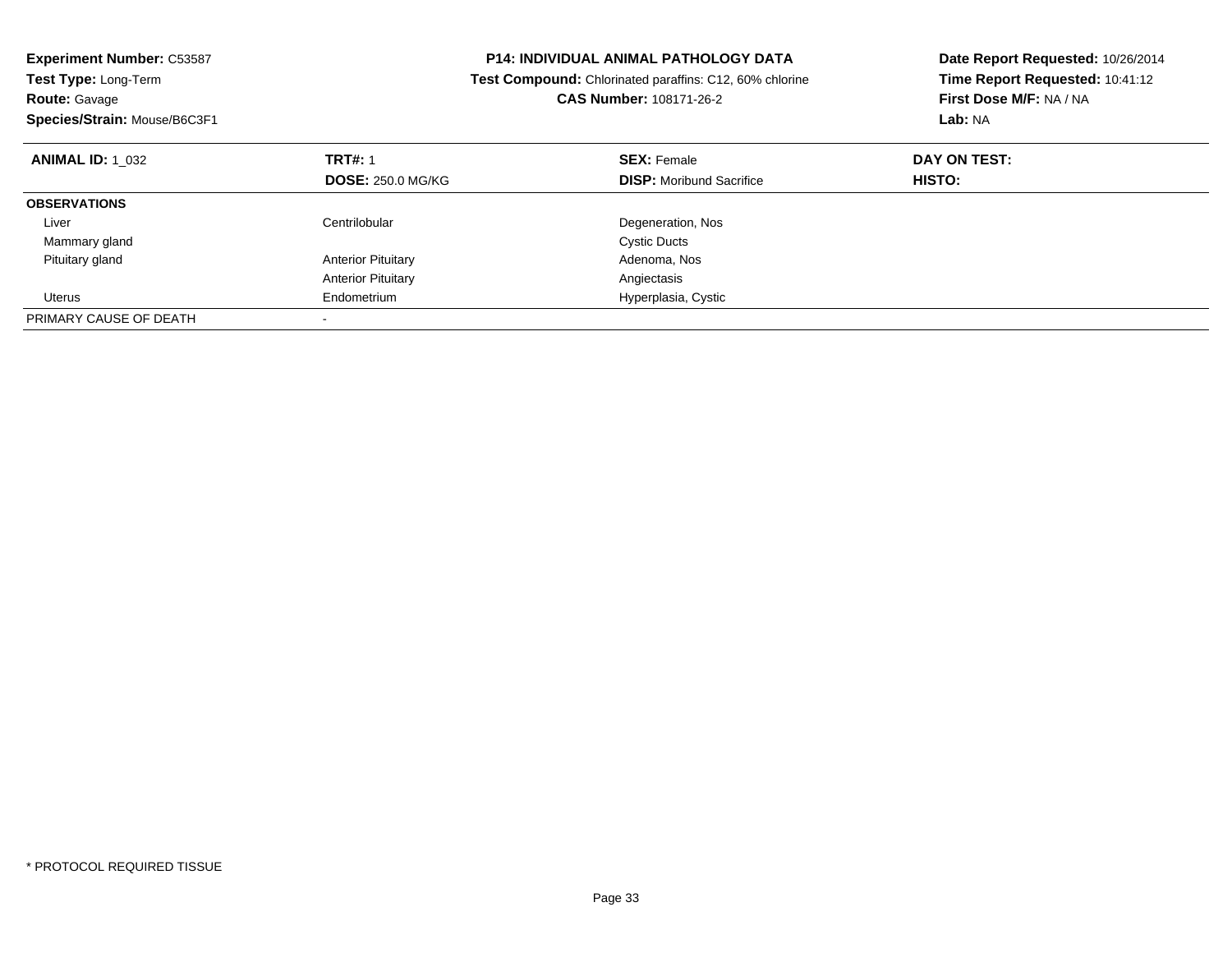| <b>Experiment Number: C53587</b><br>Test Type: Long-Term<br><b>Route: Gavage</b><br>Species/Strain: Mouse/B6C3F1 |                          | <b>P14: INDIVIDUAL ANIMAL PATHOLOGY DATA</b>                   | Date Report Requested: 10/26/2014<br>Time Report Requested: 10:41:12 |  |
|------------------------------------------------------------------------------------------------------------------|--------------------------|----------------------------------------------------------------|----------------------------------------------------------------------|--|
|                                                                                                                  |                          | <b>Test Compound:</b> Chlorinated paraffins: C12, 60% chlorine |                                                                      |  |
|                                                                                                                  |                          | <b>CAS Number: 108171-26-2</b>                                 | First Dose M/F: NA / NA                                              |  |
|                                                                                                                  |                          |                                                                | <b>Lab: NA</b>                                                       |  |
| <b>ANIMAL ID: 1 033</b>                                                                                          | <b>TRT#: 1</b>           | <b>SEX: Female</b>                                             | DAY ON TEST:                                                         |  |
|                                                                                                                  | <b>DOSE: 250.0 MG/KG</b> | <b>DISP:</b> Terminal Sacrifice                                | HISTO:                                                               |  |
| <b>OBSERVATIONS</b>                                                                                              |                          |                                                                |                                                                      |  |
| Liver                                                                                                            |                          | Hepatocellular Adenoma                                         |                                                                      |  |
| Nasal cavity                                                                                                     |                          | Inflammation, Suppurative                                      |                                                                      |  |
| Stomach                                                                                                          | Forestomach              | Hyperplasia, Epithelial                                        |                                                                      |  |
| Thyroid                                                                                                          |                          | Hyperplasia, Follicular Cell                                   |                                                                      |  |
| Unspecified                                                                                                      | Multiple Organs Nos      | Lymphoma, Mixed-Malignant Type                                 |                                                                      |  |
| Uterus                                                                                                           | Endometrium              | Hyperplasia, Cystic                                            |                                                                      |  |
| PRIMARY CAUSE OF DEATH                                                                                           |                          |                                                                |                                                                      |  |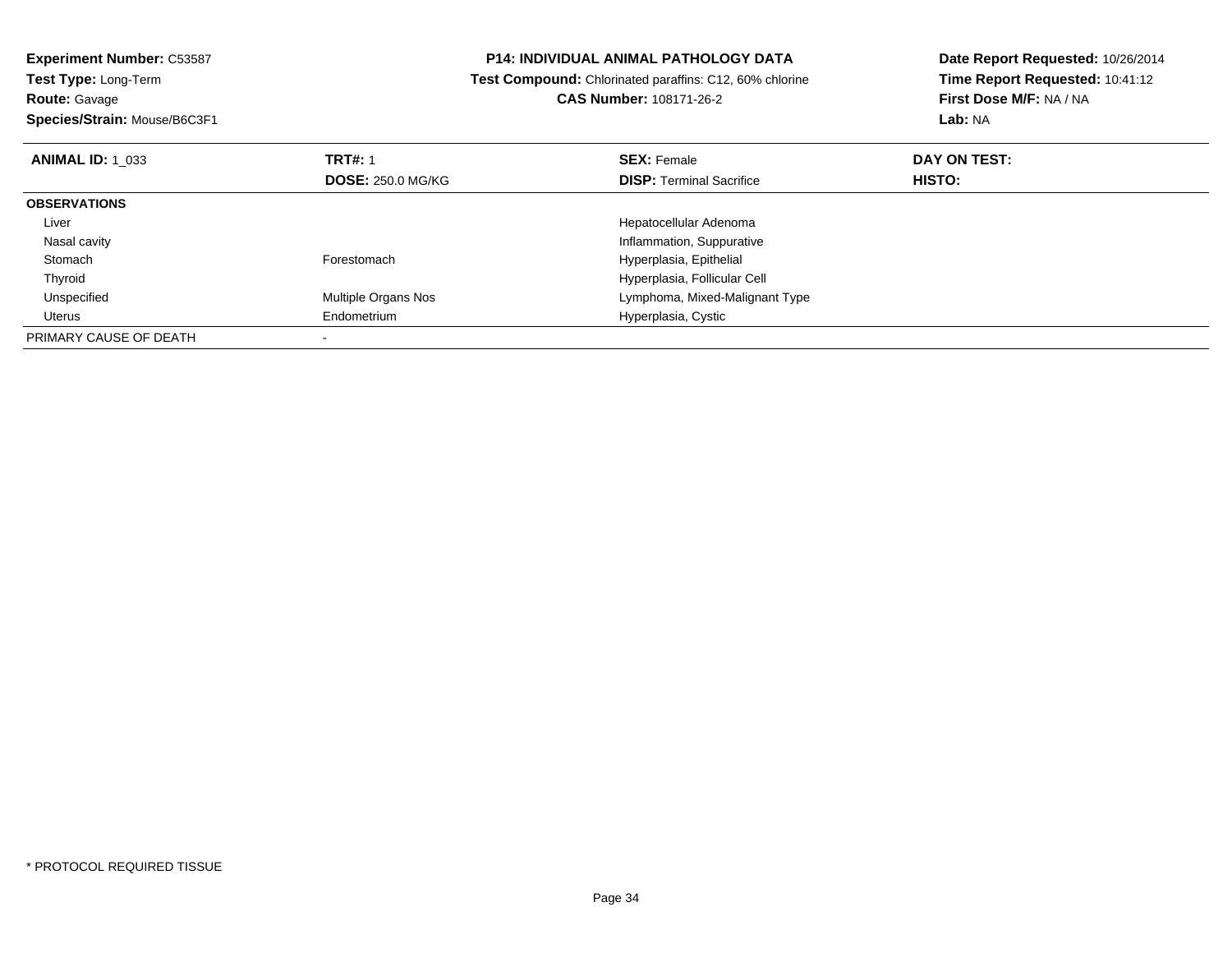| <b>Experiment Number: C53587</b><br><b>Test Type: Long-Term</b><br><b>Route: Gavage</b><br>Species/Strain: Mouse/B6C3F1 |                                            | <b>P14: INDIVIDUAL ANIMAL PATHOLOGY DATA</b><br>Test Compound: Chlorinated paraffins: C12, 60% chlorine<br><b>CAS Number: 108171-26-2</b> | Date Report Requested: 10/26/2014<br>Time Report Requested: 10:41:12<br>First Dose M/F: NA / NA<br>Lab: NA |
|-------------------------------------------------------------------------------------------------------------------------|--------------------------------------------|-------------------------------------------------------------------------------------------------------------------------------------------|------------------------------------------------------------------------------------------------------------|
| <b>ANIMAL ID: 1 034</b>                                                                                                 | <b>TRT#: 1</b><br><b>DOSE: 250.0 MG/KG</b> | <b>SEX:</b> Female<br><b>DISP:</b> Natural Death                                                                                          | DAY ON TEST:<br>HISTO:                                                                                     |
| <b>OBSERVATIONS</b>                                                                                                     |                                            |                                                                                                                                           |                                                                                                            |
| Stomach                                                                                                                 | Forestomach                                | Hyperplasia, Epithelial                                                                                                                   |                                                                                                            |
| Unspecified                                                                                                             | Multiple Organs Nos                        | Lymphoma, Lymphocytic-Malignant Type                                                                                                      |                                                                                                            |
| PRIMARY CAUSE OF DEATH                                                                                                  |                                            |                                                                                                                                           |                                                                                                            |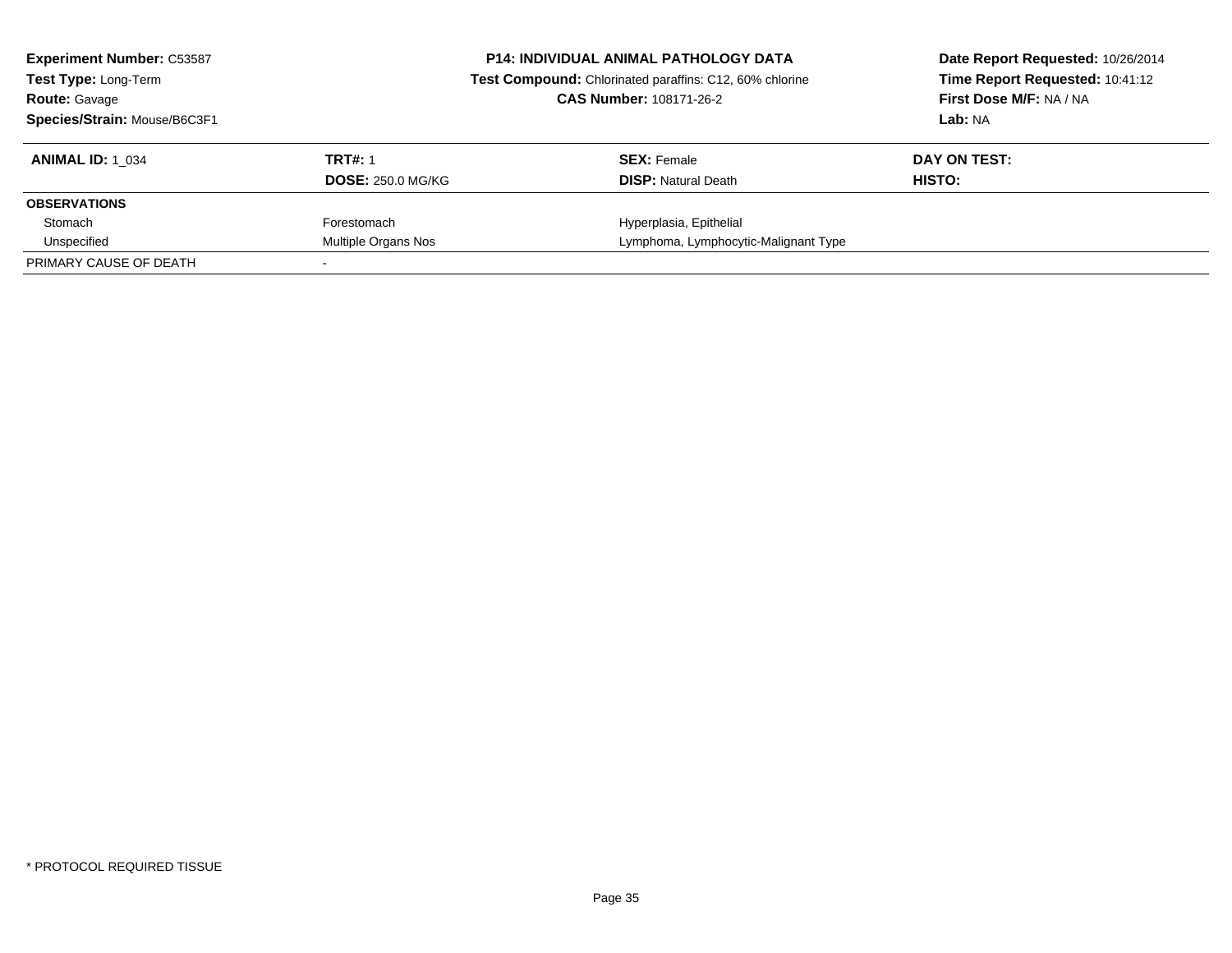**Experiment Number:** C53587

**Test Type:** Long-Term**Route:** Gavage

**Species/Strain:** Mouse/B6C3F1

## **P14: INDIVIDUAL ANIMAL PATHOLOGY DATA**

 **Test Compound:** Chlorinated paraffins: C12, 60% chlorine**CAS Number:** 108171-26-2

| <b>ANIMAL ID: 1_035</b> | <b>TRT#: 1</b>            | <b>SEX: Female</b>              | DAY ON TEST: |
|-------------------------|---------------------------|---------------------------------|--------------|
|                         | <b>DOSE: 250.0 MG/KG</b>  | <b>DISP: Terminal Sacrifice</b> | HISTO:       |
| <b>OBSERVATIONS</b>     |                           |                                 |              |
| Brain                   | Thalamus                  | Psammoma Bodies                 |              |
| Kidney                  |                           | Hyperplasia, Lymphoid           |              |
|                         |                           | Nephrosis, Nos                  |              |
| Liver                   |                           | Hepatocellular Carcinoma        |              |
| Nasal cavity            |                           | Foreign Body, Reaction          |              |
|                         |                           | Inflammation, Suppurative       |              |
| Pituitary gland         | <b>Anterior Pituitary</b> | Adenoma, Nos                    |              |
| Skin                    |                           | Inflammation, Focal             |              |
| Spleen                  |                           | Hematopoiesis                   |              |
| Stomach                 | Forestomach               | Ulcer, Nos                      |              |
| Thyroid                 |                           | Follicular-Cell Adenoma         |              |
|                         |                           | Hyperplasia, Follicular Cell    |              |
| Uterus                  | Endometrium               | Hyperplasia, Cystic             |              |
| PRIMARY CAUSE OF DEATH  | ۰                         |                                 |              |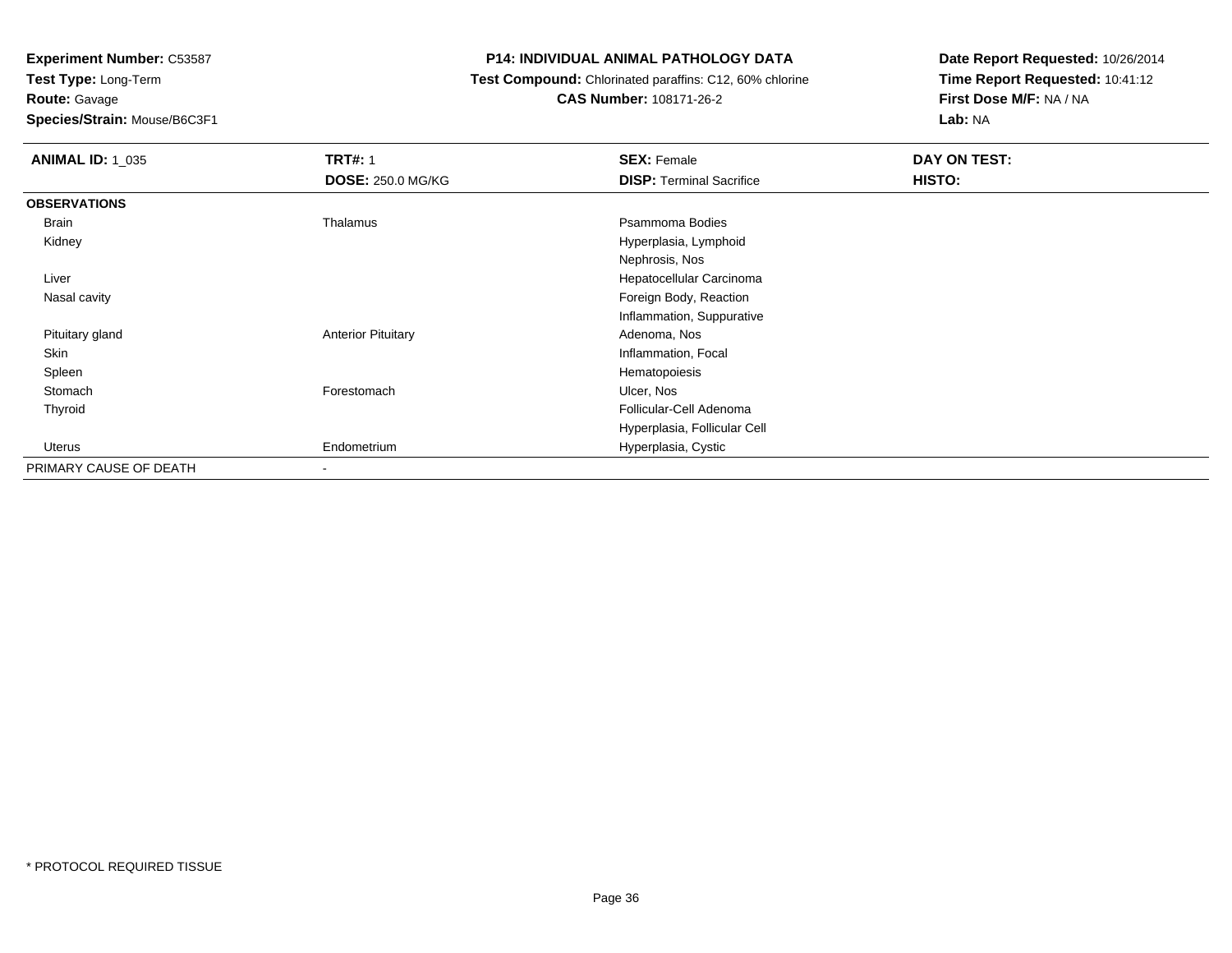| <b>Experiment Number: C53587</b><br>Test Type: Long-Term<br><b>Route: Gavage</b><br>Species/Strain: Mouse/B6C3F1 | <b>P14: INDIVIDUAL ANIMAL PATHOLOGY DATA</b><br>Test Compound: Chlorinated paraffins: C12, 60% chlorine<br>CAS Number: 108171-26-2 |                                                       |                               |  | Date Report Requested: 10/26/2014<br>Time Report Requested: 10:41:12<br>First Dose M/F: NA / NA<br>Lab: NA |
|------------------------------------------------------------------------------------------------------------------|------------------------------------------------------------------------------------------------------------------------------------|-------------------------------------------------------|-------------------------------|--|------------------------------------------------------------------------------------------------------------|
| <b>ANIMAL ID: 1 036</b>                                                                                          | <b>TRT#: 1</b><br><b>DOSE: 250.0 MG/KG</b>                                                                                         | <b>SEX: Female</b><br><b>DISP:</b> Moribund Sacrifice | DAY ON TEST:<br><b>HISTO:</b> |  |                                                                                                            |
| <b>OBSERVATIONS</b>                                                                                              |                                                                                                                                    |                                                       |                               |  |                                                                                                            |
| Unspecified                                                                                                      | <b>Mediastinum Nos</b>                                                                                                             | Foreign Body, Nos                                     |                               |  |                                                                                                            |
|                                                                                                                  | <b>Mediastinum Nos</b>                                                                                                             | Inflammation, Acute                                   |                               |  |                                                                                                            |
| Uterus                                                                                                           | Endometrium                                                                                                                        | Hyperplasia, Cystic                                   |                               |  |                                                                                                            |
| PRIMARY CAUSE OF DEATH                                                                                           |                                                                                                                                    |                                                       |                               |  |                                                                                                            |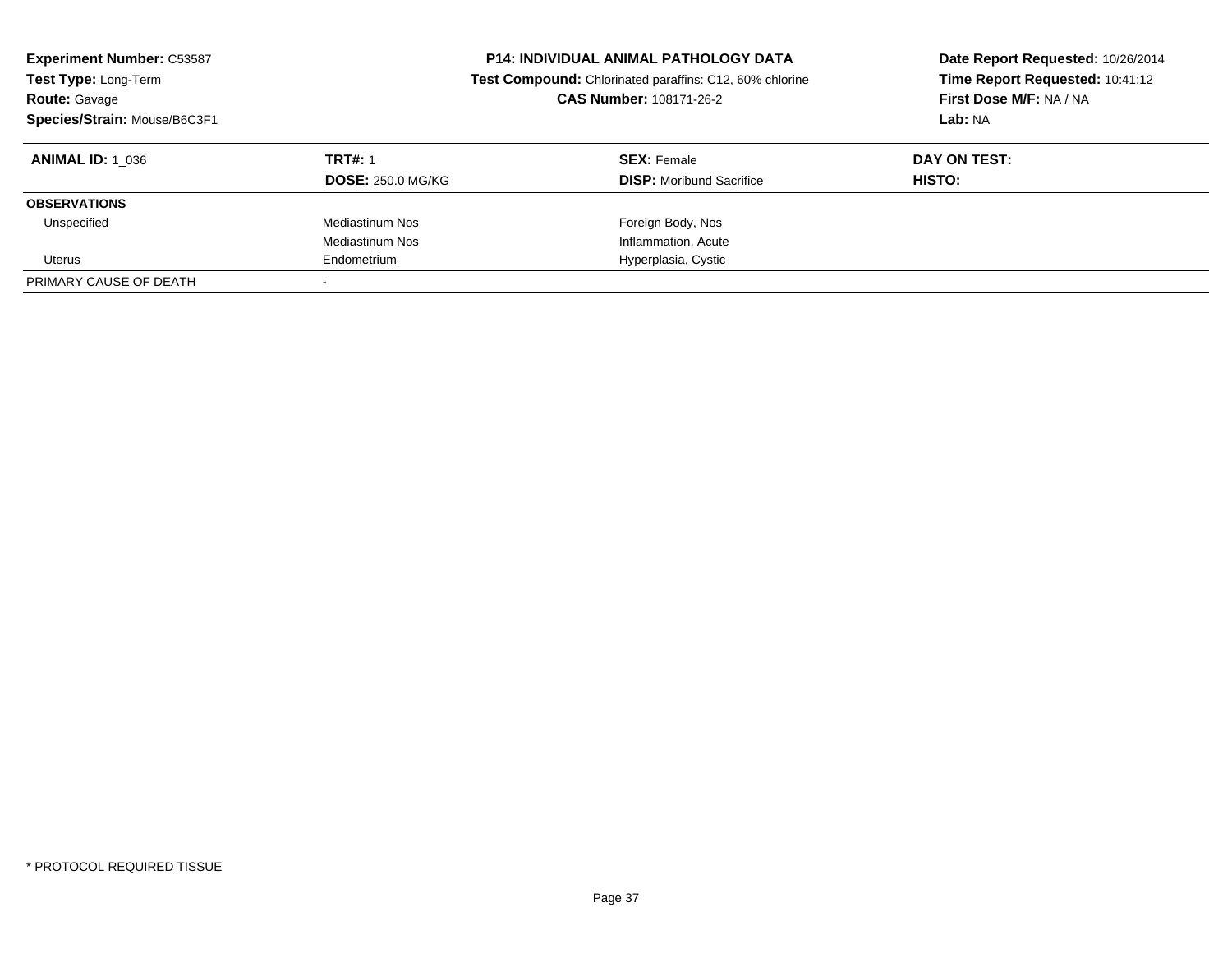#### **P14: INDIVIDUAL ANIMAL PATHOLOGY DATA**

 **Test Compound:** Chlorinated paraffins: C12, 60% chlorine**CAS Number:** 108171-26-2

| <b>ANIMAL ID: 1 037</b> | <b>TRT#: 1</b>             | <b>SEX: Female</b>                   | DAY ON TEST: |  |
|-------------------------|----------------------------|--------------------------------------|--------------|--|
|                         | <b>DOSE: 250.0 MG/KG</b>   | <b>DISP: Terminal Sacrifice</b>      | HISTO:       |  |
| <b>OBSERVATIONS</b>     |                            |                                      |              |  |
| Adrenal gland           | Capsule                    | Hyperplasia, Focal                   |              |  |
| Brain                   | Thalamus                   | Psammoma Bodies                      |              |  |
| Harderian gland         | Hardarian Gland            | Adenoma, Nos                         |              |  |
| Liver                   |                            | Hepatocellular Adenoma               |              |  |
| Nasal cavity            |                            | Inflammation, Suppurative            |              |  |
| Ovary                   |                            | Cyst, Follicular Nos                 |              |  |
| Unspecified             | <b>Multiple Organs Nos</b> | Lymphoma, Lymphocytic-Malignant Type |              |  |
| Uterus                  | Endometrium                | Hyperplasia, Cystic                  |              |  |
|                         |                            | Inflammation, Suppurative            |              |  |
| PRIMARY CAUSE OF DEATH  |                            |                                      |              |  |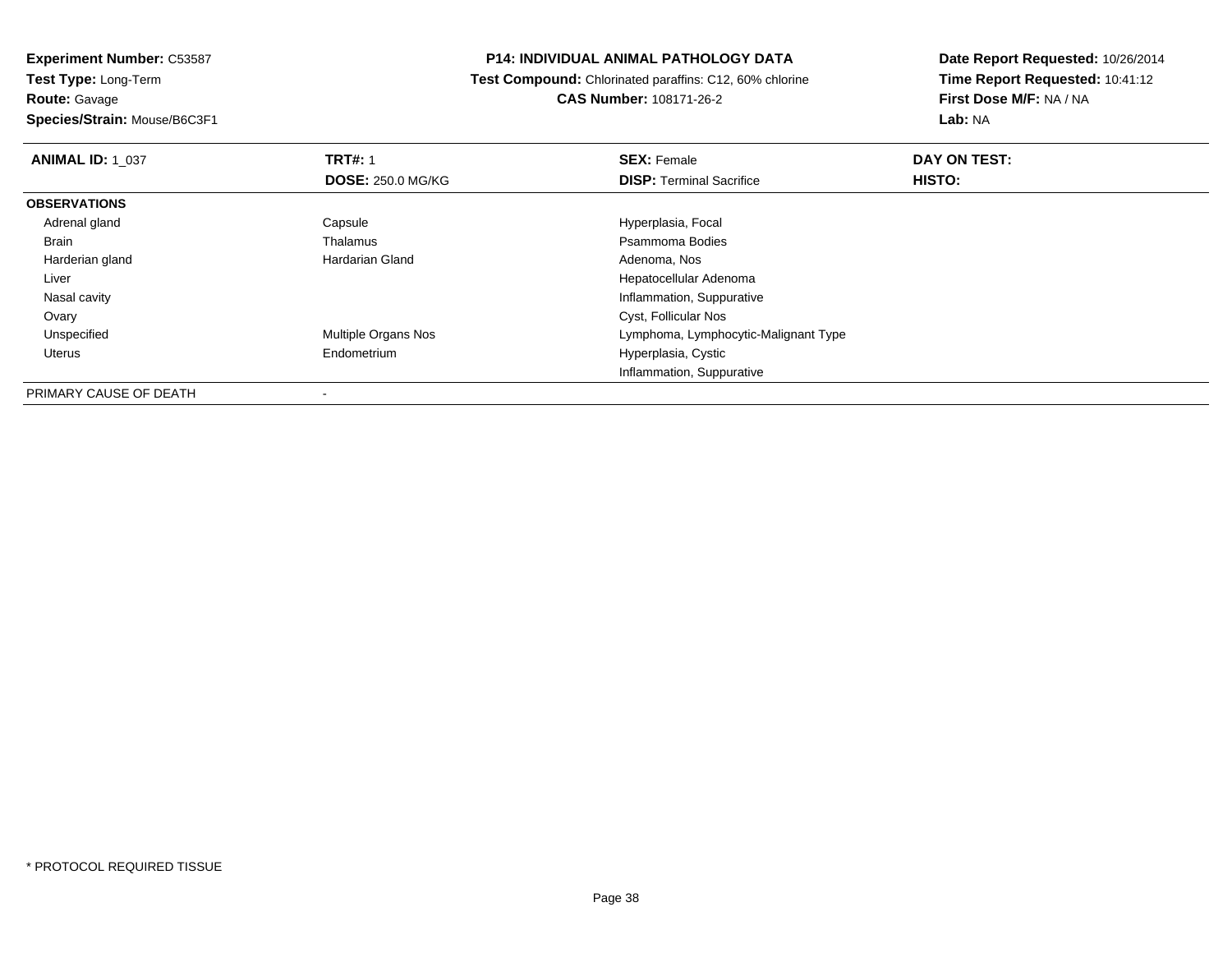**Route:** Gavage

**Species/Strain:** Mouse/B6C3F1

#### **P14: INDIVIDUAL ANIMAL PATHOLOGY DATA**

#### **Test Compound:** Chlorinated paraffins: C12, 60% chlorine**CAS Number:** 108171-26-2

| <b>ANIMAL ID: 1 038</b> | <b>TRT#: 1</b>            | <b>SEX: Female</b>              | DAY ON TEST: |
|-------------------------|---------------------------|---------------------------------|--------------|
|                         | <b>DOSE: 250.0 MG/KG</b>  | <b>DISP: Terminal Sacrifice</b> | HISTO:       |
| <b>OBSERVATIONS</b>     |                           |                                 |              |
| Brain                   | Thalamus                  | Psammoma Bodies                 |              |
| Liver                   |                           | Hepatocellular Adenoma          |              |
| Nasal cavity            |                           | Foreign Body, Reaction          |              |
|                         |                           | Inflammation, Suppurative       |              |
| Ovary                   |                           | Cyst, Follicular Nos            |              |
| Pituitary gland         | <b>Anterior Pituitary</b> | Adenoma, Nos                    |              |
| Spleen                  |                           | Hematopoiesis                   |              |
| Stomach                 | Forestomach               | Hyperplasia, Epithelial         |              |
| Thyroid                 |                           | Hyperplasia, Follicular Cell    |              |
| Unspecified             | Multiple Organs Nos       | Lymphoma, Mixed-Malignant Type  |              |
| Uterus                  | Endometrium               | Hyperplasia, Cystic             |              |
| PRIMARY CAUSE OF DEATH  | ۰                         |                                 |              |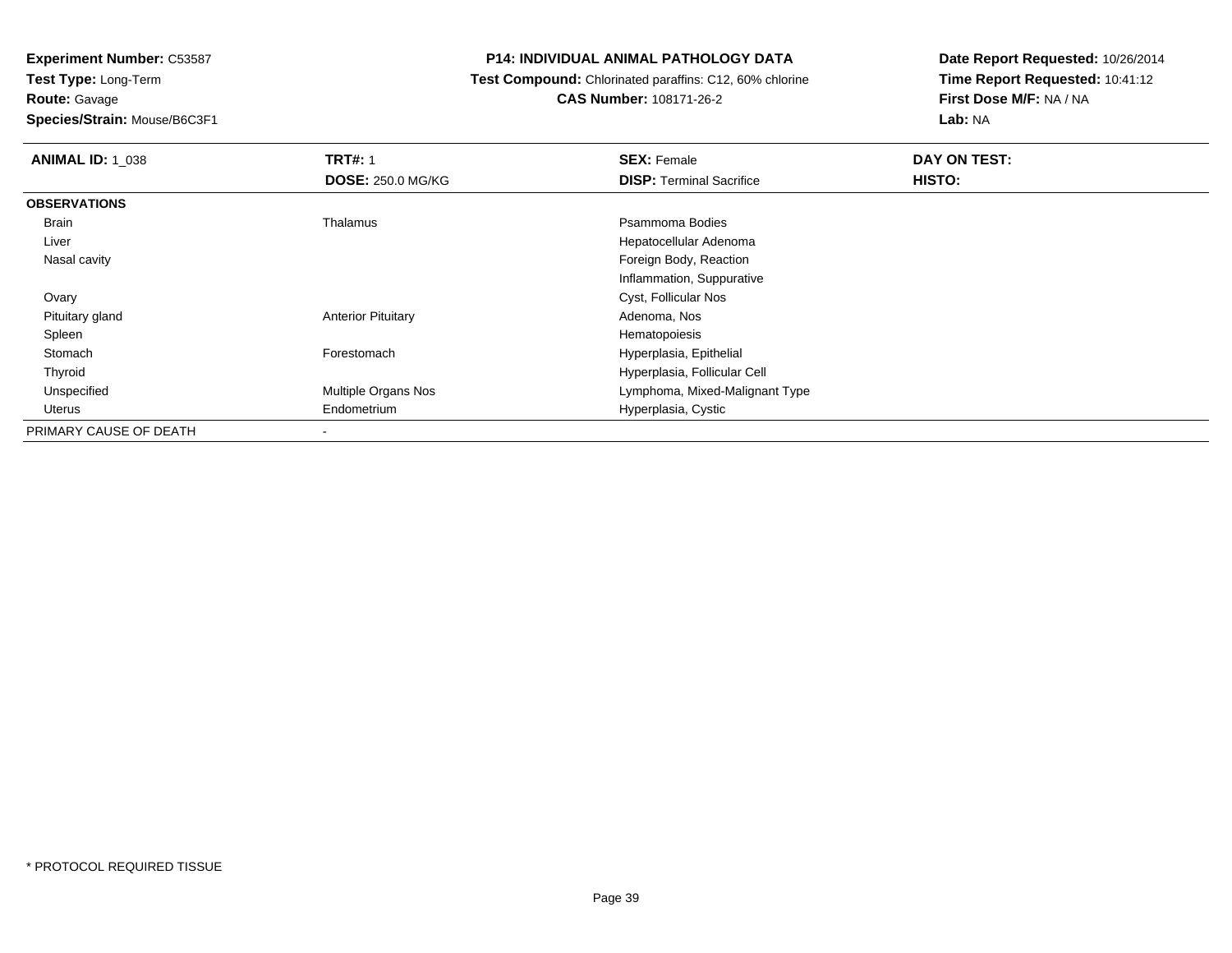**Route:** Gavage

**Species/Strain:** Mouse/B6C3F1

#### **P14: INDIVIDUAL ANIMAL PATHOLOGY DATA**

 **Test Compound:** Chlorinated paraffins: C12, 60% chlorine**CAS Number:** 108171-26-2

| <b>ANIMAL ID: 1_039</b> | <b>TRT#: 1</b>            | <b>SEX: Female</b>              | DAY ON TEST: |  |
|-------------------------|---------------------------|---------------------------------|--------------|--|
|                         | <b>DOSE: 250.0 MG/KG</b>  | <b>DISP: Terminal Sacrifice</b> | HISTO:       |  |
| <b>OBSERVATIONS</b>     |                           |                                 |              |  |
| Brain                   | Thalamus                  | Psammoma Bodies                 |              |  |
| Kidney                  |                           | Nephrosis, Nos                  |              |  |
| Nasal cavity            |                           | Foreign Body, Reaction          |              |  |
|                         |                           | Inflammation, Suppurative       |              |  |
| Pituitary gland         | <b>Anterior Pituitary</b> | Angiectasis                     |              |  |
| Spleen                  |                           | Hyperplasia, Lymphoid           |              |  |
| Thyroid                 |                           | Follicular-Cell Adenoma         |              |  |
|                         |                           | Hyperplasia, Follicular Cell    |              |  |
| Uterus                  | Endometrium               | Hyperplasia, Cystic             |              |  |
| PRIMARY CAUSE OF DEATH  |                           |                                 |              |  |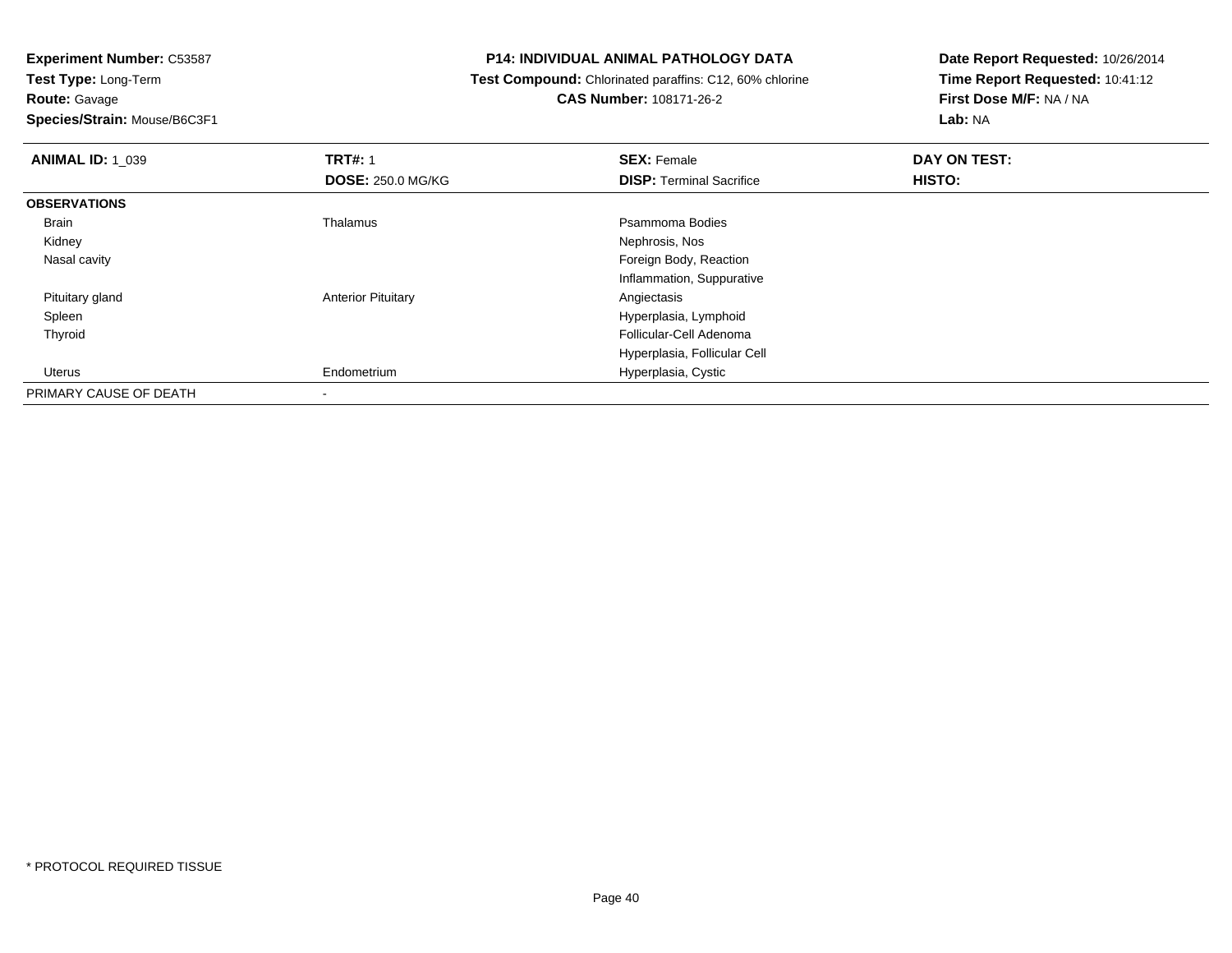**Experiment Number:** C53587**Test Type:** Long-Term**Route:** Gavage

**Species/Strain:** Mouse/B6C3F1

#### **P14: INDIVIDUAL ANIMAL PATHOLOGY DATA**

 **Test Compound:** Chlorinated paraffins: C12, 60% chlorine**CAS Number:** 108171-26-2

| <b>ANIMAL ID: 1 040</b> | <b>TRT#: 1</b>            | <b>SEX: Female</b>              | DAY ON TEST: |  |
|-------------------------|---------------------------|---------------------------------|--------------|--|
|                         | <b>DOSE: 250.0 MG/KG</b>  | <b>DISP: Terminal Sacrifice</b> | HISTO:       |  |
| <b>OBSERVATIONS</b>     |                           |                                 |              |  |
| Adrenal gland           | Capsule                   | Hyperplasia, Focal              |              |  |
|                         | Medulla                   | Hyperplasia, Focal              |              |  |
| <b>Brain</b>            | Thalamus                  | Psammoma Bodies                 |              |  |
| Ovary                   |                           | Cyst, Follicular Nos            |              |  |
| Pituitary gland         | <b>Anterior Pituitary</b> | Adenoma, Nos                    |              |  |
| Thyroid                 |                           | Follicular-Cell Adenoma         |              |  |
|                         |                           | Hyperplasia, Follicular Cell    |              |  |
| Unspecified             | <b>Mediastinum Nos</b>    | Hyperplasia, Lymphoid           |              |  |
| Uterus                  | Endometrium               | Hyperplasia, Cystic             |              |  |
| PRIMARY CAUSE OF DEATH  |                           |                                 |              |  |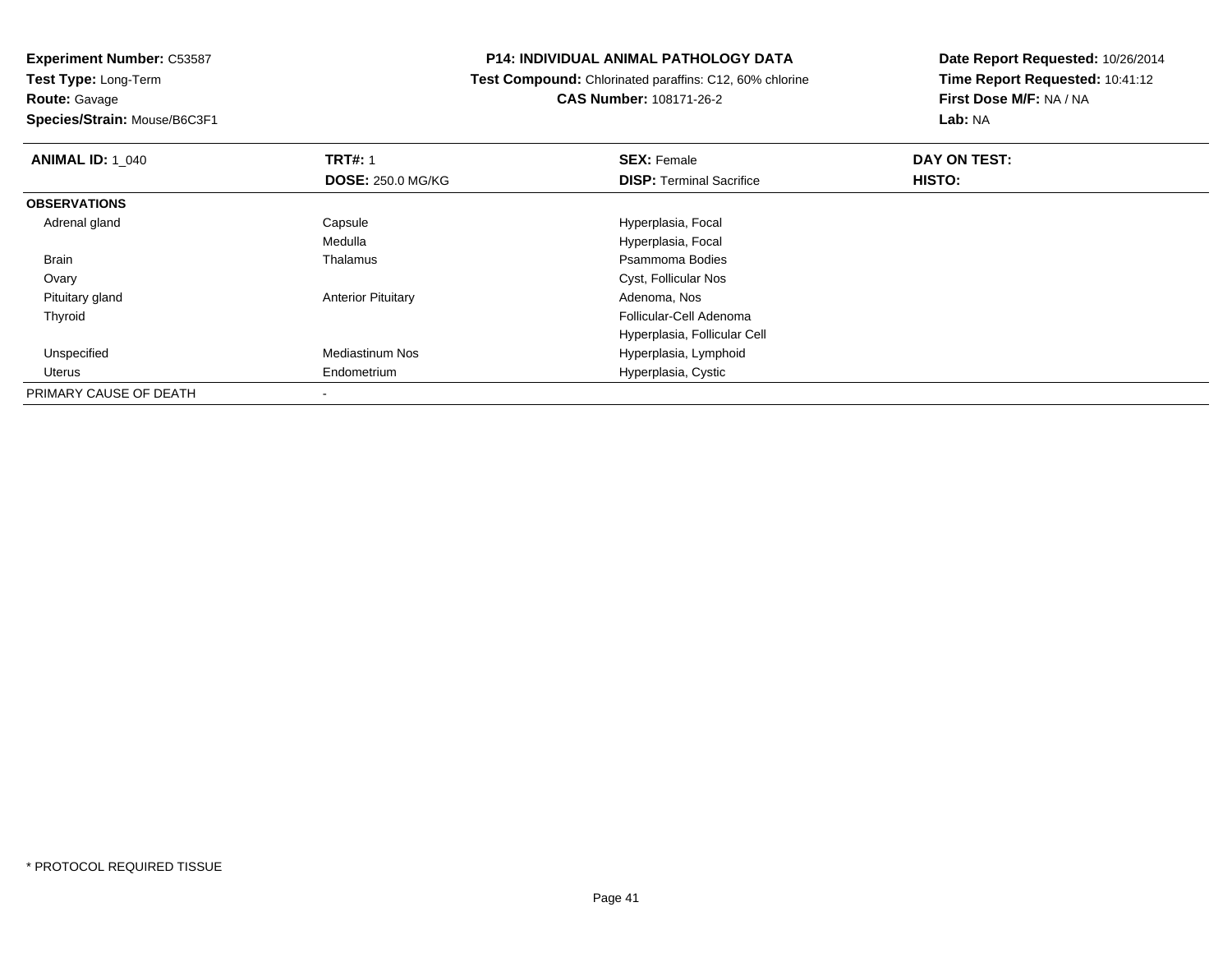#### **P14: INDIVIDUAL ANIMAL PATHOLOGY DATA**

 **Test Compound:** Chlorinated paraffins: C12, 60% chlorine**CAS Number:** 108171-26-2

| <b>ANIMAL ID: 1 041</b> | <b>TRT#: 1</b><br><b>DOSE: 250.0 MG/KG</b> | <b>SEX: Female</b><br><b>DISP: Natural Death</b> | DAY ON TEST:<br><b>HISTO:</b> |  |
|-------------------------|--------------------------------------------|--------------------------------------------------|-------------------------------|--|
|                         |                                            |                                                  |                               |  |
| <b>OBSERVATIONS</b>     |                                            |                                                  |                               |  |
| Brain                   | Thalamus                                   | Psammoma Bodies                                  |                               |  |
| Kidney                  |                                            | Congestion, Nos                                  |                               |  |
| Liver                   | Hepatocytes                                | Cytoplasmic Change, Eosinophilic                 |                               |  |
| Mammary gland           |                                            | Adenocarcinoma, Nos                              |                               |  |
| Spleen                  |                                            | Hematopoiesis                                    |                               |  |
| Thyroid                 |                                            | Hyperplasia, Follicular Cell                     |                               |  |
| Uterus                  |                                            | <b>Endometrial Stromal Polyp</b>                 |                               |  |
|                         | Endometrium                                | Hyperplasia, Cystic                              |                               |  |
| PRIMARY CAUSE OF DEATH  |                                            |                                                  |                               |  |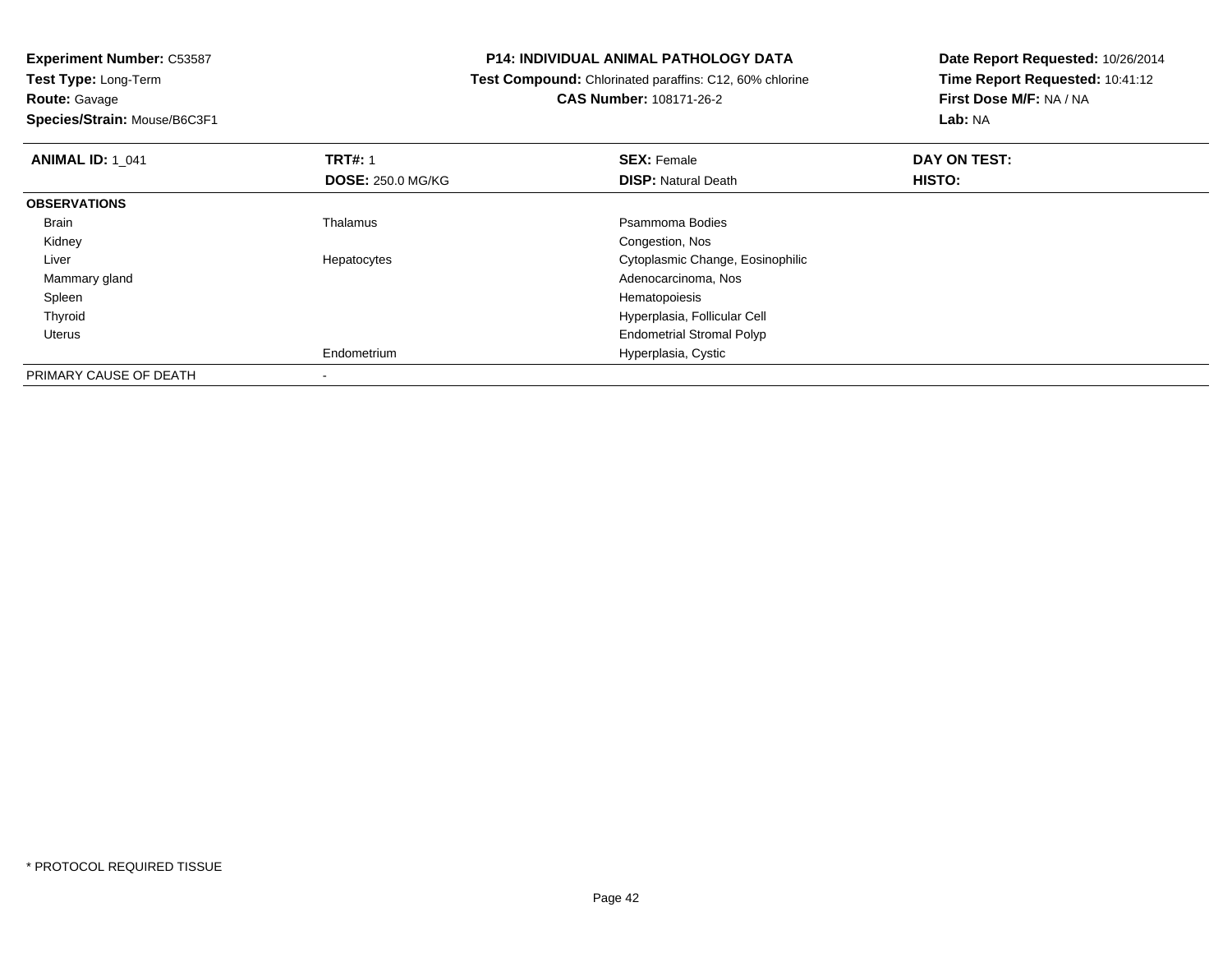| <b>Experiment Number: C53587</b><br>Test Type: Long-Term<br><b>Route: Gavage</b><br>Species/Strain: Mouse/B6C3F1 |                          | <b>P14: INDIVIDUAL ANIMAL PATHOLOGY DATA</b><br>Test Compound: Chlorinated paraffins: C12, 60% chlorine<br>CAS Number: 108171-26-2 | Date Report Requested: 10/26/2014<br>Time Report Requested: 10:41:12<br>First Dose M/F: NA / NA<br>Lab: NA |
|------------------------------------------------------------------------------------------------------------------|--------------------------|------------------------------------------------------------------------------------------------------------------------------------|------------------------------------------------------------------------------------------------------------|
| <b>ANIMAL ID: 1_042</b>                                                                                          | <b>TRT#: 1</b>           | <b>SEX: Female</b>                                                                                                                 | DAY ON TEST:                                                                                               |
|                                                                                                                  | <b>DOSE: 250.0 MG/KG</b> | <b>DISP:</b> Terminal Sacrifice                                                                                                    | HISTO:                                                                                                     |
| <b>OBSERVATIONS</b>                                                                                              |                          |                                                                                                                                    |                                                                                                            |
| Nasal cavity                                                                                                     |                          | Foreign Body, Reaction                                                                                                             |                                                                                                            |
|                                                                                                                  |                          | Inflammation, Suppurative                                                                                                          |                                                                                                            |
| Ovary                                                                                                            |                          | Cyst, Follicular Nos                                                                                                               |                                                                                                            |
|                                                                                                                  |                          | Inflammation, Suppurative                                                                                                          |                                                                                                            |
| Thyroid                                                                                                          |                          | Degeneration, Cystic                                                                                                               |                                                                                                            |
| Uterus                                                                                                           | Endometrium              | Hyperplasia, Cystic                                                                                                                |                                                                                                            |
|                                                                                                                  |                          | Inflammation, Suppurative                                                                                                          |                                                                                                            |
| PRIMARY CAUSE OF DEATH                                                                                           |                          |                                                                                                                                    |                                                                                                            |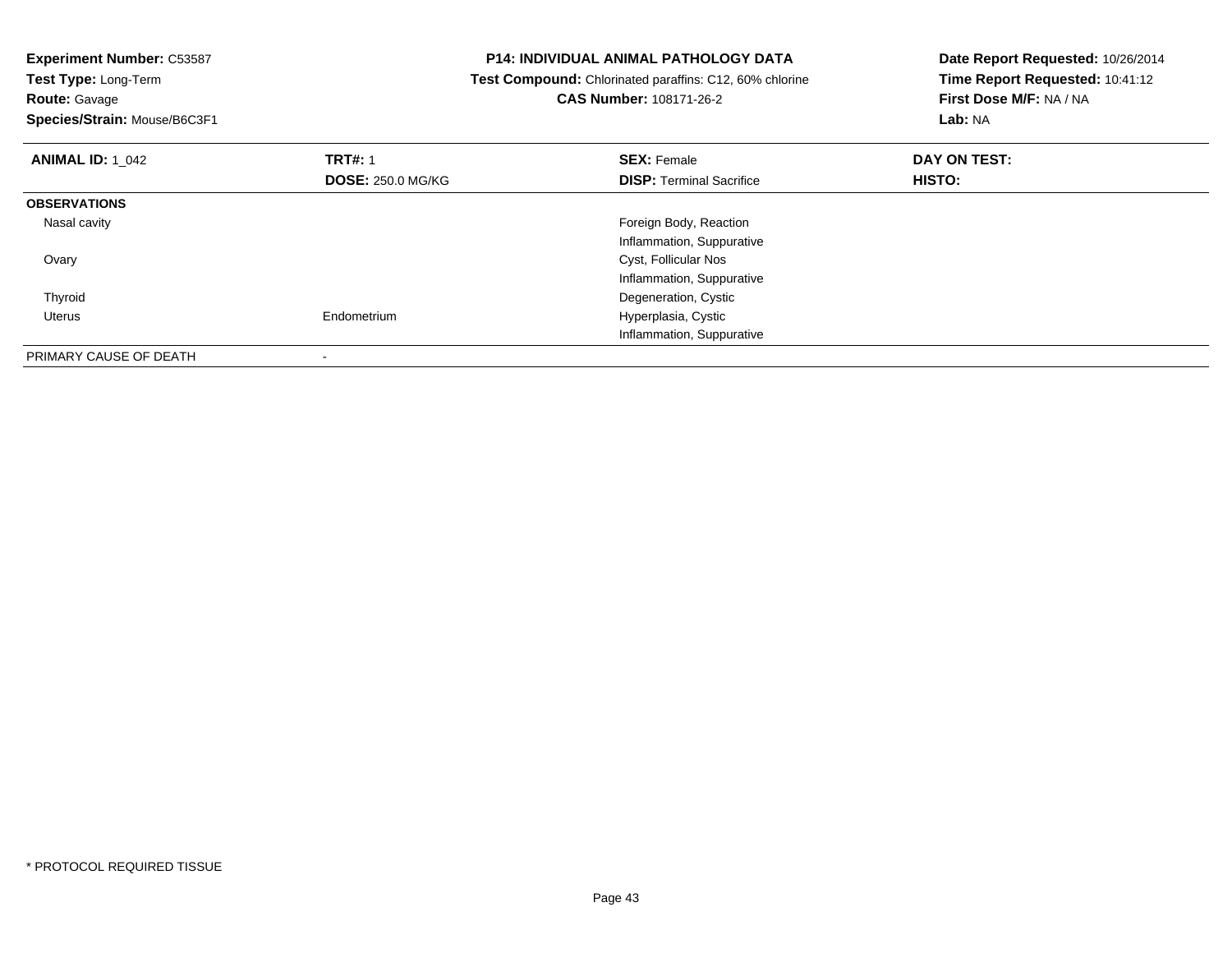| <b>Experiment Number: C53587</b><br>Test Type: Long-Term<br><b>Route: Gavage</b><br>Species/Strain: Mouse/B6C3F1 |                           | <b>P14: INDIVIDUAL ANIMAL PATHOLOGY DATA</b><br>Test Compound: Chlorinated paraffins: C12, 60% chlorine<br>CAS Number: 108171-26-2 | Date Report Requested: 10/26/2014<br>Time Report Requested: 10:41:12<br>First Dose M/F: NA / NA<br>Lab: NA |
|------------------------------------------------------------------------------------------------------------------|---------------------------|------------------------------------------------------------------------------------------------------------------------------------|------------------------------------------------------------------------------------------------------------|
| <b>ANIMAL ID: 1 043</b>                                                                                          | <b>TRT#: 1</b>            | <b>SEX: Female</b>                                                                                                                 | DAY ON TEST:                                                                                               |
|                                                                                                                  | <b>DOSE: 250.0 MG/KG</b>  | <b>DISP:</b> Moribund Sacrifice                                                                                                    | HISTO:                                                                                                     |
| <b>OBSERVATIONS</b>                                                                                              |                           |                                                                                                                                    |                                                                                                            |
| Liver                                                                                                            |                           | Deformity, Nos                                                                                                                     |                                                                                                            |
|                                                                                                                  |                           | Hematopoiesis                                                                                                                      |                                                                                                            |
| Pituitary gland                                                                                                  | <b>Anterior Pituitary</b> | Hyperplasia, Focal                                                                                                                 |                                                                                                            |
| Skin                                                                                                             | Lower Leg                 | Adenosquamous Carcinoma                                                                                                            |                                                                                                            |
| Spleen                                                                                                           |                           | Hematopoiesis                                                                                                                      |                                                                                                            |
| Uterus                                                                                                           | Endometrium               | Hyperplasia, Cystic                                                                                                                |                                                                                                            |
| PRIMARY CAUSE OF DEATH                                                                                           |                           |                                                                                                                                    |                                                                                                            |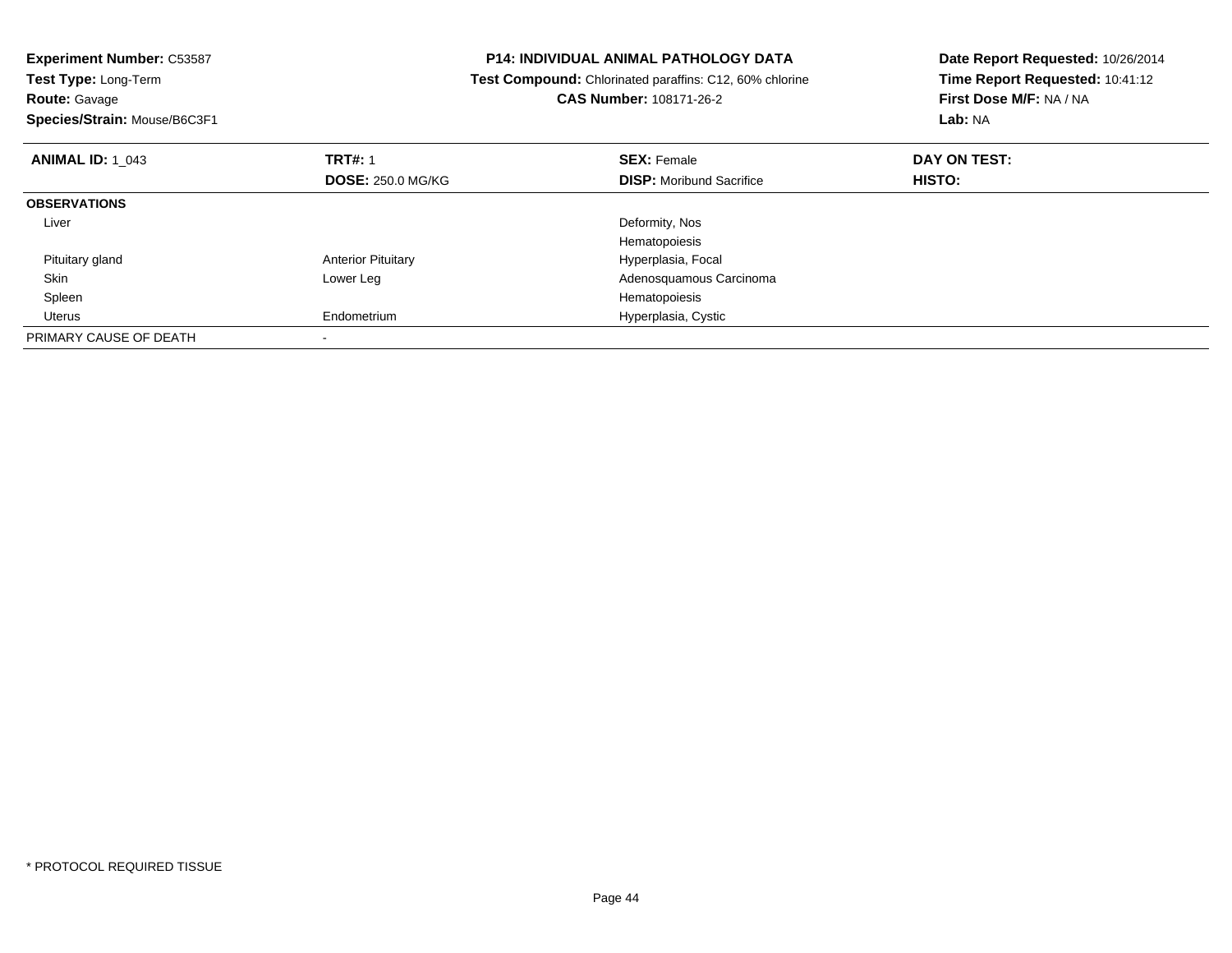| <b>Experiment Number: C53587</b><br>Test Type: Long-Term |                           | <b>P14: INDIVIDUAL ANIMAL PATHOLOGY DATA</b>            | Date Report Requested: 10/26/2014 |
|----------------------------------------------------------|---------------------------|---------------------------------------------------------|-----------------------------------|
|                                                          |                           | Test Compound: Chlorinated paraffins: C12, 60% chlorine | Time Report Requested: 10:41:12   |
| <b>Route: Gavage</b>                                     |                           | CAS Number: 108171-26-2                                 | First Dose M/F: NA / NA           |
| Species/Strain: Mouse/B6C3F1                             |                           |                                                         | Lab: NA                           |
| <b>ANIMAL ID: 1 044</b>                                  | <b>TRT#: 1</b>            | <b>SEX: Female</b>                                      | DAY ON TEST:                      |
|                                                          | <b>DOSE: 250.0 MG/KG</b>  | <b>DISP: Terminal Sacrifice</b>                         | HISTO:                            |
| <b>OBSERVATIONS</b>                                      |                           |                                                         |                                   |
| Harderian gland                                          | <b>Hardarian Gland</b>    | Adenoma, Nos                                            |                                   |
| Liver                                                    |                           | Hepatocellular Adenoma                                  |                                   |
| Pituitary gland                                          | <b>Anterior Pituitary</b> | Adenoma, Nos                                            |                                   |
| Thyroid                                                  |                           | Hyperplasia, Follicular Cell                            |                                   |
| Unspecified                                              | Multiple Organs Nos       | Lymphoma, Mixed-Malignant Type                          |                                   |
| Uterus                                                   | Endometrium               | Hyperplasia, Cystic                                     |                                   |
| PRIMARY CAUSE OF DEATH                                   |                           |                                                         |                                   |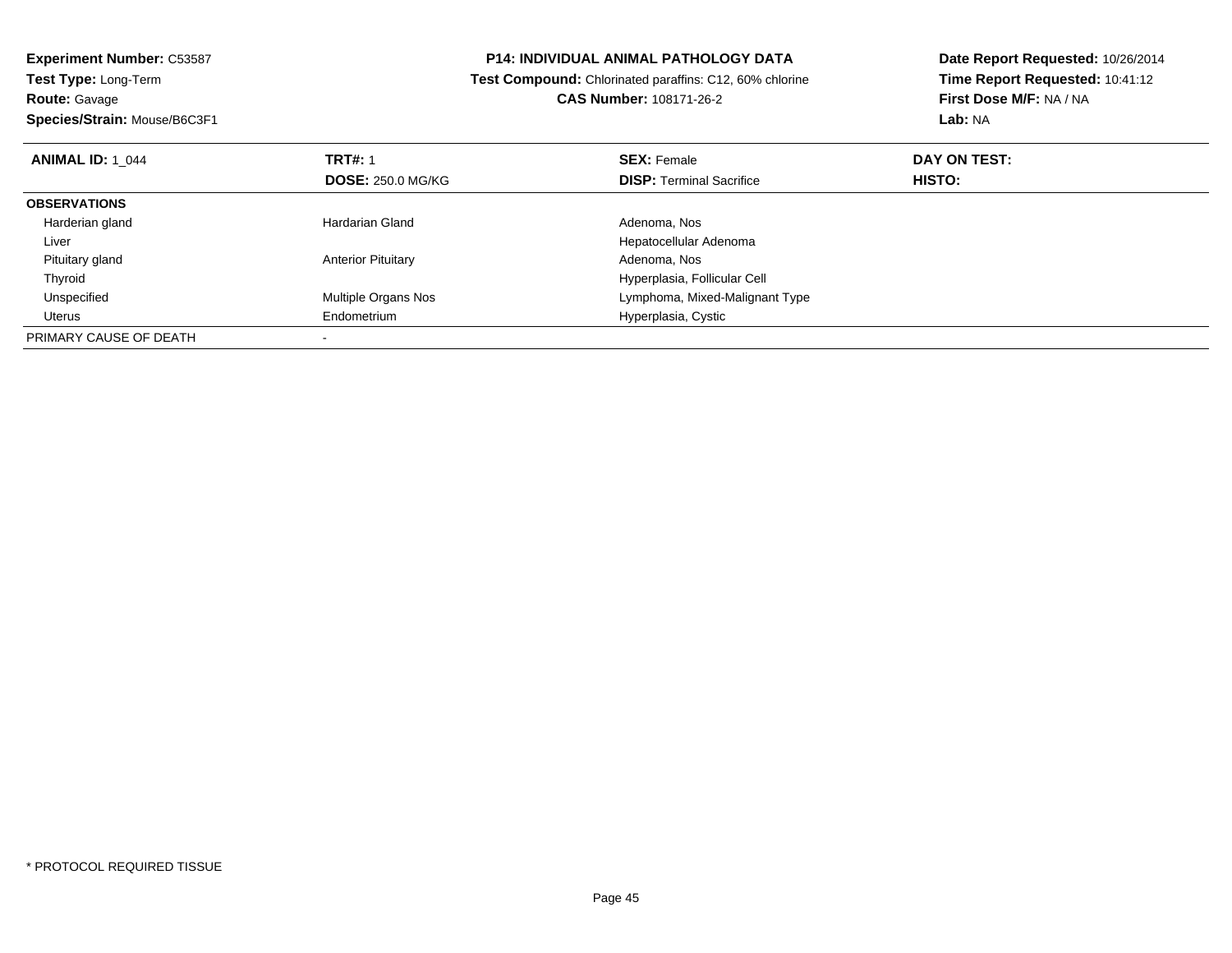| <b>Experiment Number: C53587</b><br>Test Type: Long-Term<br><b>Route: Gavage</b><br>Species/Strain: Mouse/B6C3F1 |                          | <b>P14: INDIVIDUAL ANIMAL PATHOLOGY DATA</b><br>Test Compound: Chlorinated paraffins: C12, 60% chlorine<br><b>CAS Number: 108171-26-2</b> | Date Report Requested: 10/26/2014<br>Time Report Requested: 10:41:12<br>First Dose M/F: NA / NA<br>Lab: NA |
|------------------------------------------------------------------------------------------------------------------|--------------------------|-------------------------------------------------------------------------------------------------------------------------------------------|------------------------------------------------------------------------------------------------------------|
| <b>ANIMAL ID: 1 045</b>                                                                                          | <b>TRT#: 1</b>           | <b>SEX: Female</b>                                                                                                                        | DAY ON TEST:                                                                                               |
|                                                                                                                  | <b>DOSE: 250.0 MG/KG</b> | <b>DISP:</b> Terminal Sacrifice                                                                                                           | HISTO:                                                                                                     |
| <b>OBSERVATIONS</b>                                                                                              |                          |                                                                                                                                           |                                                                                                            |
| Lung                                                                                                             |                          | Hyperplasia, Alveolar Epithelium                                                                                                          |                                                                                                            |
| Nasal cavity                                                                                                     |                          | Foreign Body, Reaction                                                                                                                    |                                                                                                            |
|                                                                                                                  |                          | Inflammation, Suppurative                                                                                                                 |                                                                                                            |
| Ovary                                                                                                            |                          | Cyst, Follicular Nos                                                                                                                      |                                                                                                            |
| Uterus                                                                                                           | Endometrium              | Hyperplasia, Cystic                                                                                                                       |                                                                                                            |
| PRIMARY CAUSE OF DEATH                                                                                           |                          |                                                                                                                                           |                                                                                                            |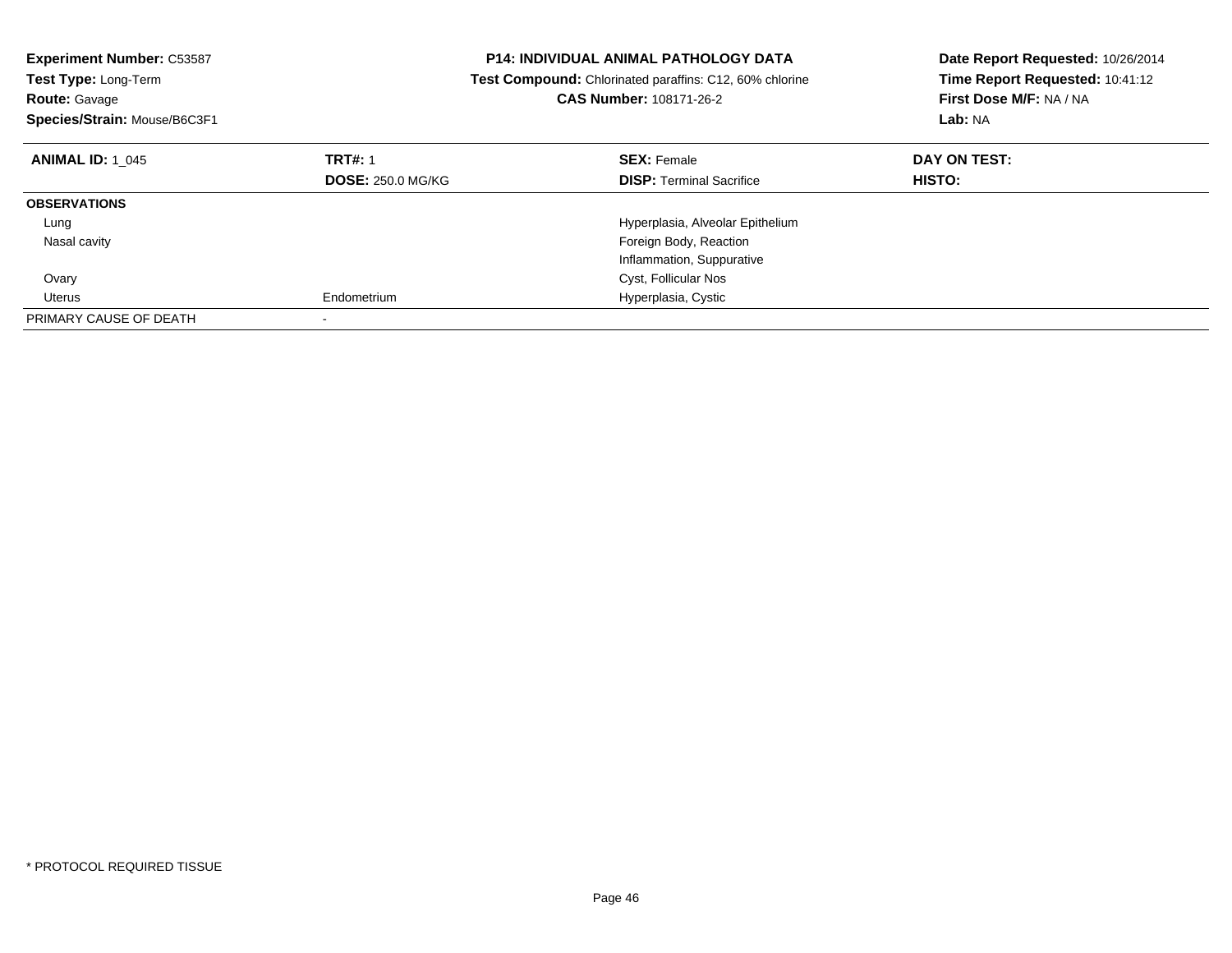| <b>Experiment Number: C53587</b> | <b>P14: INDIVIDUAL ANIMAL PATHOLOGY DATA</b> |                                                                | Date Report Requested: 10/26/2014 |
|----------------------------------|----------------------------------------------|----------------------------------------------------------------|-----------------------------------|
| Test Type: Long-Term             |                                              | <b>Test Compound:</b> Chlorinated paraffins: C12, 60% chlorine | Time Report Requested: 10:41:12   |
| <b>Route: Gavage</b>             |                                              | <b>CAS Number: 108171-26-2</b>                                 | First Dose M/F: NA / NA           |
| Species/Strain: Mouse/B6C3F1     |                                              |                                                                | Lab: NA                           |
| <b>ANIMAL ID: 1 046</b>          | <b>TRT#: 1</b>                               | <b>SEX: Female</b>                                             | DAY ON TEST:                      |
|                                  | <b>DOSE: 250.0 MG/KG</b>                     | <b>DISP:</b> Moribund Sacrifice                                | HISTO:                            |
| <b>OBSERVATIONS</b>              |                                              |                                                                |                                   |
| Brain                            | Thalamus                                     | Psammoma Bodies                                                |                                   |
| Kidney                           |                                              | Nephrosis, Nos                                                 |                                   |
| Liver                            |                                              | Hepatocellular Adenoma                                         |                                   |
| Nasal cavity                     |                                              | Foreign Body, Reaction                                         |                                   |
| Ovary                            |                                              | Cyst, Follicular Nos                                           |                                   |
| Uterus                           | Endometrium                                  | Hyperplasia, Cystic                                            |                                   |
| PRIMARY CAUSE OF DEATH           |                                              |                                                                |                                   |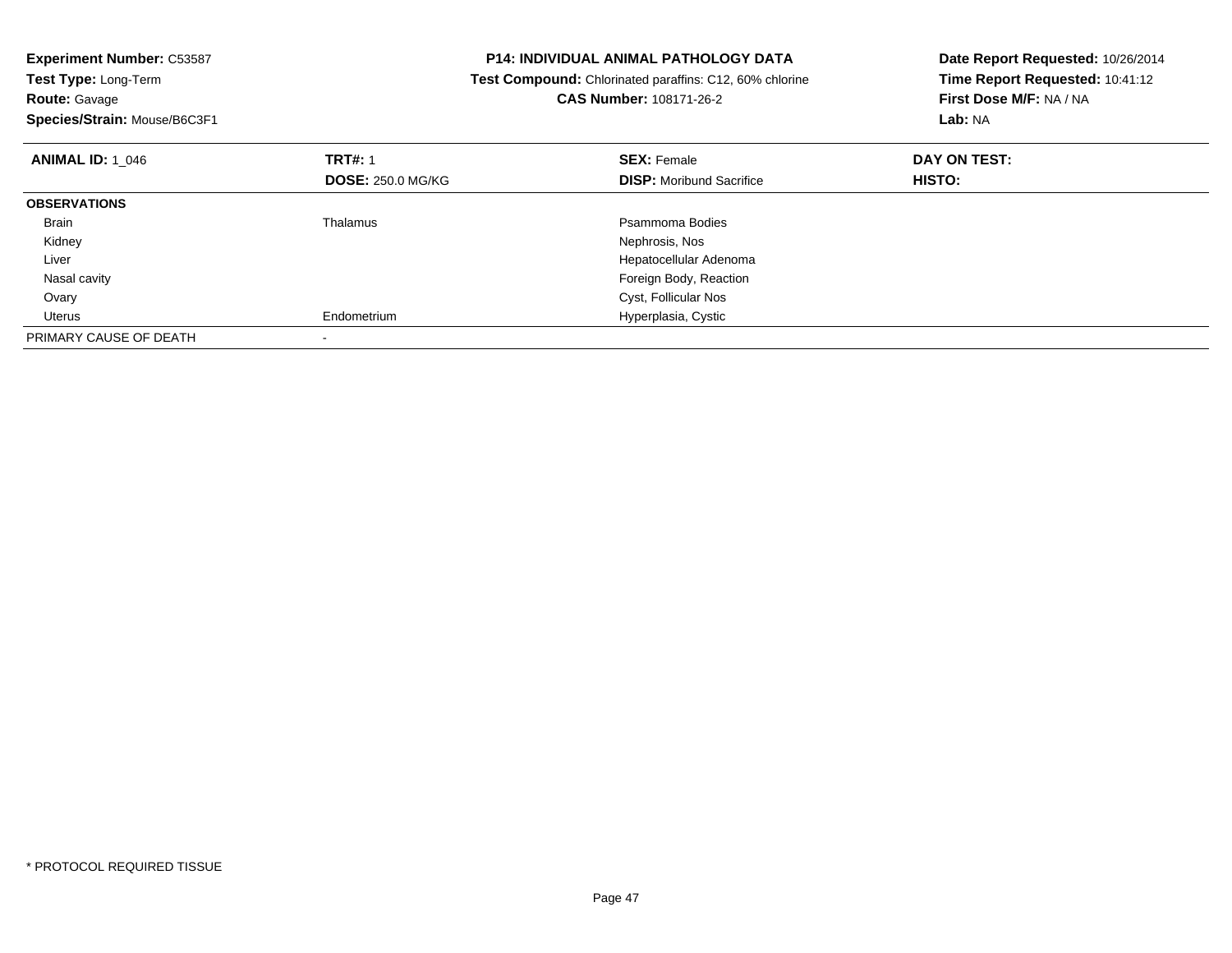| <b>Experiment Number: C53587</b><br>Test Type: Long-Term<br><b>Route: Gavage</b><br>Species/Strain: Mouse/B6C3F1 |                                            | <b>P14: INDIVIDUAL ANIMAL PATHOLOGY DATA</b><br>Test Compound: Chlorinated paraffins: C12, 60% chlorine<br><b>CAS Number: 108171-26-2</b> | Date Report Requested: 10/26/2014<br>Time Report Requested: 10:41:12<br>First Dose M/F: NA / NA<br>Lab: NA |  |
|------------------------------------------------------------------------------------------------------------------|--------------------------------------------|-------------------------------------------------------------------------------------------------------------------------------------------|------------------------------------------------------------------------------------------------------------|--|
| <b>ANIMAL ID: 1 047</b>                                                                                          | <b>TRT#: 1</b><br><b>DOSE: 250.0 MG/KG</b> | <b>SEX: Female</b><br><b>DISP: Accidently Killed</b>                                                                                      | DAY ON TEST:<br>HISTO:                                                                                     |  |
| <b>OBSERVATIONS</b>                                                                                              |                                            |                                                                                                                                           |                                                                                                            |  |
| Lung                                                                                                             |                                            | Congestion, Nos                                                                                                                           |                                                                                                            |  |
| Unspecified                                                                                                      | Mediastinum Nos                            | Inflammation, Acute                                                                                                                       |                                                                                                            |  |
| PRIMARY CAUSE OF DEATH                                                                                           |                                            |                                                                                                                                           |                                                                                                            |  |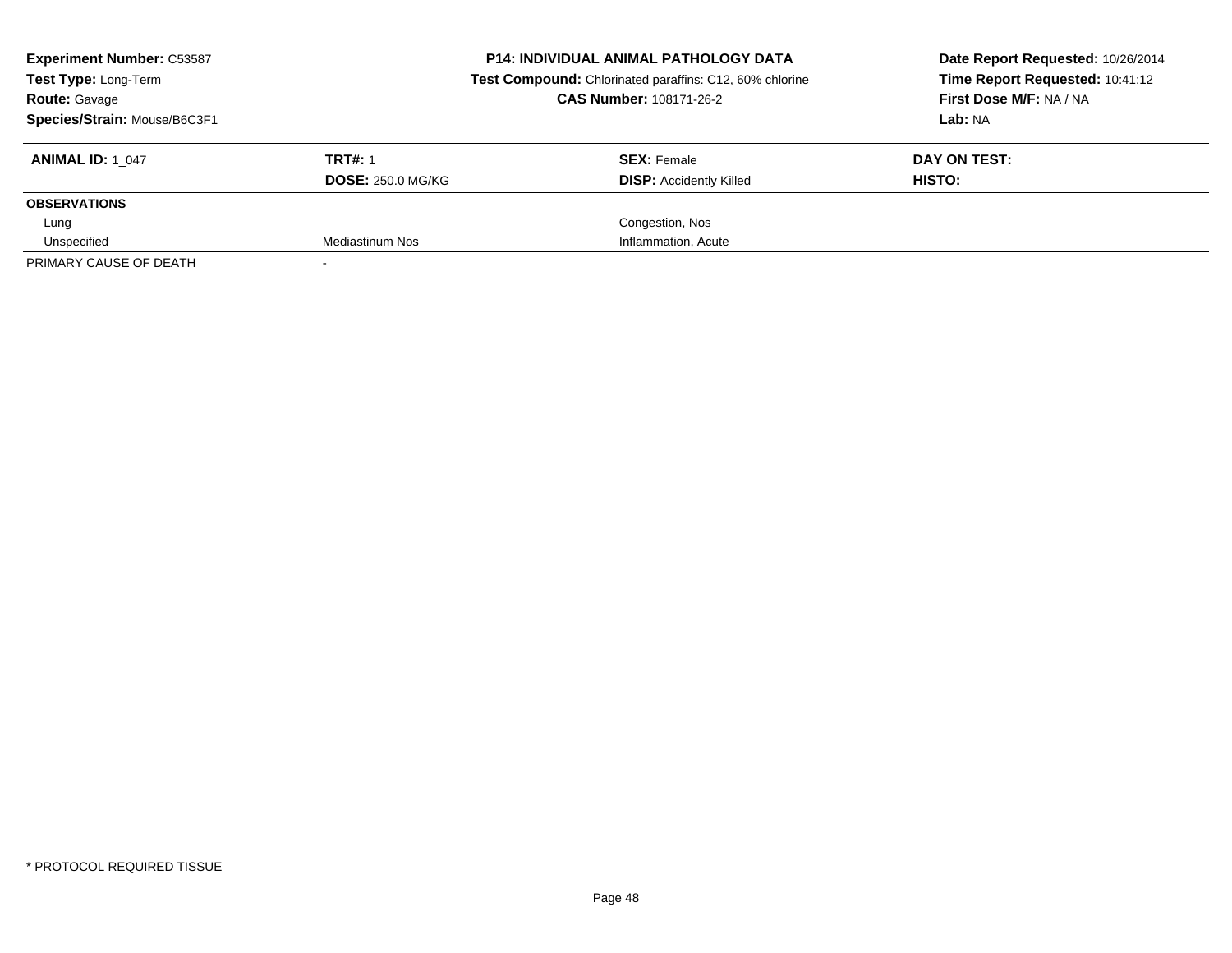| <b>Experiment Number: C53587</b>             | <b>P14: INDIVIDUAL ANIMAL PATHOLOGY DATA</b> |                                                                | Date Report Requested: 10/26/2014 |  |
|----------------------------------------------|----------------------------------------------|----------------------------------------------------------------|-----------------------------------|--|
| Test Type: Long-Term                         |                                              | <b>Test Compound:</b> Chlorinated paraffins: C12, 60% chlorine | Time Report Requested: 10:41:12   |  |
| <b>Route: Gavage</b>                         |                                              | CAS Number: 108171-26-2                                        | First Dose M/F: NA / NA           |  |
| Species/Strain: Mouse/B6C3F1                 |                                              |                                                                | Lab: NA                           |  |
| <b>TRT#: 1</b><br><b>ANIMAL ID: 1 048</b>    |                                              | <b>SEX: Female</b>                                             | DAY ON TEST:                      |  |
|                                              | <b>DOSE: 250.0 MG/KG</b>                     | <b>DISP: Terminal Sacrifice</b>                                | HISTO:                            |  |
| <b>OBSERVATIONS</b>                          |                                              |                                                                |                                   |  |
| Kidney                                       |                                              | Nephrosis, Nos                                                 |                                   |  |
| Nasal cavity                                 |                                              | Foreign Body, Reaction                                         |                                   |  |
| Pituitary gland<br><b>Anterior Pituitary</b> |                                              | Hyperplasia, Focal                                             |                                   |  |
| Thyroid                                      |                                              | Hyperplasia, Follicular Cell                                   |                                   |  |
| Unspecified                                  | Multiple Organs Nos                          | Lymphoma, Mixed-Malignant Type                                 |                                   |  |
| Endometrium<br>Uterus                        |                                              | Hyperplasia, Cystic                                            |                                   |  |
| PRIMARY CAUSE OF DEATH                       |                                              |                                                                |                                   |  |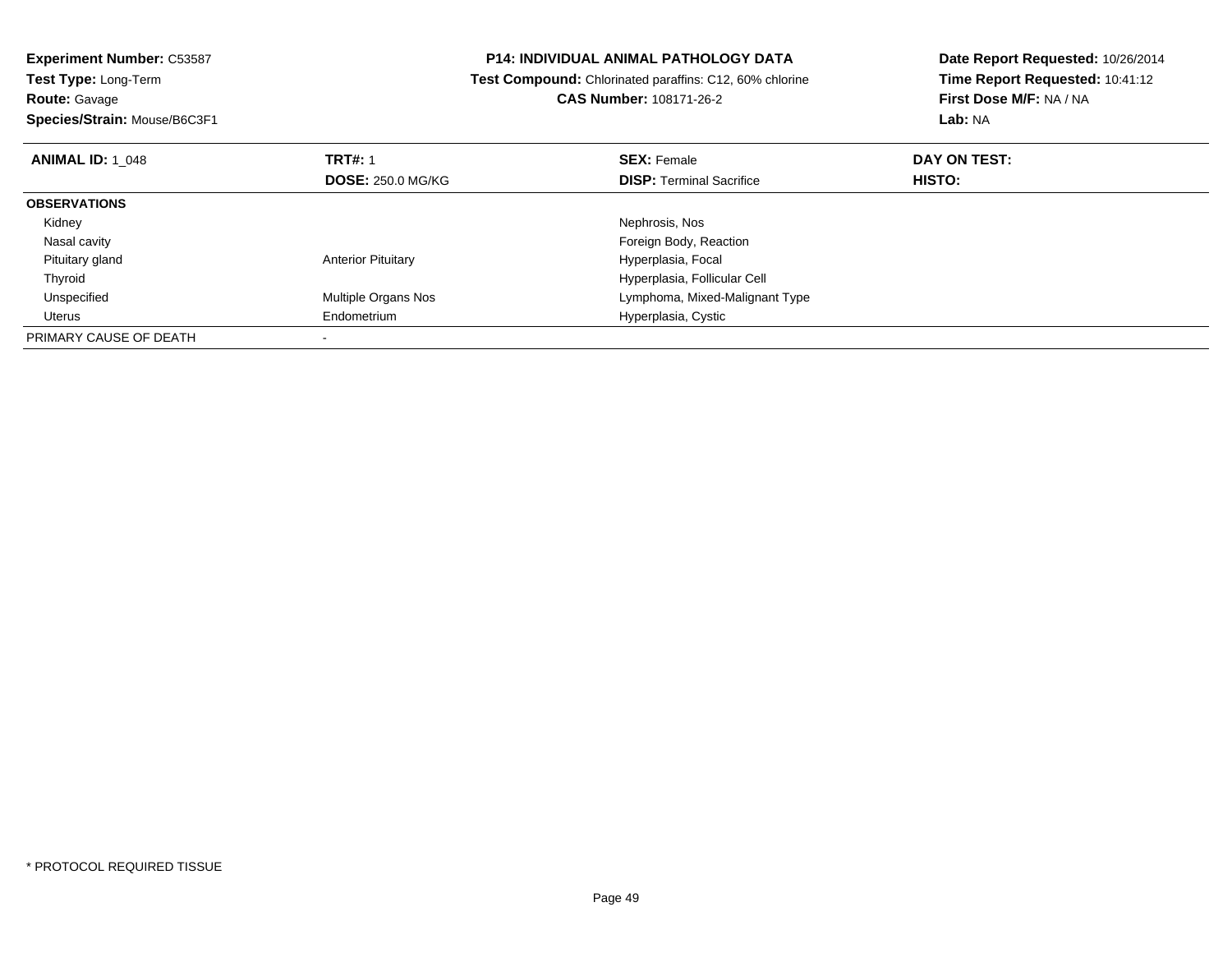| <b>Experiment Number: C53587</b><br>Test Type: Long-Term<br><b>Route: Gavage</b><br>Species/Strain: Mouse/B6C3F1 |                          | <b>P14: INDIVIDUAL ANIMAL PATHOLOGY DATA</b><br>Test Compound: Chlorinated paraffins: C12, 60% chlorine<br><b>CAS Number: 108171-26-2</b> | Date Report Requested: 10/26/2014<br>Time Report Requested: 10:41:12<br>First Dose M/F: NA / NA<br>Lab: NA |
|------------------------------------------------------------------------------------------------------------------|--------------------------|-------------------------------------------------------------------------------------------------------------------------------------------|------------------------------------------------------------------------------------------------------------|
| <b>ANIMAL ID: 1 049</b>                                                                                          | <b>TRT#: 1</b>           | <b>SEX: Female</b>                                                                                                                        | DAY ON TEST:                                                                                               |
|                                                                                                                  | <b>DOSE: 250.0 MG/KG</b> | <b>DISP:</b> Terminal Sacrifice                                                                                                           | <b>HISTO:</b>                                                                                              |
| <b>OBSERVATIONS</b>                                                                                              |                          |                                                                                                                                           |                                                                                                            |
| Liver                                                                                                            |                          | Cyst, Nos                                                                                                                                 |                                                                                                            |
| Ovary                                                                                                            |                          | Cyst, Follicular Nos                                                                                                                      |                                                                                                            |
| Thyroid                                                                                                          |                          | Follicular-Cell Adenoma                                                                                                                   |                                                                                                            |
|                                                                                                                  |                          | Hyperplasia, Follicular Cell                                                                                                              |                                                                                                            |
| Uterus                                                                                                           | Endometrium              | Hyperplasia, Cystic                                                                                                                       |                                                                                                            |
| PRIMARY CAUSE OF DEATH                                                                                           |                          |                                                                                                                                           |                                                                                                            |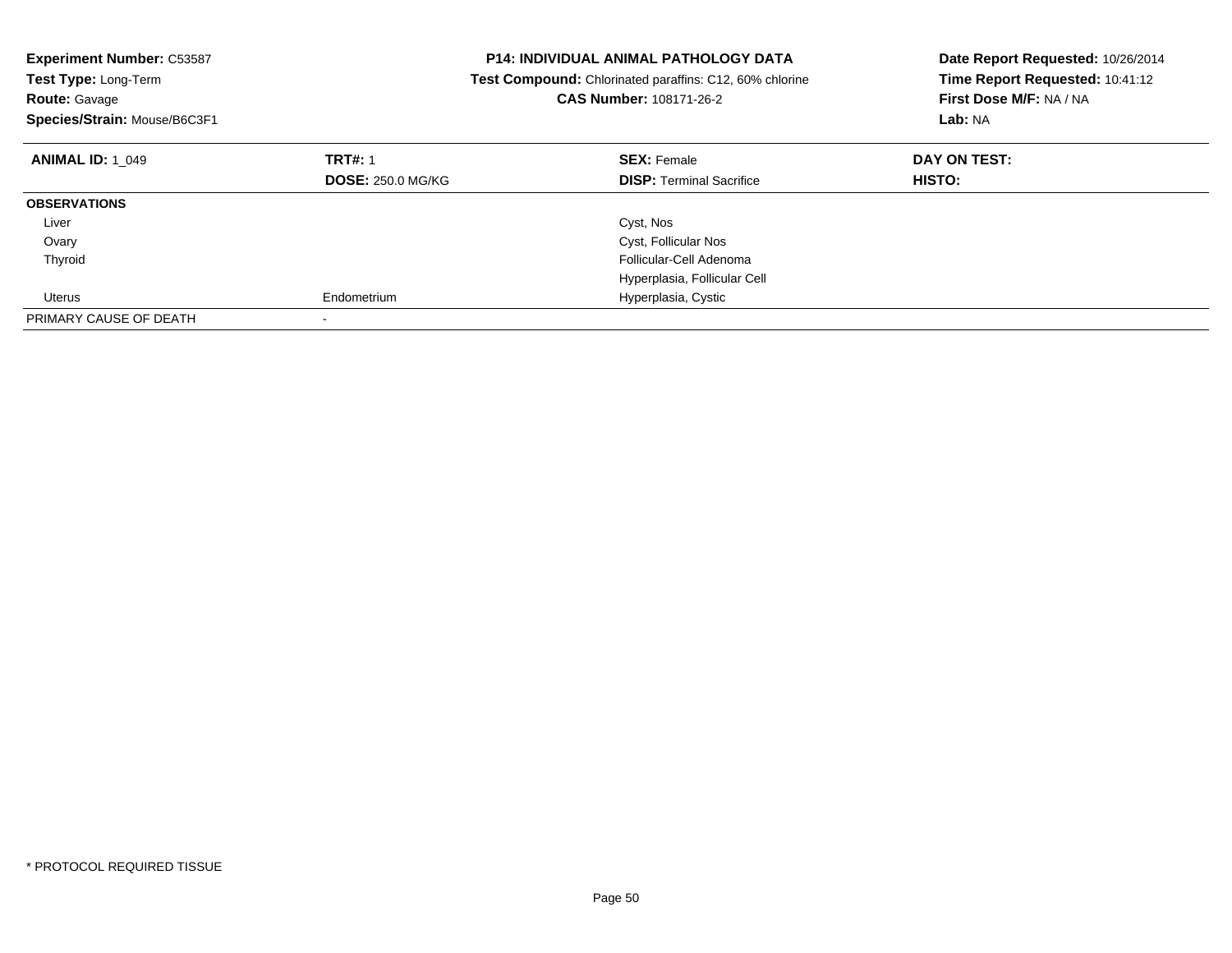|                                         | <b>CAS Number: 108171-26-2</b>                 | Date Report Requested: 10/26/2014<br>Time Report Requested: 10:41:12<br>First Dose M/F: NA / NA<br>Lab: NA                                                                              |
|-----------------------------------------|------------------------------------------------|-----------------------------------------------------------------------------------------------------------------------------------------------------------------------------------------|
| <b>TRT#: 1</b>                          | <b>SEX: Female</b>                             | DAY ON TEST:<br><b>HISTO:</b>                                                                                                                                                           |
|                                         |                                                |                                                                                                                                                                                         |
| Mandibular Lymph Node                   | Hyperplasia, Lymphoid<br>Hyperplasia, Lymphoid |                                                                                                                                                                                         |
| Endometrium<br>$\overline{\phantom{a}}$ | Hyperplasia, Cystic                            |                                                                                                                                                                                         |
|                                         | <b>DOSE: 250.0 MG/KG</b>                       | <b>P14: INDIVIDUAL ANIMAL PATHOLOGY DATA</b><br><b>Test Compound:</b> Chlorinated paraffins: C12, 60% chlorine<br><b>DISP:</b> Terminal Sacrifice<br><b>Endometrial Stromal Sarcoma</b> |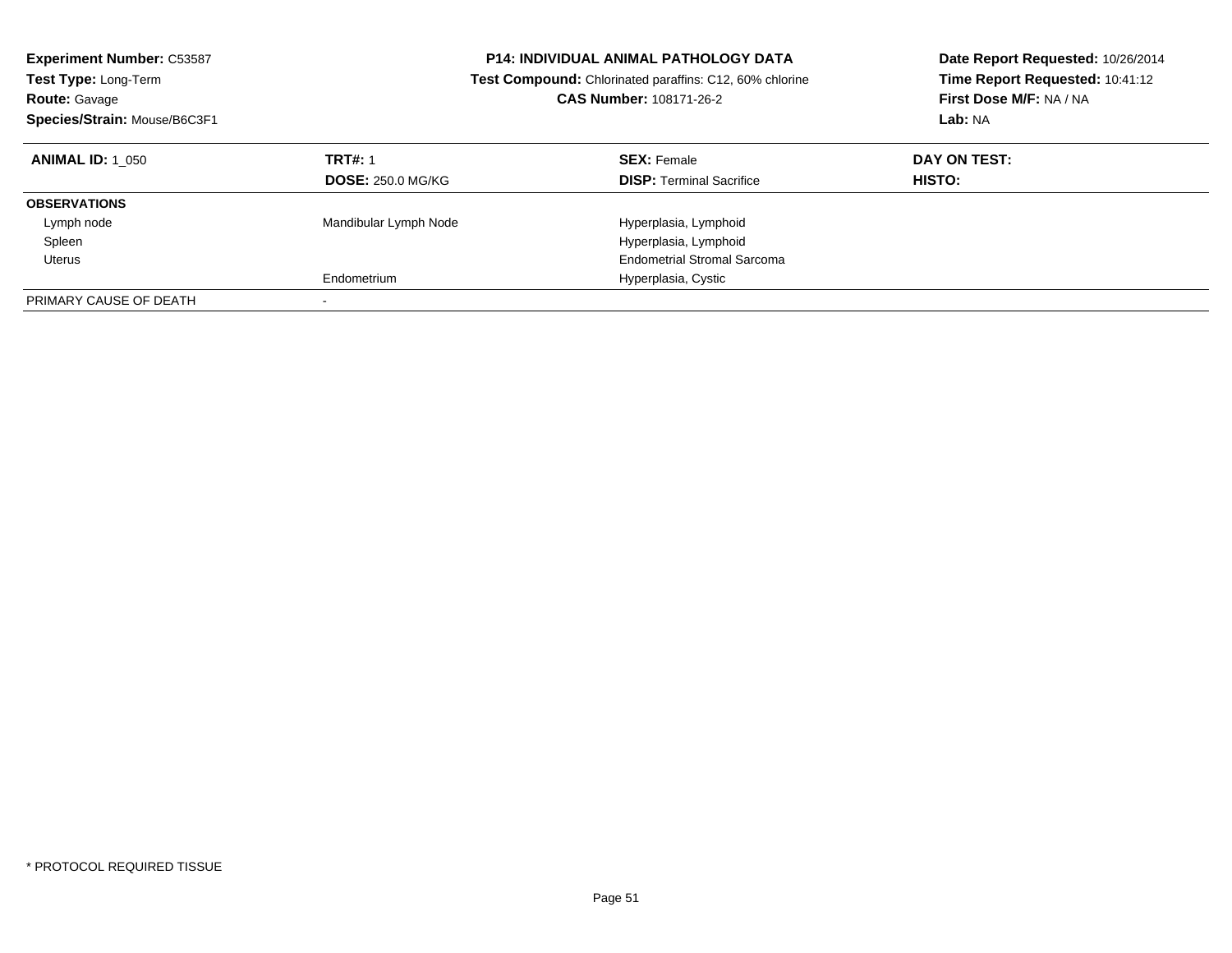#### **P14: INDIVIDUAL ANIMAL PATHOLOGY DATA**

 **Test Compound:** Chlorinated paraffins: C12, 60% chlorine**CAS Number:** 108171-26-2

| <b>ANIMAL ID: 2_001</b> | TRT#: 2                   | <b>SEX: Female</b>              | DAY ON TEST: |  |
|-------------------------|---------------------------|---------------------------------|--------------|--|
|                         | <b>DOSE: 125.0 MG/KG</b>  | <b>DISP:</b> Moribund Sacrifice | HISTO:       |  |
| <b>OBSERVATIONS</b>     |                           |                                 |              |  |
| Harderian gland         | <b>Hardarian Gland</b>    | Adenoma, Nos                    |              |  |
| Liver                   |                           | Hepatocellular Adenoma          |              |  |
| Lymph node              | Iliac Lymph Node          | Hyperplasia, Nos                |              |  |
|                         | Renal Lymph Node          | Hyperplasia, Nos                |              |  |
| Nasal cavity            |                           | Foreign Body, Reaction          |              |  |
| Pituitary gland         | <b>Anterior Pituitary</b> | Adenoma, Nos                    |              |  |
| Spleen                  |                           | Hematopoiesis                   |              |  |
| Thyroid                 |                           | Hyperplasia, Follicular Cell    |              |  |
| Unspecified             | Multiple Organs Nos       | Inflammation, Suppurative       |              |  |
| Uterus                  | Endometrium               | Hyperplasia, Cystic             |              |  |
| PRIMARY CAUSE OF DEATH  | $\overline{\phantom{a}}$  |                                 |              |  |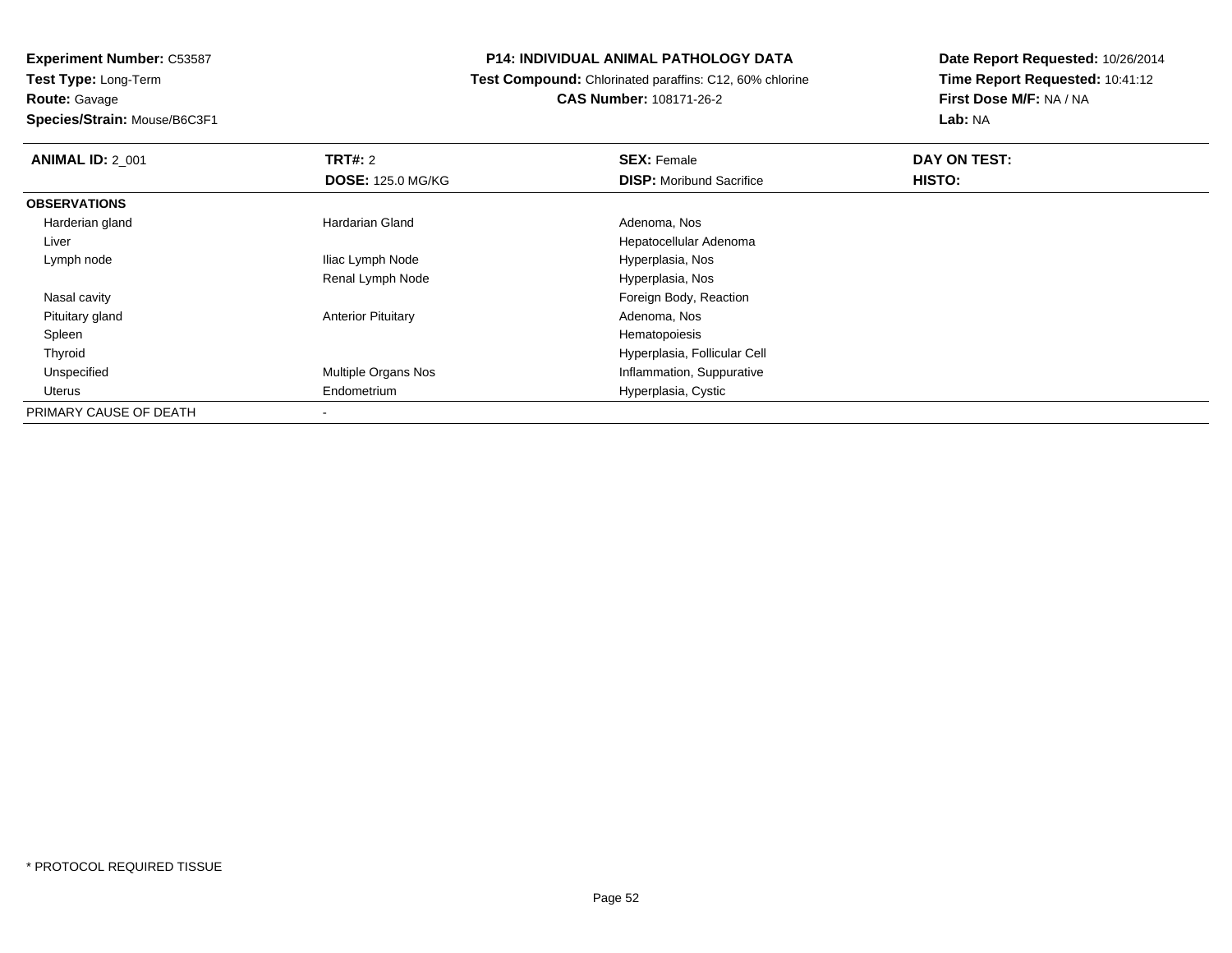**Experiment Number:** C53587**Test Type:** Long-Term**Route:** Gavage **Species/Strain:** Mouse/B6C3F1**P14: INDIVIDUAL ANIMAL PATHOLOGY DATA Test Compound:** Chlorinated paraffins: C12, 60% chlorine**CAS Number:** 108171-26-2**Date Report Requested:** 10/26/2014**Time Report Requested:** 10:41:12**First Dose M/F:** NA / NA**Lab:** NA**ANIMAL ID: 2 002 TRT#:** 2 **SEX:** Female **DAY ON TEST: DOSE:** 125.0 MG/KG**DISP:** Moribund Sacrifice **HISTO: OBSERVATIONS** Adrenal glandCortex Nos **Cortex Inc.**<br>
Cytoplasmic Vacuolization<br>
Psammoma Bodies BrainThalamus **Participality Control of Control Presenting Pressure Pressure Pressure Pressure Pressure Pressure Pressure Pressure Pressure Pressure Pressure Pressure Pressure Pressure Pressure Pressure Pressure Pressure Pressu**  PancreasIslet-Cell Adenoma<br>Angiectasis Pituitary glandAnterior Pituitary Anterior Pituitary Hyperplasia, Focal Thyroid Hyperplasia, Follicular Cell Uterus Endometrium Hyperplasia, Cystic PRIMARY CAUSE OF DEATH-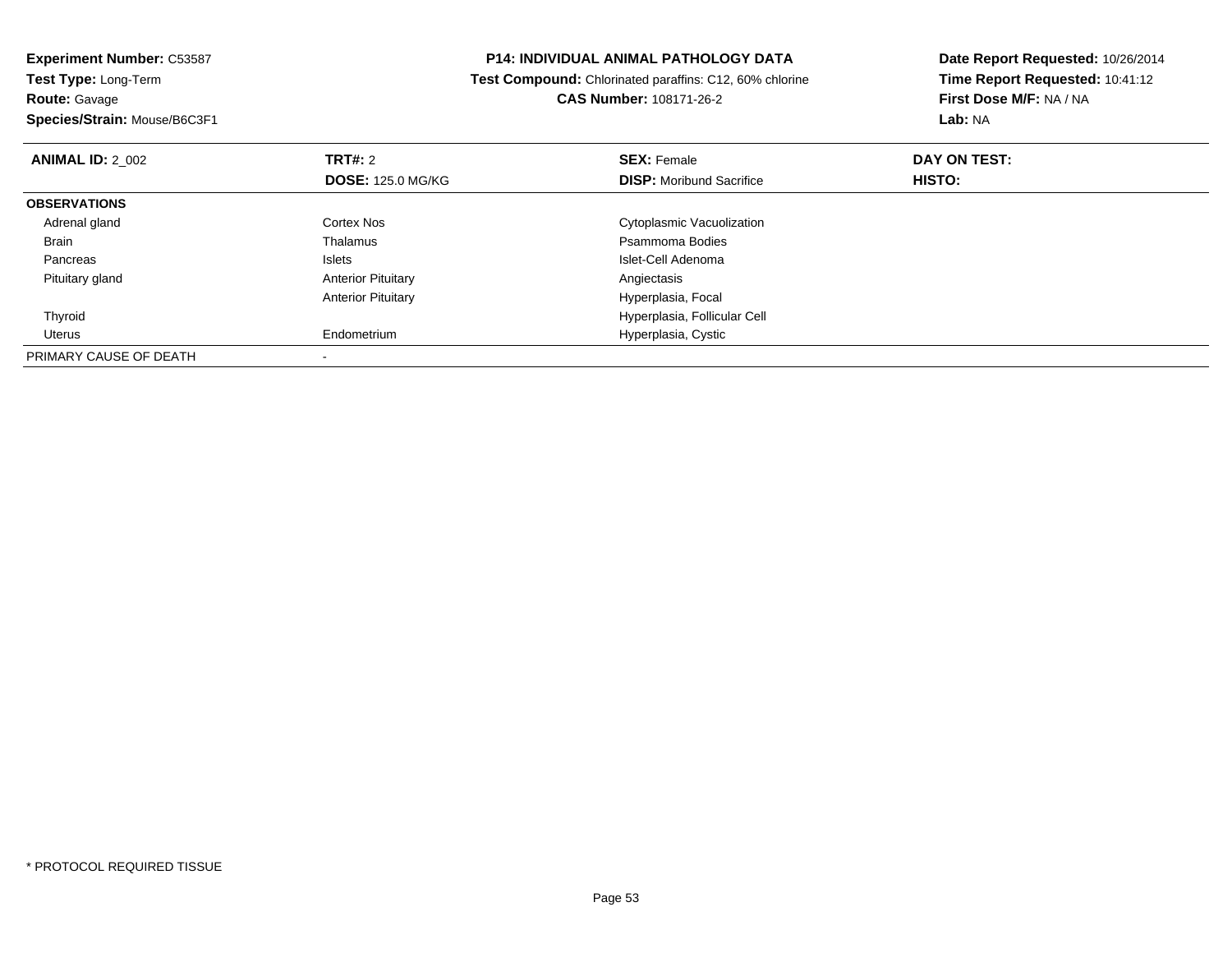| <b>Experiment Number: C53587</b><br>Test Type: Long-Term<br><b>Route: Gavage</b><br>Species/Strain: Mouse/B6C3F1 |                          | <b>P14: INDIVIDUAL ANIMAL PATHOLOGY DATA</b><br>Test Compound: Chlorinated paraffins: C12, 60% chlorine<br>CAS Number: 108171-26-2 | Date Report Requested: 10/26/2014<br>Time Report Requested: 10:41:12<br>First Dose M/F: NA / NA<br>Lab: NA |
|------------------------------------------------------------------------------------------------------------------|--------------------------|------------------------------------------------------------------------------------------------------------------------------------|------------------------------------------------------------------------------------------------------------|
| <b>ANIMAL ID: 2 003</b>                                                                                          | TRT#: 2                  | <b>SEX: Female</b>                                                                                                                 | DAY ON TEST:                                                                                               |
|                                                                                                                  | <b>DOSE: 125.0 MG/KG</b> | <b>DISP:</b> Accidently Killed                                                                                                     | HISTO:                                                                                                     |
| <b>OBSERVATIONS</b>                                                                                              |                          |                                                                                                                                    |                                                                                                            |
| Lung                                                                                                             |                          | Congestion, Nos                                                                                                                    |                                                                                                            |
| Unspecified                                                                                                      | Mediastinum Nos          | Foreign Body, Reaction                                                                                                             |                                                                                                            |
|                                                                                                                  | Mediastinum Nos          | Inflammation, Acute                                                                                                                |                                                                                                            |
| PRIMARY CAUSE OF DEATH                                                                                           |                          |                                                                                                                                    |                                                                                                            |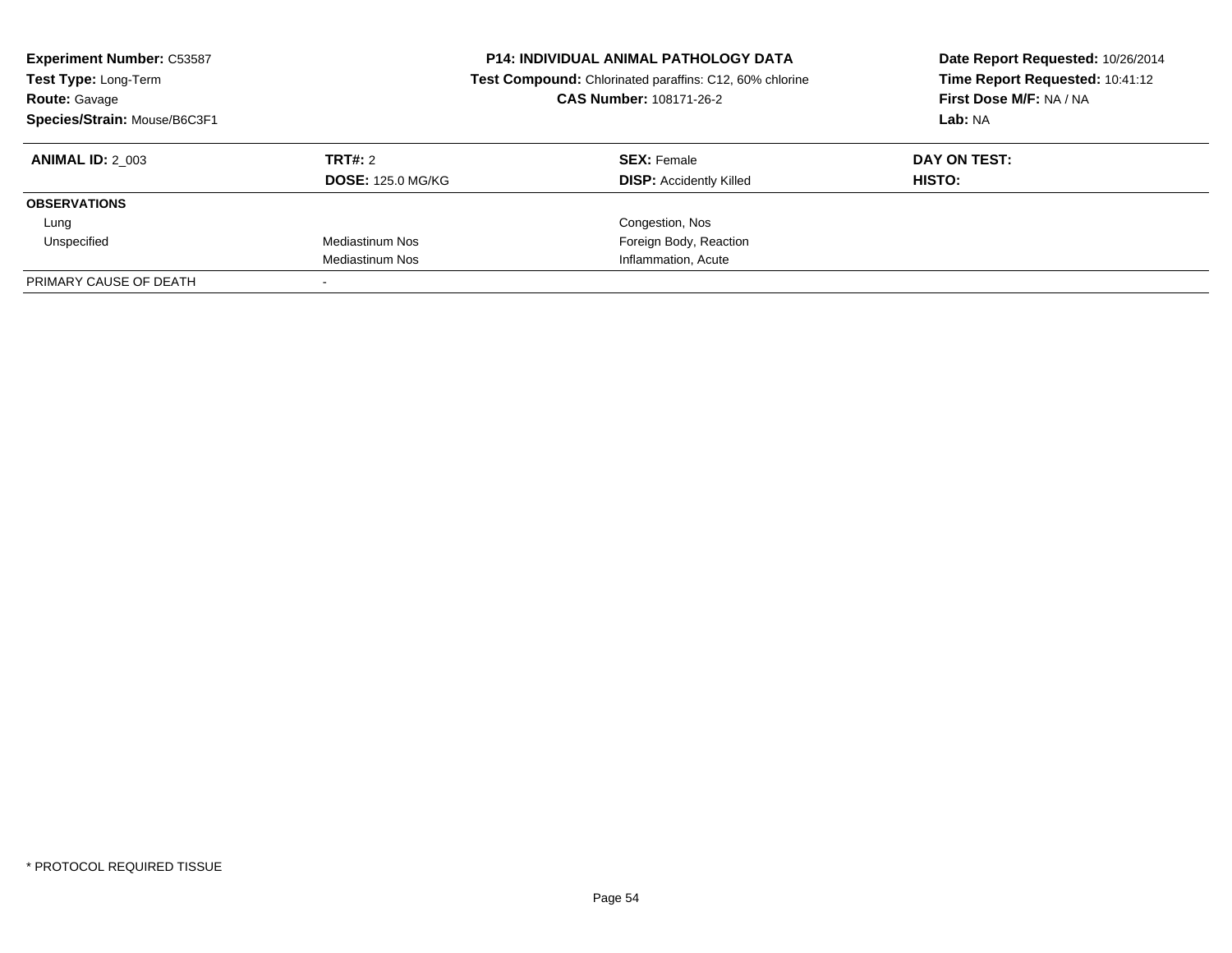#### **P14: INDIVIDUAL ANIMAL PATHOLOGY DATA**

 **Test Compound:** Chlorinated paraffins: C12, 60% chlorine**CAS Number:** 108171-26-2

| <b>ANIMAL ID: 2_004</b> | <b>TRT#: 2</b>            | <b>SEX: Female</b>              | DAY ON TEST: |  |
|-------------------------|---------------------------|---------------------------------|--------------|--|
|                         | <b>DOSE: 125.0 MG/KG</b>  | <b>DISP: Terminal Sacrifice</b> | HISTO:       |  |
| <b>OBSERVATIONS</b>     |                           |                                 |              |  |
| Brain                   | Thalamus                  | Psammoma Bodies                 |              |  |
| Kidney                  |                           | Nephrosis, Nos                  |              |  |
| Lung                    | Alveoli                   | Histiocytosis                   |              |  |
| Pituitary gland         | <b>Anterior Pituitary</b> | Hyperplasia, Focal              |              |  |
| Spleen                  |                           | Hyperplasia, Lymphoid           |              |  |
| Stomach                 | Forestomach               | Hyperplasia, Epithelial         |              |  |
|                         | Forestomach               | Inflammation, Focal             |              |  |
| Thyroid                 |                           | Follicular-Cell Adenoma         |              |  |
|                         |                           | Hyperplasia, Follicular Cell    |              |  |
| Uterus                  | Endometrium               | Hyperplasia, Cystic             |              |  |
| PRIMARY CAUSE OF DEATH  |                           |                                 |              |  |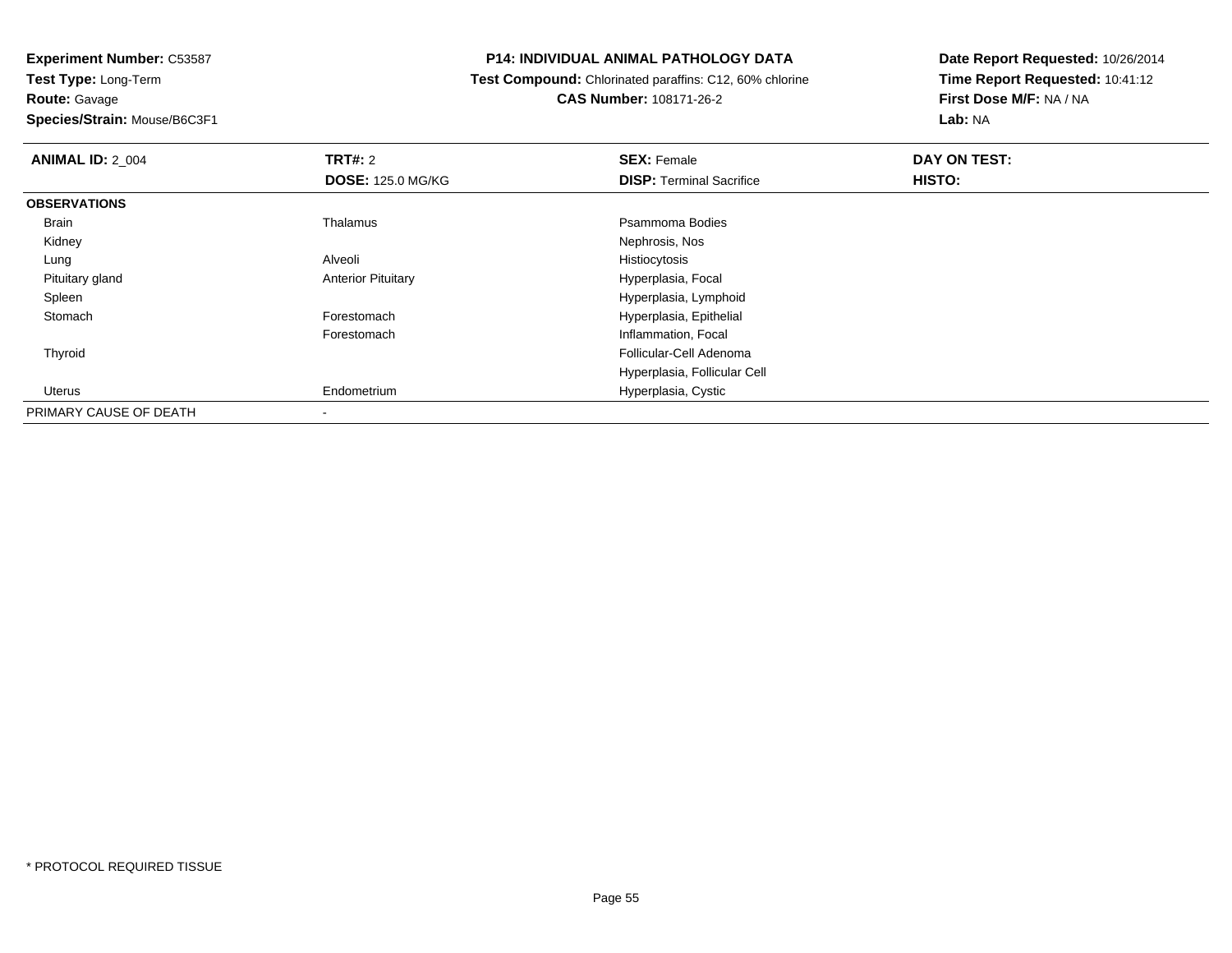**Route:** Gavage

**Species/Strain:** Mouse/B6C3F1

#### **P14: INDIVIDUAL ANIMAL PATHOLOGY DATA**

**Test Compound:** Chlorinated paraffins: C12, 60% chlorine

**CAS Number:** 108171-26-2

| <b>ANIMAL ID: 2 005</b> | <b>TRT#: 2</b>            | <b>SEX: Female</b>               | DAY ON TEST: |
|-------------------------|---------------------------|----------------------------------|--------------|
|                         | <b>DOSE: 125.0 MG/KG</b>  | <b>DISP: Terminal Sacrifice</b>  | HISTO:       |
| <b>OBSERVATIONS</b>     |                           |                                  |              |
| Kidney                  |                           | Lymphoma, Mixed-Malignant Type   |              |
| Liver                   |                           | Hepatocellular Adenoma           |              |
| Mammary gland           |                           | <b>Cystic Ducts</b>              |              |
| Nasal cavity            |                           | Inflammation, Suppurative        |              |
| Pituitary gland         | <b>Anterior Pituitary</b> | Adenoma, Nos                     |              |
| Thyroid                 |                           | Hyperplasia, Follicular Cell     |              |
| Uterus                  |                           | Angiectasis                      |              |
|                         |                           | <b>Endometrial Stromal Polyp</b> |              |
|                         | Endometrium               | Hyperplasia, Cystic              |              |
|                         |                           | Inflammation, Suppurative        |              |
| PRIMARY CAUSE OF DEATH  |                           |                                  |              |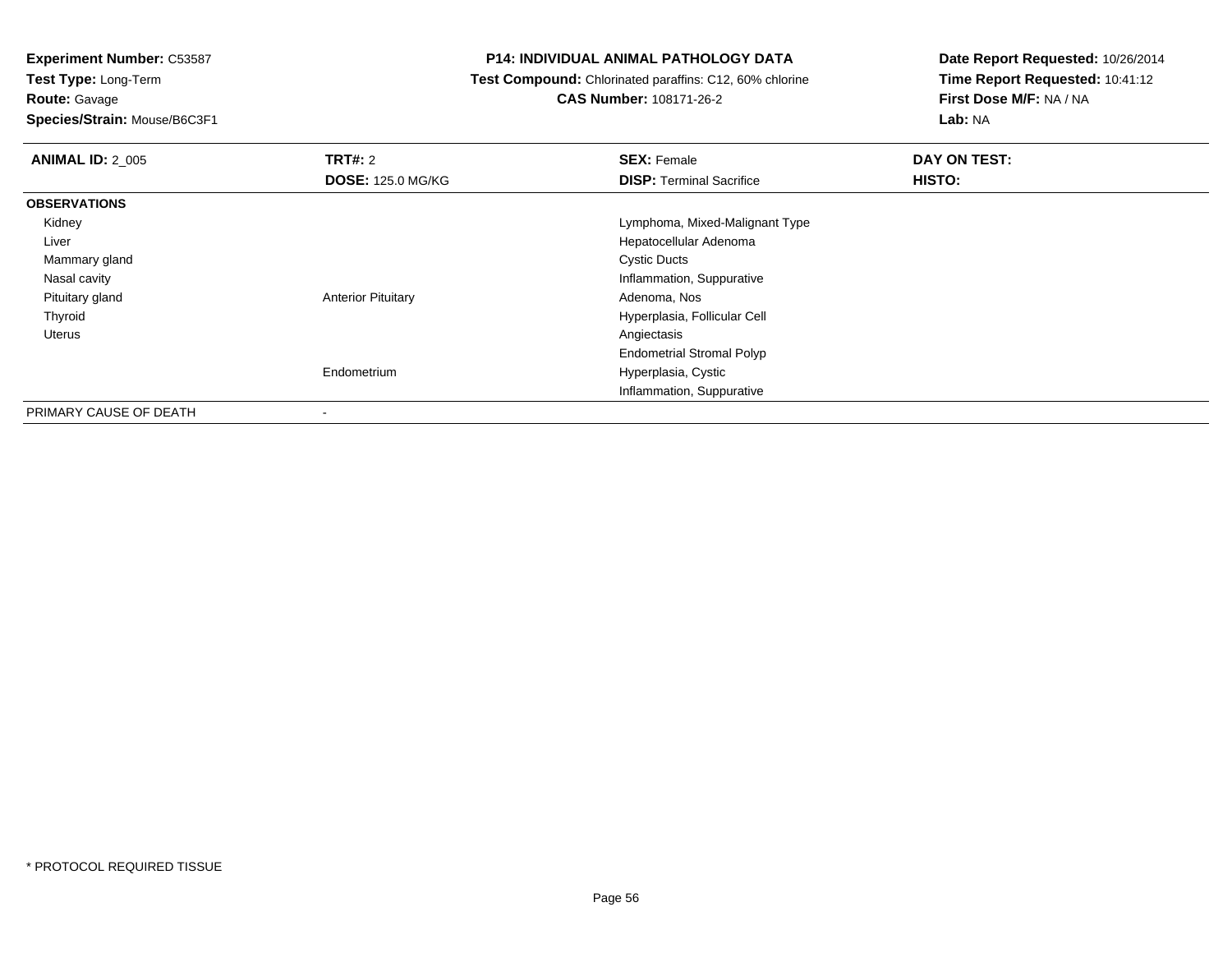**Experiment Number:** C53587

**Test Type:** Long-Term**Route:** Gavage

**Species/Strain:** Mouse/B6C3F1

#### **P14: INDIVIDUAL ANIMAL PATHOLOGY DATA**

 **Test Compound:** Chlorinated paraffins: C12, 60% chlorine**CAS Number:** 108171-26-2

| <b>ANIMAL ID: 2_006</b> | TRT#: 2                   | <b>SEX: Female</b>             | DAY ON TEST: |
|-------------------------|---------------------------|--------------------------------|--------------|
|                         | <b>DOSE: 125.0 MG/KG</b>  | <b>DISP: Natural Death</b>     | HISTO:       |
| <b>OBSERVATIONS</b>     |                           |                                |              |
| Liver                   |                           | Necrosis, Focal                |              |
| Ovary                   |                           | Cyst, Follicular Nos           |              |
|                         |                           | Inflammation, Suppurative      |              |
| Peritoneum              |                           | Inflammation, Nos              |              |
| Pituitary gland         | <b>Anterior Pituitary</b> | Adenoma, Nos                   |              |
|                         | <b>Anterior Pituitary</b> | Angiectasis                    |              |
| Spleen                  |                           | Hematopoiesis                  |              |
| Thyroid                 |                           | Hyperplasia, Follicular Cell   |              |
| Unspecified             | Multiple Organs Nos       | Lymphoma, Mixed-Malignant Type |              |
| Uterus                  | Endometrium               | Hyperplasia, Cystic            |              |
|                         |                           | Inflammation, Suppurative      |              |
| PRIMARY CAUSE OF DEATH  | ۰                         |                                |              |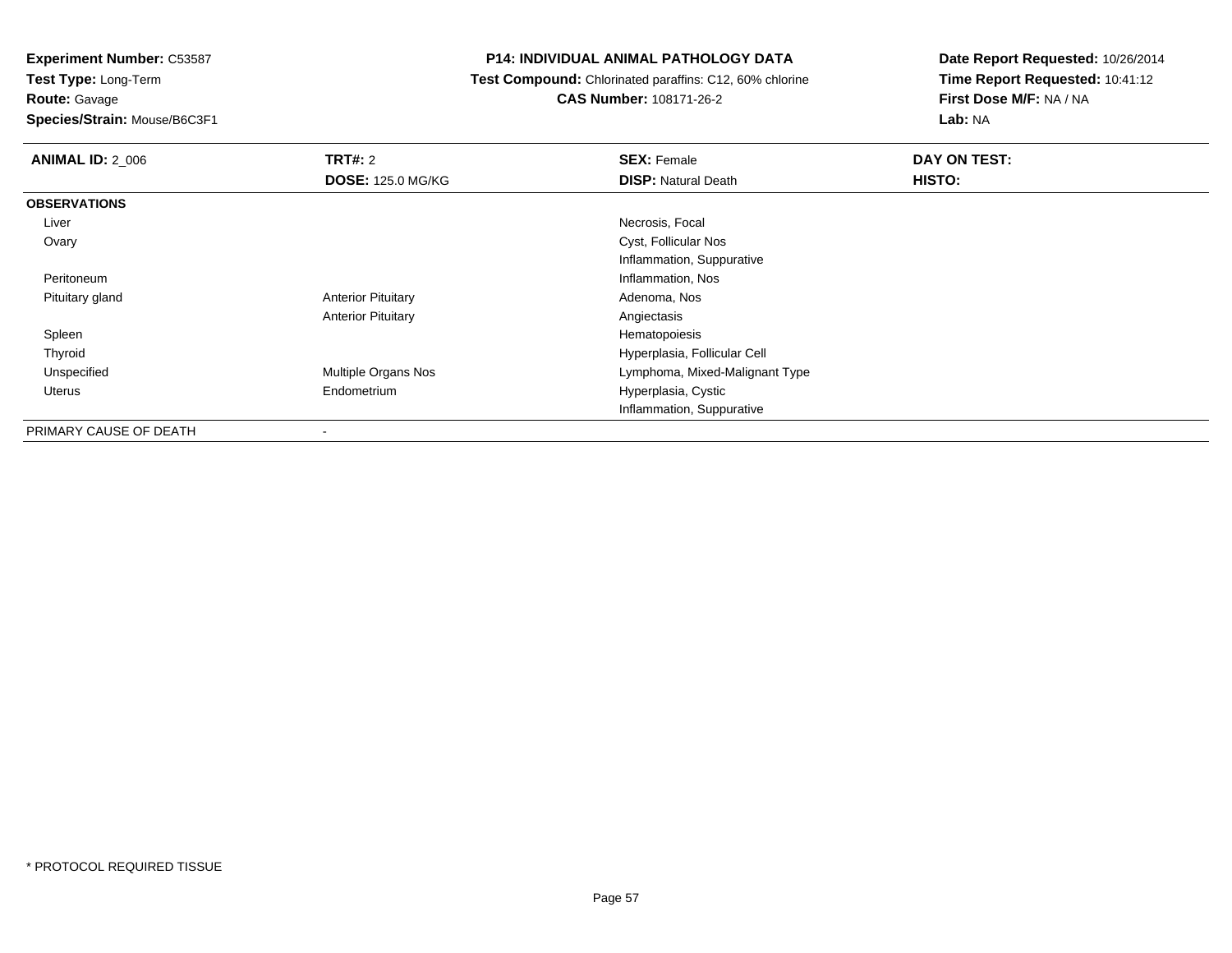# **Route:** Gavage

**Species/Strain:** Mouse/B6C3F1

#### **P14: INDIVIDUAL ANIMAL PATHOLOGY DATA**

 **Test Compound:** Chlorinated paraffins: C12, 60% chlorine**CAS Number:** 108171-26-2

| <b>ANIMAL ID: 2_007</b> | TRT#: 2                   | <b>SEX: Female</b>              | DAY ON TEST: |
|-------------------------|---------------------------|---------------------------------|--------------|
|                         | <b>DOSE: 125.0 MG/KG</b>  | <b>DISP: Terminal Sacrifice</b> | HISTO:       |
| <b>OBSERVATIONS</b>     |                           |                                 |              |
| Eye                     | Cornea                    | Inflammation, Chronic           |              |
| Harderian gland         | Hardarian Gland           | Adenoma, Nos                    |              |
| Liver                   |                           | Hepatocellular Adenoma          |              |
| Lymph node              | Mesenteric Lymph Node     | Lymphoma, Mixed-Malignant Type  |              |
| Pancreas                |                           | Atrophy, Focal                  |              |
|                         |                           | Infarct, Nos                    |              |
| Pituitary gland         | <b>Anterior Pituitary</b> | Adenoma, Nos                    |              |
| Thyroid                 |                           | Follicular-Cell Adenoma         |              |
|                         |                           | Hyperplasia, Follicular Cell    |              |
| Uterus                  | Endometrium               | Hyperplasia, Cystic             |              |
|                         |                           | Inflammation, Suppurative       |              |
| PRIMARY CAUSE OF DEATH  | ۰                         |                                 |              |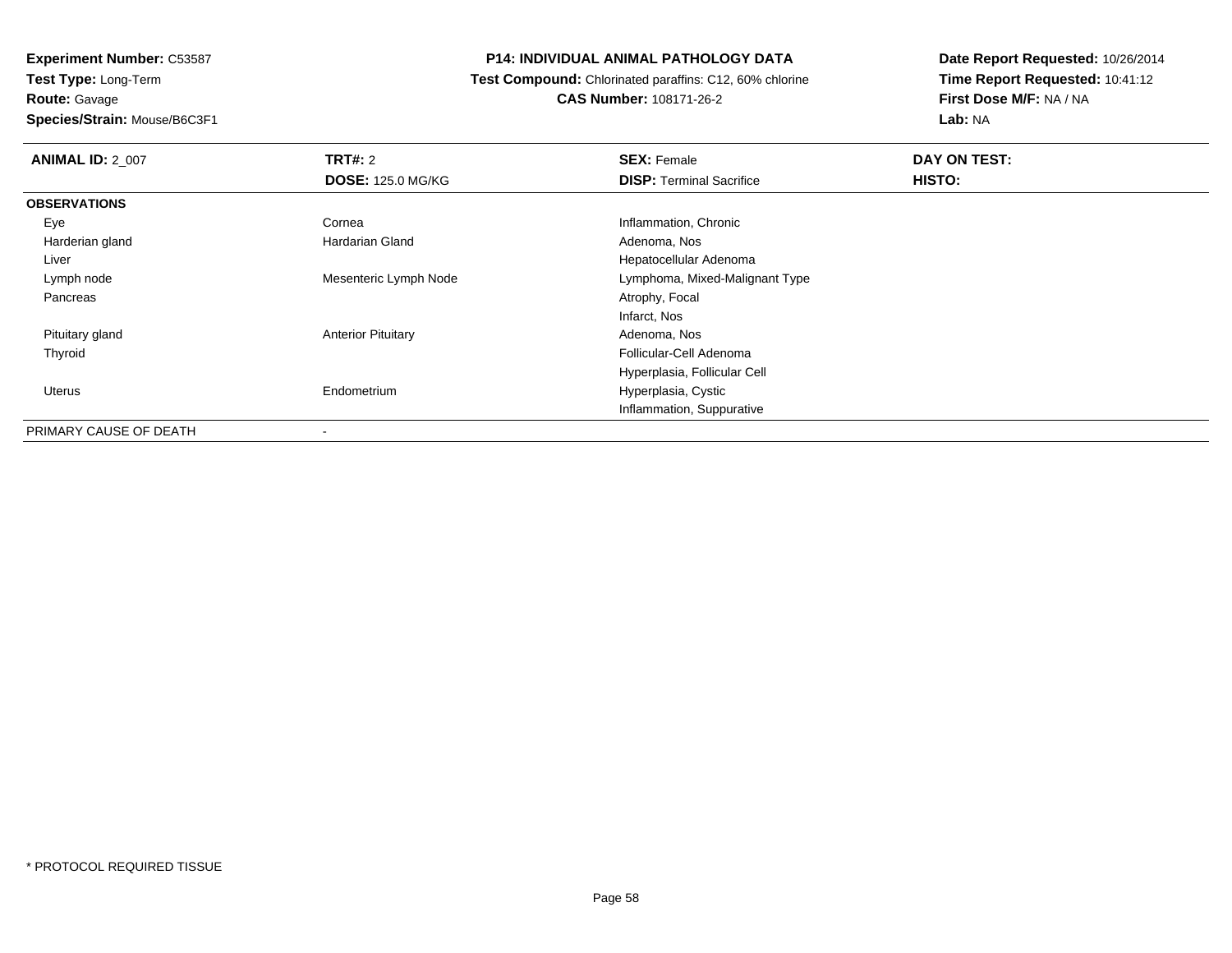**Route:** Gavage

**Species/Strain:** Mouse/B6C3F1

#### **P14: INDIVIDUAL ANIMAL PATHOLOGY DATA**

 **Test Compound:** Chlorinated paraffins: C12, 60% chlorine**CAS Number:** 108171-26-2

| <b>ANIMAL ID: 2 008</b> | TRT#: 2                    | <b>SEX: Female</b>              | DAY ON TEST: |  |
|-------------------------|----------------------------|---------------------------------|--------------|--|
|                         | <b>DOSE: 125.0 MG/KG</b>   | <b>DISP:</b> Moribund Sacrifice | HISTO:       |  |
| <b>OBSERVATIONS</b>     |                            |                                 |              |  |
| Adrenal gland           | <b>Cortex Nos</b>          | Hematopoiesis                   |              |  |
| Brain                   | Thalamus                   | Psammoma Bodies                 |              |  |
| Liver                   |                            | Hematopoiesis                   |              |  |
|                         |                            | Hepatocellular Adenoma          |              |  |
| Spleen                  |                            | Hematopoiesis                   |              |  |
| Thyroid                 |                            | Follicular-Cell Adenoma         |              |  |
|                         |                            | Hyperplasia, Follicular Cell    |              |  |
| Unspecified             | <b>Multiple Organs Nos</b> | Lymphoma, Mixed-Malignant Type  |              |  |
| Uterus                  | Endometrium                | Hyperplasia, Cystic             |              |  |
| PRIMARY CAUSE OF DEATH  |                            |                                 |              |  |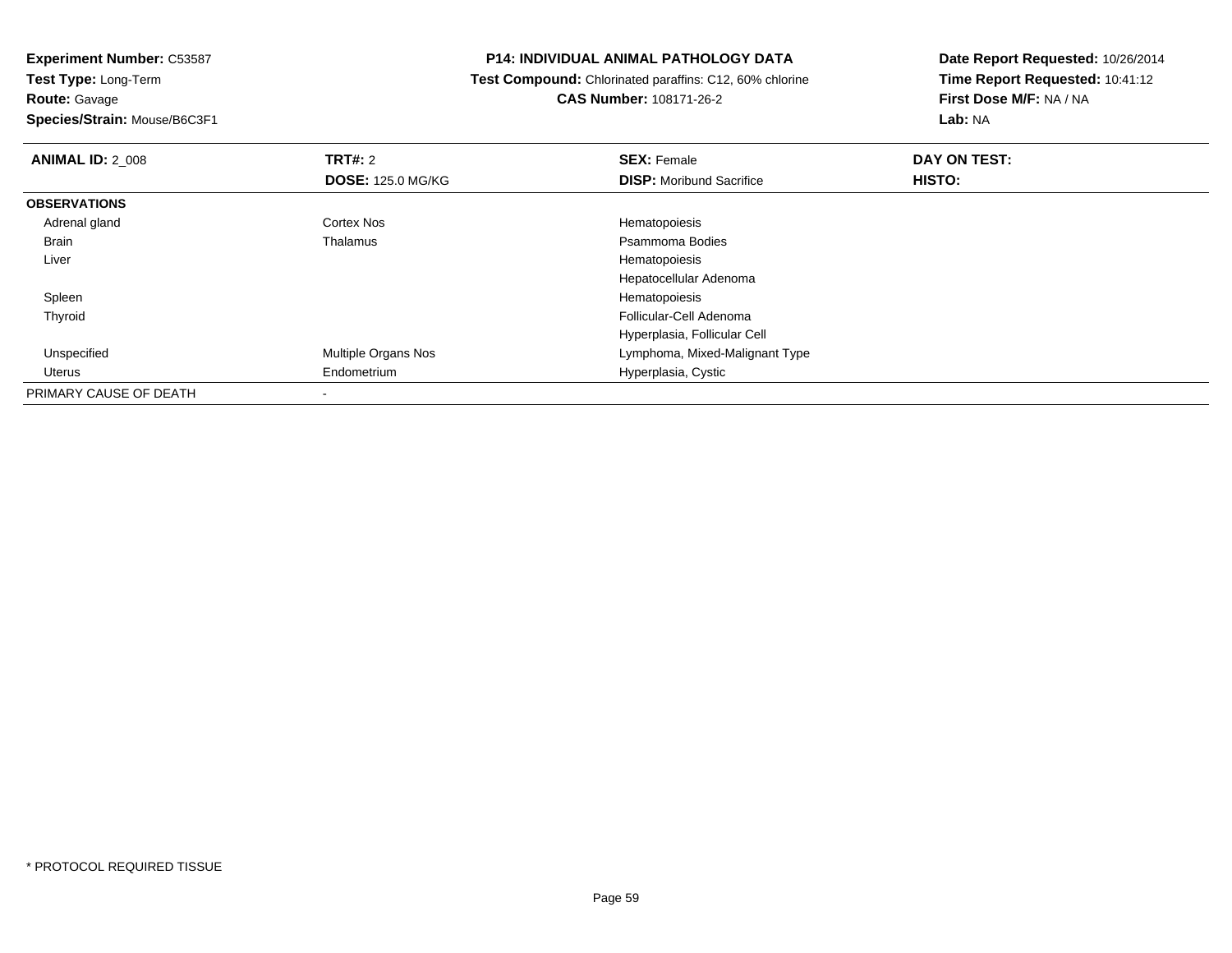**Route:** Gavage

**Species/Strain:** Mouse/B6C3F1

#### **P14: INDIVIDUAL ANIMAL PATHOLOGY DATA**

**Test Compound:** Chlorinated paraffins: C12, 60% chlorine

**CAS Number:** 108171-26-2

| <b>ANIMAL ID: 2 009</b> | TRT#: 2                  | <b>SEX: Female</b>              | DAY ON TEST: |  |
|-------------------------|--------------------------|---------------------------------|--------------|--|
|                         | <b>DOSE: 125.0 MG/KG</b> | <b>DISP:</b> Moribund Sacrifice | HISTO:       |  |
| <b>OBSERVATIONS</b>     |                          |                                 |              |  |
| Bone marrow             |                          | Hyperplasia, Granulocytic       |              |  |
| Liver                   |                          | Hematopoiesis                   |              |  |
| Lymph node              | Mesenteric Lymph Node    | Hyperplasia, Nos                |              |  |
| Ovary                   |                          | Inflammation, Suppurative       |              |  |
| Spleen                  |                          | Hematopoiesis                   |              |  |
| Thyroid                 |                          | Degeneration, Cystic            |              |  |
|                         |                          | Hyperplasia, Follicular Cell    |              |  |
| Uterus                  |                          | Inflammation, Suppurative       |              |  |
| PRIMARY CAUSE OF DEATH  |                          |                                 |              |  |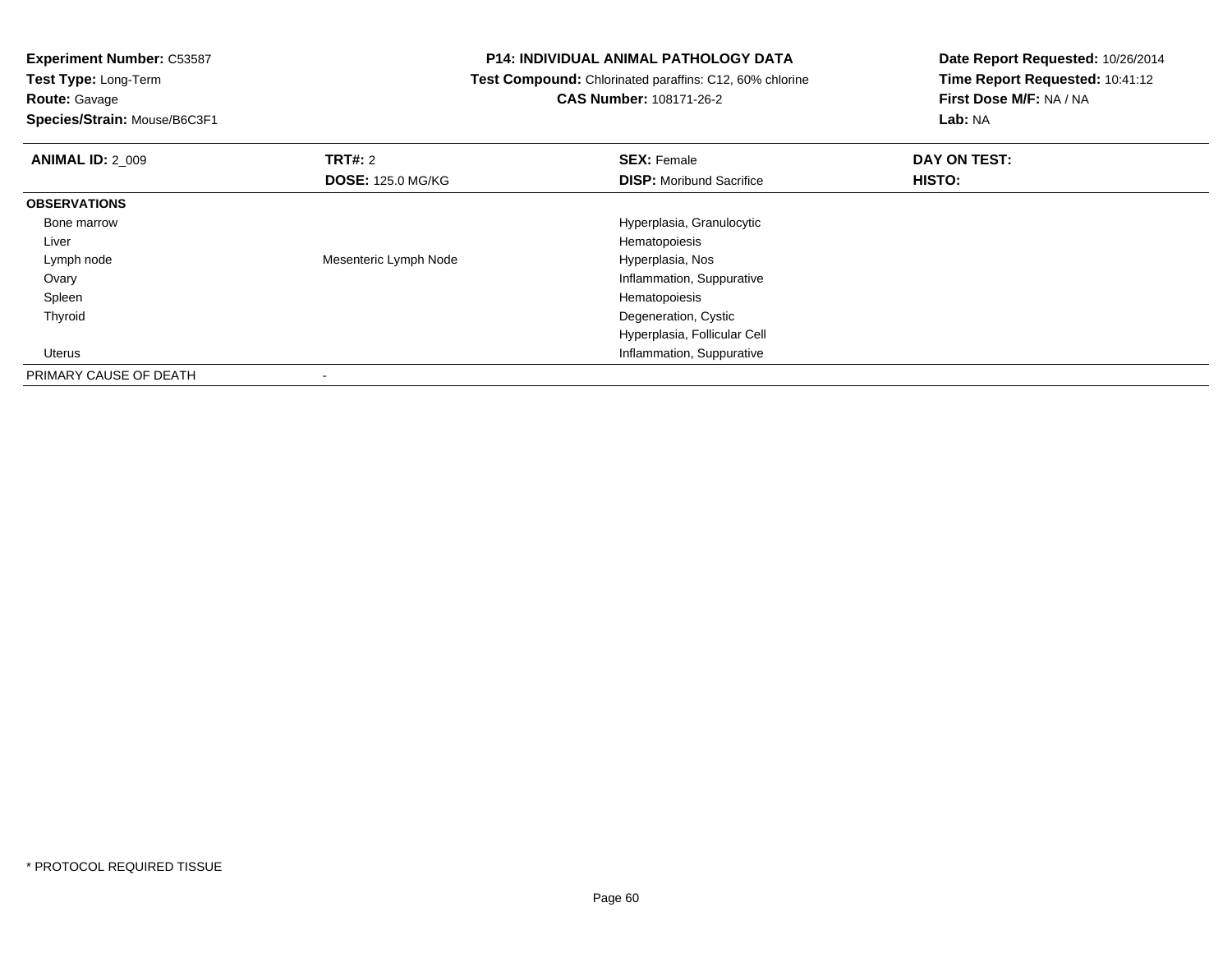| <b>Experiment Number: C53587</b>             | <b>P14: INDIVIDUAL ANIMAL PATHOLOGY DATA</b>            | Date Report Requested: 10/26/2014 |  |
|----------------------------------------------|---------------------------------------------------------|-----------------------------------|--|
| <b>Test Type: Long-Term</b>                  | Test Compound: Chlorinated paraffins: C12, 60% chlorine | Time Report Requested: 10:41:12   |  |
| Route: Gavage                                | <b>CAS Number: 108171-26-2</b>                          | First Dose M/F: NA / NA           |  |
| Species/Strain: Mouse/B6C3F1                 |                                                         | Lab: NA                           |  |
| <b>TRT#:</b> 2<br><b>ANIMAL ID: 2 010</b>    | <b>SEX: Female</b>                                      | DAY ON TEST:                      |  |
| <b>DOSE: 125.0 MG/KG</b>                     | <b>DISP: Terminal Sacrifice</b>                         | HISTO:                            |  |
| <b>OBSERVATIONS</b>                          |                                                         |                                   |  |
| <b>Thalamus</b><br>Brain                     | Psammoma Bodies                                         |                                   |  |
| Harderian gland<br>Hardarian Gland           | Adenoma, Nos                                            |                                   |  |
| Pituitary gland<br><b>Anterior Pituitary</b> | Hyperplasia, Focal                                      |                                   |  |
| Thyroid                                      | Follicular-Cell Adenoma                                 |                                   |  |
|                                              | Hyperplasia, Follicular Cell                            |                                   |  |
| Multiple Organs Nos<br>Unspecified           | Lymphoma, Mixed-Malignant Type                          |                                   |  |
| Endometrium<br>Uterus                        | Hyperplasia, Cystic                                     |                                   |  |
| PRIMARY CAUSE OF DEATH                       |                                                         |                                   |  |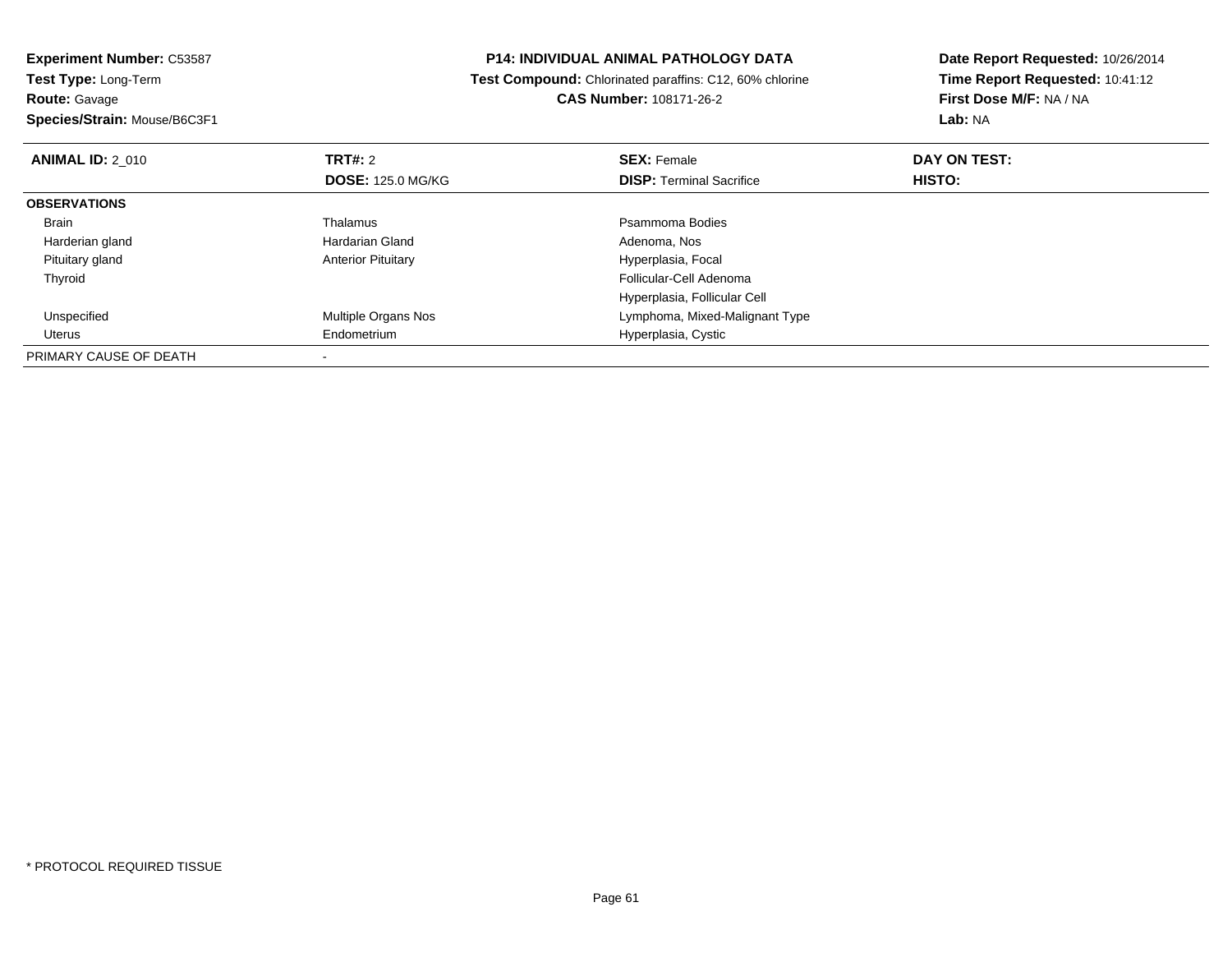**Route:** Gavage

**Species/Strain:** Mouse/B6C3F1

#### **P14: INDIVIDUAL ANIMAL PATHOLOGY DATA**

 **Test Compound:** Chlorinated paraffins: C12, 60% chlorine**CAS Number:** 108171-26-2

| <b>ANIMAL ID: 2 011</b> | <b>TRT#: 2</b>            | <b>SEX: Female</b>              | DAY ON TEST: |  |
|-------------------------|---------------------------|---------------------------------|--------------|--|
|                         | <b>DOSE: 125.0 MG/KG</b>  | <b>DISP: Terminal Sacrifice</b> | HISTO:       |  |
| <b>OBSERVATIONS</b>     |                           |                                 |              |  |
| Brain                   | Thalamus                  | Psammoma Bodies                 |              |  |
| Liver                   |                           | Hepatocellular Adenoma          |              |  |
|                         |                           | Infarct, Nos                    |              |  |
| Mammary gland           |                           | <b>Cystic Ducts</b>             |              |  |
| Pituitary gland         | <b>Anterior Pituitary</b> | Adenoma, Nos                    |              |  |
| Spleen                  |                           | Hematopoiesis                   |              |  |
| Stomach                 | Forestomach               | Hyperplasia, Epithelial         |              |  |
|                         | Forestomach               | Ulcer, Nos                      |              |  |
| Thyroid                 |                           | Hyperplasia, Follicular Cell    |              |  |
| Uterus                  | Endometrium               | Hyperplasia, Cystic             |              |  |
| PRIMARY CAUSE OF DEATH  |                           |                                 |              |  |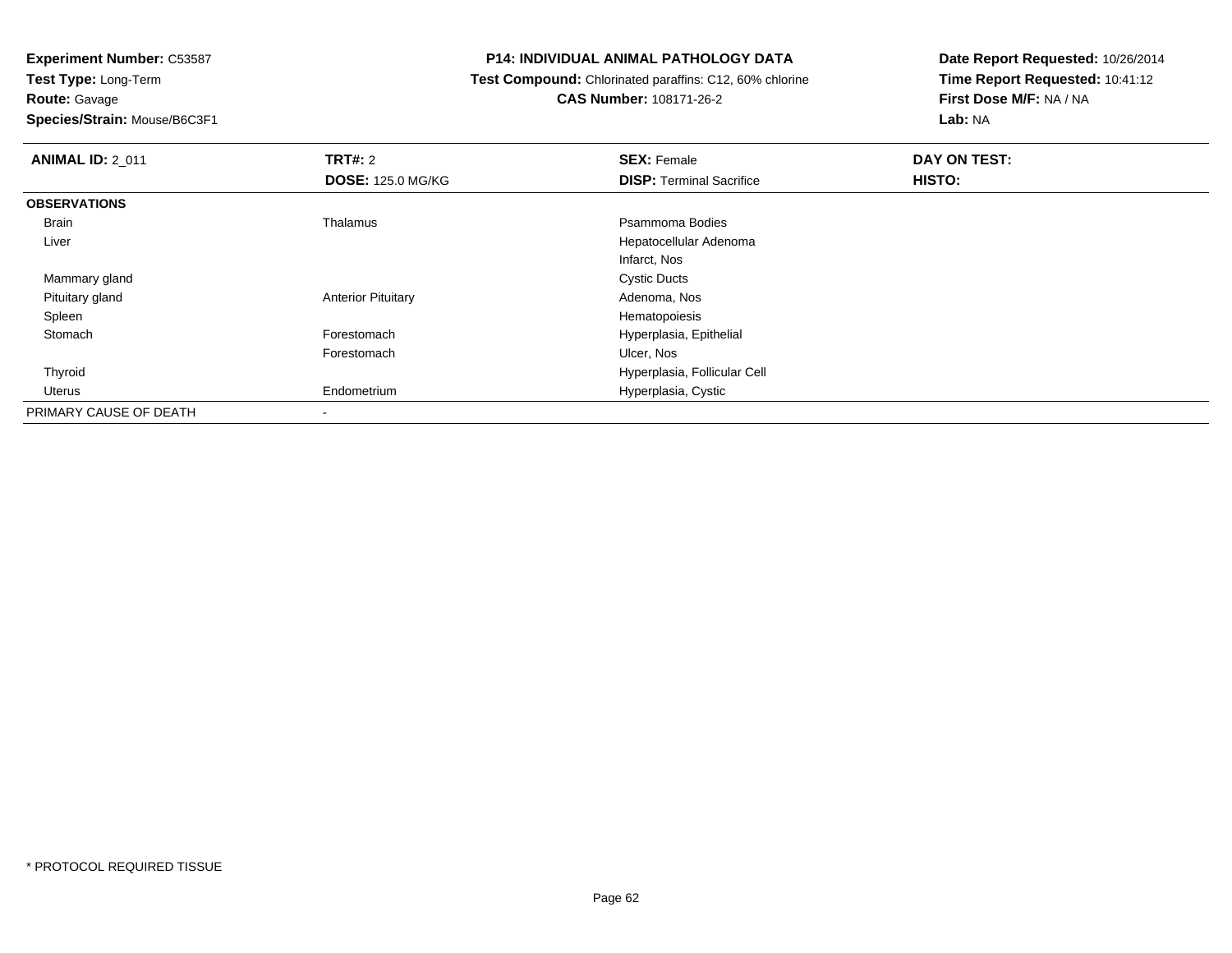| <b>Experiment Number: C53587</b> |                          | <b>P14: INDIVIDUAL ANIMAL PATHOLOGY DATA</b>            | Date Report Requested: 10/26/2014 |
|----------------------------------|--------------------------|---------------------------------------------------------|-----------------------------------|
| Test Type: Long-Term             |                          | Test Compound: Chlorinated paraffins: C12, 60% chlorine | Time Report Requested: 10:41:12   |
| <b>Route: Gavage</b>             |                          | <b>CAS Number: 108171-26-2</b>                          | First Dose M/F: NA / NA           |
| Species/Strain: Mouse/B6C3F1     |                          |                                                         | Lab: NA                           |
| <b>ANIMAL ID: 2 012</b>          | <b>TRT#: 2</b>           | <b>SEX: Female</b>                                      | DAY ON TEST:                      |
|                                  | <b>DOSE: 125.0 MG/KG</b> | <b>DISP:</b> Terminal Sacrifice                         | HISTO:                            |
| <b>OBSERVATIONS</b>              |                          |                                                         |                                   |
| Brain                            | <b>Thalamus</b>          | Psammoma Bodies                                         |                                   |
| Liver                            |                          | <b>Fibrosis</b>                                         |                                   |
|                                  |                          | Hepatocellular Adenoma                                  |                                   |
|                                  |                          | Infarct, Nos                                            |                                   |
|                                  |                          | Mineralization                                          |                                   |
| Ovary                            |                          | Cyst, Follicular Nos                                    |                                   |
| Unspecified                      | Multiple Organs Nos      | Lymphoma, Lymphocytic-Malignant Type                    |                                   |
| Uterus                           | Endometrium              | Hyperplasia, Cystic                                     |                                   |
| PRIMARY CAUSE OF DEATH           |                          |                                                         |                                   |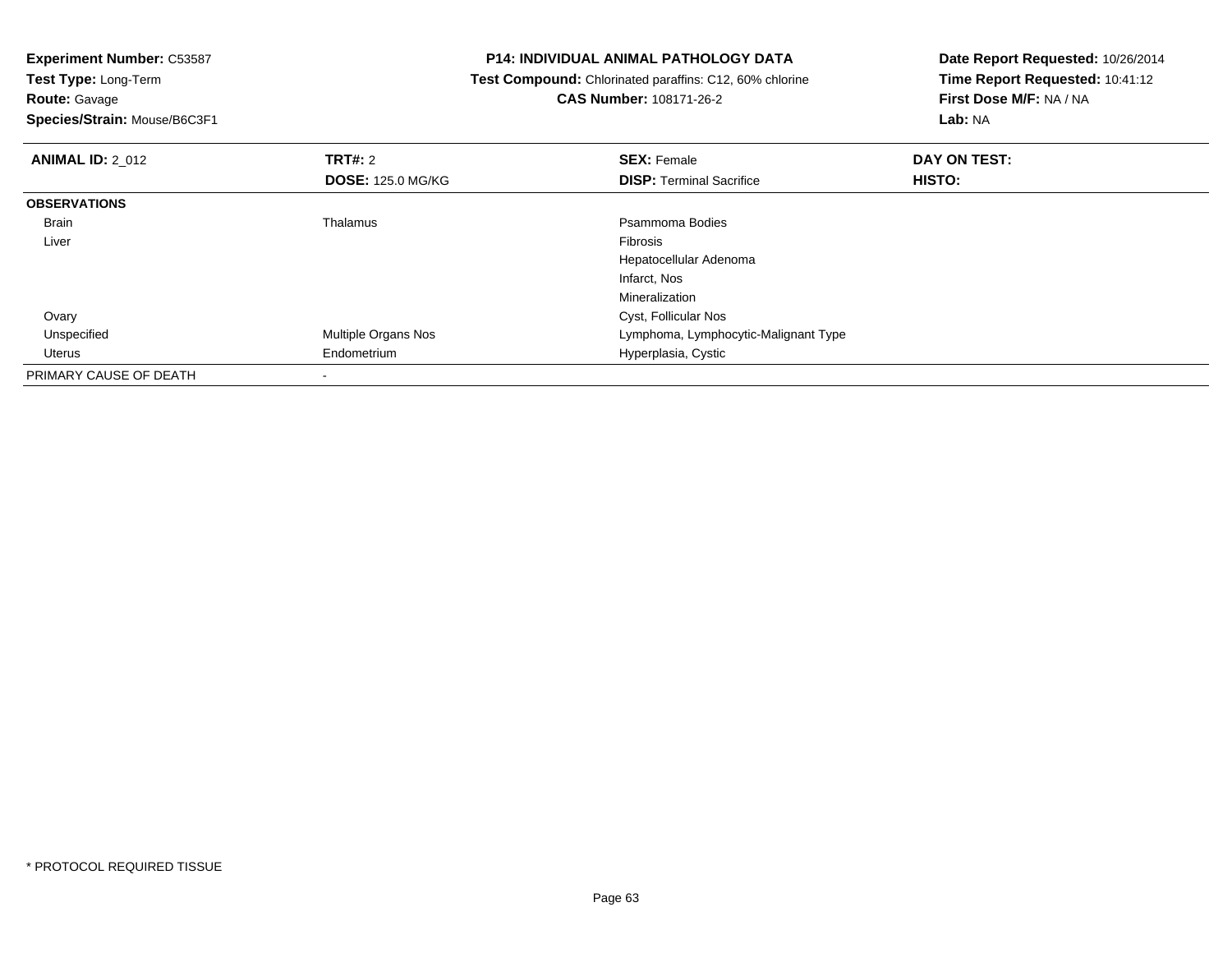| <b>Experiment Number: C53587</b><br><b>Test Type: Long-Term</b><br><b>Route: Gavage</b><br>Species/Strain: Mouse/B6C3F1 |                          | <b>P14: INDIVIDUAL ANIMAL PATHOLOGY DATA</b><br><b>Test Compound:</b> Chlorinated paraffins: C12, 60% chlorine<br>CAS Number: 108171-26-2 | Date Report Requested: 10/26/2014<br>Time Report Requested: 10:41:12<br>First Dose M/F: NA / NA<br>Lab: NA |
|-------------------------------------------------------------------------------------------------------------------------|--------------------------|-------------------------------------------------------------------------------------------------------------------------------------------|------------------------------------------------------------------------------------------------------------|
| <b>ANIMAL ID: 2 013</b>                                                                                                 | TRT#: 2                  | <b>SEX: Female</b>                                                                                                                        | DAY ON TEST:                                                                                               |
|                                                                                                                         | <b>DOSE: 125.0 MG/KG</b> | <b>DISP:</b> Terminal Sacrifice                                                                                                           | HISTO:                                                                                                     |
| <b>OBSERVATIONS</b>                                                                                                     |                          |                                                                                                                                           |                                                                                                            |
| Brain                                                                                                                   | Thalamus                 | Psammoma Bodies                                                                                                                           |                                                                                                            |
| Spleen                                                                                                                  |                          | Hyperplasia, Lymphoid                                                                                                                     |                                                                                                            |
| Stomach                                                                                                                 | Forestomach              | Squamous Cell Papilloma                                                                                                                   |                                                                                                            |
| Thyroid                                                                                                                 |                          | Follicular-Cell Adenoma                                                                                                                   |                                                                                                            |
| Uterus                                                                                                                  | Endometrium              | Hyperplasia, Cystic                                                                                                                       |                                                                                                            |
| PRIMARY CAUSE OF DEATH                                                                                                  |                          |                                                                                                                                           |                                                                                                            |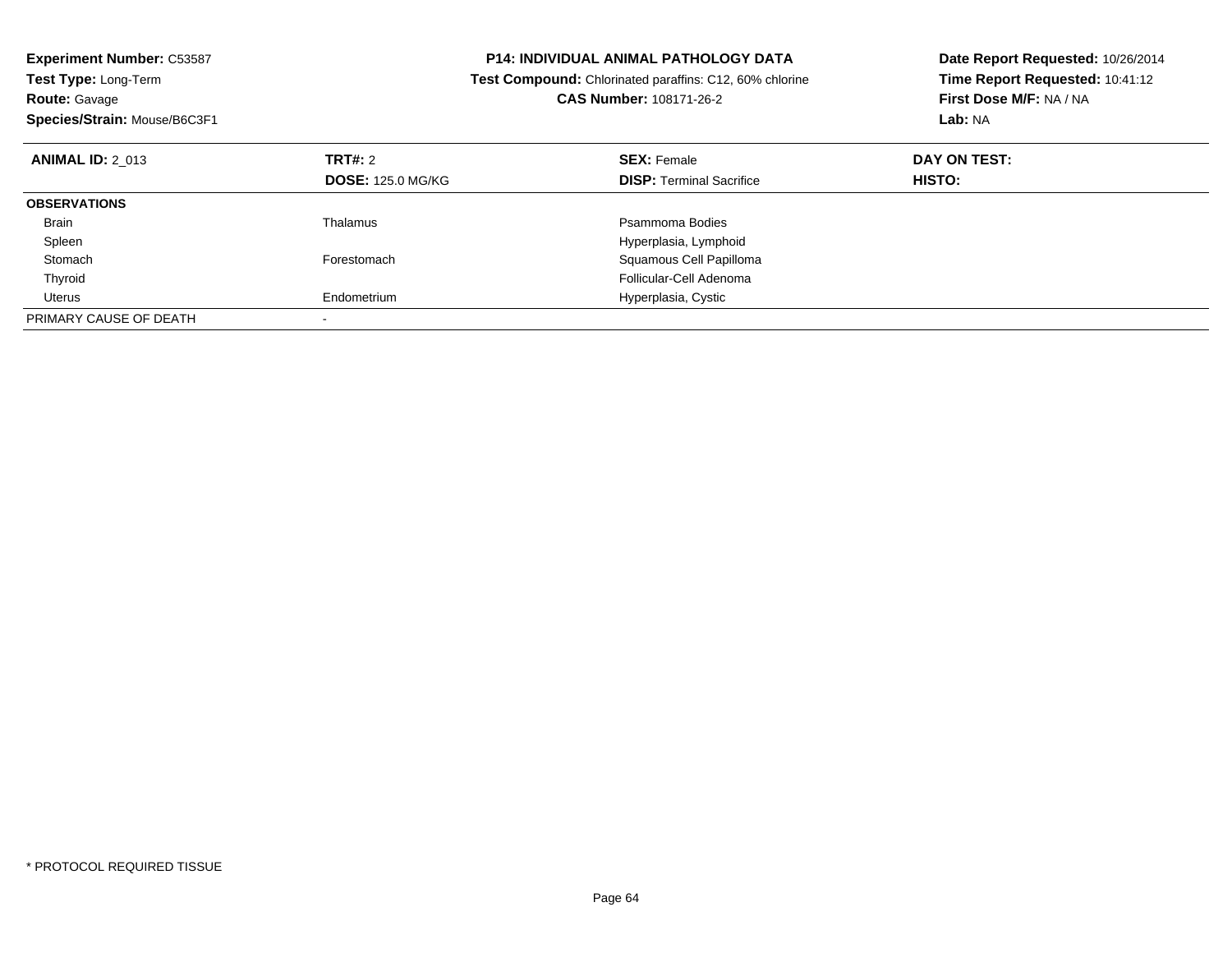## **Route:** Gavage

**Species/Strain:** Mouse/B6C3F1

#### **P14: INDIVIDUAL ANIMAL PATHOLOGY DATA**

### **Test Compound:** Chlorinated paraffins: C12, 60% chlorine**CAS Number:** 108171-26-2

| <b>ANIMAL ID: 2 014</b> | <b>TRT#: 2</b>           | <b>SEX: Female</b>              | DAY ON TEST: |  |
|-------------------------|--------------------------|---------------------------------|--------------|--|
|                         | <b>DOSE: 125.0 MG/KG</b> | <b>DISP: Terminal Sacrifice</b> | HISTO:       |  |
| <b>OBSERVATIONS</b>     |                          |                                 |              |  |
| Liver                   |                          | Hepatocellular Adenoma          |              |  |
|                         |                          | Leukocytosis, Nos               |              |  |
| Lymph node              | Mesenteric Lymph Node    | Hyperplasia, Nos                |              |  |
| Spleen                  |                          | Hematopoiesis                   |              |  |
| Thyroid                 |                          | Follicular-Cell Adenoma         |              |  |
| Unspecified             | Multiple Organs Nos      | Inflammation, Suppurative       |              |  |
| Uterus                  | Endometrium              | Hyperplasia, Cystic             |              |  |
| PRIMARY CAUSE OF DEATH  |                          |                                 |              |  |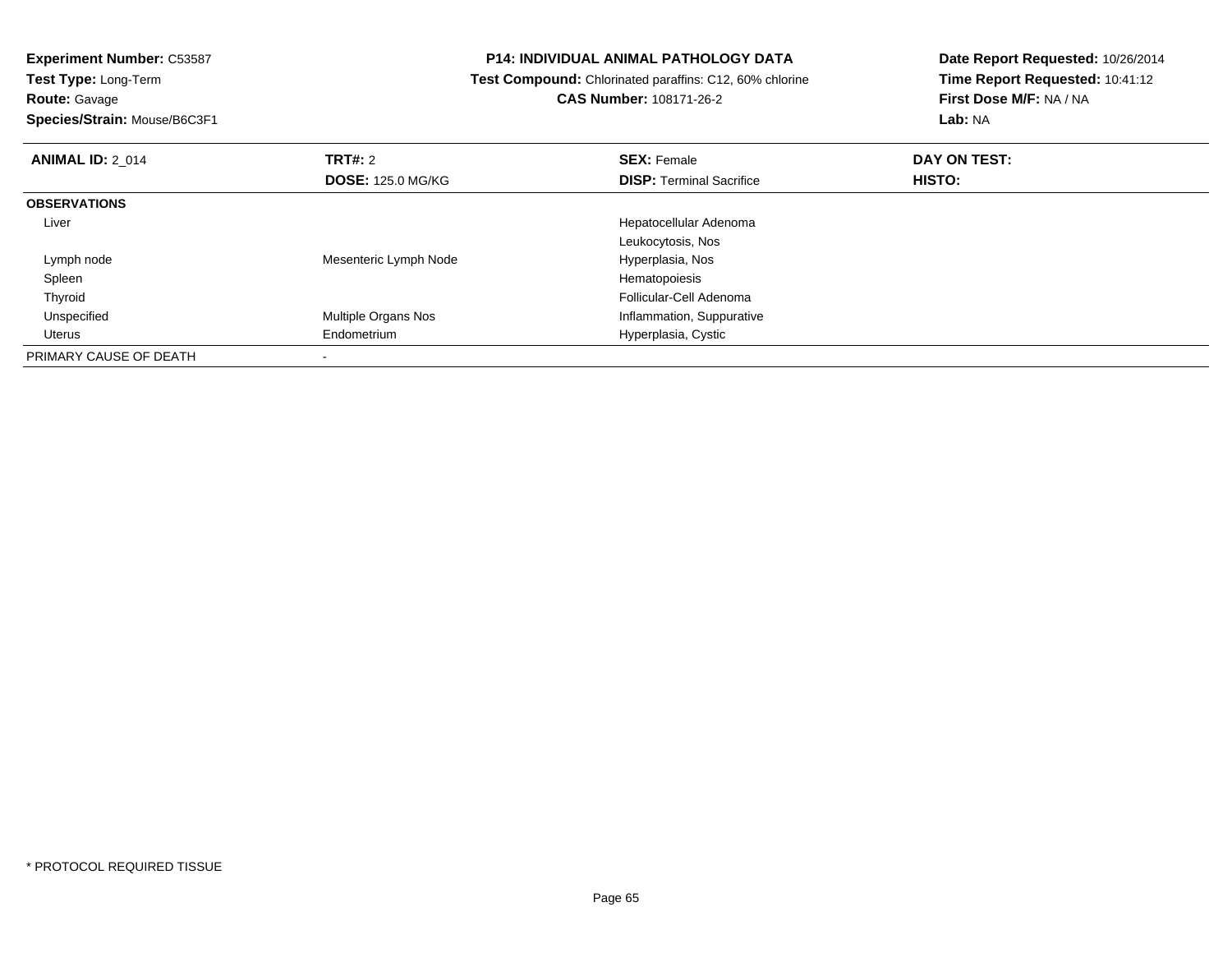| <b>Experiment Number: C53587</b><br>Test Type: Long-Term<br><b>Route: Gavage</b><br>Species/Strain: Mouse/B6C3F1 |                          | <b>P14: INDIVIDUAL ANIMAL PATHOLOGY DATA</b><br>Test Compound: Chlorinated paraffins: C12, 60% chlorine<br><b>CAS Number: 108171-26-2</b> | Date Report Requested: 10/26/2014<br>Time Report Requested: 10:41:12<br>First Dose M/F: NA / NA<br>Lab: NA |
|------------------------------------------------------------------------------------------------------------------|--------------------------|-------------------------------------------------------------------------------------------------------------------------------------------|------------------------------------------------------------------------------------------------------------|
| <b>ANIMAL ID: 2 015</b>                                                                                          | <b>TRT#:</b> 2           | <b>SEX: Female</b>                                                                                                                        | DAY ON TEST:                                                                                               |
|                                                                                                                  | <b>DOSE: 125.0 MG/KG</b> | <b>DISP:</b> Terminal Sacrifice                                                                                                           | HISTO:                                                                                                     |
| <b>OBSERVATIONS</b>                                                                                              |                          |                                                                                                                                           |                                                                                                            |
| Liver                                                                                                            |                          | Hepatocellular Adenoma                                                                                                                    |                                                                                                            |
| Mammary gland                                                                                                    |                          | <b>Cystic Ducts</b>                                                                                                                       |                                                                                                            |
| Nasal cavity                                                                                                     |                          | Foreign Body, Reaction                                                                                                                    |                                                                                                            |
| Ovary                                                                                                            |                          | Cyst, Follicular Nos                                                                                                                      |                                                                                                            |
| Thyroid                                                                                                          |                          | Follicular-Cell Adenoma                                                                                                                   |                                                                                                            |
|                                                                                                                  |                          | Hyperplasia, Follicular Cell                                                                                                              |                                                                                                            |
| Uterus                                                                                                           | Endometrium              | Hyperplasia, Cystic                                                                                                                       |                                                                                                            |
| PRIMARY CAUSE OF DEATH                                                                                           |                          |                                                                                                                                           |                                                                                                            |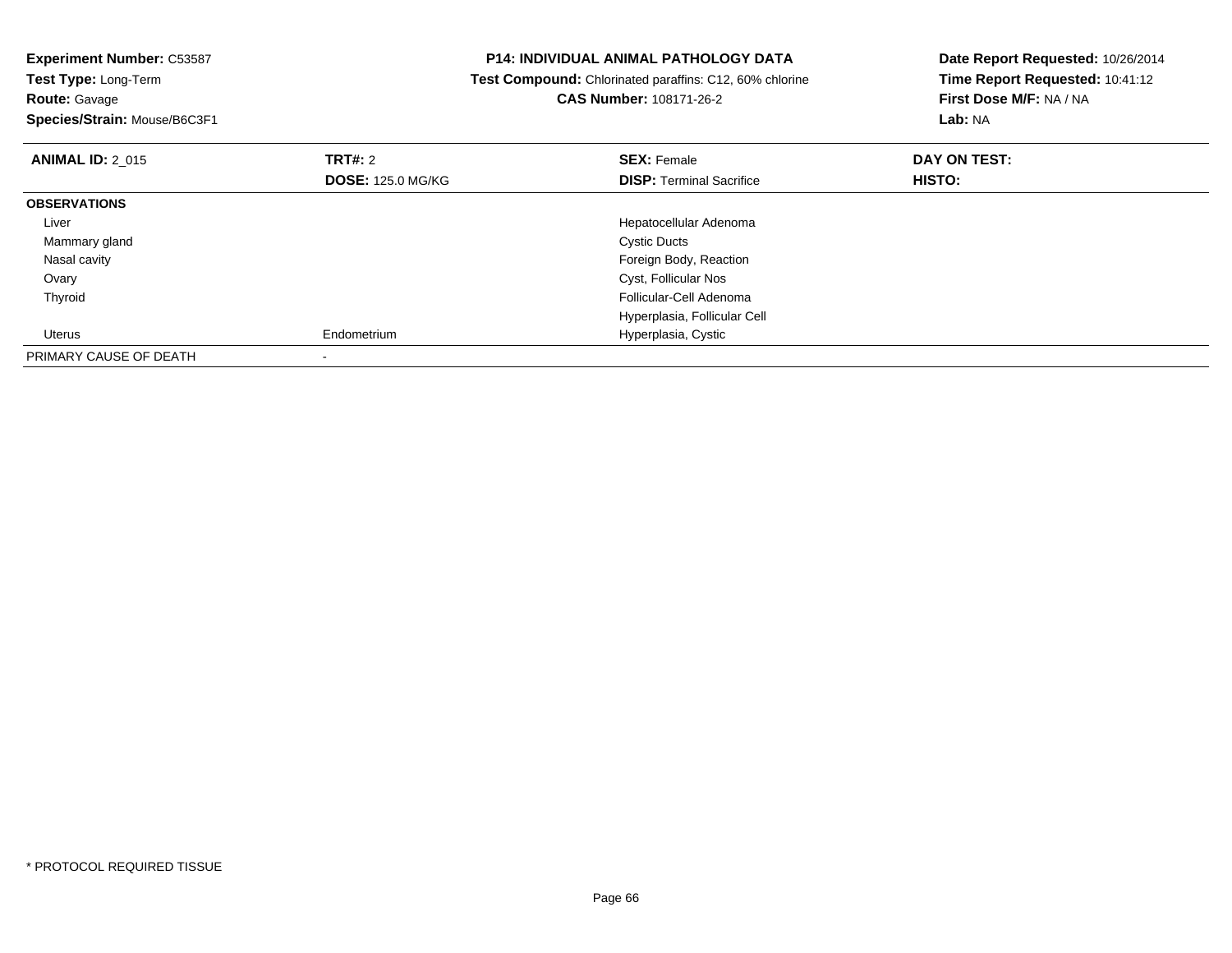| <b>Experiment Number: C53587</b><br>Test Type: Long-Term<br><b>Route: Gavage</b><br>Species/Strain: Mouse/B6C3F1 |                          | P14: INDIVIDUAL ANIMAL PATHOLOGY DATA<br>Test Compound: Chlorinated paraffins: C12, 60% chlorine<br><b>CAS Number: 108171-26-2</b> | Date Report Requested: 10/26/2014<br>Time Report Requested: 10:41:12<br>First Dose M/F: NA / NA<br>Lab: NA |
|------------------------------------------------------------------------------------------------------------------|--------------------------|------------------------------------------------------------------------------------------------------------------------------------|------------------------------------------------------------------------------------------------------------|
| <b>ANIMAL ID: 2_016</b>                                                                                          | TRT#: 2                  | <b>SEX: Female</b>                                                                                                                 | DAY ON TEST:                                                                                               |
|                                                                                                                  | <b>DOSE: 125.0 MG/KG</b> | <b>DISP:</b> Terminal Sacrifice                                                                                                    | HISTO:                                                                                                     |
| <b>OBSERVATIONS</b>                                                                                              |                          |                                                                                                                                    |                                                                                                            |
| Kidney                                                                                                           |                          | Hyperplasia, Lymphoid                                                                                                              |                                                                                                            |
| Nasal cavity                                                                                                     |                          | Foreign Body, Reaction                                                                                                             |                                                                                                            |
|                                                                                                                  |                          | Inflammation, Suppurative                                                                                                          |                                                                                                            |
| Ovary                                                                                                            |                          | Cyst, Follicular Nos                                                                                                               |                                                                                                            |
| Thyroid                                                                                                          |                          | Hyperplasia, Follicular Cell                                                                                                       |                                                                                                            |
| Uterus                                                                                                           | Endometrium              | Hyperplasia, Cystic                                                                                                                |                                                                                                            |
| PRIMARY CAUSE OF DEATH                                                                                           |                          |                                                                                                                                    |                                                                                                            |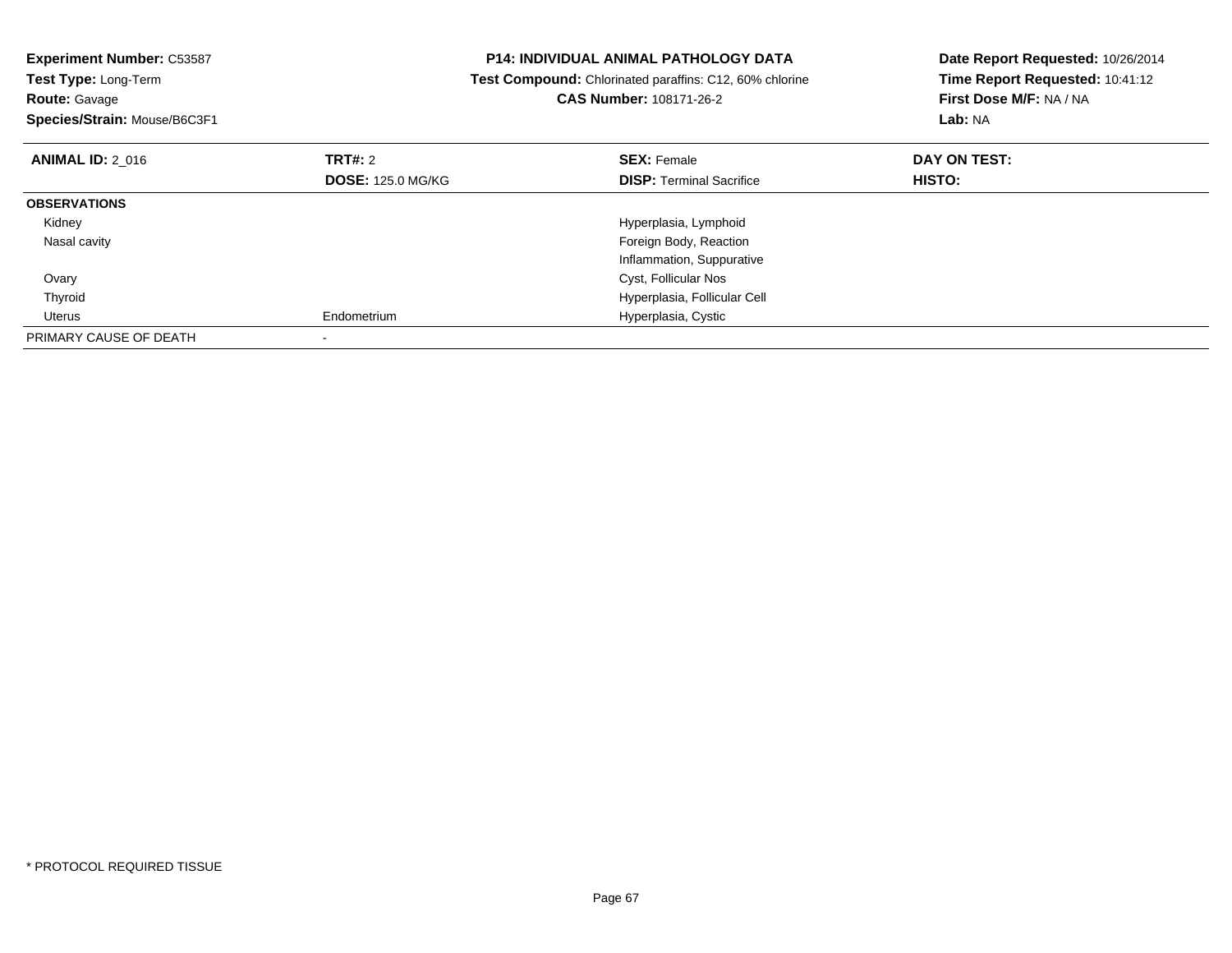| <b>Experiment Number: C53587</b><br>Test Type: Long-Term |                          | <b>P14: INDIVIDUAL ANIMAL PATHOLOGY DATA</b>            | Date Report Requested: 10/26/2014 |
|----------------------------------------------------------|--------------------------|---------------------------------------------------------|-----------------------------------|
|                                                          |                          | Test Compound: Chlorinated paraffins: C12, 60% chlorine | Time Report Requested: 10:41:12   |
| <b>Route: Gavage</b>                                     |                          | CAS Number: 108171-26-2                                 | First Dose M/F: NA / NA           |
| Species/Strain: Mouse/B6C3F1                             |                          |                                                         | Lab: NA                           |
| <b>ANIMAL ID: 2 017</b>                                  | <b>TRT#:</b> 2           | <b>SEX: Female</b>                                      | DAY ON TEST:                      |
|                                                          | <b>DOSE: 125.0 MG/KG</b> | <b>DISP:</b> Terminal Sacrifice                         | HISTO:                            |
| <b>OBSERVATIONS</b>                                      |                          |                                                         |                                   |
| Lung                                                     |                          | Alveolar/Bronchiolar Adenoma                            |                                   |
| Nasal cavity                                             |                          | Foreign Body, Reaction                                  |                                   |
|                                                          |                          | Inflammation, Suppurative                               |                                   |
| Spleen                                                   |                          | Hematopoiesis                                           |                                   |
| Thyroid                                                  |                          | Hyperplasia, Follicular Cell                            |                                   |
| Unspecified                                              | Multiple Organs Nos      | Lymphoma, Mixed-Malignant Type                          |                                   |
| Uterus                                                   | Endometrium              | Hyperplasia, Cystic                                     |                                   |
| PRIMARY CAUSE OF DEATH                                   |                          |                                                         |                                   |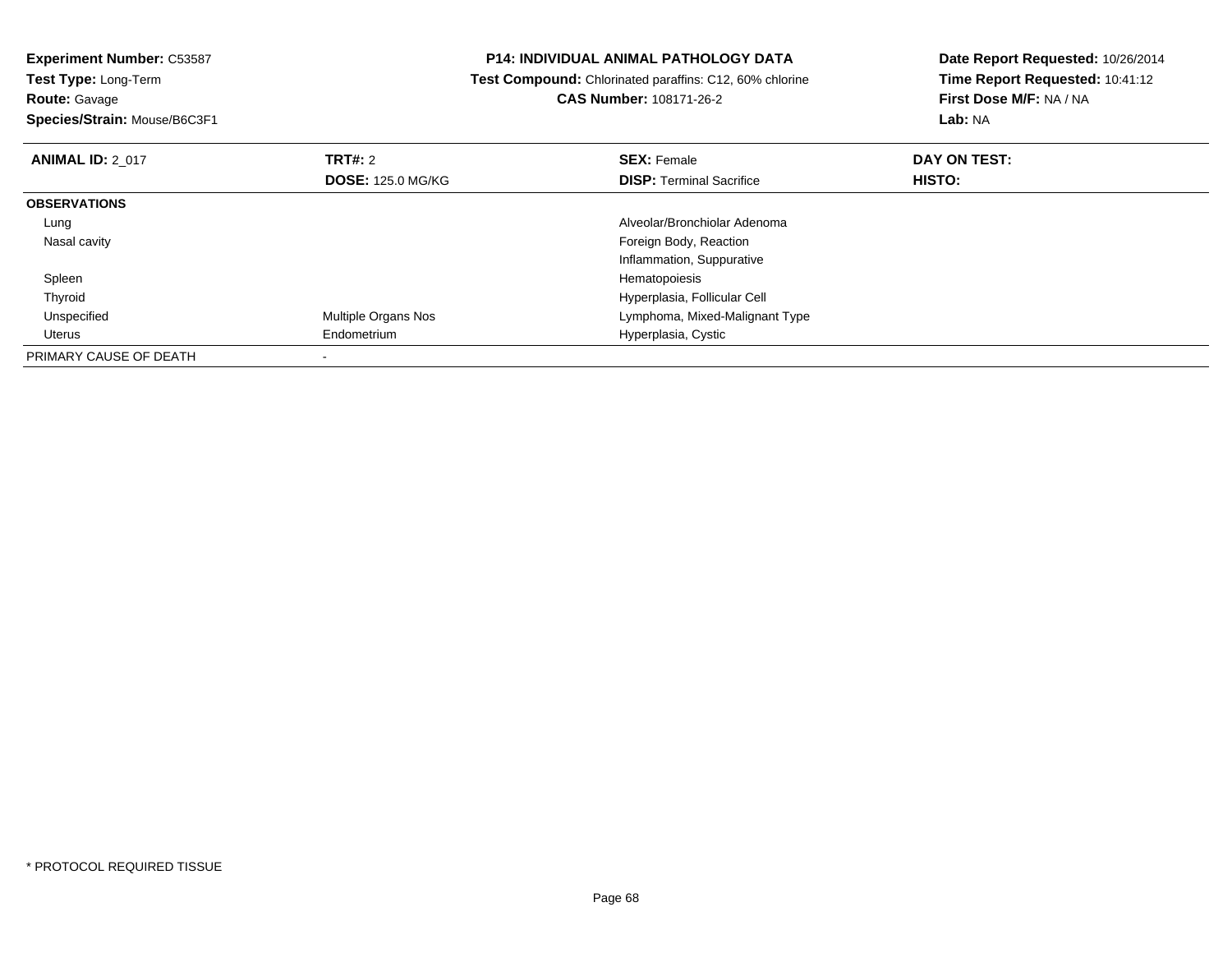| <b>Experiment Number: C53587</b><br>Test Type: Long-Term |                          | <b>P14: INDIVIDUAL ANIMAL PATHOLOGY DATA</b>            | Date Report Requested: 10/26/2014 |
|----------------------------------------------------------|--------------------------|---------------------------------------------------------|-----------------------------------|
|                                                          |                          | Test Compound: Chlorinated paraffins: C12, 60% chlorine | Time Report Requested: 10:41:12   |
| <b>Route: Gavage</b>                                     |                          | CAS Number: 108171-26-2                                 | First Dose M/F: NA / NA           |
| Species/Strain: Mouse/B6C3F1                             |                          |                                                         | Lab: NA                           |
| <b>ANIMAL ID: 2 018</b>                                  | TRT#: 2                  | <b>SEX: Female</b>                                      | DAY ON TEST:                      |
|                                                          | <b>DOSE: 125.0 MG/KG</b> | <b>DISP:</b> Moribund Sacrifice                         | HISTO:                            |
| <b>OBSERVATIONS</b>                                      |                          |                                                         |                                   |
| Liver                                                    |                          | Hepatocellular Adenoma                                  |                                   |
| Ovary                                                    |                          | Cyst, Follicular Nos                                    |                                   |
| Unspecified                                              | Multiple Organs Nos      | Lymphoma, Mixed-Malignant Type                          |                                   |
| Uterus                                                   | <b>Broad Ligament</b>    | Angiectasis                                             |                                   |
|                                                          | Endometrium              | Hyperplasia, Cystic                                     |                                   |
| PRIMARY CAUSE OF DEATH                                   |                          |                                                         |                                   |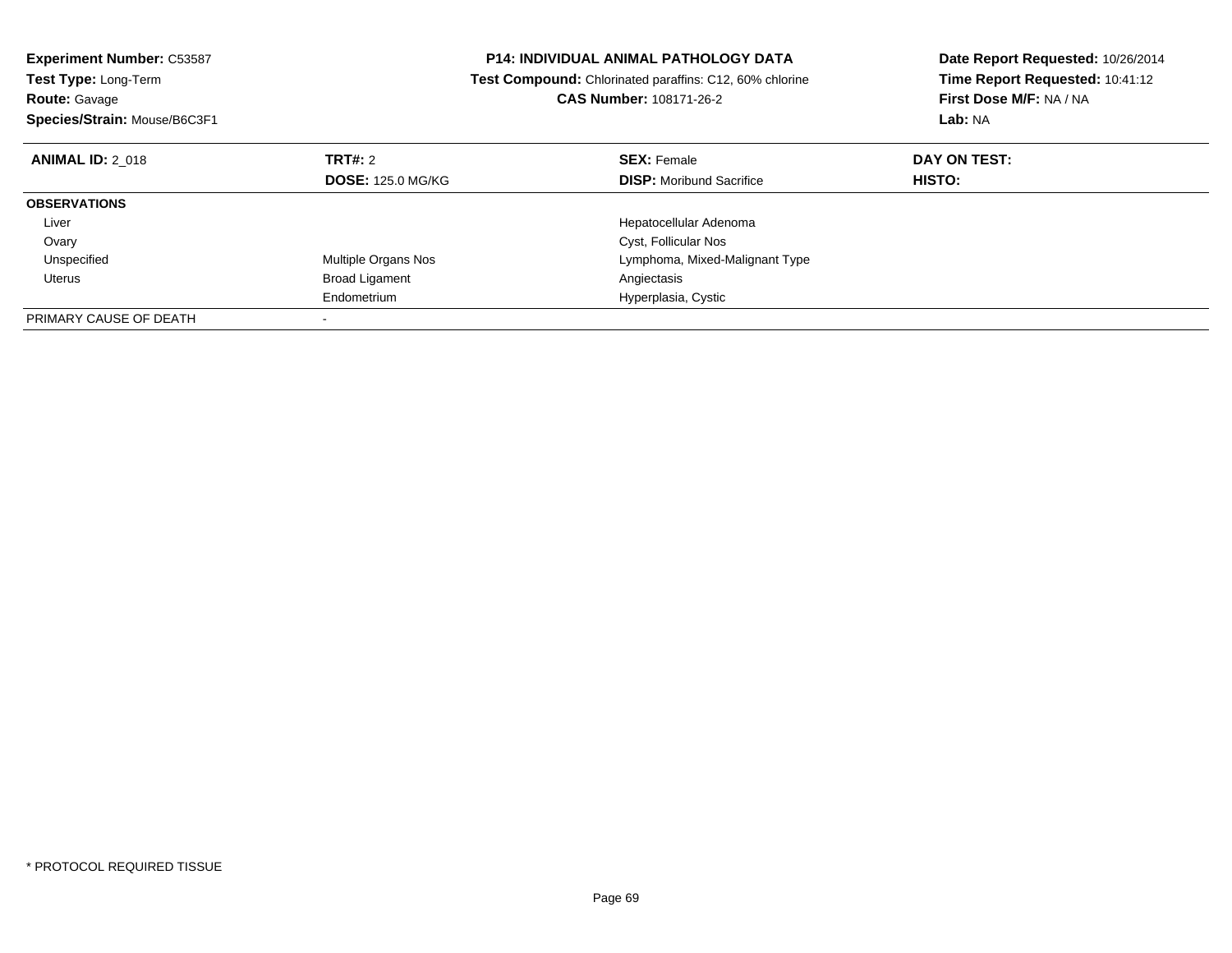| <b>Experiment Number: C53587</b><br>Test Type: Long-Term<br><b>Route: Gavage</b><br>Species/Strain: Mouse/B6C3F1 |                          | <b>P14: INDIVIDUAL ANIMAL PATHOLOGY DATA</b><br>Test Compound: Chlorinated paraffins: C12, 60% chlorine<br><b>CAS Number: 108171-26-2</b> | Date Report Requested: 10/26/2014<br>Time Report Requested: 10:41:12<br>First Dose M/F: NA / NA<br>Lab: NA |
|------------------------------------------------------------------------------------------------------------------|--------------------------|-------------------------------------------------------------------------------------------------------------------------------------------|------------------------------------------------------------------------------------------------------------|
| <b>ANIMAL ID: 2 019</b>                                                                                          | TRT#: 2                  | <b>SEX: Female</b>                                                                                                                        | DAY ON TEST:                                                                                               |
|                                                                                                                  | <b>DOSE: 125.0 MG/KG</b> | <b>DISP:</b> Moribund Sacrifice                                                                                                           | HISTO:                                                                                                     |
| <b>OBSERVATIONS</b>                                                                                              |                          |                                                                                                                                           |                                                                                                            |
| Thyroid                                                                                                          | Follicle                 | Crystals, Nos                                                                                                                             |                                                                                                            |
|                                                                                                                  |                          | Follicular-Cell Adenoma                                                                                                                   |                                                                                                            |
| Unspecified                                                                                                      | Multiple Organs Nos      | Lymphoma, Lymphocytic-Malignant Type                                                                                                      |                                                                                                            |
|                                                                                                                  | Nose                     | Periarteritis                                                                                                                             |                                                                                                            |
| Uterus                                                                                                           |                          | Inflammation, Suppurative                                                                                                                 |                                                                                                            |
| PRIMARY CAUSE OF DEATH                                                                                           |                          |                                                                                                                                           |                                                                                                            |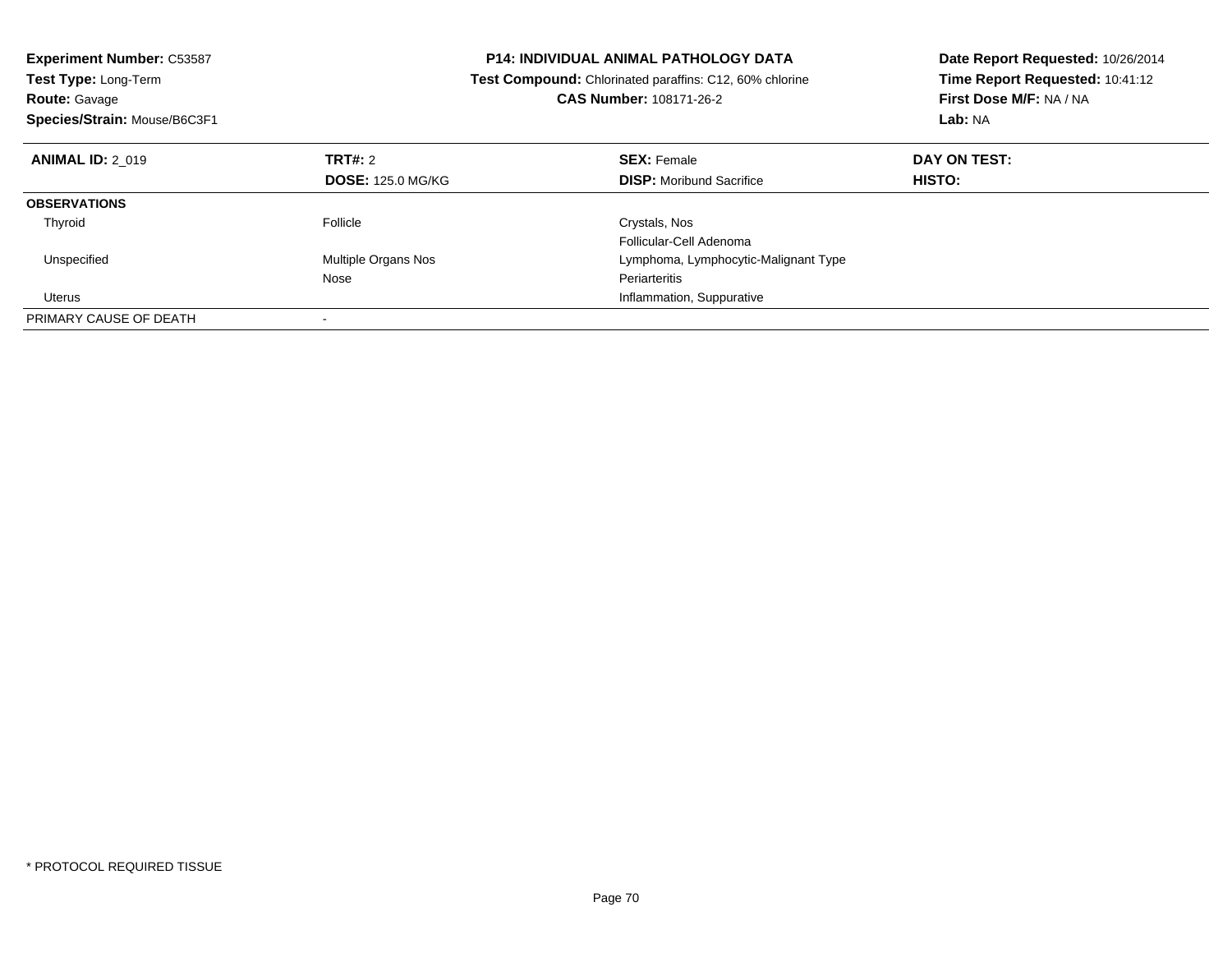| <b>Experiment Number: C53587</b><br>Test Type: Long-Term<br><b>Route: Gavage</b><br>Species/Strain: Mouse/B6C3F1 |                                     | <b>P14: INDIVIDUAL ANIMAL PATHOLOGY DATA</b><br>Test Compound: Chlorinated paraffins: C12, 60% chlorine<br>CAS Number: 108171-26-2 | Date Report Requested: 10/26/2014<br>Time Report Requested: 10:41:12<br>First Dose M/F: NA / NA<br>Lab: NA |
|------------------------------------------------------------------------------------------------------------------|-------------------------------------|------------------------------------------------------------------------------------------------------------------------------------|------------------------------------------------------------------------------------------------------------|
| <b>ANIMAL ID: 2 020</b>                                                                                          | TRT#: 2<br><b>DOSE: 125.0 MG/KG</b> | <b>SEX: Female</b><br><b>DISP: Natural Death</b>                                                                                   | DAY ON TEST:<br>HISTO:                                                                                     |
| <b>OBSERVATIONS</b>                                                                                              |                                     |                                                                                                                                    |                                                                                                            |
| Liver                                                                                                            |                                     | Angiectasis                                                                                                                        |                                                                                                            |
|                                                                                                                  |                                     | Hepatocellular Carcinoma                                                                                                           |                                                                                                            |
| Uterus                                                                                                           |                                     | Leiomyosarcoma                                                                                                                     |                                                                                                            |
| PRIMARY CAUSE OF DEATH                                                                                           |                                     |                                                                                                                                    |                                                                                                            |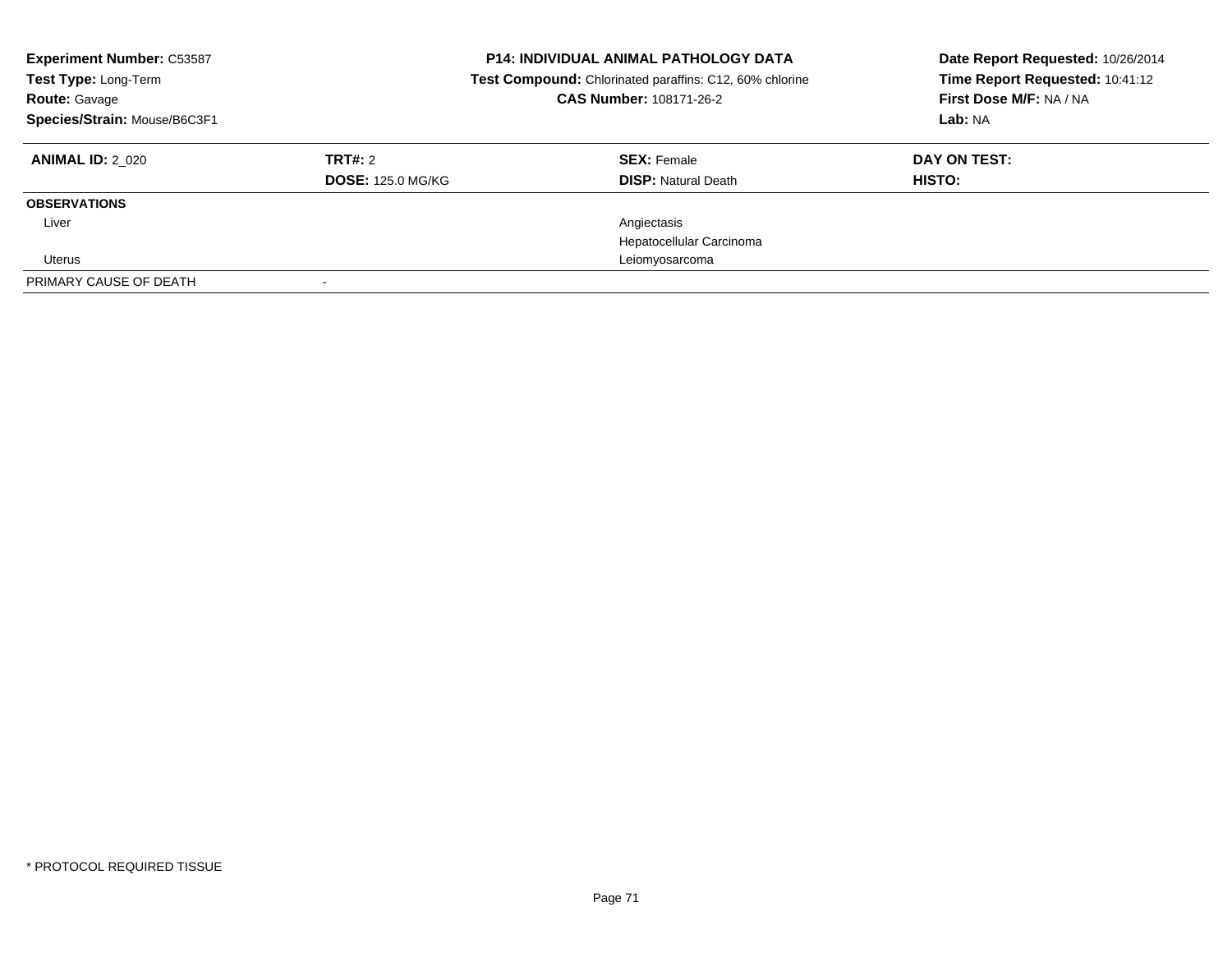| <b>P14: INDIVIDUAL ANIMAL PATHOLOGY DATA</b><br><b>Experiment Number: C53587</b><br>Test Type: Long-Term<br><b>Test Compound:</b> Chlorinated paraffins: C12, 60% chlorine<br><b>CAS Number: 108171-26-2</b><br><b>Route: Gavage</b> |                          |                                  | Date Report Requested: 10/26/2014 |
|--------------------------------------------------------------------------------------------------------------------------------------------------------------------------------------------------------------------------------------|--------------------------|----------------------------------|-----------------------------------|
|                                                                                                                                                                                                                                      |                          |                                  | Time Report Requested: 10:41:12   |
|                                                                                                                                                                                                                                      |                          |                                  | First Dose M/F: NA / NA           |
| Species/Strain: Mouse/B6C3F1                                                                                                                                                                                                         |                          |                                  | Lab: NA                           |
| <b>ANIMAL ID: 2 021</b>                                                                                                                                                                                                              | <b>TRT#: 2</b>           | <b>SEX: Female</b>               | DAY ON TEST:                      |
|                                                                                                                                                                                                                                      | <b>DOSE: 125.0 MG/KG</b> | <b>DISP: Natural Death</b>       | HISTO:                            |
| <b>OBSERVATIONS</b>                                                                                                                                                                                                                  |                          |                                  |                                   |
| Liver                                                                                                                                                                                                                                |                          | Hepatocellular Adenoma           |                                   |
| Lung                                                                                                                                                                                                                                 |                          | Leukocytosis, Nos                |                                   |
| Spleen                                                                                                                                                                                                                               |                          | Hematopoiesis                    |                                   |
| Unspecified                                                                                                                                                                                                                          | Multiple Organs Nos      | Inflammation, Suppurative        |                                   |
| Uterus                                                                                                                                                                                                                               |                          | <b>Endometrial Stromal Polyp</b> |                                   |
|                                                                                                                                                                                                                                      | Endometrium              | Hyperplasia, Cystic              |                                   |
| PRIMARY CAUSE OF DEATH                                                                                                                                                                                                               |                          |                                  |                                   |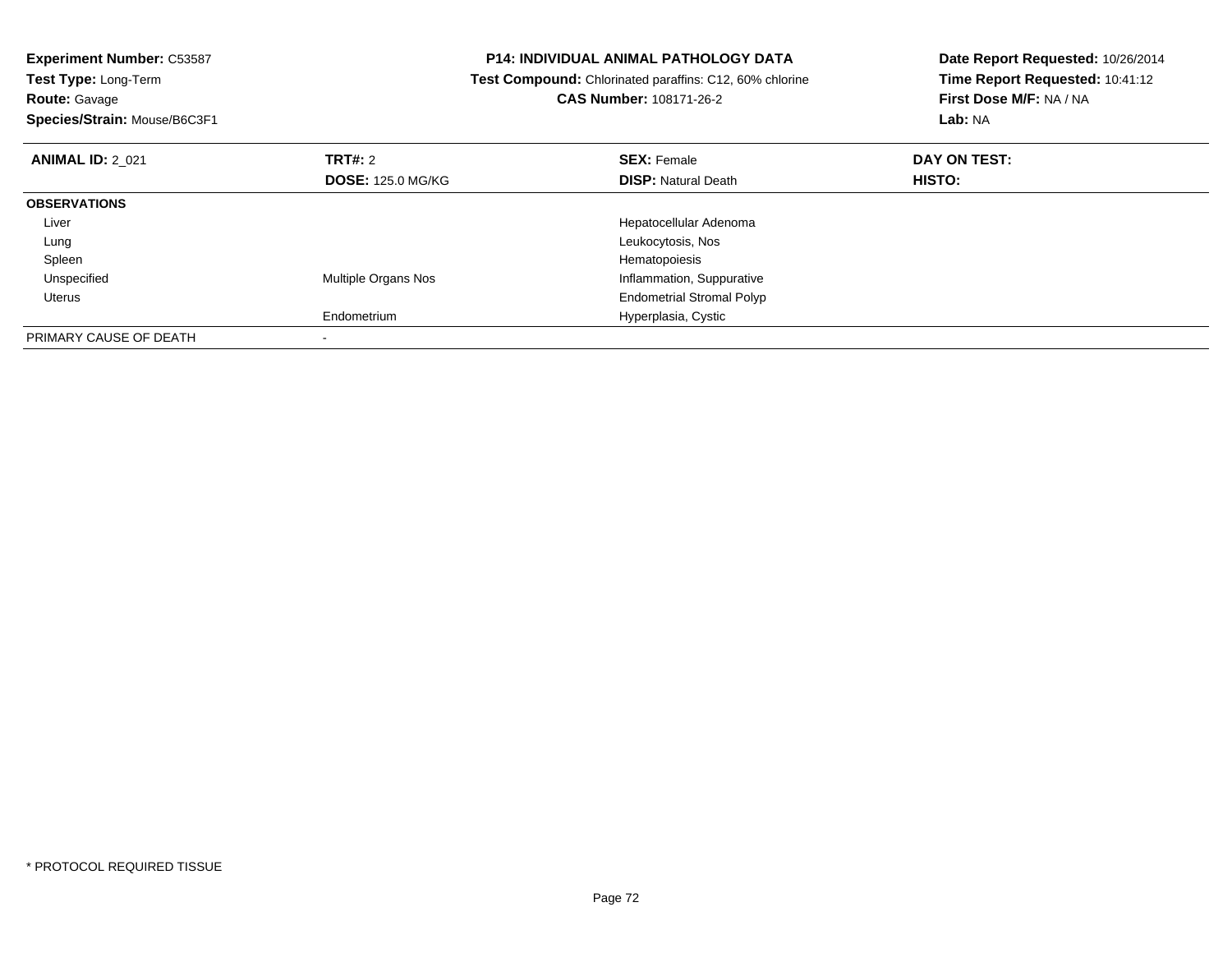**Route:** Gavage

**Species/Strain:** Mouse/B6C3F1

## **P14: INDIVIDUAL ANIMAL PATHOLOGY DATA**

 **Test Compound:** Chlorinated paraffins: C12, 60% chlorine**CAS Number:** 108171-26-2

| <b>ANIMAL ID: 2 022</b> | TRT#: 2                  | <b>SEX: Female</b>              | DAY ON TEST: |  |
|-------------------------|--------------------------|---------------------------------|--------------|--|
|                         | <b>DOSE: 125.0 MG/KG</b> | <b>DISP: Terminal Sacrifice</b> | HISTO:       |  |
| <b>OBSERVATIONS</b>     |                          |                                 |              |  |
| Brain                   | Thalamus                 | Psammoma Bodies                 |              |  |
| Nasal cavity            |                          | Foreign Body, Reaction          |              |  |
|                         |                          | Inflammation, Suppurative       |              |  |
| Ovary                   |                          | Cyst, Follicular Nos            |              |  |
| Spleen                  |                          | Hematopoiesis                   |              |  |
| Stomach                 | Forestomach              | Hyperplasia, Epithelial         |              |  |
| Thyroid                 |                          | Hyperplasia, Follicular Cell    |              |  |
| Uterus                  | Endometrium              | Hyperplasia, Cystic             |              |  |
| PRIMARY CAUSE OF DEATH  |                          |                                 |              |  |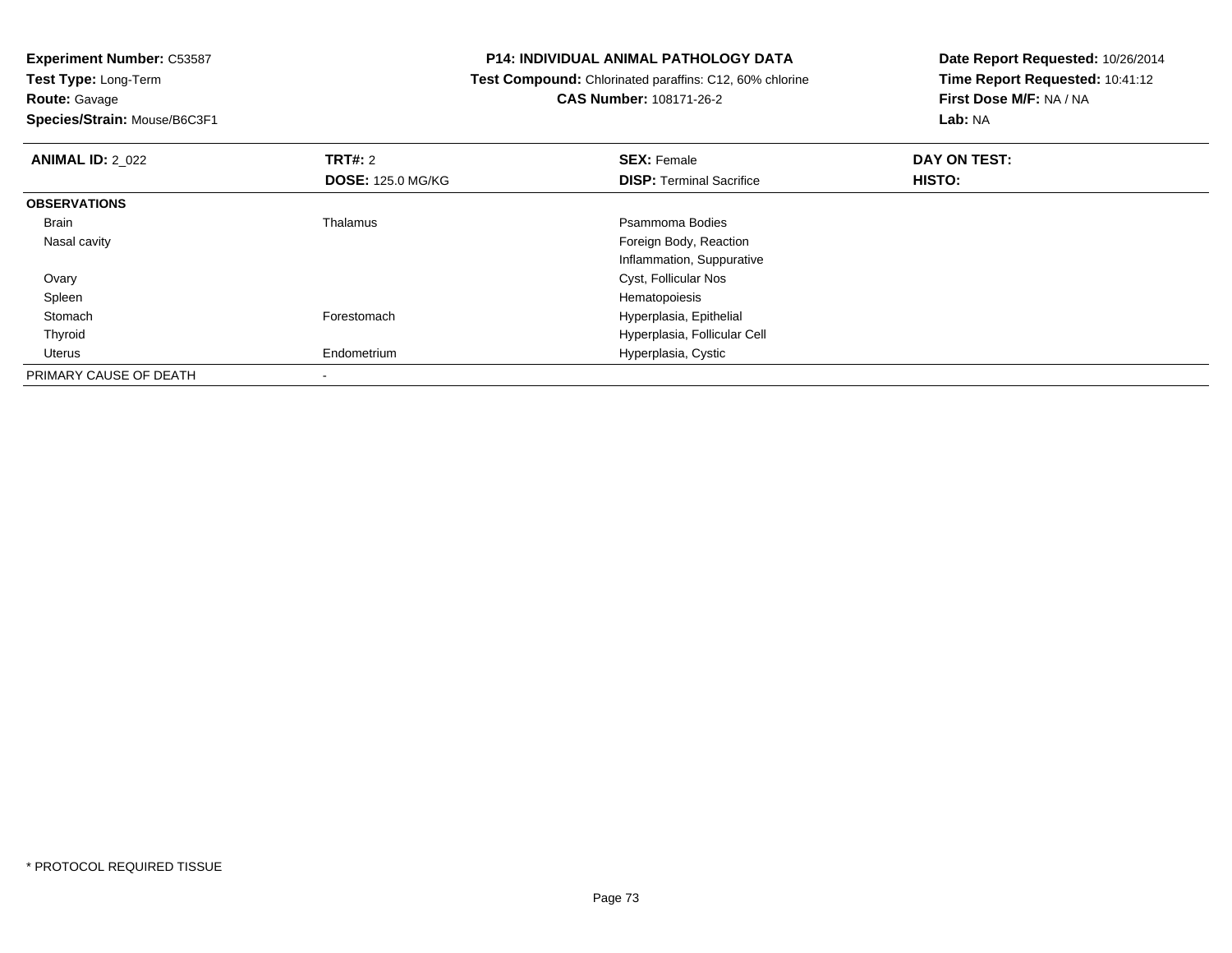**Experiment Number:** C53587**Test Type:** Long-Term**Route:** Gavage**Species/Strain:** Mouse/B6C3F1

## **P14: INDIVIDUAL ANIMAL PATHOLOGY DATA**

 **Test Compound:** Chlorinated paraffins: C12, 60% chlorine**CAS Number:** 108171-26-2

| <b>ANIMAL ID: 2 023</b> | TRT#: 2                   | <b>SEX: Female</b>              | DAY ON TEST: |  |
|-------------------------|---------------------------|---------------------------------|--------------|--|
|                         | <b>DOSE: 125.0 MG/KG</b>  | <b>DISP:</b> Terminal Sacrifice | HISTO:       |  |
| <b>OBSERVATIONS</b>     |                           |                                 |              |  |
| Brain                   | <b>Basal Surface</b>      | Displacement, Nos               |              |  |
| Eye                     | Nasolacrimal Duct         | Inflammation, Nos               |              |  |
| Harderian gland         | Hardarian Gland           | Adenoma, Nos                    |              |  |
| Pituitary gland         | <b>Anterior Pituitary</b> | Adenoma, Nos                    |              |  |
| Spleen                  |                           | Hematopoiesis                   |              |  |
| Stomach                 | Forestomach               | Hyperplasia, Epithelial         |              |  |
| Thyroid                 |                           | Hyperplasia, Follicular Cell    |              |  |
| Uterus                  | Endometrium               | Hyperplasia, Cystic             |              |  |
| PRIMARY CAUSE OF DEATH  |                           |                                 |              |  |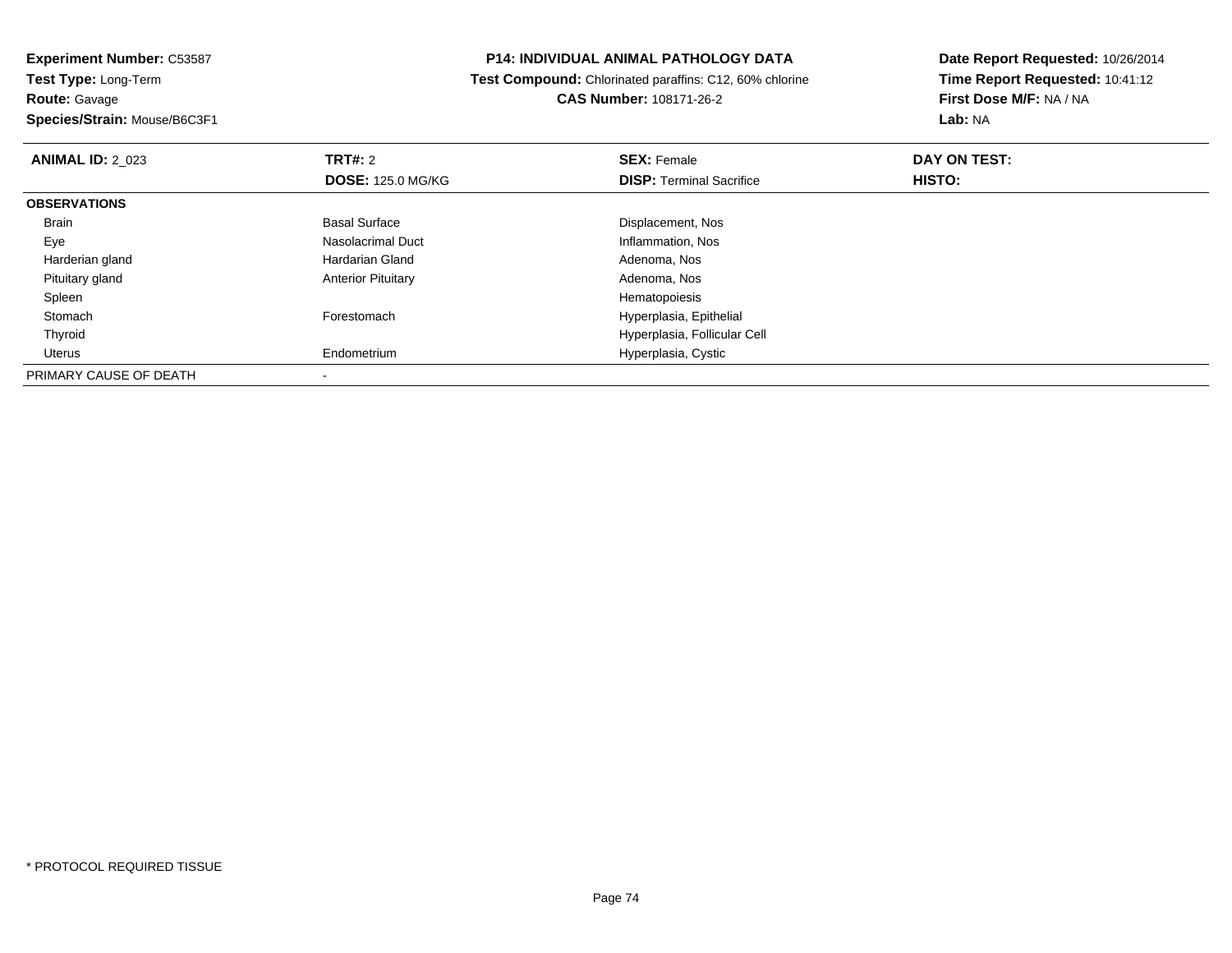**Route:** Gavage

**Species/Strain:** Mouse/B6C3F1

## **P14: INDIVIDUAL ANIMAL PATHOLOGY DATA**

 **Test Compound:** Chlorinated paraffins: C12, 60% chlorine**CAS Number:** 108171-26-2

| <b>ANIMAL ID: 2_024</b> | <b>TRT#: 2</b>            | <b>SEX: Female</b>           | DAY ON TEST: |
|-------------------------|---------------------------|------------------------------|--------------|
|                         | <b>DOSE: 125.0 MG/KG</b>  | <b>DISP: Natural Death</b>   | HISTO:       |
| <b>OBSERVATIONS</b>     |                           |                              |              |
| <b>Brain</b>            | Thalamus                  | Psammoma Bodies              |              |
| Liver                   |                           | Hepatocellular Adenoma       |              |
|                         |                           | Infarct, Nos                 |              |
| Lung                    |                           | Congestion, Nos              |              |
| Lymph node              | Mesenteric Lymph Node     | Angiectasis                  |              |
| Pituitary gland         | <b>Anterior Pituitary</b> | Adenoma, Nos                 |              |
| Spleen                  |                           | Hematopoiesis                |              |
| Thyroid                 |                           | Hyperplasia, Follicular Cell |              |
| Uterus                  | Endometrium               | Hyperplasia, Cystic          |              |
| PRIMARY CAUSE OF DEATH  |                           |                              |              |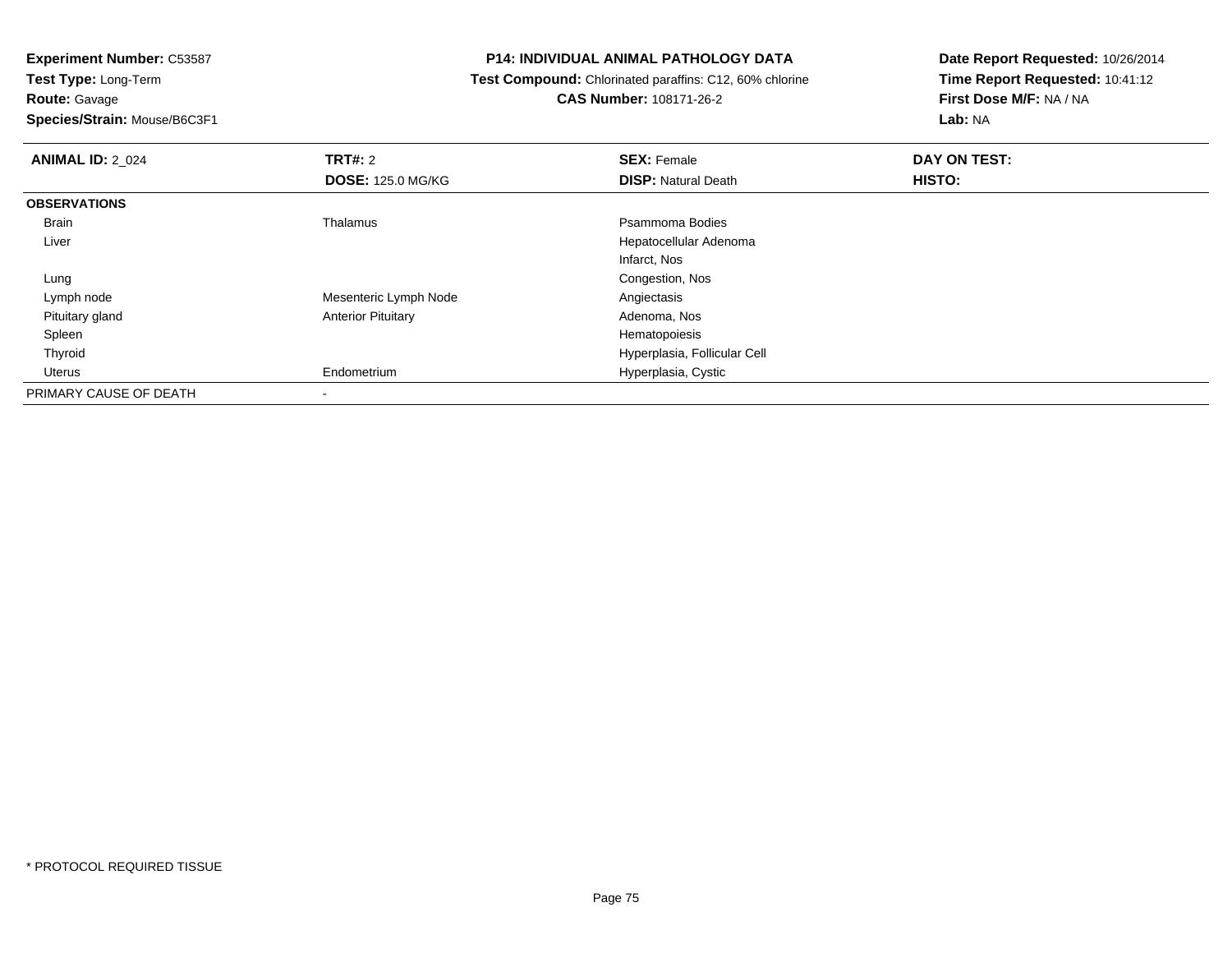| <b>Experiment Number: C53587</b><br>Test Type: Long-Term<br><b>Route: Gavage</b><br>Species/Strain: Mouse/B6C3F1 |                          | <b>P14: INDIVIDUAL ANIMAL PATHOLOGY DATA</b><br>Test Compound: Chlorinated paraffins: C12, 60% chlorine<br><b>CAS Number: 108171-26-2</b> | Date Report Requested: 10/26/2014<br>Time Report Requested: 10:41:12<br>First Dose M/F: NA / NA<br>Lab: NA |
|------------------------------------------------------------------------------------------------------------------|--------------------------|-------------------------------------------------------------------------------------------------------------------------------------------|------------------------------------------------------------------------------------------------------------|
| <b>ANIMAL ID: 2 025</b>                                                                                          | TRT#: 2                  | <b>SEX: Female</b>                                                                                                                        | DAY ON TEST:                                                                                               |
|                                                                                                                  | <b>DOSE: 125.0 MG/KG</b> | <b>DISP:</b> Terminal Sacrifice                                                                                                           | HISTO:                                                                                                     |
| <b>OBSERVATIONS</b>                                                                                              |                          |                                                                                                                                           |                                                                                                            |
| Kidney                                                                                                           |                          | Nephrosis, Nos                                                                                                                            |                                                                                                            |
| Liver                                                                                                            |                          | Hepatocellular Adenoma                                                                                                                    |                                                                                                            |
| Nasal cavity                                                                                                     |                          | Foreign Body, Reaction                                                                                                                    |                                                                                                            |
|                                                                                                                  |                          | Inflammation, Suppurative                                                                                                                 |                                                                                                            |
| Uterus                                                                                                           | Endometrium              | Hyperplasia, Cystic                                                                                                                       |                                                                                                            |
| PRIMARY CAUSE OF DEATH                                                                                           |                          |                                                                                                                                           |                                                                                                            |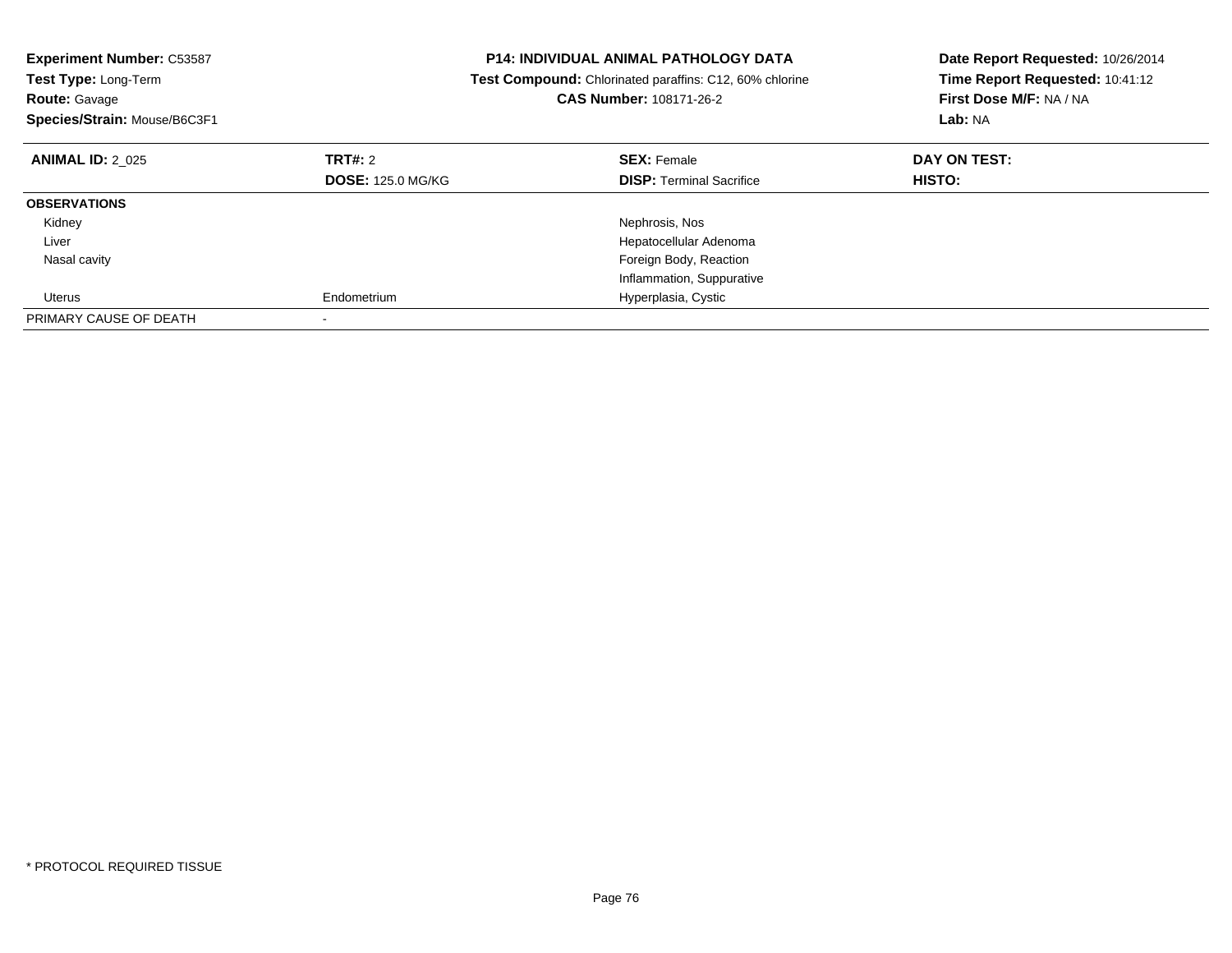| <b>Experiment Number: C53587</b><br><b>Test Type: Long-Term</b><br><b>Route: Gavage</b><br>Species/Strain: Mouse/B6C3F1 |                                     | <b>P14: INDIVIDUAL ANIMAL PATHOLOGY DATA</b><br><b>Test Compound:</b> Chlorinated paraffins: C12, 60% chlorine<br><b>CAS Number: 108171-26-2</b> | Date Report Requested: 10/26/2014<br>Time Report Requested: 10:41:12<br>First Dose M/F: NA / NA<br>Lab: NA |
|-------------------------------------------------------------------------------------------------------------------------|-------------------------------------|--------------------------------------------------------------------------------------------------------------------------------------------------|------------------------------------------------------------------------------------------------------------|
| <b>ANIMAL ID: 2 026</b>                                                                                                 | TRT#: 2<br><b>DOSE: 125.0 MG/KG</b> | <b>SEX: Female</b><br><b>DISP:</b> Moribund Sacrifice                                                                                            | DAY ON TEST:<br><b>HISTO:</b>                                                                              |
| <b>OBSERVATIONS</b>                                                                                                     |                                     |                                                                                                                                                  |                                                                                                            |
| Bone                                                                                                                    | Tibia                               | Fracture, Nos                                                                                                                                    |                                                                                                            |
| Ovary                                                                                                                   |                                     | Cyst, Follicular Nos                                                                                                                             |                                                                                                            |
| Thyroid                                                                                                                 |                                     | Hyperplasia, Follicular Cell                                                                                                                     |                                                                                                            |
| Uterus                                                                                                                  | Endometrium                         | Hyperplasia, Cystic                                                                                                                              |                                                                                                            |
| PRIMARY CAUSE OF DEATH                                                                                                  |                                     |                                                                                                                                                  |                                                                                                            |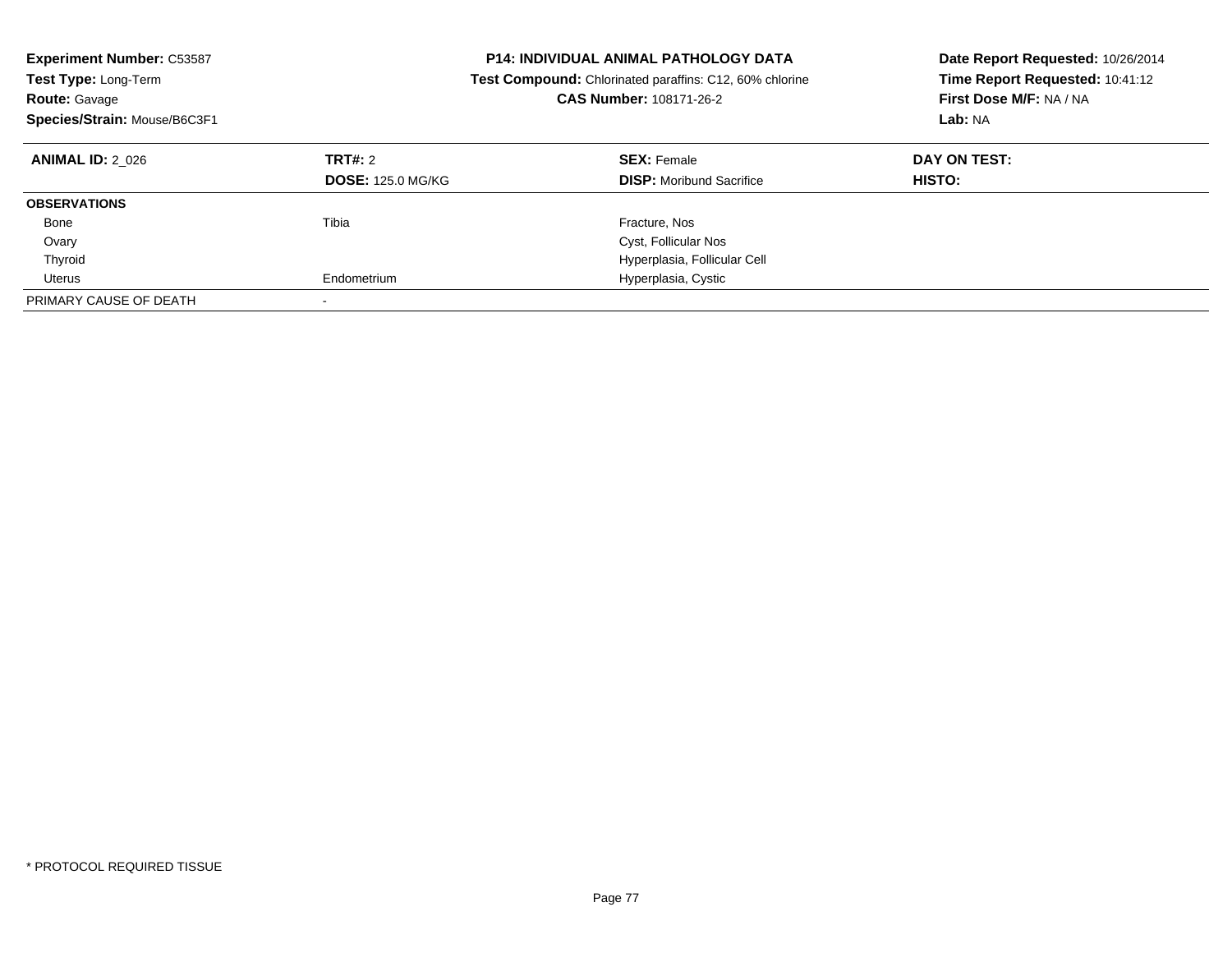| <b>Experiment Number: C53587</b> | <b>P14: INDIVIDUAL ANIMAL PATHOLOGY DATA</b><br><b>Test Compound:</b> Chlorinated paraffins: C12, 60% chlorine |                                      | Date Report Requested: 10/26/2014 |
|----------------------------------|----------------------------------------------------------------------------------------------------------------|--------------------------------------|-----------------------------------|
| Test Type: Long-Term             |                                                                                                                |                                      | Time Report Requested: 10:41:12   |
| <b>Route: Gavage</b>             |                                                                                                                | <b>CAS Number: 108171-26-2</b>       | First Dose M/F: NA / NA           |
| Species/Strain: Mouse/B6C3F1     |                                                                                                                |                                      | <b>Lab: NA</b>                    |
| <b>ANIMAL ID: 2 027</b>          | <b>TRT#: 2</b>                                                                                                 | <b>SEX: Female</b>                   | DAY ON TEST:                      |
|                                  | <b>DOSE: 125.0 MG/KG</b>                                                                                       | <b>DISP:</b> Terminal Sacrifice      | HISTO:                            |
| <b>OBSERVATIONS</b>              |                                                                                                                |                                      |                                   |
| Lymph node                       | Mesenteric Lymph Node                                                                                          | Angiectasis                          |                                   |
| Stomach                          | Forestomach                                                                                                    | Hyperplasia, Epithelial              |                                   |
|                                  | Forestomach                                                                                                    | Inflammation, Focal                  |                                   |
| Thyroid                          |                                                                                                                | Degeneration, Cystic                 |                                   |
|                                  |                                                                                                                | Hyperplasia, Follicular Cell         |                                   |
| Unspecified                      | Multiple Organs Nos                                                                                            | Lymphoma, Lymphocytic-Malignant Type |                                   |
| Uterus                           | Endometrium                                                                                                    | Hyperplasia, Cystic                  |                                   |
| PRIMARY CAUSE OF DEATH           |                                                                                                                |                                      |                                   |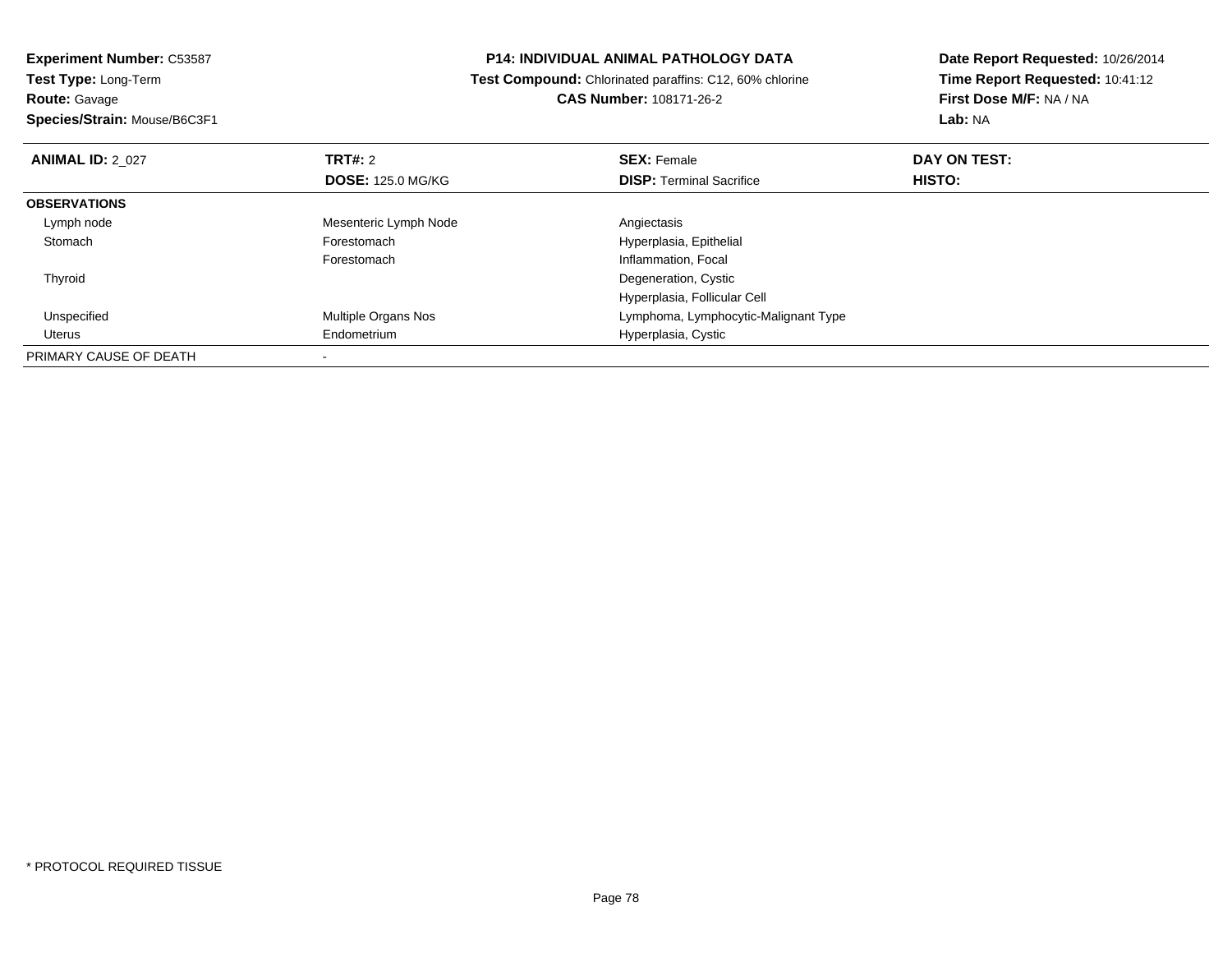**Experiment Number:** C53587**Test Type:** Long-Term**Route:** Gavage**Species/Strain:** Mouse/B6C3F1

## **P14: INDIVIDUAL ANIMAL PATHOLOGY DATA**

#### **Test Compound:** Chlorinated paraffins: C12, 60% chlorine**CAS Number:** 108171-26-2

| <b>ANIMAL ID: 2 028</b> | <b>TRT#: 2</b>           | <b>SEX: Female</b>              | DAY ON TEST:  |  |
|-------------------------|--------------------------|---------------------------------|---------------|--|
|                         | <b>DOSE: 125.0 MG/KG</b> | <b>DISP: Terminal Sacrifice</b> | <b>HISTO:</b> |  |
| <b>OBSERVATIONS</b>     |                          |                                 |               |  |
| Harderian gland         | Hardarian Gland          | Adenoma, Nos                    |               |  |
|                         | Hardarian Gland          | Carcinoma, Nos                  |               |  |
|                         | Hardarian Gland          | Inflammation, Suppurative       |               |  |
| Liver                   |                          | Hematopoiesis                   |               |  |
| Spleen                  |                          | Hematopoiesis                   |               |  |
| Stomach                 | Forestomach              | Inflammation, Focal             |               |  |
|                         | Forestomach              | Squamous Cell Papilloma         |               |  |
| Thyroid                 |                          | Degeneration, Cystic            |               |  |
| Unspecified             | Multiple Organs Nos      | Inflammation, Suppurative       |               |  |
| Uterus                  | Endometrium              | Hyperplasia, Cystic             |               |  |
| PRIMARY CAUSE OF DEATH  | ۰                        |                                 |               |  |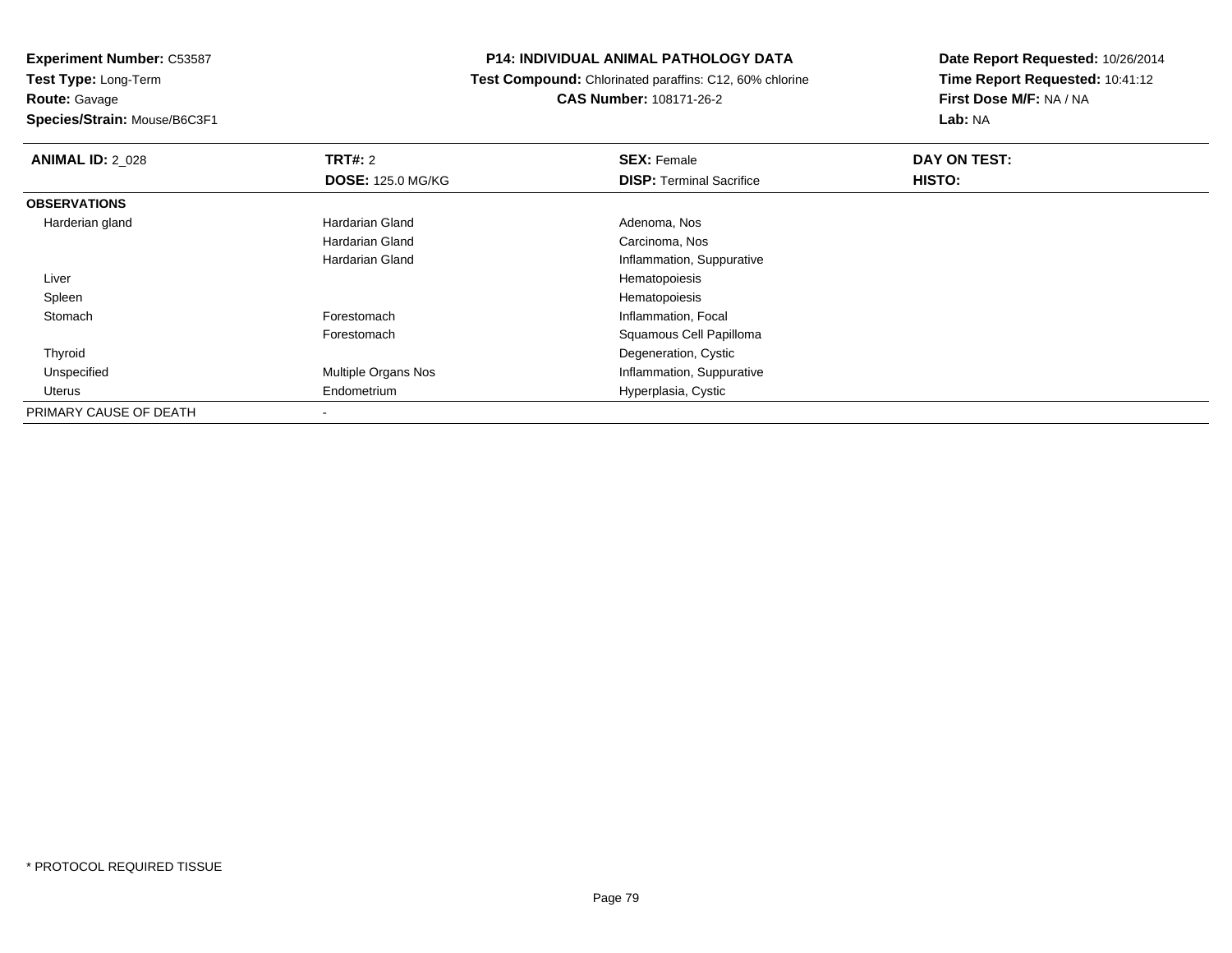**Experiment Number:** C53587

**Test Type:** Long-Term**Route:** Gavage

**Species/Strain:** Mouse/B6C3F1

## **P14: INDIVIDUAL ANIMAL PATHOLOGY DATA**

**Test Compound:** Chlorinated paraffins: C12, 60% chlorine

**CAS Number:** 108171-26-2

| <b>ANIMAL ID: 2 029</b> | TRT#: 2                  | <b>SEX: Female</b>              | DAY ON TEST: |  |
|-------------------------|--------------------------|---------------------------------|--------------|--|
|                         | <b>DOSE: 125.0 MG/KG</b> | <b>DISP: Terminal Sacrifice</b> | HISTO:       |  |
| <b>OBSERVATIONS</b>     |                          |                                 |              |  |
| Liver                   |                          | Hepatocellular Carcinoma        |              |  |
| Nasal cavity            |                          | Foreign Body, Reaction          |              |  |
|                         |                          | Inflammation, Suppurative       |              |  |
| Ovary                   |                          | Cyst, Follicular Nos            |              |  |
| Skin                    |                          | Hemangioma                      |              |  |
| Spleen                  |                          | Hemangiosarcoma                 |              |  |
|                         |                          | Hematopoiesis                   |              |  |
| Stomach                 | Forestomach              | Inflammation, Focal             |              |  |
| Uterus                  | Endometrium              | Hyperplasia, Cystic             |              |  |
| PRIMARY CAUSE OF DEATH  |                          |                                 |              |  |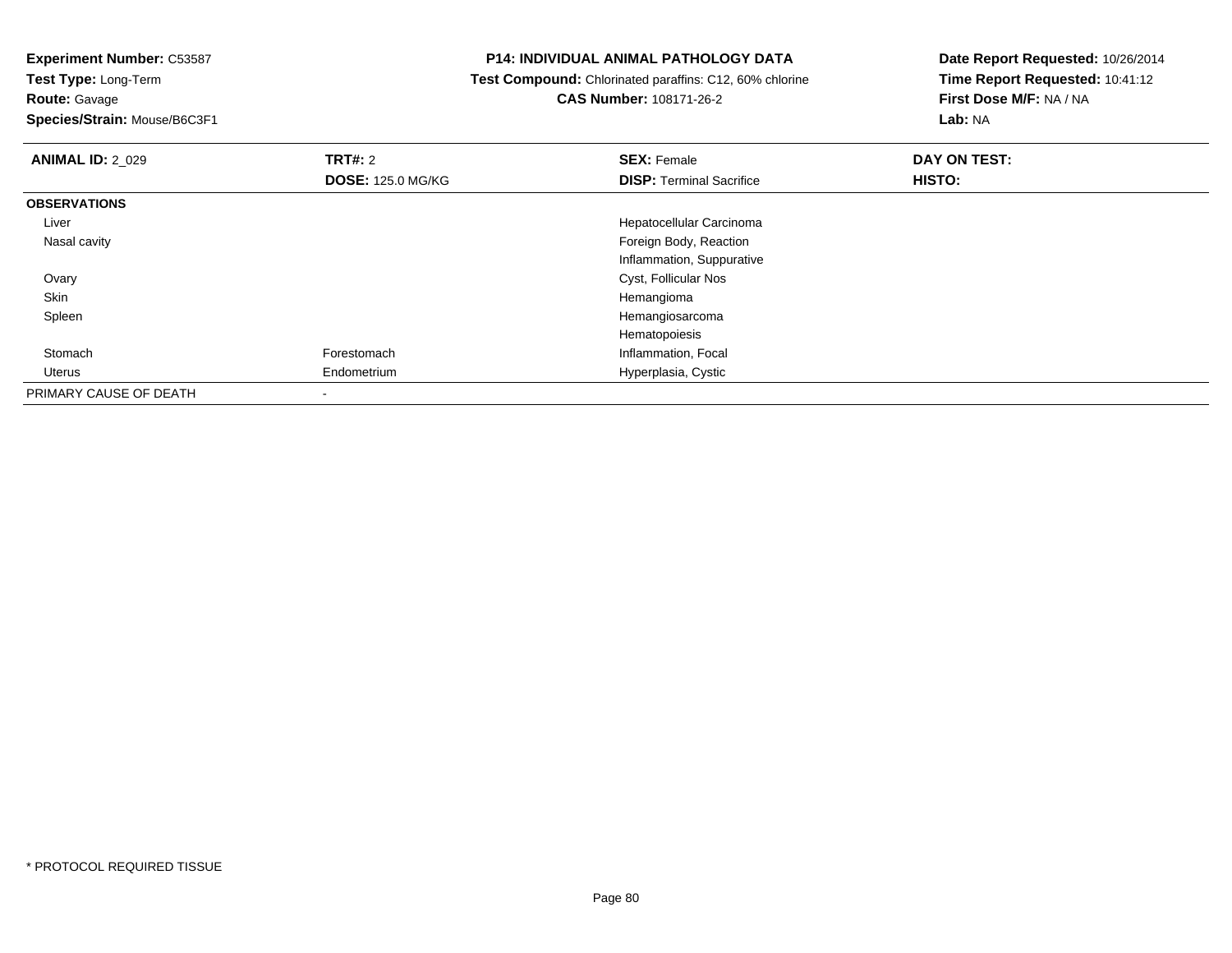| <b>Experiment Number: C53587</b><br>Test Type: Long-Term<br><b>Route: Gavage</b><br>Species/Strain: Mouse/B6C3F1 |                          | <b>P14: INDIVIDUAL ANIMAL PATHOLOGY DATA</b><br>Test Compound: Chlorinated paraffins: C12, 60% chlorine<br><b>CAS Number: 108171-26-2</b> | Date Report Requested: 10/26/2014<br>Time Report Requested: 10:41:12<br>First Dose M/F: NA / NA<br>Lab: NA |
|------------------------------------------------------------------------------------------------------------------|--------------------------|-------------------------------------------------------------------------------------------------------------------------------------------|------------------------------------------------------------------------------------------------------------|
| <b>ANIMAL ID: 2_030</b>                                                                                          | <b>TRT#: 2</b>           | <b>SEX: Female</b>                                                                                                                        | DAY ON TEST:                                                                                               |
|                                                                                                                  | <b>DOSE: 125.0 MG/KG</b> | <b>DISP:</b> Terminal Sacrifice                                                                                                           | HISTO:                                                                                                     |
| <b>OBSERVATIONS</b>                                                                                              |                          |                                                                                                                                           |                                                                                                            |
| Kidney                                                                                                           |                          | Hyperplasia, Lymphoid                                                                                                                     |                                                                                                            |
| Liver                                                                                                            |                          | Hepatocellular Adenoma                                                                                                                    |                                                                                                            |
|                                                                                                                  |                          | Necrosis, Focal                                                                                                                           |                                                                                                            |
| Nasal cavity                                                                                                     |                          | Foreign Body, Reaction                                                                                                                    |                                                                                                            |
|                                                                                                                  |                          | Inflammation, Suppurative                                                                                                                 |                                                                                                            |
| Tooth                                                                                                            | Root                     | Dysplasia, Nos                                                                                                                            |                                                                                                            |
| Uterus                                                                                                           | Endometrium              | Hyperplasia, Cystic                                                                                                                       |                                                                                                            |
| PRIMARY CAUSE OF DEATH                                                                                           |                          |                                                                                                                                           |                                                                                                            |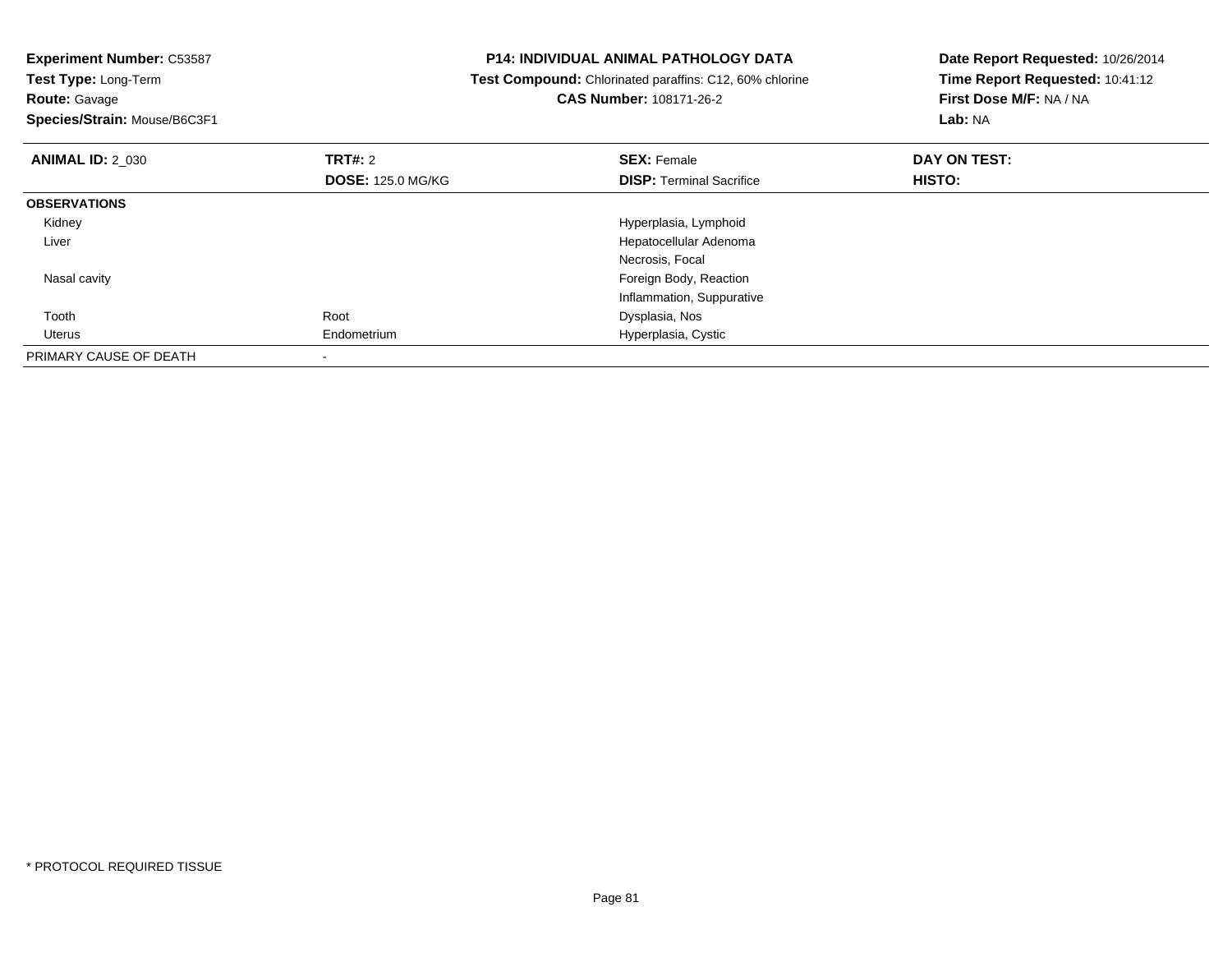| <b>Experiment Number: C53587</b><br>Test Type: Long-Term<br><b>Route: Gavage</b><br>Species/Strain: Mouse/B6C3F1 |                           | <b>P14: INDIVIDUAL ANIMAL PATHOLOGY DATA</b><br>Test Compound: Chlorinated paraffins: C12, 60% chlorine<br><b>CAS Number: 108171-26-2</b> | Date Report Requested: 10/26/2014<br>Time Report Requested: 10:41:12<br>First Dose M/F: NA / NA<br>Lab: NA |
|------------------------------------------------------------------------------------------------------------------|---------------------------|-------------------------------------------------------------------------------------------------------------------------------------------|------------------------------------------------------------------------------------------------------------|
| <b>ANIMAL ID: 2 031</b>                                                                                          | <b>TRT#: 2</b>            | <b>SEX: Female</b>                                                                                                                        | DAY ON TEST:                                                                                               |
|                                                                                                                  | <b>DOSE: 125.0 MG/KG</b>  | <b>DISP: Terminal Sacrifice</b>                                                                                                           | HISTO:                                                                                                     |
| <b>OBSERVATIONS</b>                                                                                              |                           |                                                                                                                                           |                                                                                                            |
| Lung                                                                                                             |                           | Alveolar/Bronchiolar Adenoma                                                                                                              |                                                                                                            |
| Mammary gland                                                                                                    |                           | <b>Cystic Ducts</b>                                                                                                                       |                                                                                                            |
| Pituitary gland                                                                                                  | <b>Anterior Pituitary</b> | Adenoma, Nos                                                                                                                              |                                                                                                            |
| Thyroid                                                                                                          |                           | Hyperplasia, Follicular Cell                                                                                                              |                                                                                                            |
| Uterus                                                                                                           | Endometrium               | Hyperplasia, Cystic                                                                                                                       |                                                                                                            |
| PRIMARY CAUSE OF DEATH                                                                                           |                           |                                                                                                                                           |                                                                                                            |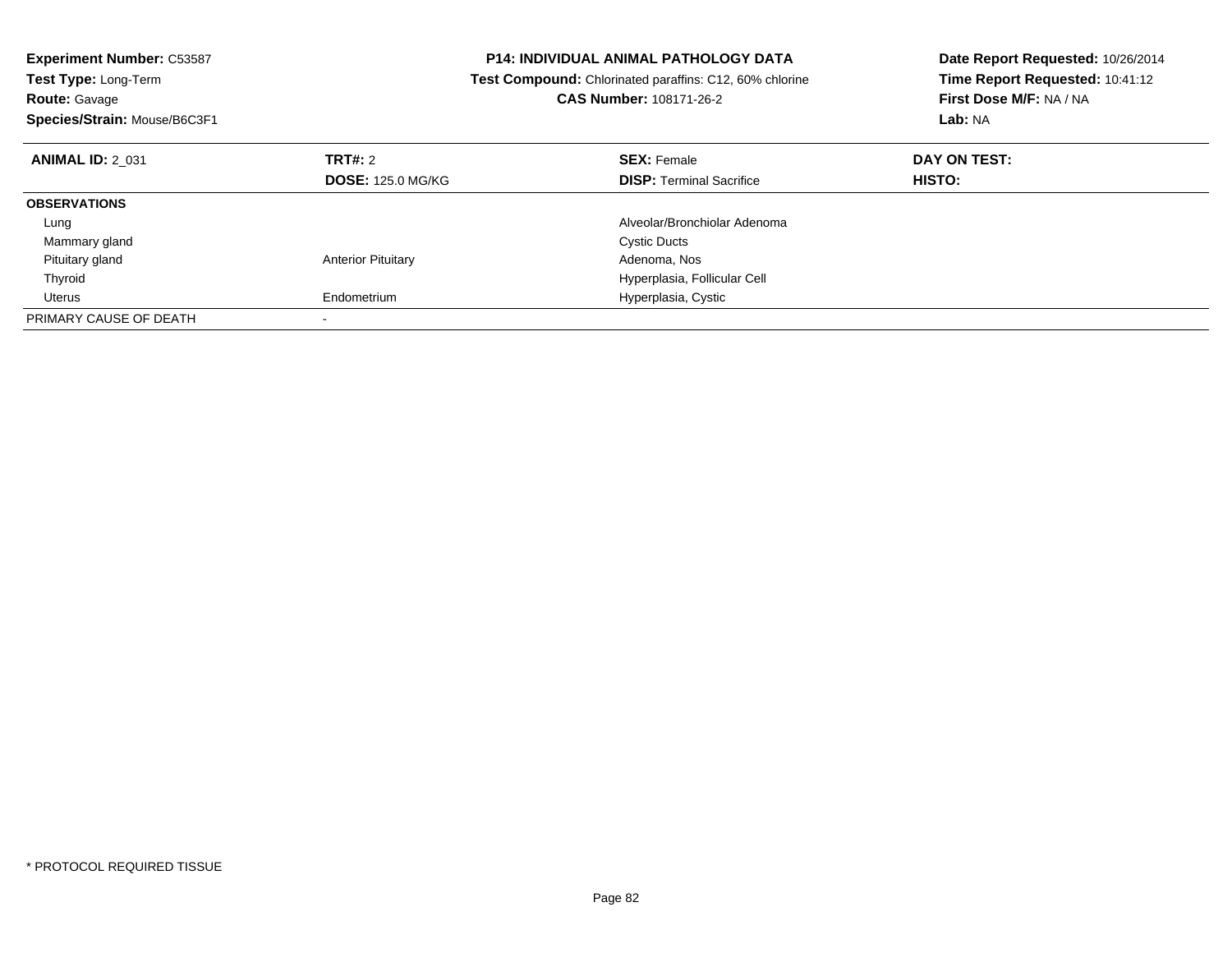| <b>Experiment Number: C53587</b><br>Test Type: Long-Term<br><b>Route: Gavage</b><br>Species/Strain: Mouse/B6C3F1 |                           | <b>P14: INDIVIDUAL ANIMAL PATHOLOGY DATA</b><br>Test Compound: Chlorinated paraffins: C12, 60% chlorine<br><b>CAS Number: 108171-26-2</b> | Date Report Requested: 10/26/2014<br>Time Report Requested: 10:41:12<br>First Dose M/F: NA / NA<br>Lab: NA |
|------------------------------------------------------------------------------------------------------------------|---------------------------|-------------------------------------------------------------------------------------------------------------------------------------------|------------------------------------------------------------------------------------------------------------|
| <b>ANIMAL ID: 2 032</b>                                                                                          | <b>TRT#: 2</b>            | <b>SEX: Female</b>                                                                                                                        | DAY ON TEST:                                                                                               |
|                                                                                                                  | <b>DOSE: 125.0 MG/KG</b>  | <b>DISP: Terminal Sacrifice</b>                                                                                                           | HISTO:                                                                                                     |
| <b>OBSERVATIONS</b>                                                                                              |                           |                                                                                                                                           |                                                                                                            |
| <b>Brain</b>                                                                                                     | Thalamus                  | Psammoma Bodies                                                                                                                           |                                                                                                            |
| Nasal cavity                                                                                                     |                           | Inflammation, Suppurative                                                                                                                 |                                                                                                            |
| Pituitary gland                                                                                                  | <b>Anterior Pituitary</b> | Angiectasis                                                                                                                               |                                                                                                            |
| Skin                                                                                                             |                           | Sebaceous Adenoma                                                                                                                         |                                                                                                            |
| Spleen                                                                                                           |                           | Lymphoma, Mixed-Malignant Type                                                                                                            |                                                                                                            |
| PRIMARY CAUSE OF DEATH                                                                                           |                           |                                                                                                                                           |                                                                                                            |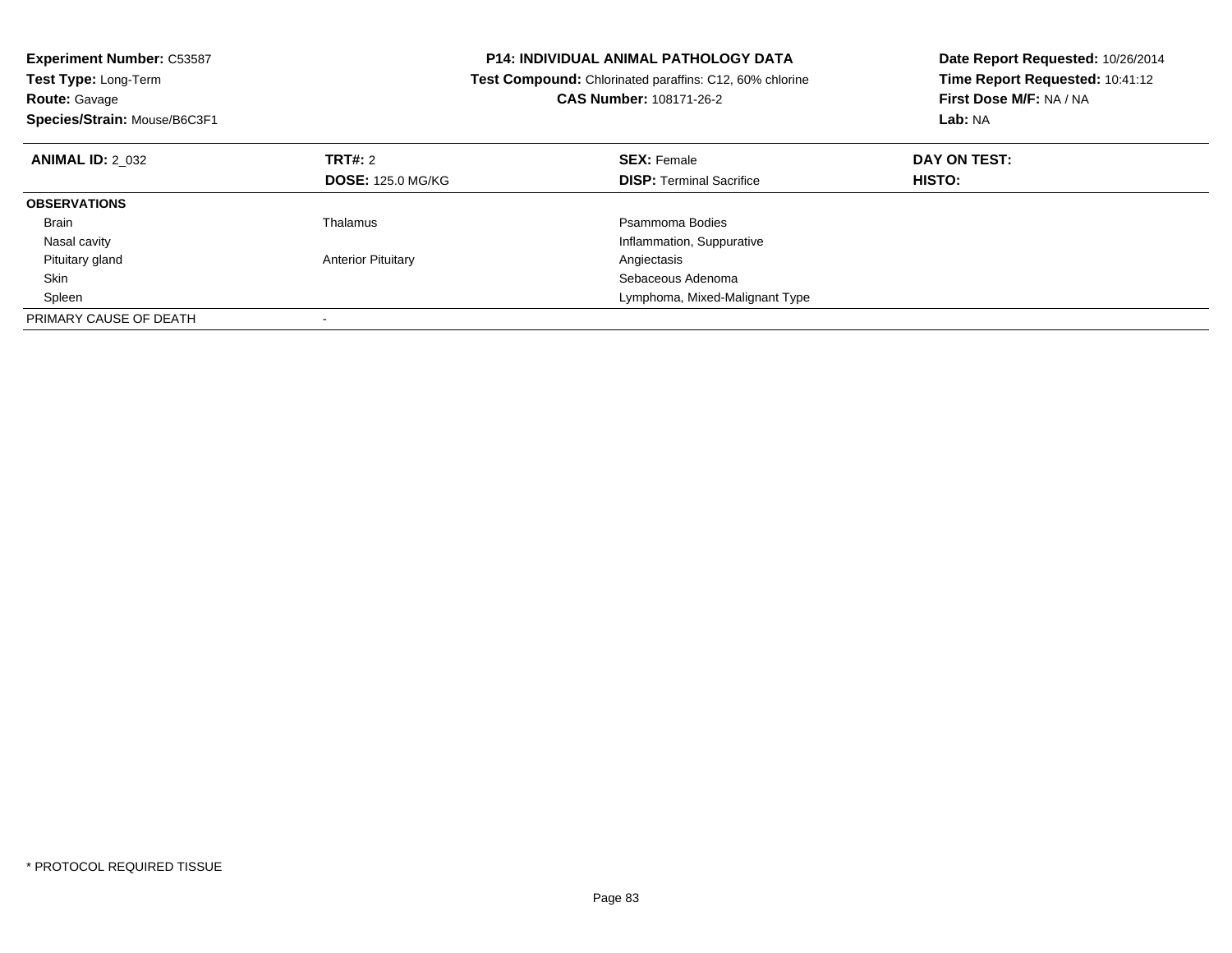| <b>Experiment Number: C53587</b><br><b>Test Type: Long-Term</b><br><b>Route: Gavage</b><br>Species/Strain: Mouse/B6C3F1 |                                     | <b>P14: INDIVIDUAL ANIMAL PATHOLOGY DATA</b><br><b>Test Compound:</b> Chlorinated paraffins: C12, 60% chlorine<br>CAS Number: 108171-26-2 | Date Report Requested: 10/26/2014<br>Time Report Requested: 10:41:12<br>First Dose M/F: NA / NA<br>Lab: NA |
|-------------------------------------------------------------------------------------------------------------------------|-------------------------------------|-------------------------------------------------------------------------------------------------------------------------------------------|------------------------------------------------------------------------------------------------------------|
| <b>ANIMAL ID: 2 033</b>                                                                                                 | TRT#: 2<br><b>DOSE: 125.0 MG/KG</b> | <b>SEX: Female</b><br><b>DISP: Accidently Killed</b>                                                                                      | DAY ON TEST:<br><b>HISTO:</b>                                                                              |
| <b>OBSERVATIONS</b>                                                                                                     |                                     |                                                                                                                                           |                                                                                                            |
| Kidney                                                                                                                  |                                     | Congestion, Nos                                                                                                                           |                                                                                                            |
| Lung                                                                                                                    |                                     | Congestion, Nos                                                                                                                           |                                                                                                            |
| Unspecified                                                                                                             | Mediastinum Nos                     | Foreign Body, Nos                                                                                                                         |                                                                                                            |
|                                                                                                                         | Mediastinum Nos                     | Inflammation, Acute                                                                                                                       |                                                                                                            |
| PRIMARY CAUSE OF DEATH                                                                                                  |                                     |                                                                                                                                           |                                                                                                            |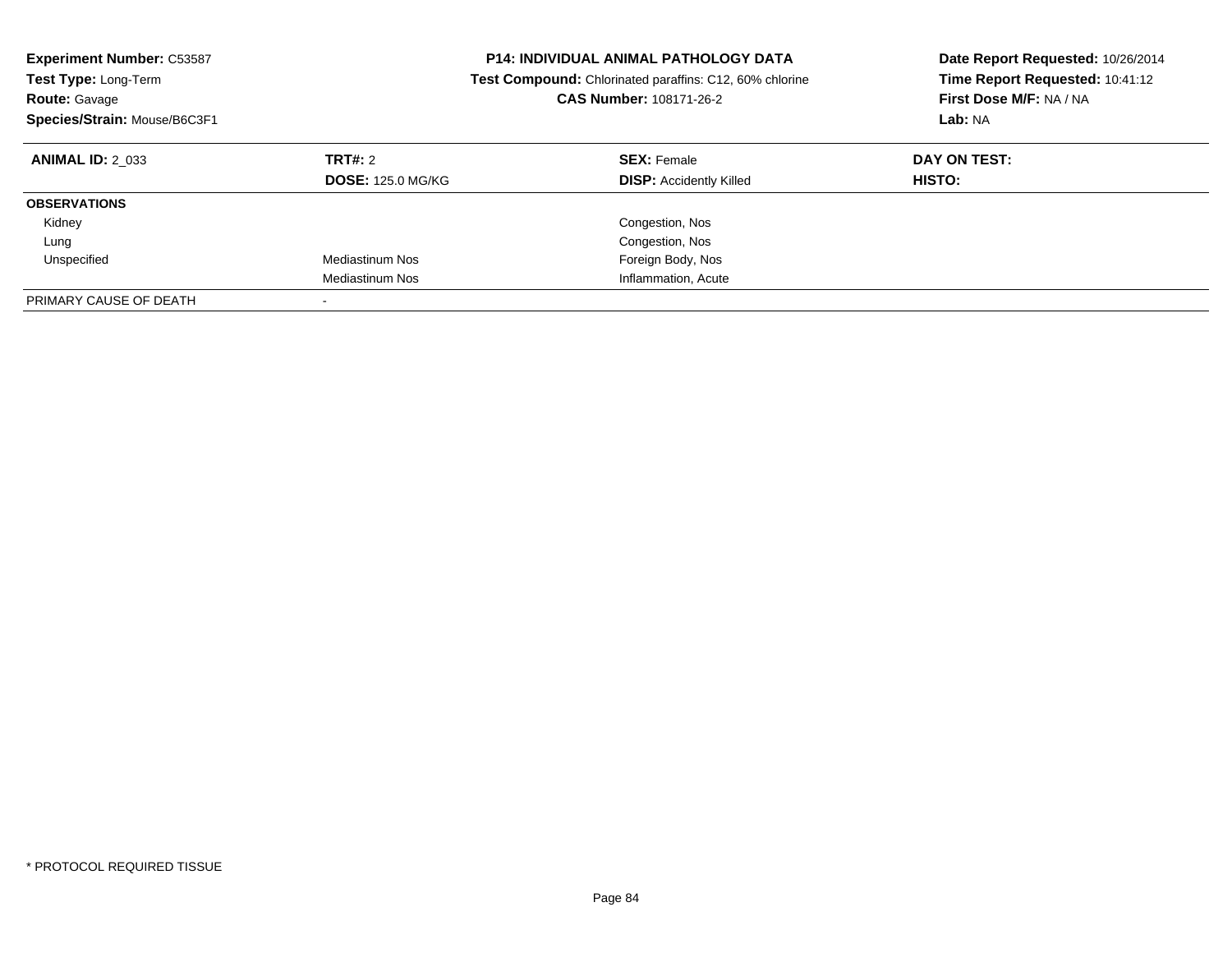| <b>Experiment Number: C53587</b><br>Test Type: Long-Term<br><b>Route: Gavage</b><br>Species/Strain: Mouse/B6C3F1 |                          | <b>P14: INDIVIDUAL ANIMAL PATHOLOGY DATA</b><br>Test Compound: Chlorinated paraffins: C12, 60% chlorine<br><b>CAS Number: 108171-26-2</b> | Date Report Requested: 10/26/2014<br>Time Report Requested: 10:41:12<br>First Dose M/F: NA / NA<br>Lab: NA |
|------------------------------------------------------------------------------------------------------------------|--------------------------|-------------------------------------------------------------------------------------------------------------------------------------------|------------------------------------------------------------------------------------------------------------|
| <b>ANIMAL ID: 2 034</b>                                                                                          | <b>TRT#: 2</b>           | <b>SEX: Female</b>                                                                                                                        | DAY ON TEST:                                                                                               |
|                                                                                                                  | <b>DOSE: 125.0 MG/KG</b> | <b>DISP: Terminal Sacrifice</b>                                                                                                           | HISTO:                                                                                                     |
| <b>OBSERVATIONS</b>                                                                                              |                          |                                                                                                                                           |                                                                                                            |
| <b>Brain</b>                                                                                                     | Thalamus                 | Psammoma Bodies                                                                                                                           |                                                                                                            |
| Liver                                                                                                            |                          | Hepatocellular Adenoma                                                                                                                    |                                                                                                            |
| Ovary                                                                                                            |                          | Cyst, Follicular Nos                                                                                                                      |                                                                                                            |
| Thyroid                                                                                                          |                          | Hyperplasia, Follicular Cell                                                                                                              |                                                                                                            |
| Uterus                                                                                                           | Endometrium              | Hyperplasia, Cystic                                                                                                                       |                                                                                                            |
| PRIMARY CAUSE OF DEATH                                                                                           |                          |                                                                                                                                           |                                                                                                            |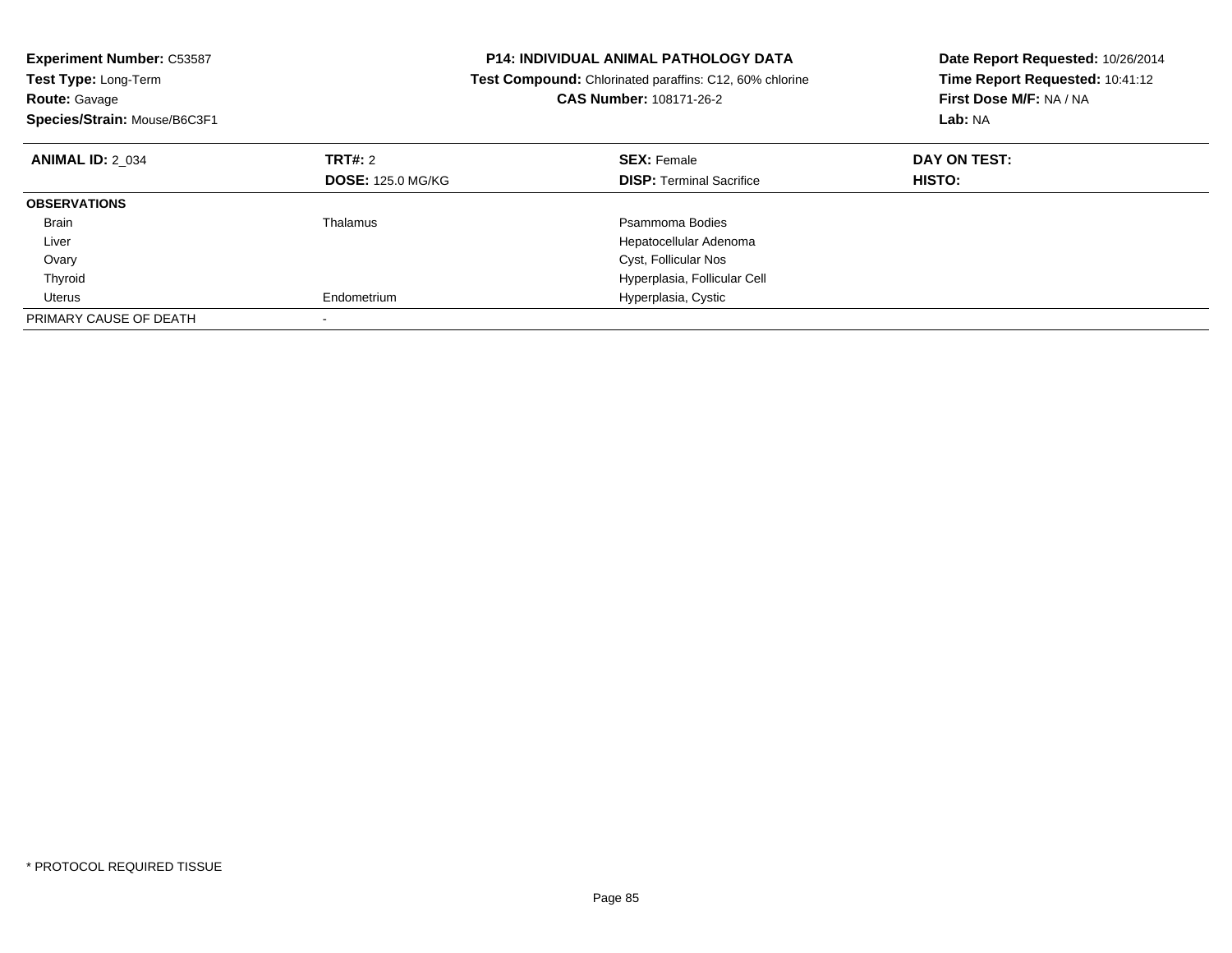| <b>Experiment Number: C53587</b><br>Test Type: Long-Term<br><b>Route: Gavage</b><br>Species/Strain: Mouse/B6C3F1 |                          | <b>P14: INDIVIDUAL ANIMAL PATHOLOGY DATA</b><br>Test Compound: Chlorinated paraffins: C12, 60% chlorine<br><b>CAS Number: 108171-26-2</b> | Date Report Requested: 10/26/2014<br>Time Report Requested: 10:41:12<br>First Dose M/F: NA / NA<br>Lab: NA |
|------------------------------------------------------------------------------------------------------------------|--------------------------|-------------------------------------------------------------------------------------------------------------------------------------------|------------------------------------------------------------------------------------------------------------|
| <b>ANIMAL ID: 2 035</b>                                                                                          | <b>TRT#: 2</b>           | <b>SEX: Female</b>                                                                                                                        | DAY ON TEST:                                                                                               |
|                                                                                                                  | <b>DOSE: 125.0 MG/KG</b> | <b>DISP: Terminal Sacrifice</b>                                                                                                           | <b>HISTO:</b>                                                                                              |
| <b>OBSERVATIONS</b>                                                                                              |                          |                                                                                                                                           |                                                                                                            |
| <b>Brain</b>                                                                                                     | Thalamus                 | Psammoma Bodies                                                                                                                           |                                                                                                            |
| Liver                                                                                                            |                          | Hepatocellular Adenoma                                                                                                                    |                                                                                                            |
| Mammary gland                                                                                                    |                          | <b>Cystic Ducts</b>                                                                                                                       |                                                                                                            |
| Stomach                                                                                                          | Forestomach              | Hyperplasia, Epithelial                                                                                                                   |                                                                                                            |
| Uterus                                                                                                           | Endometrium              | Hyperplasia, Cystic                                                                                                                       |                                                                                                            |
| PRIMARY CAUSE OF DEATH                                                                                           |                          |                                                                                                                                           |                                                                                                            |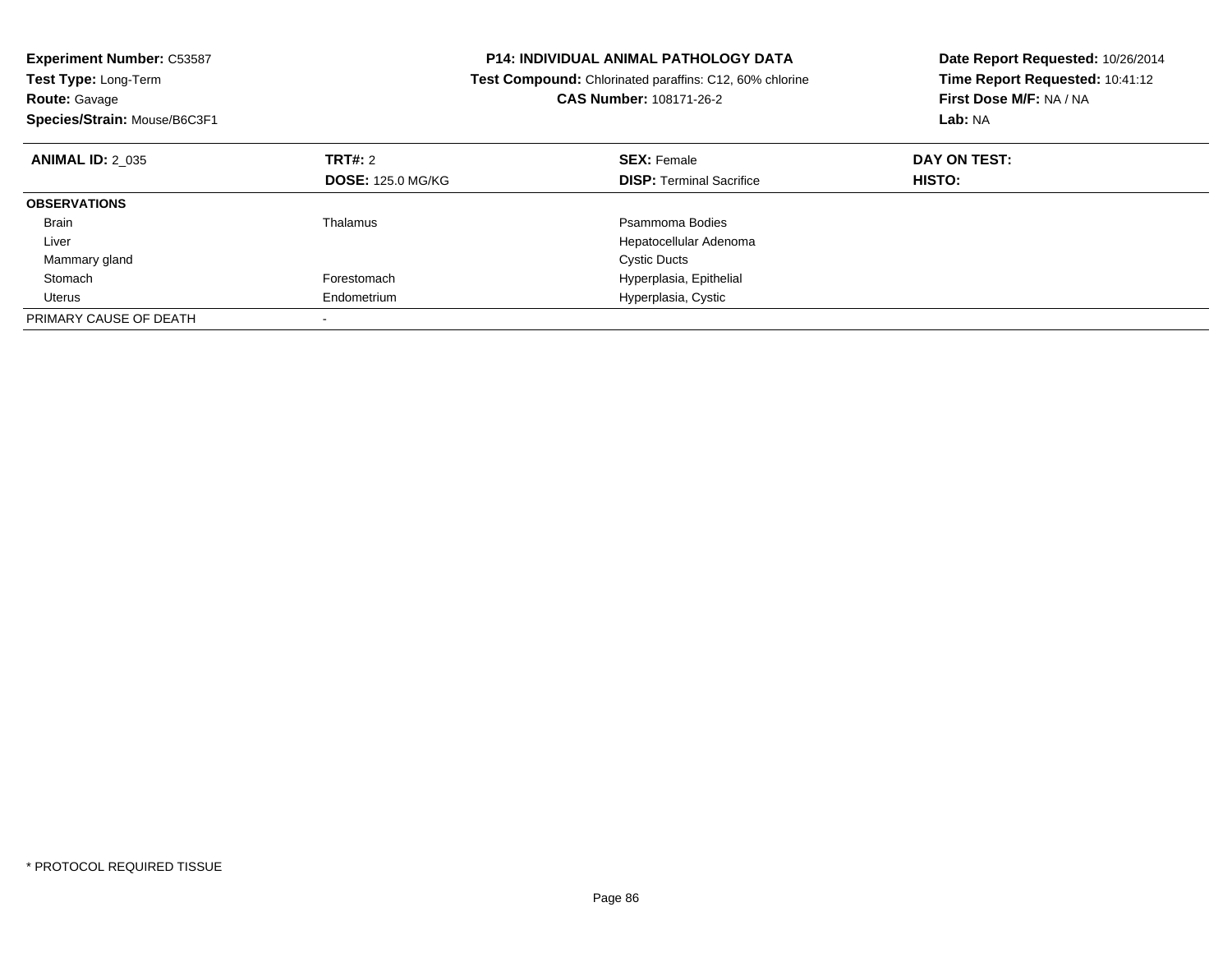**Route:** Gavage

**Species/Strain:** Mouse/B6C3F1

# **P14: INDIVIDUAL ANIMAL PATHOLOGY DATA**

**Test Compound:** Chlorinated paraffins: C12, 60% chlorine

**CAS Number:** 108171-26-2

| <b>ANIMAL ID: 2 036</b> | <b>TRT#: 2</b>            | <b>SEX: Female</b>              | DAY ON TEST: |
|-------------------------|---------------------------|---------------------------------|--------------|
|                         | <b>DOSE: 125.0 MG/KG</b>  | <b>DISP: Terminal Sacrifice</b> | HISTO:       |
| <b>OBSERVATIONS</b>     |                           |                                 |              |
| Liver                   |                           | Hepatocellular Adenoma          |              |
| Mammary gland           |                           | <b>Cystic Ducts</b>             |              |
| Nasal cavity            |                           | Foreign Body, Reaction          |              |
|                         |                           | Inflammation, Suppurative       |              |
| Ovary                   |                           | Cyst, Follicular Nos            |              |
| Pituitary gland         | <b>Anterior Pituitary</b> | Adenoma, Nos                    |              |
| Spleen                  |                           | Hematopoiesis                   |              |
| Stomach                 | Forestomach               | Hyperplasia, Epithelial         |              |
|                         | Forestomach               | Inflammation, Focal             |              |
| Thyroid                 |                           | Hyperplasia, Follicular Cell    |              |
| Unspecified             | Multiple Organs Nos       | Lymphoma, Mixed-Malignant Type  |              |
| Uterus                  | Endometrium               | Hyperplasia, Cystic             |              |
|                         |                           | Inflammation, Suppurative       |              |
| PRIMARY CAUSE OF DEATH  |                           |                                 |              |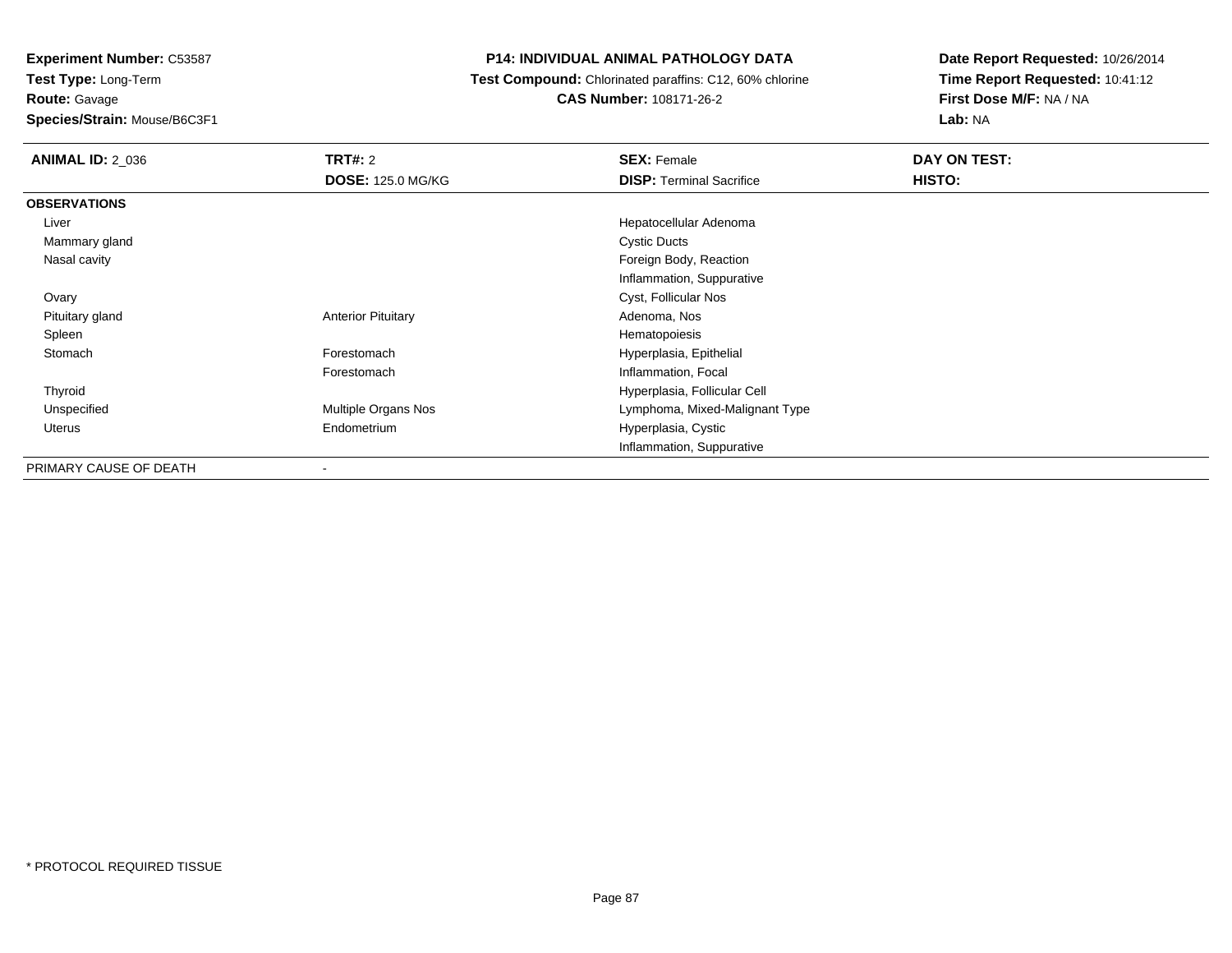| <b>Experiment Number: C53587</b><br>Test Type: Long-Term<br><b>Route: Gavage</b><br>Species/Strain: Mouse/B6C3F1 |                           | <b>P14: INDIVIDUAL ANIMAL PATHOLOGY DATA</b><br>Test Compound: Chlorinated paraffins: C12, 60% chlorine<br><b>CAS Number: 108171-26-2</b> | Date Report Requested: 10/26/2014<br>Time Report Requested: 10:41:12<br>First Dose M/F: NA / NA<br><b>Lab: NA</b> |
|------------------------------------------------------------------------------------------------------------------|---------------------------|-------------------------------------------------------------------------------------------------------------------------------------------|-------------------------------------------------------------------------------------------------------------------|
|                                                                                                                  |                           |                                                                                                                                           |                                                                                                                   |
| <b>ANIMAL ID: 2_037</b>                                                                                          | TRT#: 2                   | <b>SEX: Female</b>                                                                                                                        | DAY ON TEST:                                                                                                      |
|                                                                                                                  | <b>DOSE: 125.0 MG/KG</b>  | <b>DISP:</b> Terminal Sacrifice                                                                                                           | HISTO:                                                                                                            |
| <b>OBSERVATIONS</b>                                                                                              |                           |                                                                                                                                           |                                                                                                                   |
| Liver                                                                                                            |                           | Hepatocellular Carcinoma                                                                                                                  |                                                                                                                   |
| Lung                                                                                                             |                           | Hyperplasia, Lymphoid                                                                                                                     |                                                                                                                   |
| Pituitary gland                                                                                                  | <b>Anterior Pituitary</b> | Adenoma, Nos                                                                                                                              |                                                                                                                   |
| Stomach                                                                                                          | Forestomach               | Hyperplasia, Epithelial                                                                                                                   |                                                                                                                   |
| Thyroid                                                                                                          |                           | Degeneration, Cystic                                                                                                                      |                                                                                                                   |
|                                                                                                                  |                           | Hyperplasia, Follicular Cell                                                                                                              |                                                                                                                   |
| Uterus                                                                                                           | Endometrium               | Hyperplasia, Cystic                                                                                                                       |                                                                                                                   |
| PRIMARY CAUSE OF DEATH                                                                                           |                           |                                                                                                                                           |                                                                                                                   |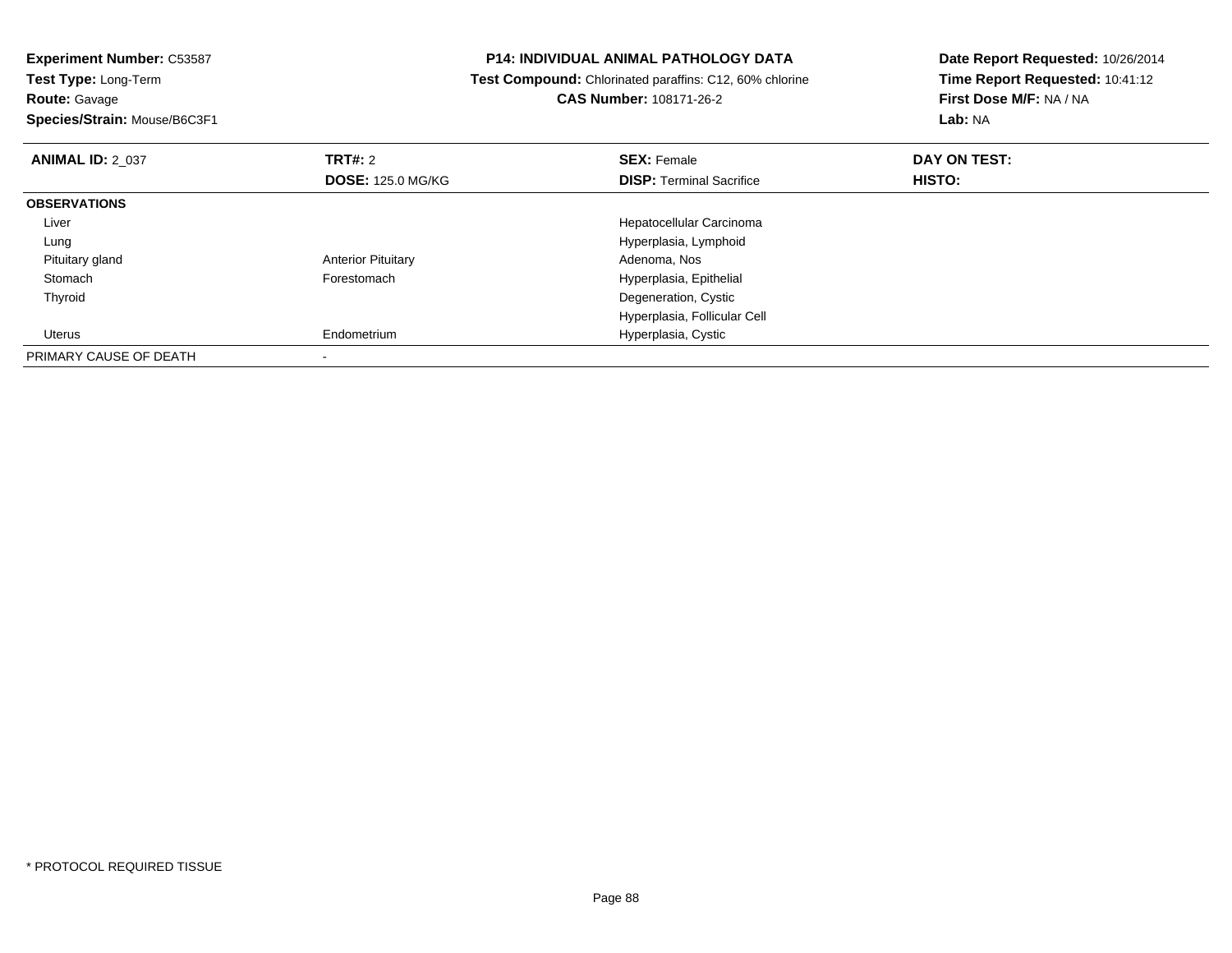**Route:** Gavage

**Species/Strain:** Mouse/B6C3F1

# **P14: INDIVIDUAL ANIMAL PATHOLOGY DATA**

# **Test Compound:** Chlorinated paraffins: C12, 60% chlorine**CAS Number:** 108171-26-2

| <b>ANIMAL ID: 2 038</b> | TRT#: 2                  | <b>SEX: Female</b>              | DAY ON TEST: |  |
|-------------------------|--------------------------|---------------------------------|--------------|--|
|                         | <b>DOSE: 125.0 MG/KG</b> | <b>DISP:</b> Moribund Sacrifice | HISTO:       |  |
| <b>OBSERVATIONS</b>     |                          |                                 |              |  |
| Kidney                  |                          | Nephrosis, Nos                  |              |  |
| Liver                   |                          | Hematopoiesis                   |              |  |
| Lymph node              | Iliac Lymph Node         | Hyperplasia, Nos                |              |  |
| Peritoneum              |                          | Inflammation, Nos               |              |  |
| Spleen                  |                          | Hematopoiesis                   |              |  |
| Stomach                 | Forestomach              | Squamous Cell Papilloma         |              |  |
| Thyroid                 |                          | Degeneration, Cystic            |              |  |
| Uterus                  |                          | Inflammation, Suppurative       |              |  |
| Vagina                  |                          | Hyperplasia, Epithelial         |              |  |
| PRIMARY CAUSE OF DEATH  |                          |                                 |              |  |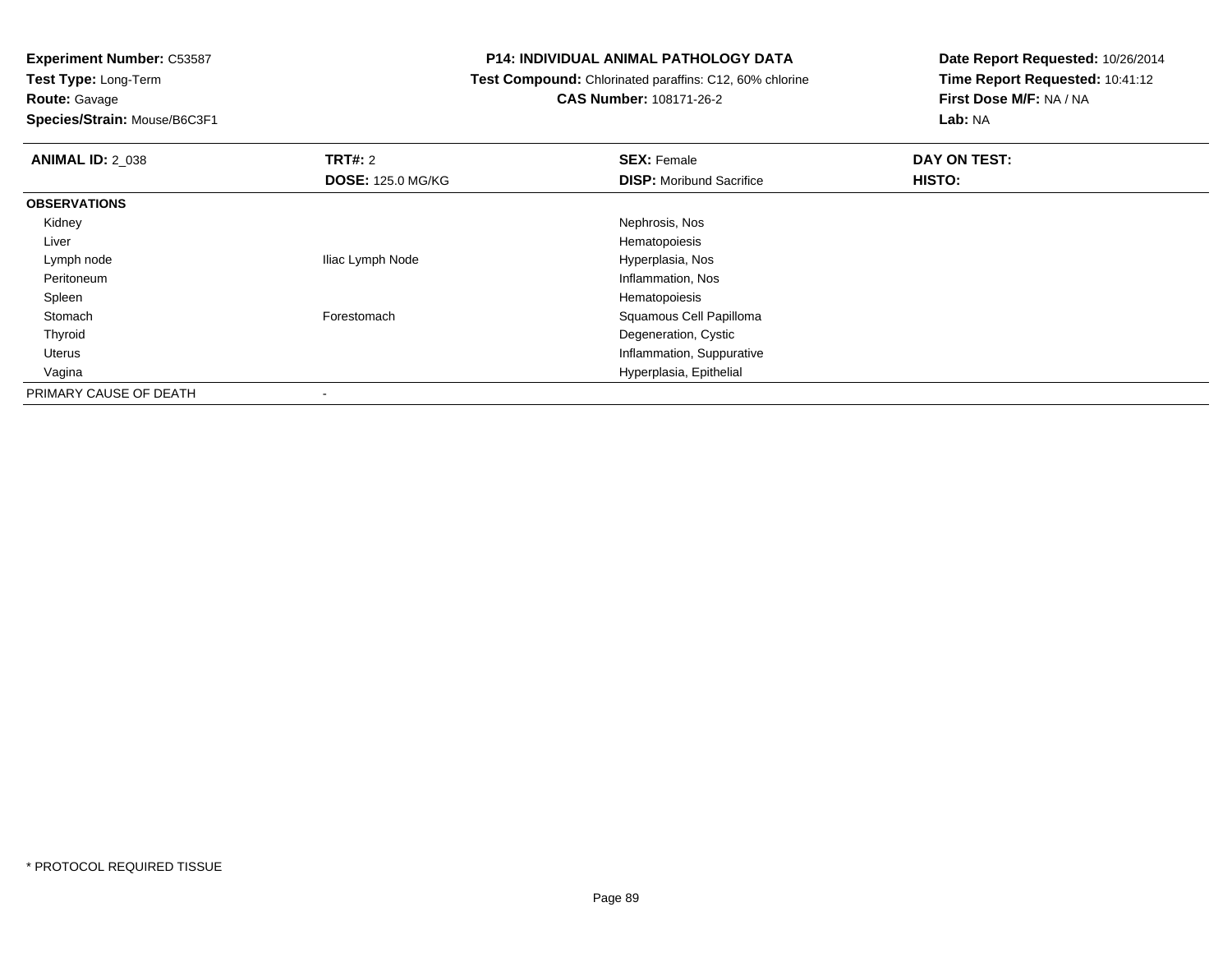**Experiment Number:** C53587**Test Type:** Long-Term**Route:** Gavage **Species/Strain:** Mouse/B6C3F1**P14: INDIVIDUAL ANIMAL PATHOLOGY DATA Test Compound:** Chlorinated paraffins: C12, 60% chlorine**CAS Number:** 108171-26-2**Date Report Requested:** 10/26/2014**Time Report Requested:** 10:41:12**First Dose M/F:** NA / NA**Lab:** NA**ANIMAL ID: 2 039 TRT#:** 2 **SEX:** Female **DAY ON TEST: DOSE:** 125.0 MG/KG**DISP:** Terminal Sacrifice **HISTO: OBSERVATIONS** Adrenal glandCortex Nos **Cytoplasmic Vacuolization** Medulla Hyperplasia, Focal Brainn and the control of the Thalamus and the control of the Psammoma Bodies and the Psammoma Bodies of the Psammoma Bodies and the Psammoma Bodies of the Psammoma Bodies of the Psammoma Bodies of the Psammoma Bodies of the Ps Mammary glandd Cystic Ducts Pituitary glandAnterior Pituitary **Adenoma, Nos** Adenoma, Nos Thyroid Hyperplasia, Follicular Cell Uterus Endometrium Hyperplasia, Cystic PRIMARY CAUSE OF DEATH-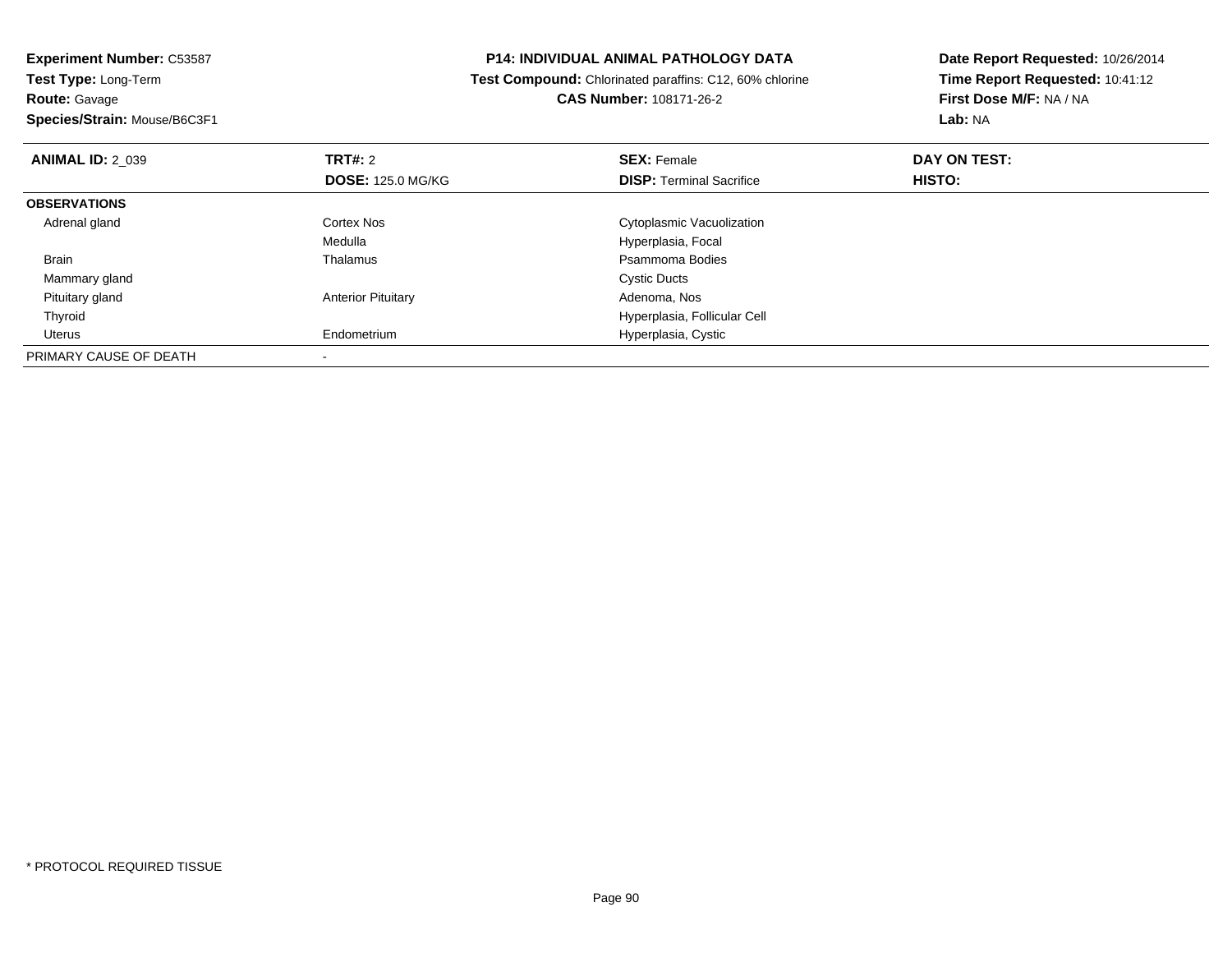**Route:** Gavage

**Species/Strain:** Mouse/B6C3F1

# **P14: INDIVIDUAL ANIMAL PATHOLOGY DATA**

 **Test Compound:** Chlorinated paraffins: C12, 60% chlorine**CAS Number:** 108171-26-2

| <b>ANIMAL ID: 2_040</b> | <b>TRT#: 2</b>           | <b>SEX: Female</b>              | DAY ON TEST: |  |
|-------------------------|--------------------------|---------------------------------|--------------|--|
|                         | <b>DOSE: 125.0 MG/KG</b> | <b>DISP: Terminal Sacrifice</b> | HISTO:       |  |
| <b>OBSERVATIONS</b>     |                          |                                 |              |  |
| Brain                   | Thalamus                 | Psammoma Bodies                 |              |  |
| Harderian gland         | <b>Hardarian Gland</b>   | Adenoma, Nos                    |              |  |
| <b>Intestine Small</b>  | <b>Mesentery Nos</b>     | Necrosis, Fat                   |              |  |
| Kidney                  |                          | Nephrosis, Nos                  |              |  |
| Liver                   |                          | Hematopoiesis                   |              |  |
| Pancreas                |                          | Atrophy, Focal                  |              |  |
|                         |                          | Necrosis, Nos                   |              |  |
| Peritoneum              |                          | Inflammation, Nos               |              |  |
| Spleen                  |                          | Hematopoiesis                   |              |  |
| Thyroid                 |                          | Follicular-Cell Adenoma         |              |  |
|                         |                          | Hyperplasia, Follicular Cell    |              |  |
| Uterus                  | Endometrium              | Hyperplasia, Cystic             |              |  |
|                         | <b>Broad Ligament</b>    | Inflammation, Suppurative       |              |  |
| PRIMARY CAUSE OF DEATH  | $\blacksquare$           |                                 |              |  |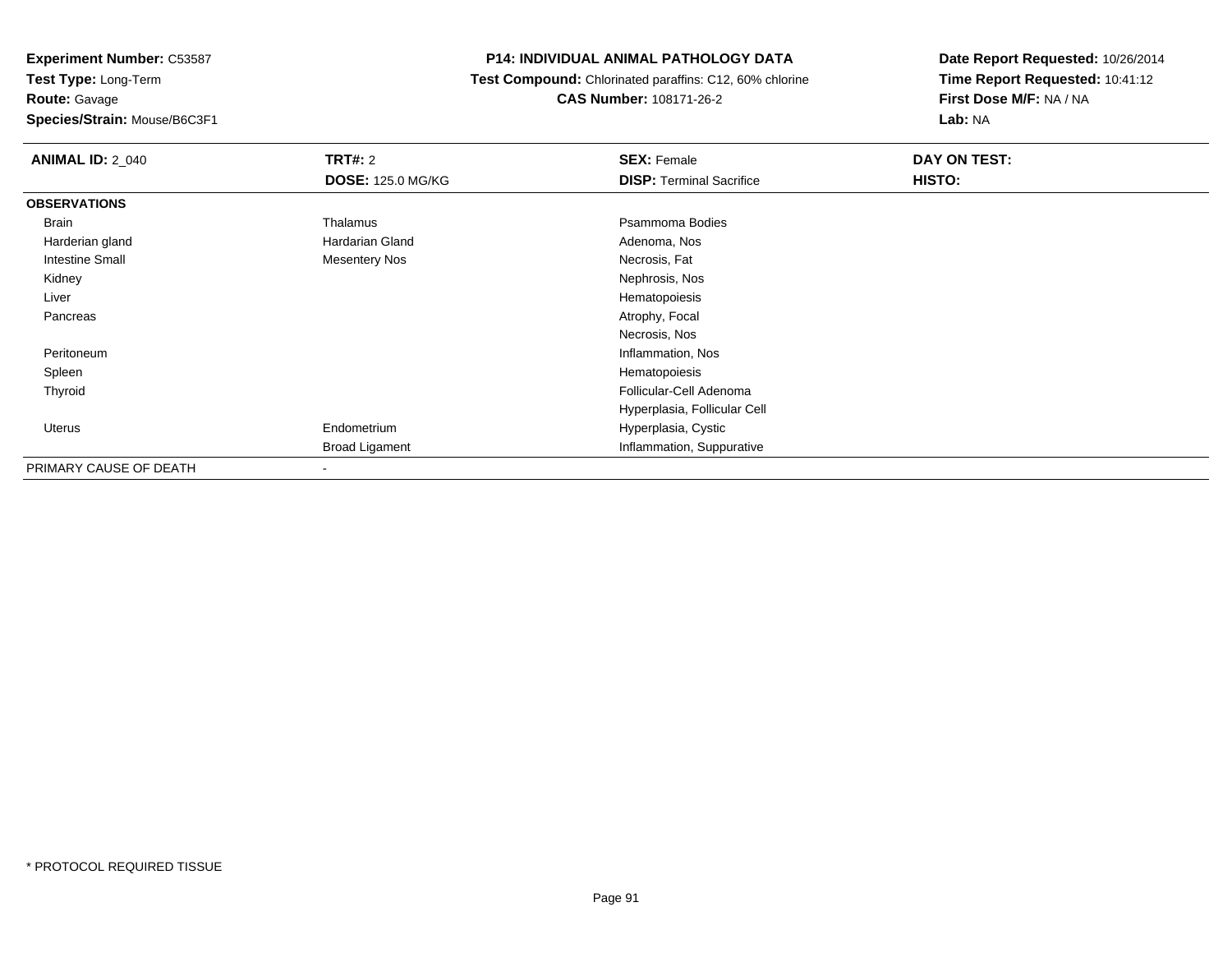| <b>Experiment Number: C53587</b><br>Test Type: Long-Term<br><b>Route: Gavage</b><br>Species/Strain: Mouse/B6C3F1 |                          | <b>P14: INDIVIDUAL ANIMAL PATHOLOGY DATA</b><br>Test Compound: Chlorinated paraffins: C12, 60% chlorine<br>CAS Number: 108171-26-2 | Date Report Requested: 10/26/2014<br>Time Report Requested: 10:41:12<br>First Dose M/F: NA / NA<br>Lab: NA |
|------------------------------------------------------------------------------------------------------------------|--------------------------|------------------------------------------------------------------------------------------------------------------------------------|------------------------------------------------------------------------------------------------------------|
| <b>ANIMAL ID: 2 041</b>                                                                                          | TRT#: 2                  | <b>SEX: Female</b>                                                                                                                 | DAY ON TEST:                                                                                               |
|                                                                                                                  | <b>DOSE: 125.0 MG/KG</b> | <b>DISP:</b> Accidently Killed                                                                                                     | HISTO:                                                                                                     |
| <b>OBSERVATIONS</b>                                                                                              |                          |                                                                                                                                    |                                                                                                            |
| Lung                                                                                                             |                          | Congestion, Nos                                                                                                                    |                                                                                                            |
| Unspecified                                                                                                      | Mediastinum Nos          | Foreign Body, Nos                                                                                                                  |                                                                                                            |
|                                                                                                                  | Mediastinum Nos          | Inflammation, Acute                                                                                                                |                                                                                                            |
| PRIMARY CAUSE OF DEATH                                                                                           |                          |                                                                                                                                    |                                                                                                            |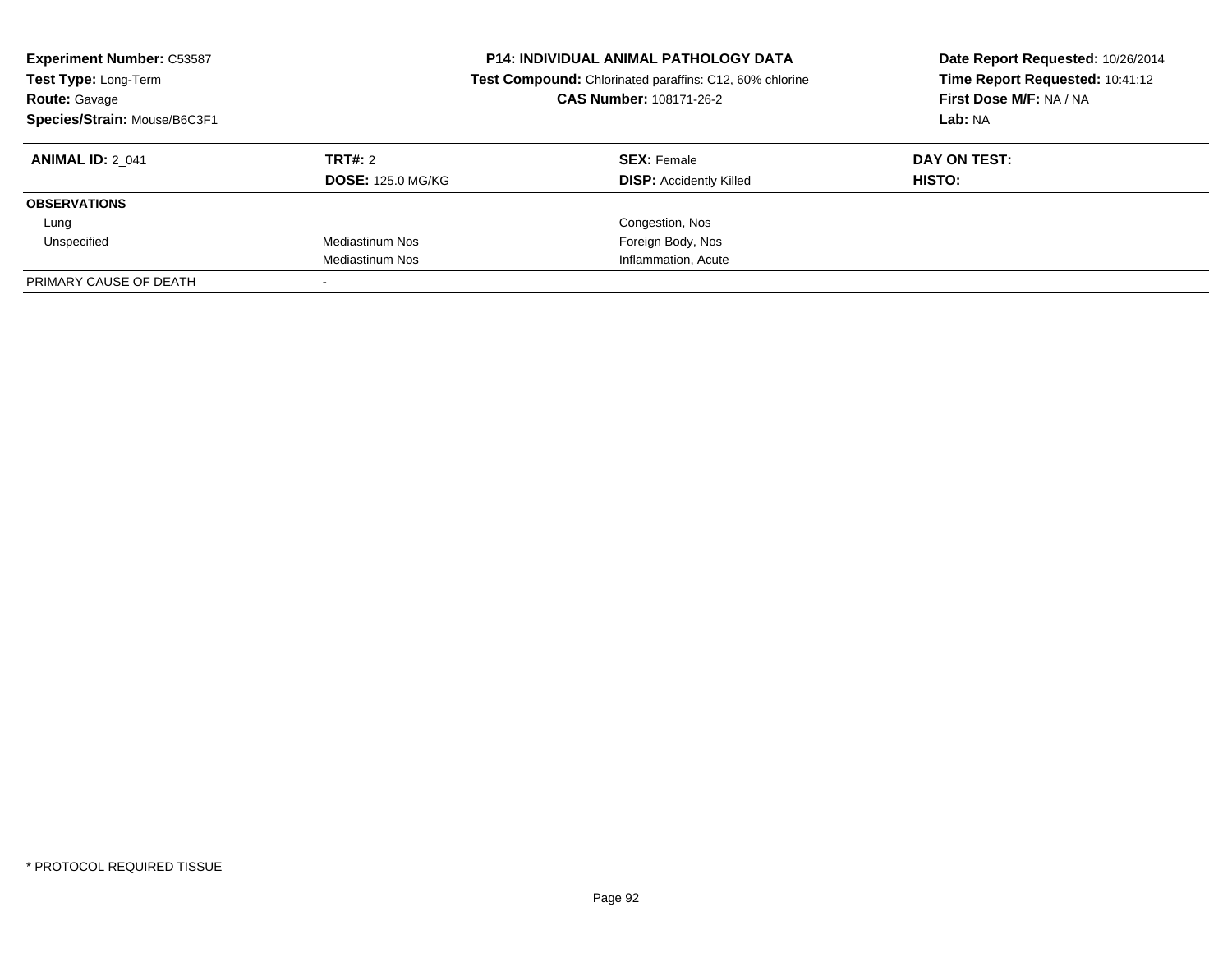**Experiment Number:** C53587

**Test Type:** Long-Term**Route:** Gavage

**Species/Strain:** Mouse/B6C3F1

## **P14: INDIVIDUAL ANIMAL PATHOLOGY DATA**

 **Test Compound:** Chlorinated paraffins: C12, 60% chlorine**CAS Number:** 108171-26-2

| <b>ANIMAL ID: 2_042</b> | TRT#: 2                   | <b>SEX: Female</b>              | DAY ON TEST: |  |
|-------------------------|---------------------------|---------------------------------|--------------|--|
|                         | <b>DOSE: 125.0 MG/KG</b>  | <b>DISP: Terminal Sacrifice</b> | HISTO:       |  |
| <b>OBSERVATIONS</b>     |                           |                                 |              |  |
| Mammary gland           |                           | <b>Cystic Ducts</b>             |              |  |
| Nasal cavity            |                           | Foreign Body, Reaction          |              |  |
|                         |                           | Inflammation, Suppurative       |              |  |
| Ovary                   |                           | Cyst, Follicular Nos            |              |  |
| Pituitary gland         | <b>Anterior Pituitary</b> | Adenoma, Nos                    |              |  |
| Stomach                 | Forestomach               | Hyperplasia, Epithelial         |              |  |
|                         | Forestomach               | Inflammation, Focal             |              |  |
| Thyroid                 |                           | Follicular-Cell Adenoma         |              |  |
| Uterus                  | Endometrium               | Hyperplasia, Cystic             |              |  |
| PRIMARY CAUSE OF DEATH  | $\overline{\phantom{a}}$  |                                 |              |  |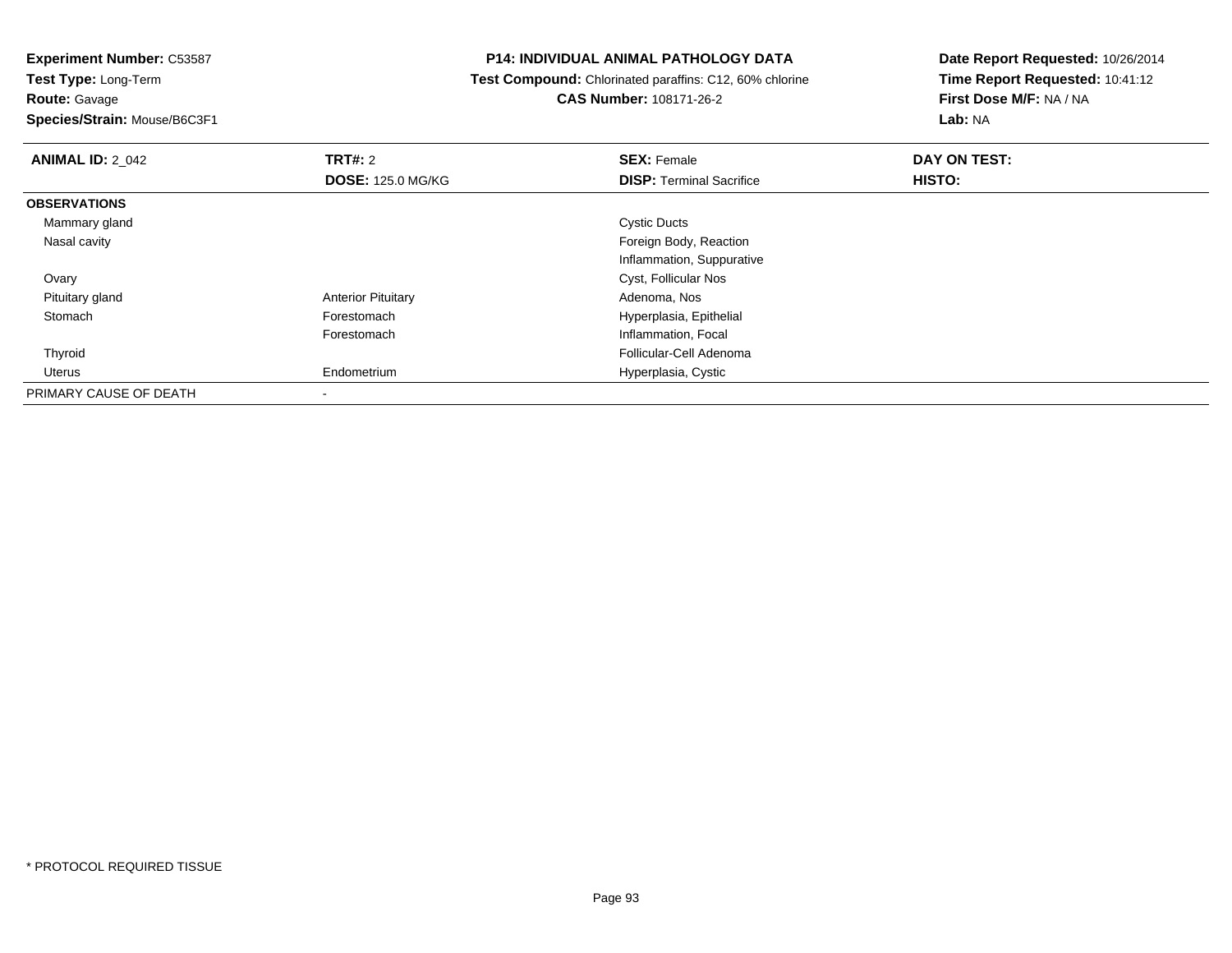| <b>Experiment Number: C53587</b><br>Test Type: Long-Term<br><b>Route: Gavage</b><br>Species/Strain: Mouse/B6C3F1 |                           | <b>P14: INDIVIDUAL ANIMAL PATHOLOGY DATA</b><br>Test Compound: Chlorinated paraffins: C12, 60% chlorine<br>CAS Number: 108171-26-2 | Date Report Requested: 10/26/2014<br>Time Report Requested: 10:41:12<br>First Dose M/F: NA / NA<br>Lab: NA |
|------------------------------------------------------------------------------------------------------------------|---------------------------|------------------------------------------------------------------------------------------------------------------------------------|------------------------------------------------------------------------------------------------------------|
| <b>ANIMAL ID: 2 043</b>                                                                                          | TRT#: 2                   | <b>SEX: Female</b>                                                                                                                 | DAY ON TEST:                                                                                               |
|                                                                                                                  | <b>DOSE: 125.0 MG/KG</b>  | <b>DISP:</b> Terminal Sacrifice                                                                                                    | HISTO:                                                                                                     |
| <b>OBSERVATIONS</b>                                                                                              |                           |                                                                                                                                    |                                                                                                            |
| Brain                                                                                                            | Thalamus                  | Psammoma Bodies                                                                                                                    |                                                                                                            |
| Pituitary gland                                                                                                  | <b>Anterior Pituitary</b> | Adenoma, Nos                                                                                                                       |                                                                                                            |
| Thyroid                                                                                                          |                           | Hyperplasia, Follicular Cell                                                                                                       |                                                                                                            |
| Uterus                                                                                                           | Endometrium               | Hyperplasia, Cystic                                                                                                                |                                                                                                            |
|                                                                                                                  |                           | Inflammation, Suppurative                                                                                                          |                                                                                                            |
| PRIMARY CAUSE OF DEATH                                                                                           |                           |                                                                                                                                    |                                                                                                            |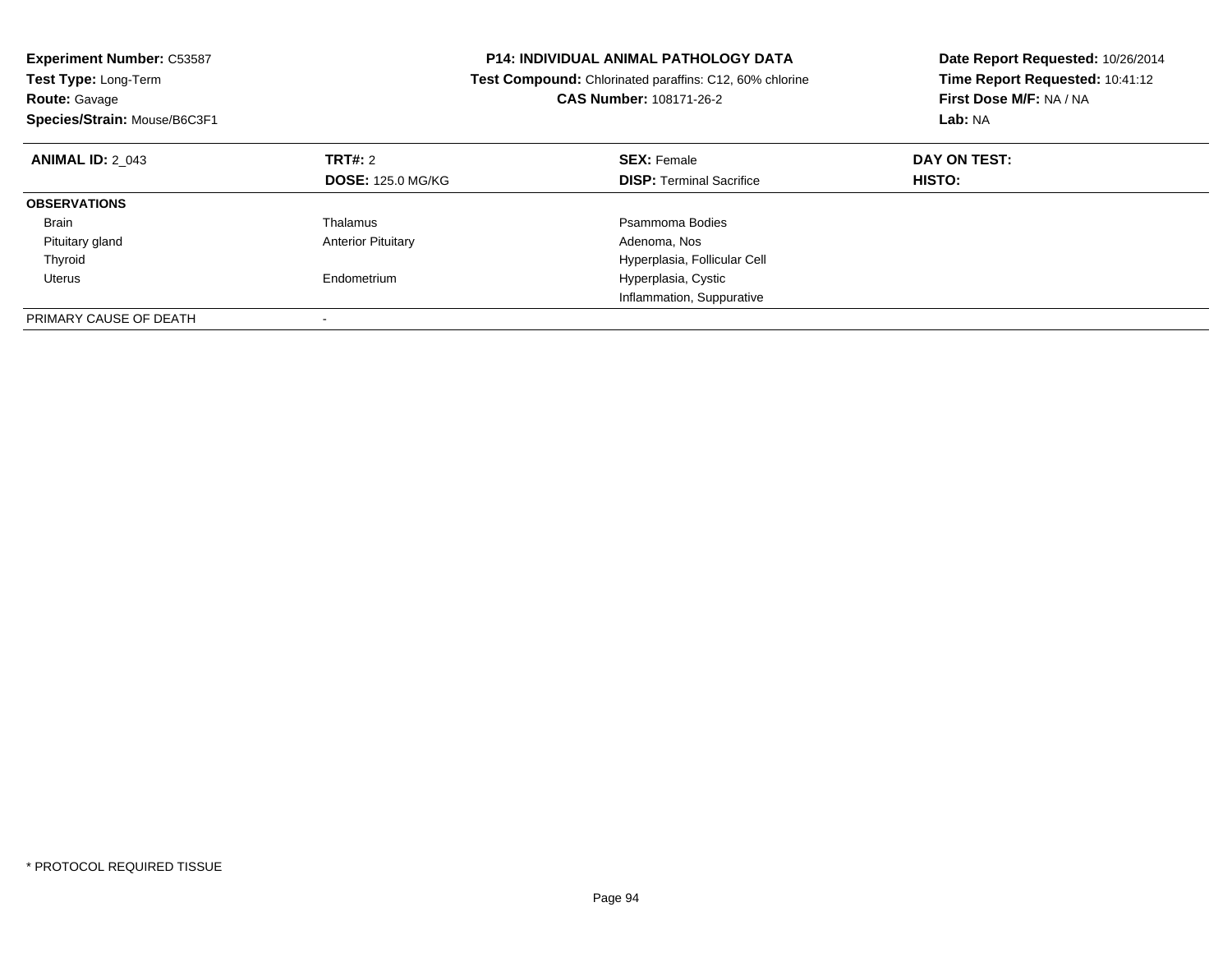| <b>Experiment Number: C53587</b><br>Test Type: Long-Term |                           | <b>P14: INDIVIDUAL ANIMAL PATHOLOGY DATA</b>            | Date Report Requested: 10/26/2014 |
|----------------------------------------------------------|---------------------------|---------------------------------------------------------|-----------------------------------|
|                                                          |                           | Test Compound: Chlorinated paraffins: C12, 60% chlorine | Time Report Requested: 10:41:12   |
| <b>Route: Gavage</b>                                     |                           | CAS Number: 108171-26-2                                 | First Dose M/F: NA / NA           |
| Species/Strain: Mouse/B6C3F1                             |                           |                                                         | Lab: NA                           |
| <b>ANIMAL ID: 2 044</b>                                  | <b>TRT#: 2</b>            | <b>SEX: Female</b>                                      | DAY ON TEST:                      |
|                                                          | <b>DOSE: 125.0 MG/KG</b>  | <b>DISP: Terminal Sacrifice</b>                         | <b>HISTO:</b>                     |
| <b>OBSERVATIONS</b>                                      |                           |                                                         |                                   |
| Brain                                                    | Thalamus                  | Psammoma Bodies                                         |                                   |
| Liver                                                    |                           | Angiectasis                                             |                                   |
| Lung                                                     |                           | Alveolar/Bronchiolar Adenoma                            |                                   |
| Pituitary gland                                          | <b>Anterior Pituitary</b> | Hyperplasia, Focal                                      |                                   |
| Thyroid                                                  |                           | Follicular-Cell Adenoma                                 |                                   |
| Uterus                                                   | Endometrium               | Hyperplasia, Cystic                                     |                                   |
| PRIMARY CAUSE OF DEATH                                   |                           |                                                         |                                   |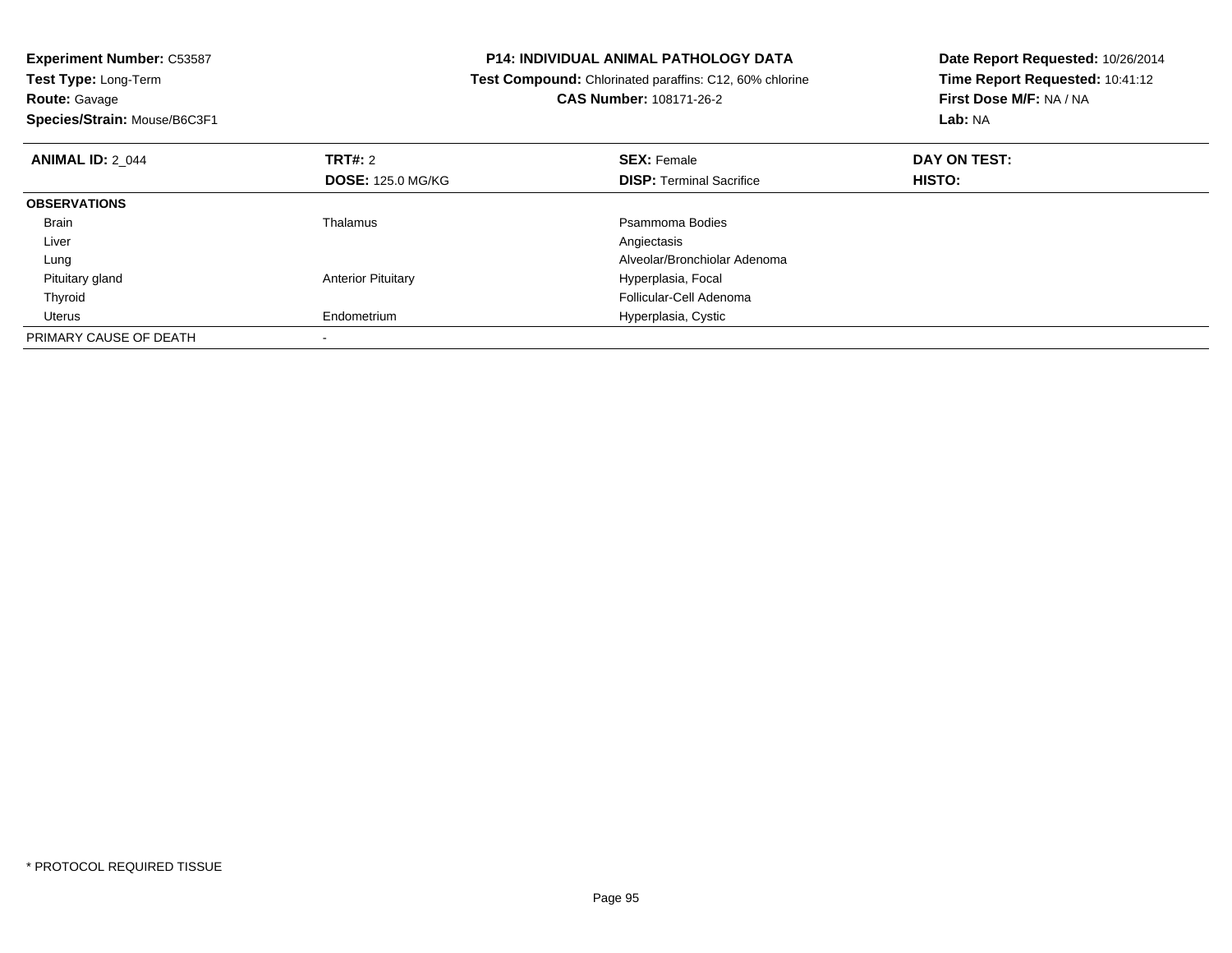**Route:** Gavage

**Species/Strain:** Mouse/B6C3F1

# **P14: INDIVIDUAL ANIMAL PATHOLOGY DATA**

 **Test Compound:** Chlorinated paraffins: C12, 60% chlorine**CAS Number:** 108171-26-2

| <b>ANIMAL ID: 2_045</b> | <b>TRT#: 2</b>            | <b>SEX: Female</b>              | DAY ON TEST: |
|-------------------------|---------------------------|---------------------------------|--------------|
|                         | <b>DOSE: 125.0 MG/KG</b>  | <b>DISP: Moribund Sacrifice</b> | HISTO:       |
| <b>OBSERVATIONS</b>     |                           |                                 |              |
| Brain                   | Thalamus                  | Psammoma Bodies                 |              |
| Kidney                  |                           | Hyperplasia, Lymphoid           |              |
| Liver                   |                           | Fibrosis                        |              |
|                         |                           | Hepatocellular Carcinoma        |              |
|                         |                           | Infarct, Nos                    |              |
|                         |                           | Mineralization                  |              |
| Lymph node              | Iliac Lymph Node          | Hyperplasia, Lymphoid           |              |
|                         | Renal Lymph Node          | Hyperplasia, Lymphoid           |              |
| Nasal cavity            |                           | Foreign Body, Reaction          |              |
|                         |                           | Inflammation, Suppurative       |              |
| Pituitary gland         | <b>Anterior Pituitary</b> | Adenoma, Nos                    |              |
| Spleen                  |                           | Hematopoiesis                   |              |
| Thyroid                 |                           | Follicular-Cell Adenoma         |              |
|                         |                           | Hyperplasia, Follicular Cell    |              |
| Urinary bladder         |                           | Hyperplasia, Lymphoid           |              |
| Uterus                  | Endometrium               | Hyperplasia, Cystic             |              |
|                         |                           | Leiomyosarcoma                  |              |
| PRIMARY CAUSE OF DEATH  |                           |                                 |              |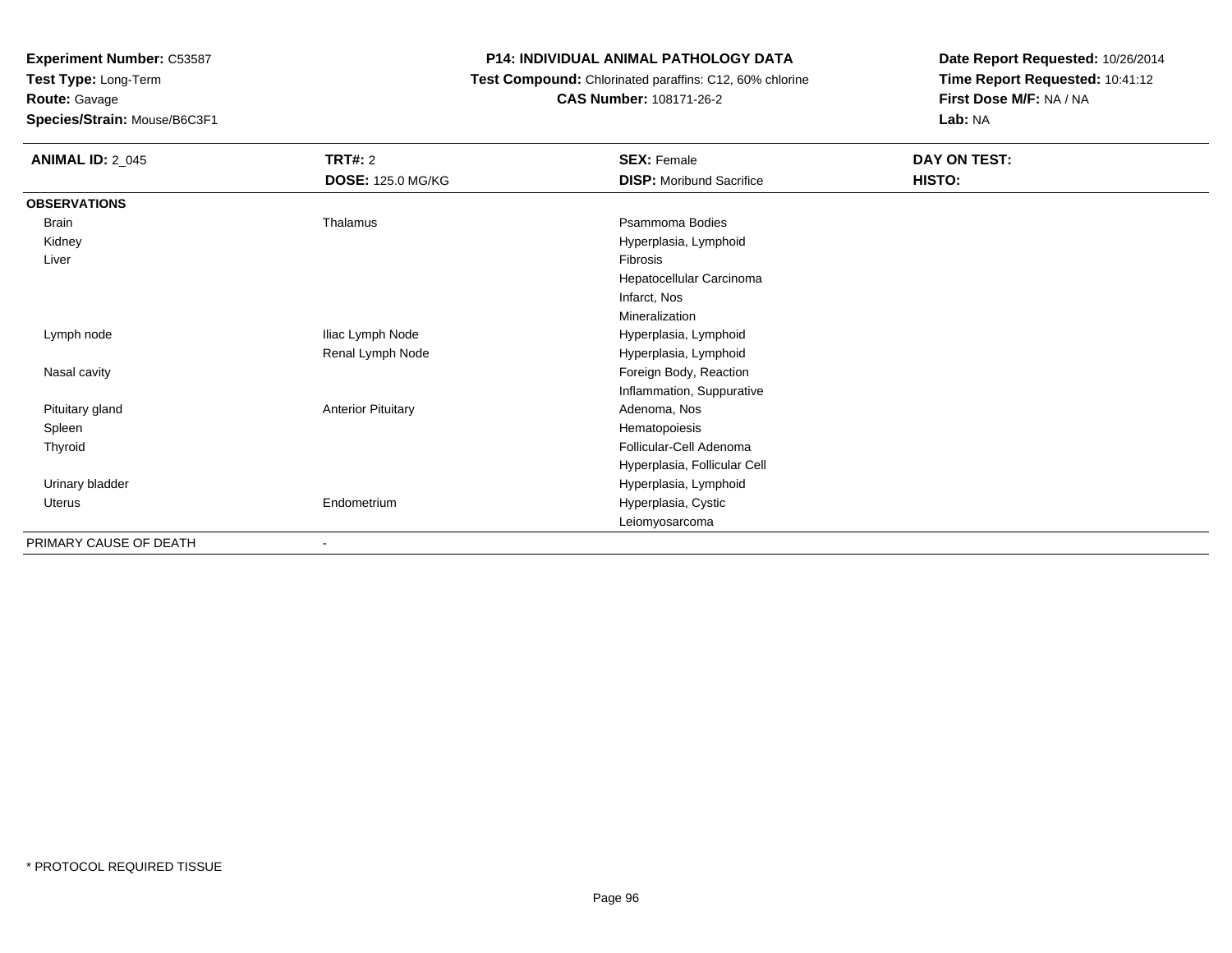**Route:** Gavage

**Species/Strain:** Mouse/B6C3F1

# **P14: INDIVIDUAL ANIMAL PATHOLOGY DATA**

 **Test Compound:** Chlorinated paraffins: C12, 60% chlorine**CAS Number:** 108171-26-2

| <b>ANIMAL ID: 2_046</b> | <b>TRT#:</b> 2           | <b>SEX: Female</b>              | DAY ON TEST: |
|-------------------------|--------------------------|---------------------------------|--------------|
|                         | <b>DOSE: 125.0 MG/KG</b> | <b>DISP:</b> Terminal Sacrifice | HISTO:       |
| <b>OBSERVATIONS</b>     |                          |                                 |              |
| <b>Intestine Small</b>  | <b>Mesentery Nos</b>     | Necrosis, Fat                   |              |
| Kidney                  |                          | Nephrosis, Nos                  |              |
| Liver                   |                          | Hepatocellular Adenoma          |              |
| Nasal cavity            |                          | Foreign Body, Reaction          |              |
|                         |                          | Inflammation, Suppurative       |              |
| Ovary                   |                          | Cyst, Follicular Nos            |              |
| Pancreas                |                          | Inflammation, Chronic           |              |
| Peritoneum              |                          | Inflammation, Nos               |              |
| Spleen                  |                          | Hematopoiesis                   |              |
| Stomach                 | Forestomach              | Squamous Cell Papilloma         |              |
| Thyroid                 |                          | Degeneration, Cystic            |              |
| Tooth                   | Root                     | Inflammation, Suppurative       |              |
| Uterus                  | Endometrium              | Hyperplasia, Cystic             |              |
| PRIMARY CAUSE OF DEATH  | $\blacksquare$           |                                 |              |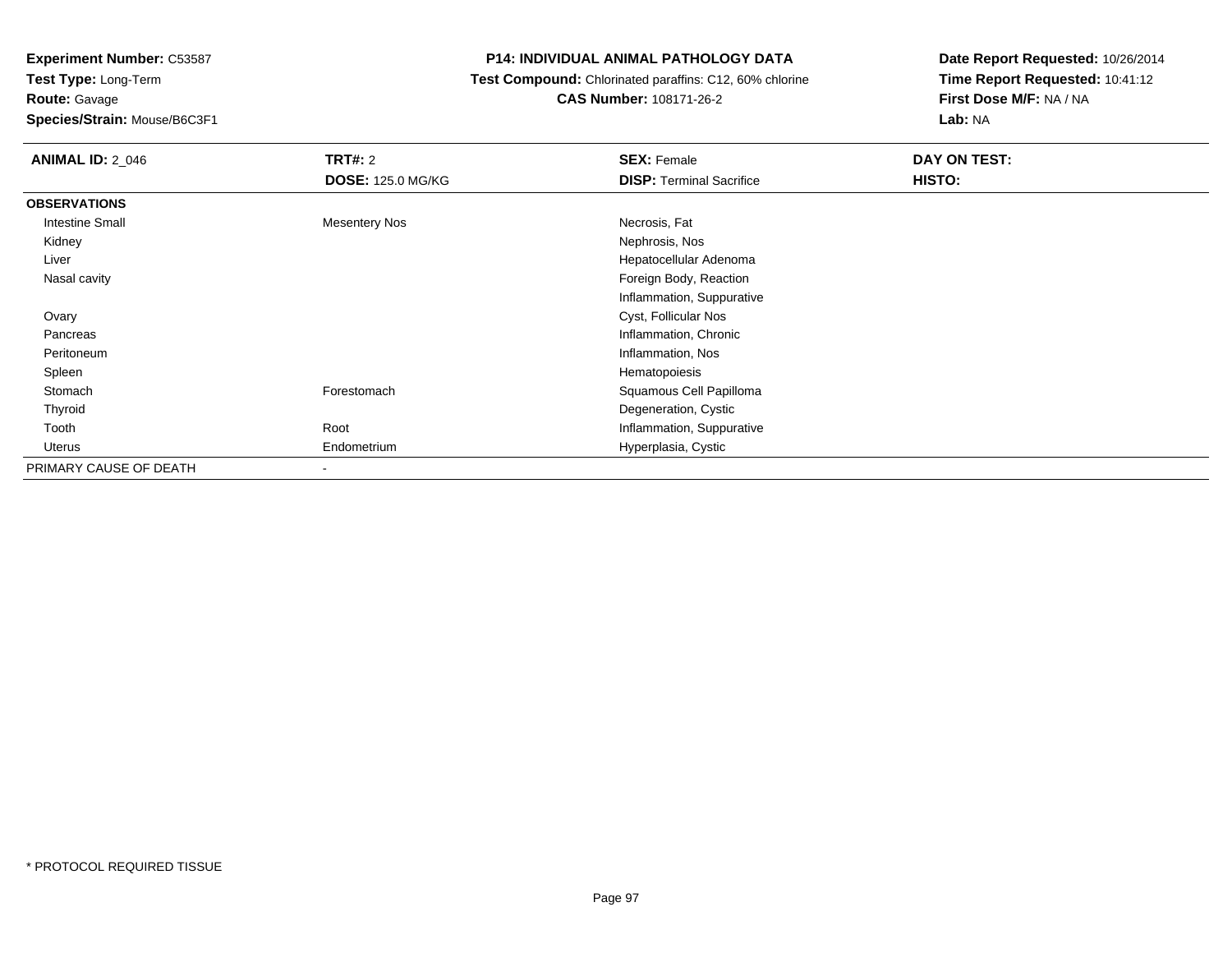| <b>Experiment Number: C53587</b><br><b>Test Type: Long-Term</b><br><b>Route: Gavage</b><br>Species/Strain: Mouse/B6C3F1 | <b>P14: INDIVIDUAL ANIMAL PATHOLOGY DATA</b><br><b>Test Compound:</b> Chlorinated paraffins: C12, 60% chlorine<br>CAS Number: 108171-26-2 |                                                  | Date Report Requested: 10/26/2014<br>Time Report Requested: 10:41:12<br>First Dose M/F: NA / NA<br>Lab: NA |
|-------------------------------------------------------------------------------------------------------------------------|-------------------------------------------------------------------------------------------------------------------------------------------|--------------------------------------------------|------------------------------------------------------------------------------------------------------------|
| <b>ANIMAL ID: 2 047</b>                                                                                                 | TRT#: 2<br><b>DOSE: 125.0 MG/KG</b>                                                                                                       | <b>SEX: Female</b><br><b>DISP:</b> Natural Death | DAY ON TEST:<br>HISTO:                                                                                     |
| <b>OBSERVATIONS</b>                                                                                                     |                                                                                                                                           |                                                  |                                                                                                            |
| Adrenal gland                                                                                                           |                                                                                                                                           | Pheochromocytoma                                 |                                                                                                            |
| Ovary                                                                                                                   |                                                                                                                                           | Cyst, Follicular Nos                             |                                                                                                            |
| Stomach                                                                                                                 | Forestomach                                                                                                                               | Squamous Cell Papilloma                          |                                                                                                            |
| Uterus                                                                                                                  | Endometrium                                                                                                                               | Hyperplasia, Cystic                              |                                                                                                            |
| PRIMARY CAUSE OF DEATH                                                                                                  |                                                                                                                                           |                                                  |                                                                                                            |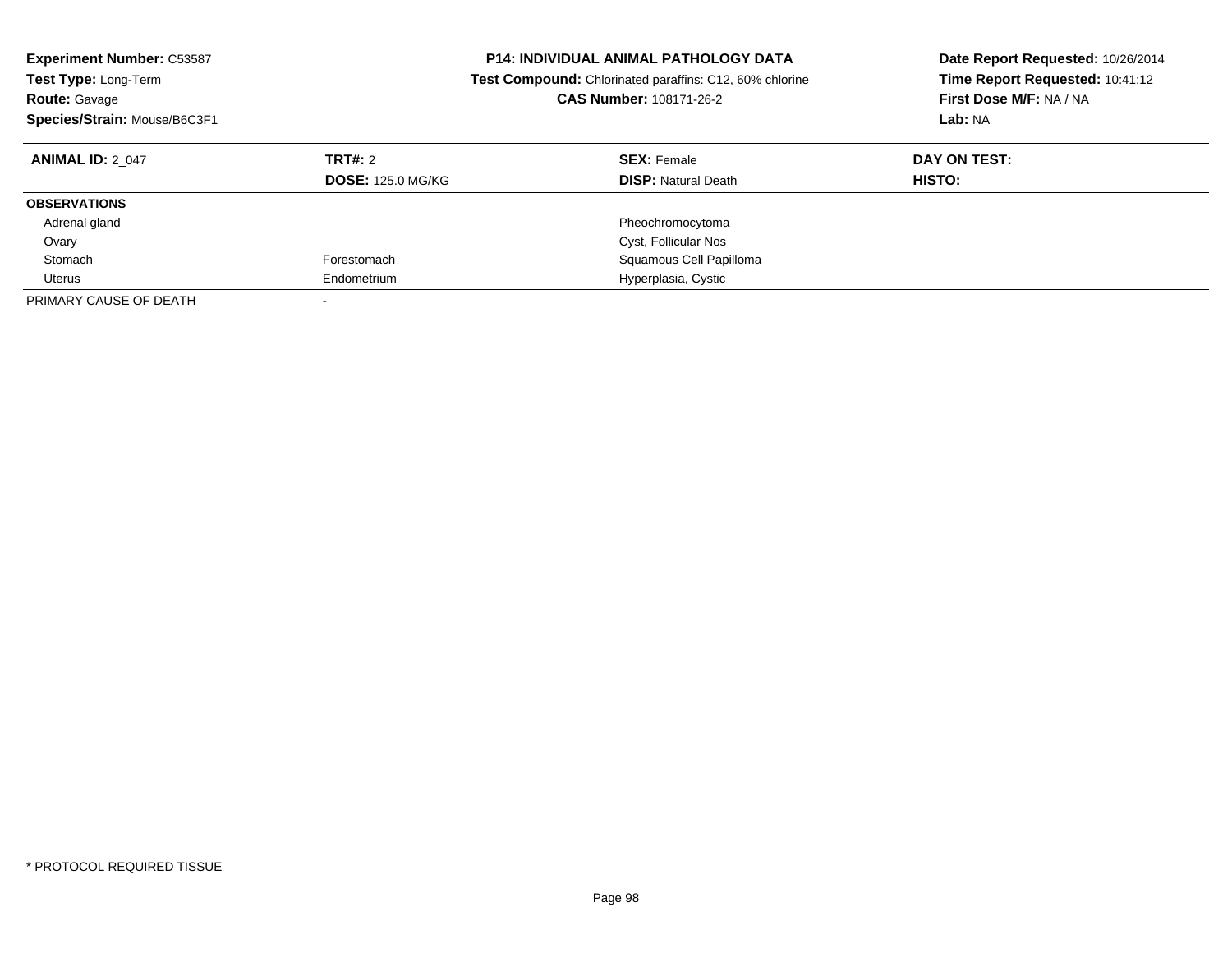| <b>Experiment Number: C53587</b><br>Test Type: Long-Term<br><b>Route: Gavage</b><br>Species/Strain: Mouse/B6C3F1 |                          | <b>P14: INDIVIDUAL ANIMAL PATHOLOGY DATA</b><br>Test Compound: Chlorinated paraffins: C12, 60% chlorine<br><b>CAS Number: 108171-26-2</b> | Date Report Requested: 10/26/2014<br>Time Report Requested: 10:41:12<br>First Dose M/F: NA / NA<br>Lab: NA |  |
|------------------------------------------------------------------------------------------------------------------|--------------------------|-------------------------------------------------------------------------------------------------------------------------------------------|------------------------------------------------------------------------------------------------------------|--|
| <b>ANIMAL ID: 2 048</b>                                                                                          | <b>TRT#: 2</b>           | <b>SEX: Female</b>                                                                                                                        | DAY ON TEST:                                                                                               |  |
|                                                                                                                  | <b>DOSE: 125.0 MG/KG</b> | <b>DISP:</b> Moribund Sacrifice                                                                                                           | <b>HISTO:</b>                                                                                              |  |
| <b>OBSERVATIONS</b>                                                                                              |                          |                                                                                                                                           |                                                                                                            |  |
| Kidney                                                                                                           |                          | Hyperplasia, Lymphoid                                                                                                                     |                                                                                                            |  |
| Spleen                                                                                                           |                          | Hematopoiesis                                                                                                                             |                                                                                                            |  |
| Uterus                                                                                                           |                          | Hematometra                                                                                                                               |                                                                                                            |  |
|                                                                                                                  | Endometrium              | Hemorrhage                                                                                                                                |                                                                                                            |  |
|                                                                                                                  | Endometrium              | Hyperplasia, Cystic                                                                                                                       |                                                                                                            |  |
|                                                                                                                  |                          | Inflammation, Suppurative                                                                                                                 |                                                                                                            |  |
| PRIMARY CAUSE OF DEATH                                                                                           |                          |                                                                                                                                           |                                                                                                            |  |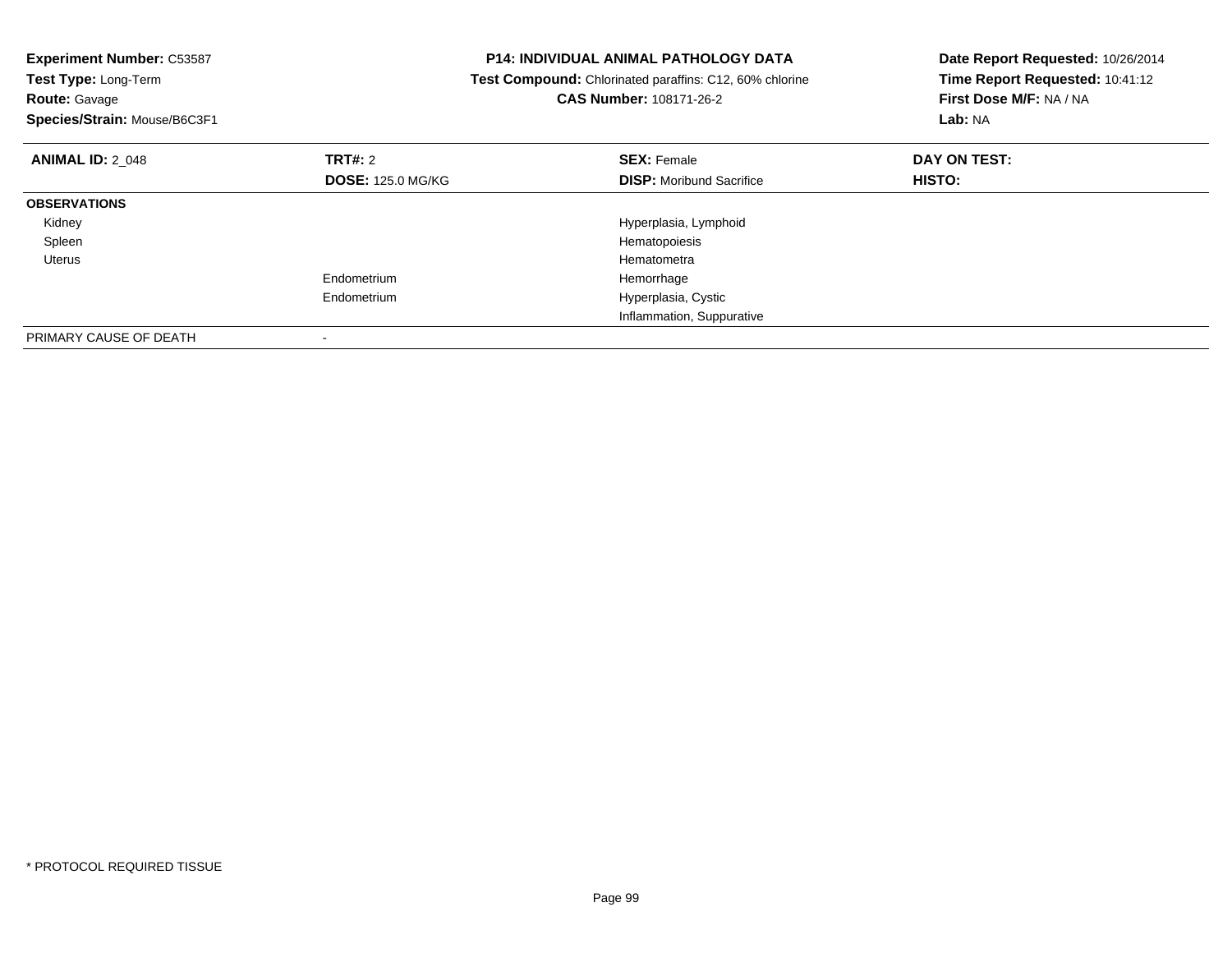**Experiment Number:** C53587**Test Type:** Long-Term**Route:** Gavage

# **Species/Strain:** Mouse/B6C3F1

## **P14: INDIVIDUAL ANIMAL PATHOLOGY DATA**

 **Test Compound:** Chlorinated paraffins: C12, 60% chlorine**CAS Number:** 108171-26-2

| <b>ANIMAL ID: 2 049</b> | TRT#: 2                   | <b>SEX: Female</b>              | DAY ON TEST: |  |
|-------------------------|---------------------------|---------------------------------|--------------|--|
|                         | <b>DOSE: 125.0 MG/KG</b>  | <b>DISP:</b> Moribund Sacrifice | HISTO:       |  |
| <b>OBSERVATIONS</b>     |                           |                                 |              |  |
| <b>Brain</b>            | Thalamus                  | Psammoma Bodies                 |              |  |
| Intestine Small         | Mucosa, Jejunum           | Hyperplasia, Epithelial         |              |  |
| Kidney                  |                           | Hyperplasia, Lymphoid           |              |  |
| Lung                    |                           | Alveolar/Bronchiolar Adenoma    |              |  |
| Ovary                   |                           | Cyst, Follicular Nos            |              |  |
| Pancreas                |                           | <b>Cystic Ducts</b>             |              |  |
| Pituitary gland         | <b>Anterior Pituitary</b> | Hyperplasia, Focal              |              |  |
| Spleen                  |                           | Hyperplasia, Lymphoid           |              |  |
| Thyroid                 |                           | Hyperplasia, Follicular Cell    |              |  |
| Uterus                  | Endometrium               | Hyperplasia, Cystic             |              |  |
| PRIMARY CAUSE OF DEATH  | ۰                         |                                 |              |  |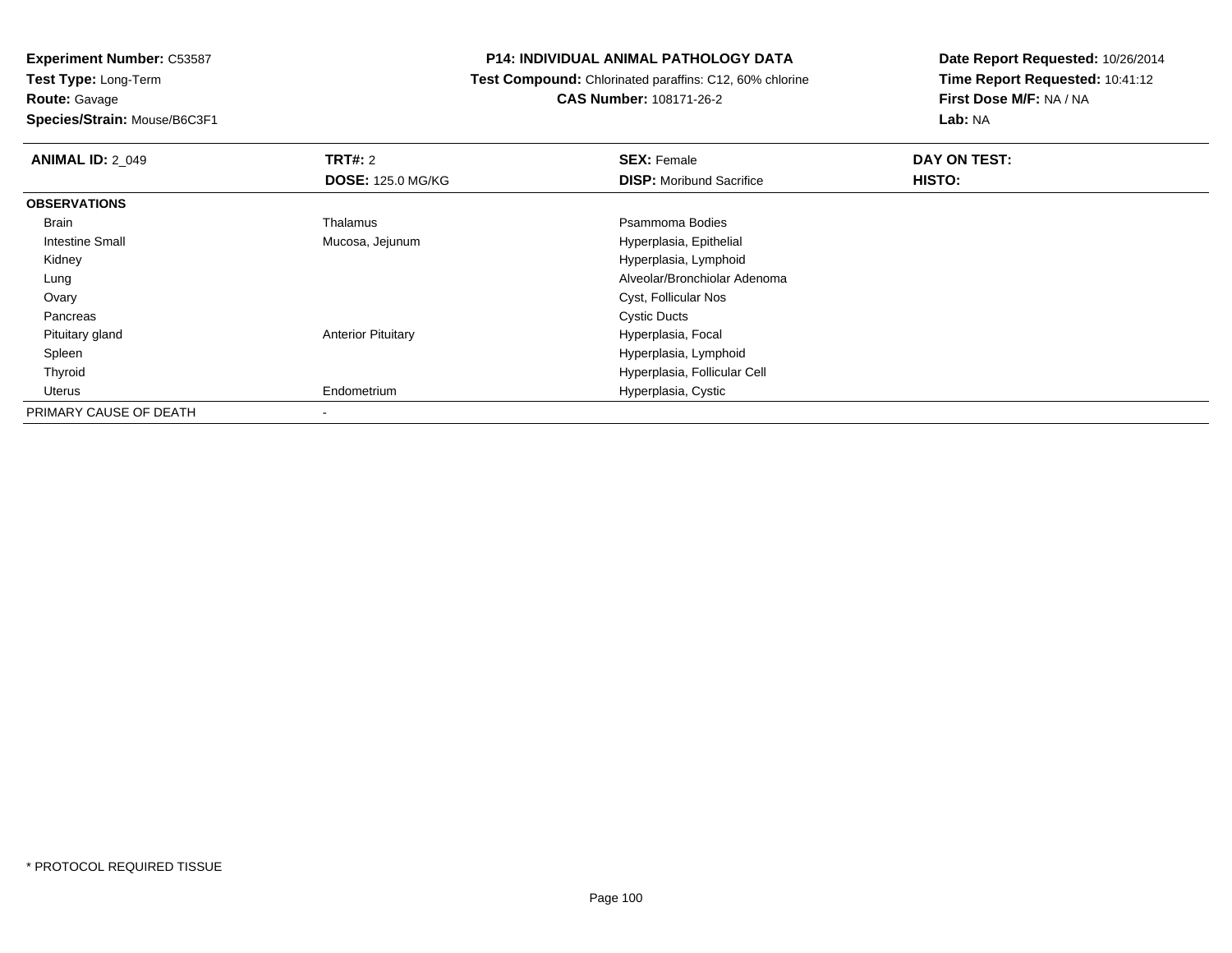| <b>Experiment Number: C53587</b>          | <b>P14: INDIVIDUAL ANIMAL PATHOLOGY DATA</b>                   | Date Report Requested: 10/26/2014 |  |
|-------------------------------------------|----------------------------------------------------------------|-----------------------------------|--|
| Test Type: Long-Term                      | <b>Test Compound:</b> Chlorinated paraffins: C12, 60% chlorine | Time Report Requested: 10:41:12   |  |
| <b>Route: Gavage</b>                      | <b>CAS Number: 108171-26-2</b>                                 | First Dose M/F: NA / NA           |  |
| Species/Strain: Mouse/B6C3F1              |                                                                | Lab: NA                           |  |
| <b>TRT#:</b> 2<br><b>ANIMAL ID: 2 050</b> | <b>SEX: Female</b>                                             | DAY ON TEST:                      |  |
| <b>DOSE: 125.0 MG/KG</b>                  | <b>DISP: Terminal Sacrifice</b>                                | HISTO:                            |  |
| <b>OBSERVATIONS</b>                       |                                                                |                                   |  |
| Thalamus<br>Brain                         | Psammoma Bodies                                                |                                   |  |
| Liver                                     | Hepatocellular Adenoma                                         |                                   |  |
|                                           | Necrosis, Focal                                                |                                   |  |
| Ovary                                     | Granulosa-Cell Carcinoma                                       |                                   |  |
| Peritoneum                                | Granulosa-Cell Carcinoma, Invasive                             |                                   |  |
| Spleen                                    | Hematopoiesis                                                  |                                   |  |
| Endometrium<br>Uterus                     | Hyperplasia, Cystic                                            |                                   |  |
| PRIMARY CAUSE OF DEATH                    |                                                                |                                   |  |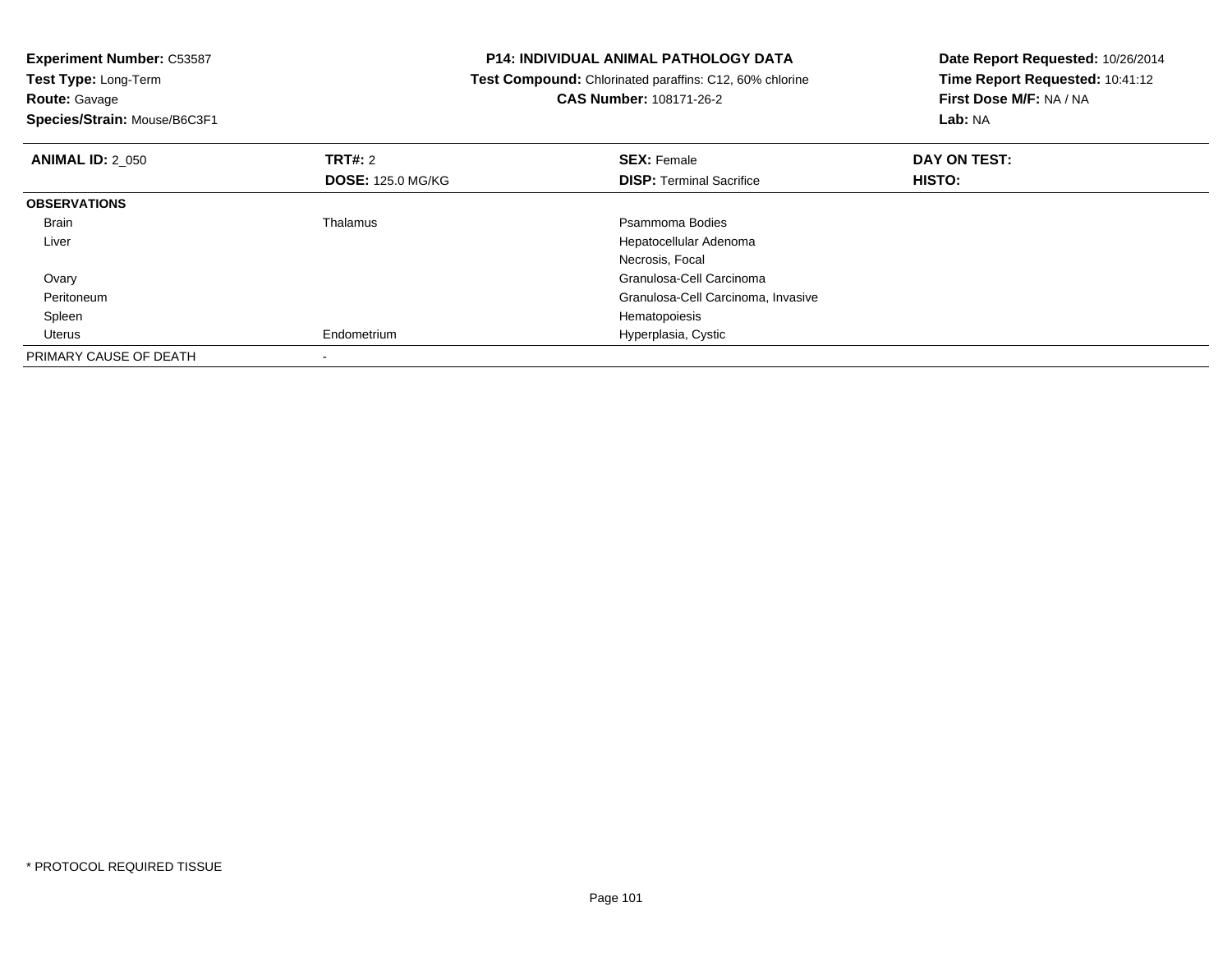| <b>Experiment Number: C53587</b><br>Test Type: Long-Term<br><b>Route: Gavage</b><br>Species/Strain: Mouse/B6C3F1 |                     | <b>P14: INDIVIDUAL ANIMAL PATHOLOGY DATA</b><br><b>Test Compound:</b> Chlorinated paraffins: C12, 60% chlorine<br><b>CAS Number: 108171-26-2</b> | Date Report Requested: 10/26/2014<br>Time Report Requested: 10:41:12<br>First Dose M/F: NA / NA<br>Lab: NA |
|------------------------------------------------------------------------------------------------------------------|---------------------|--------------------------------------------------------------------------------------------------------------------------------------------------|------------------------------------------------------------------------------------------------------------|
| <b>ANIMAL ID: 3 001</b>                                                                                          | TRT#: 3             | <b>SEX: Female</b>                                                                                                                               | DAY ON TEST:                                                                                               |
|                                                                                                                  | DOSE: 0             | <b>DISP: Natural Death</b>                                                                                                                       | HISTO:                                                                                                     |
| <b>OBSERVATIONS</b>                                                                                              |                     |                                                                                                                                                  |                                                                                                            |
| <b>Brain</b>                                                                                                     | Thalamus            | Psammoma Bodies                                                                                                                                  |                                                                                                            |
| Spleen                                                                                                           |                     | Hemorrhage                                                                                                                                       |                                                                                                            |
| Unspecified                                                                                                      | Multiple Organs Nos | Lymphoma, Mixed-Malignant Type                                                                                                                   |                                                                                                            |
| Uterus                                                                                                           | Endometrium         | Hyperplasia, Cystic                                                                                                                              |                                                                                                            |
| PRIMARY CAUSE OF DEATH                                                                                           |                     |                                                                                                                                                  |                                                                                                            |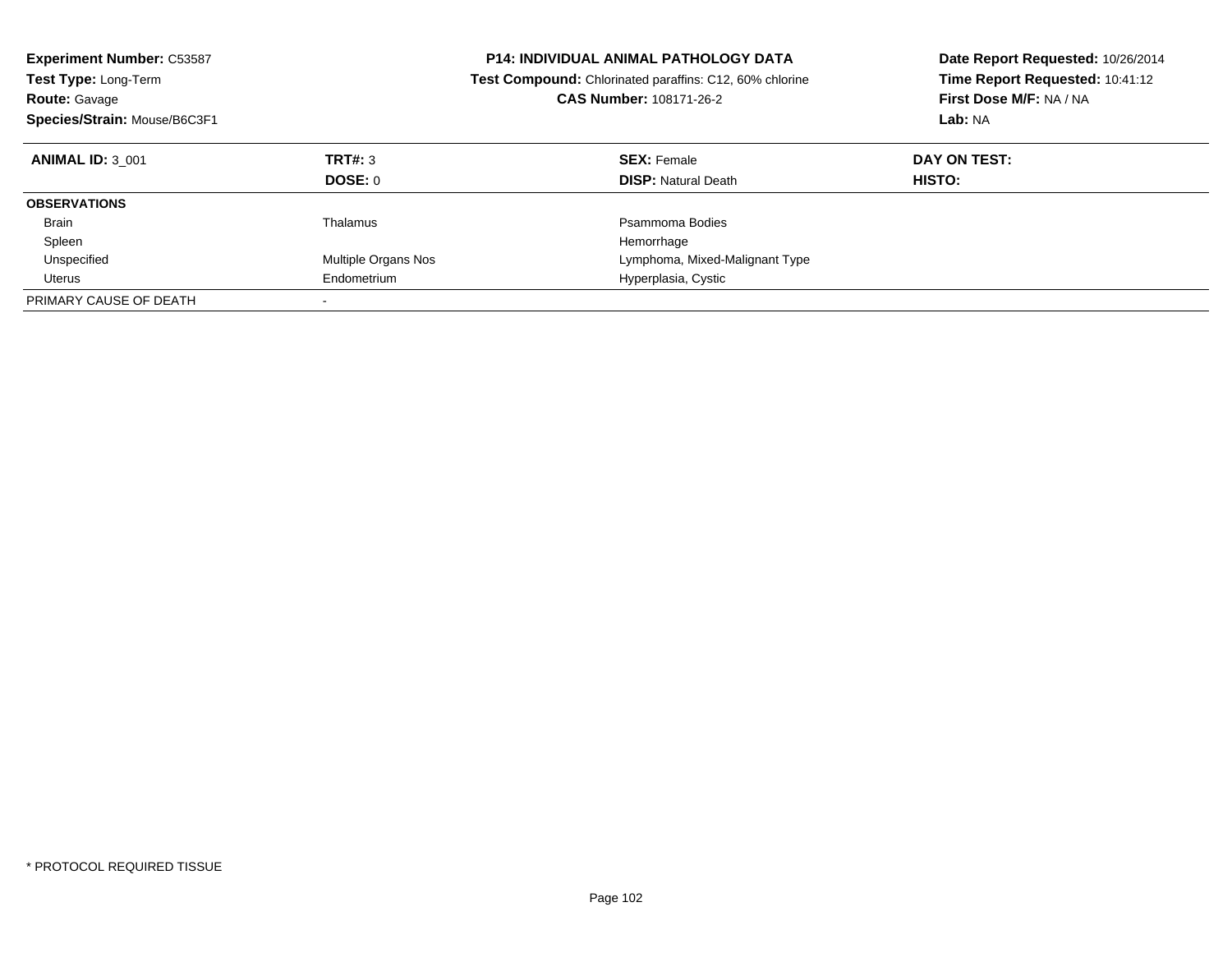| <b>Experiment Number: C53587</b><br>Test Type: Long-Term<br><b>Route: Gavage</b><br>Species/Strain: Mouse/B6C3F1 |             | <b>P14: INDIVIDUAL ANIMAL PATHOLOGY DATA</b><br>Test Compound: Chlorinated paraffins: C12, 60% chlorine<br><b>CAS Number: 108171-26-2</b> | Date Report Requested: 10/26/2014<br>Time Report Requested: 10:41:12<br>First Dose M/F: NA / NA<br>Lab: NA |
|------------------------------------------------------------------------------------------------------------------|-------------|-------------------------------------------------------------------------------------------------------------------------------------------|------------------------------------------------------------------------------------------------------------|
| <b>ANIMAL ID: 3 002</b>                                                                                          | TRT#: 3     | <b>SEX: Female</b>                                                                                                                        | DAY ON TEST:                                                                                               |
|                                                                                                                  | DOSE: 0     | <b>DISP:</b> Terminal Sacrifice                                                                                                           | HISTO:                                                                                                     |
| <b>OBSERVATIONS</b>                                                                                              |             |                                                                                                                                           |                                                                                                            |
| Brain                                                                                                            | Thalamus    | Psammoma Bodies                                                                                                                           |                                                                                                            |
| Nasal cavity                                                                                                     |             | Foreign Body, Reaction                                                                                                                    |                                                                                                            |
|                                                                                                                  |             | Inflammation, Suppurative                                                                                                                 |                                                                                                            |
| Uterus                                                                                                           |             | <b>Endometrial Stromal Polyp</b>                                                                                                          |                                                                                                            |
|                                                                                                                  | Endometrium | Hyperplasia, Cystic                                                                                                                       |                                                                                                            |
| PRIMARY CAUSE OF DEATH                                                                                           |             |                                                                                                                                           |                                                                                                            |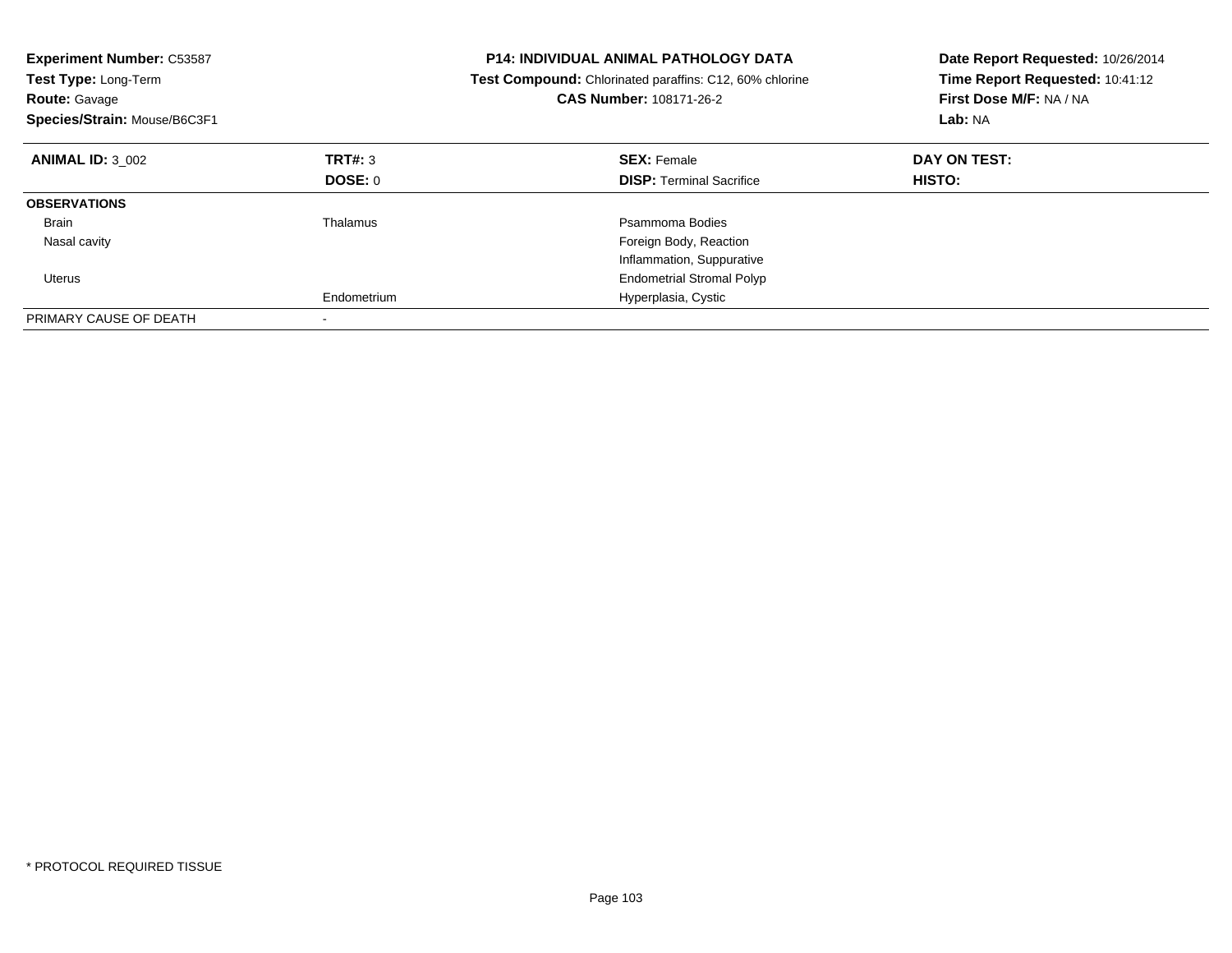| <b>Experiment Number: C53587</b><br>Test Type: Long-Term<br><b>Route: Gavage</b><br>Species/Strain: Mouse/B6C3F1 |                           | <b>P14: INDIVIDUAL ANIMAL PATHOLOGY DATA</b><br>Test Compound: Chlorinated paraffins: C12, 60% chlorine<br><b>CAS Number: 108171-26-2</b> | Date Report Requested: 10/26/2014<br>Time Report Requested: 10:41:12<br>First Dose M/F: NA / NA<br><b>Lab:</b> NA |  |
|------------------------------------------------------------------------------------------------------------------|---------------------------|-------------------------------------------------------------------------------------------------------------------------------------------|-------------------------------------------------------------------------------------------------------------------|--|
| <b>ANIMAL ID: 3 003</b>                                                                                          | TRT#: 3<br>DOSE: 0        | <b>SEX: Female</b><br><b>DISP: Terminal Sacrifice</b>                                                                                     | DAY ON TEST:<br><b>HISTO:</b>                                                                                     |  |
| <b>OBSERVATIONS</b>                                                                                              |                           |                                                                                                                                           |                                                                                                                   |  |
| Pituitary gland                                                                                                  | <b>Anterior Pituitary</b> | Adenoma, Nos                                                                                                                              |                                                                                                                   |  |
| PRIMARY CAUSE OF DEATH                                                                                           |                           |                                                                                                                                           |                                                                                                                   |  |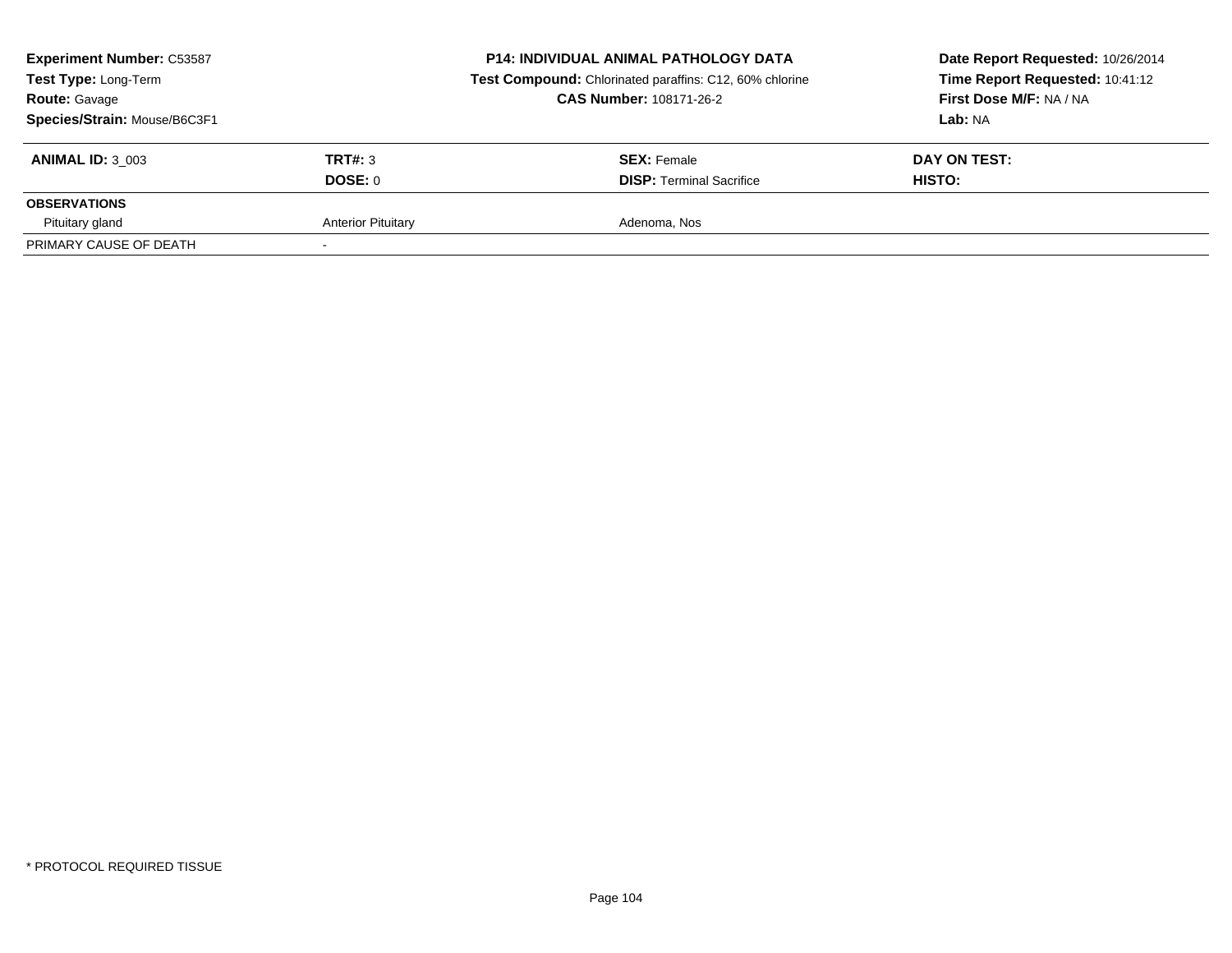| <b>Experiment Number: C53587</b><br><b>Test Type: Long-Term</b> |                     | <b>P14: INDIVIDUAL ANIMAL PATHOLOGY DATA</b><br>Test Compound: Chlorinated paraffins: C12, 60% chlorine | Date Report Requested: 10/26/2014<br>Time Report Requested: 10:41:12 |  |
|-----------------------------------------------------------------|---------------------|---------------------------------------------------------------------------------------------------------|----------------------------------------------------------------------|--|
| <b>Route: Gavage</b>                                            |                     | <b>CAS Number: 108171-26-2</b>                                                                          | First Dose M/F: NA / NA                                              |  |
| Species/Strain: Mouse/B6C3F1                                    |                     |                                                                                                         | Lab: NA                                                              |  |
| <b>ANIMAL ID: 3 004</b>                                         | TRT#: 3             | <b>SEX: Female</b>                                                                                      | DAY ON TEST:                                                         |  |
|                                                                 | DOSE: 0             | <b>DISP:</b> Terminal Sacrifice                                                                         | HISTO:                                                               |  |
| <b>OBSERVATIONS</b>                                             |                     |                                                                                                         |                                                                      |  |
| Unspecified                                                     | Multiple Organs Nos | Lymphoma, Mixed-Malignant Type                                                                          |                                                                      |  |
| Uterus                                                          | Endometrium         | Hyperplasia, Cystic                                                                                     |                                                                      |  |
| PRIMARY CAUSE OF DEATH                                          |                     |                                                                                                         |                                                                      |  |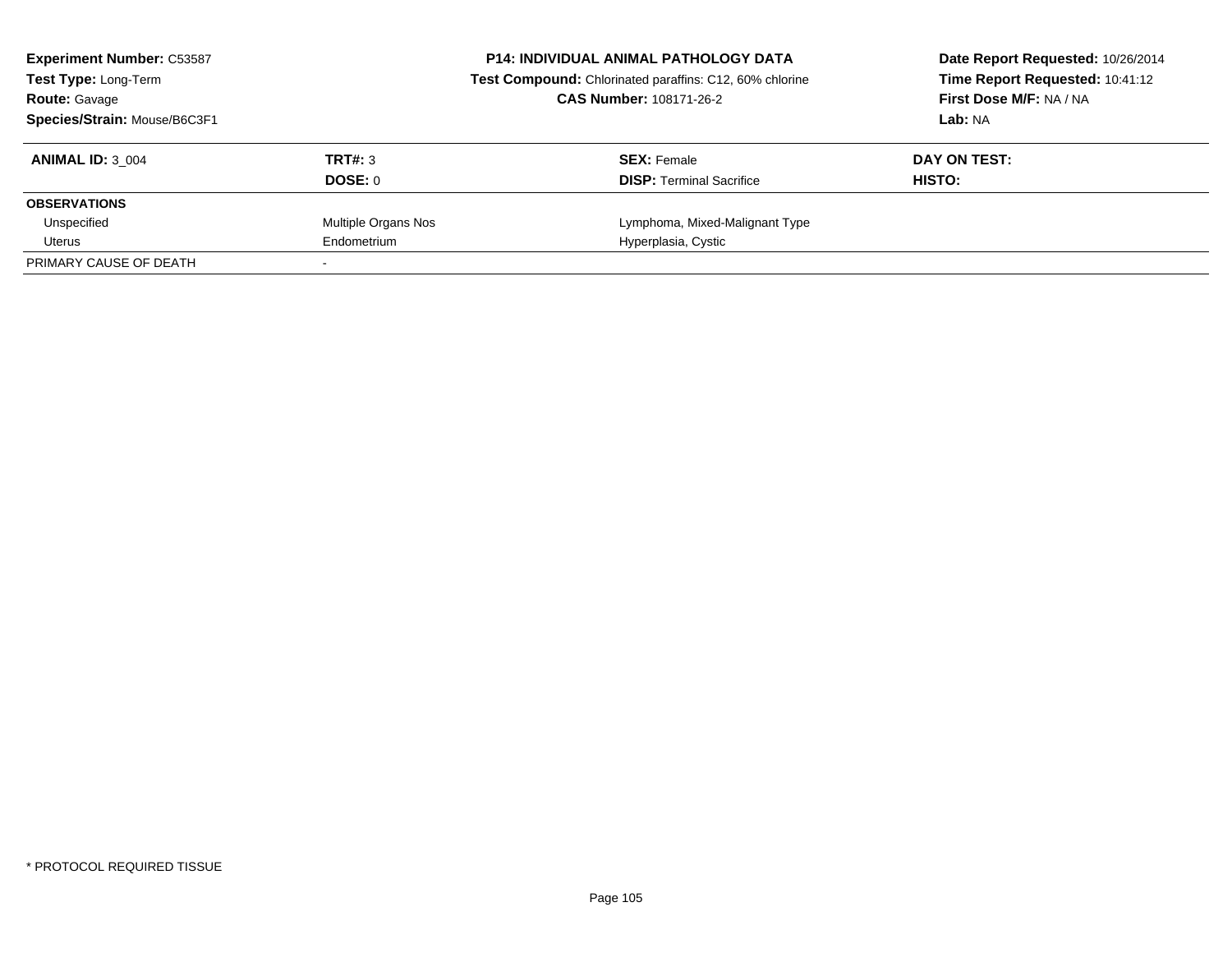**Route:** Gavage

**Species/Strain:** Mouse/B6C3F1

# **P14: INDIVIDUAL ANIMAL PATHOLOGY DATA**

 **Test Compound:** Chlorinated paraffins: C12, 60% chlorine**CAS Number:** 108171-26-2

| <b>ANIMAL ID: 3 005</b> | <b>TRT#: 3</b>            | <b>SEX: Female</b>              | DAY ON TEST: |  |
|-------------------------|---------------------------|---------------------------------|--------------|--|
|                         | <b>DOSE: 0</b>            | <b>DISP: Terminal Sacrifice</b> | HISTO:       |  |
| <b>OBSERVATIONS</b>     |                           |                                 |              |  |
| <b>Brain</b>            | Thalamus                  | Psammoma Bodies                 |              |  |
| Liver                   |                           | Hyperplasia, Lymphoid           |              |  |
| Lung                    |                           | Hyperplasia, Lymphoid           |              |  |
| Lymph node              | Mesenteric Lymph Node     | Angiectasis                     |              |  |
| Mammary gland           |                           | <b>Cystic Ducts</b>             |              |  |
| Nasal cavity            |                           | Foreign Body, Reaction          |              |  |
|                         |                           | Inflammation, Suppurative       |              |  |
| Pituitary gland         | <b>Anterior Pituitary</b> | Hyperplasia, Focal              |              |  |
| Uterus                  | Endometrium               | Hyperplasia, Cystic             |              |  |
| PRIMARY CAUSE OF DEATH  |                           |                                 |              |  |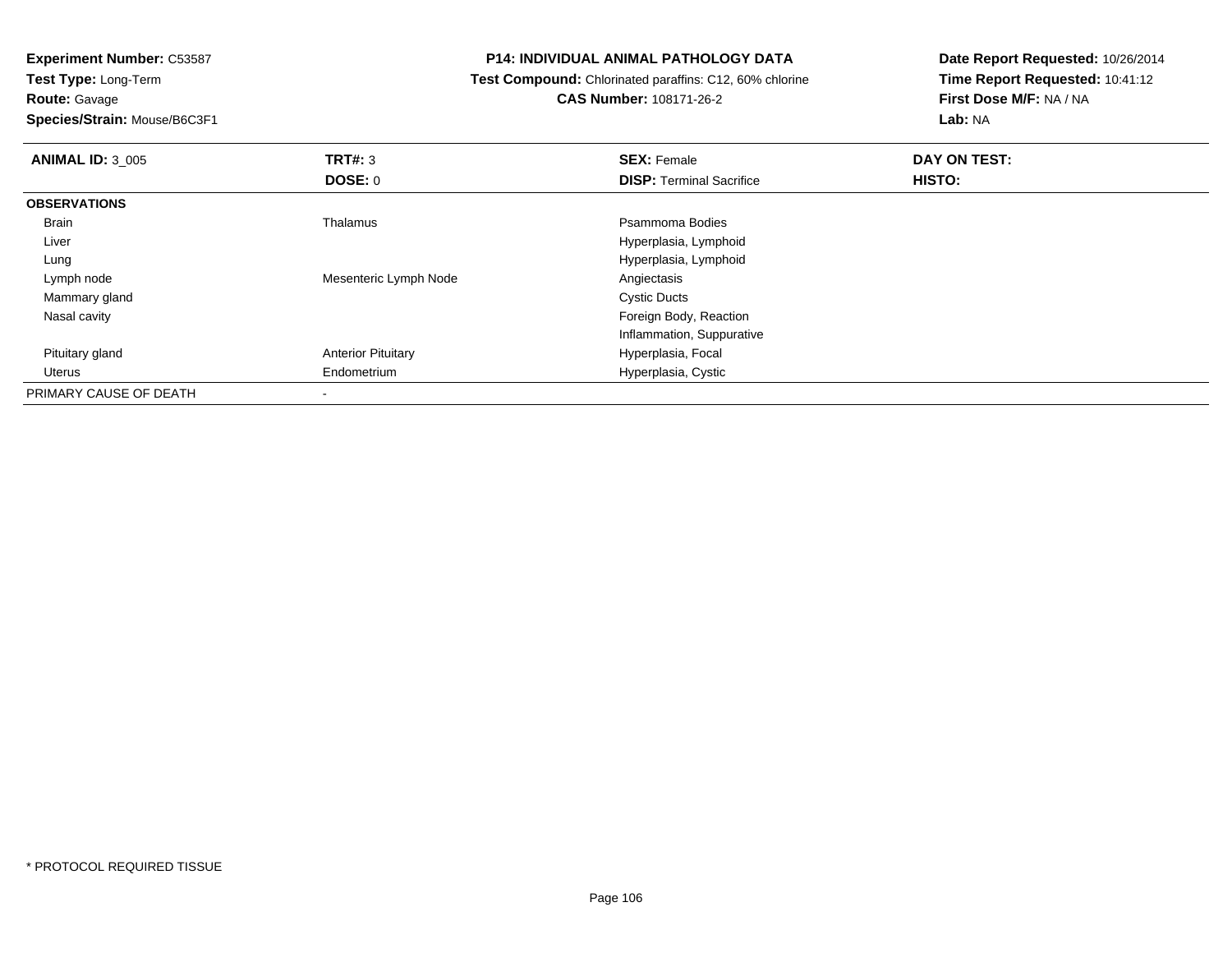**Experiment Number:** C53587**Test Type:** Long-Term**Route:** Gavage **Species/Strain:** Mouse/B6C3F1**P14: INDIVIDUAL ANIMAL PATHOLOGY DATA Test Compound:** Chlorinated paraffins: C12, 60% chlorine**CAS Number:** 108171-26-2**Date Report Requested:** 10/26/2014**Time Report Requested:** 10:41:12**First Dose M/F:** NA / NA**Lab:** NA**ANIMAL ID:** 3\_006**6 DAY ON TEST: TRT#:** 3 **SEX: Female SEX: Female DAY ON TEST: DOSE:** 0**DISP:** Natural Death **HISTO: OBSERVATIONS** Liver Hemorrhage Lymphoma, Histiocytic-Malignant TypeNecrosis, Central Mammary glandd Cystic Ducts Ovary Cyst, Follicular Nos Spleenn and the state of the state of the state of the state of the state of the state of the state of the state of the state of the state of the state of the state of the state of the state of the state of the state of the stat Thyroid Follicular-Cell Adenoma Hyperplasia, Follicular Cell Uterus Endometrium Hyperplasia, Cystic Inflammation, SuppurativePRIMARY CAUSE OF DEATH

-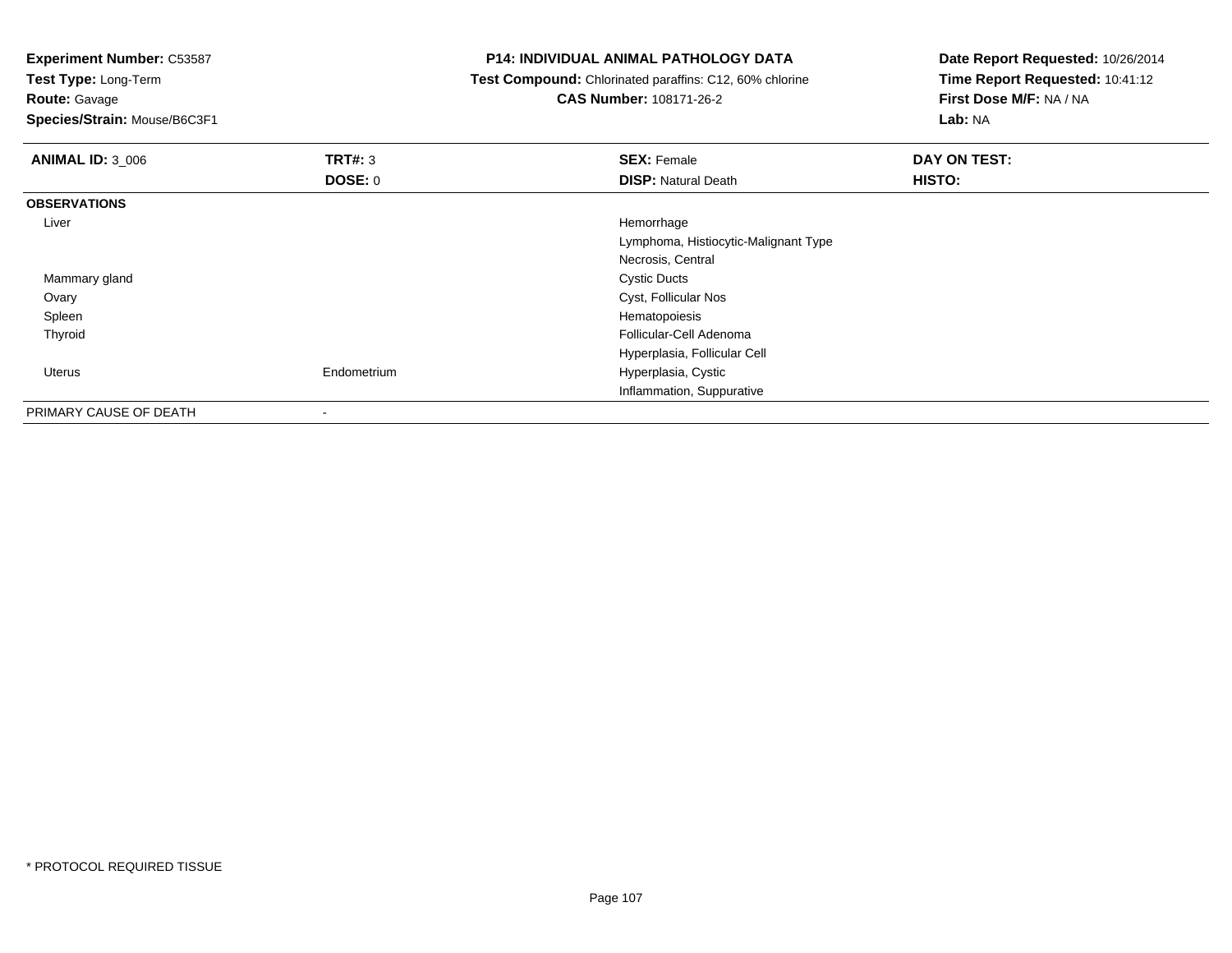| <b>Experiment Number: C53587</b> | <b>P14: INDIVIDUAL ANIMAL PATHOLOGY DATA</b> |                                                                | Date Report Requested: 10/26/2014 |  |
|----------------------------------|----------------------------------------------|----------------------------------------------------------------|-----------------------------------|--|
| Test Type: Long-Term             |                                              | <b>Test Compound:</b> Chlorinated paraffins: C12, 60% chlorine | Time Report Requested: 10:41:12   |  |
| <b>Route: Gavage</b>             |                                              | <b>CAS Number: 108171-26-2</b>                                 | First Dose M/F: NA / NA           |  |
| Species/Strain: Mouse/B6C3F1     |                                              |                                                                | Lab: NA                           |  |
| <b>ANIMAL ID: 3 007</b>          | TRT#: 3                                      | <b>SEX: Female</b>                                             | DAY ON TEST:                      |  |
|                                  | DOSE: 0                                      | <b>DISP:</b> Terminal Sacrifice                                | HISTO:                            |  |
| <b>OBSERVATIONS</b>              |                                              |                                                                |                                   |  |
| Liver                            |                                              | Necrosis, Focal                                                |                                   |  |
| Lymph node                       | Mesenteric Lymph Node                        | Hyperplasia, Lymphoid                                          |                                   |  |
| Pituitary gland                  | <b>Anterior Pituitary</b>                    | Adenoma, Nos                                                   |                                   |  |
| Stomach                          | Forestomach                                  | Squamous Cell Papilloma                                        |                                   |  |
| Unspecified                      | Periorbital Region                           | Inflammation, Suppurative                                      |                                   |  |
| Uterus                           | Endometrium                                  | Hyperplasia, Cystic                                            |                                   |  |
|                                  |                                              | Inflammation, Suppurative                                      |                                   |  |
| PRIMARY CAUSE OF DEATH           |                                              |                                                                |                                   |  |

-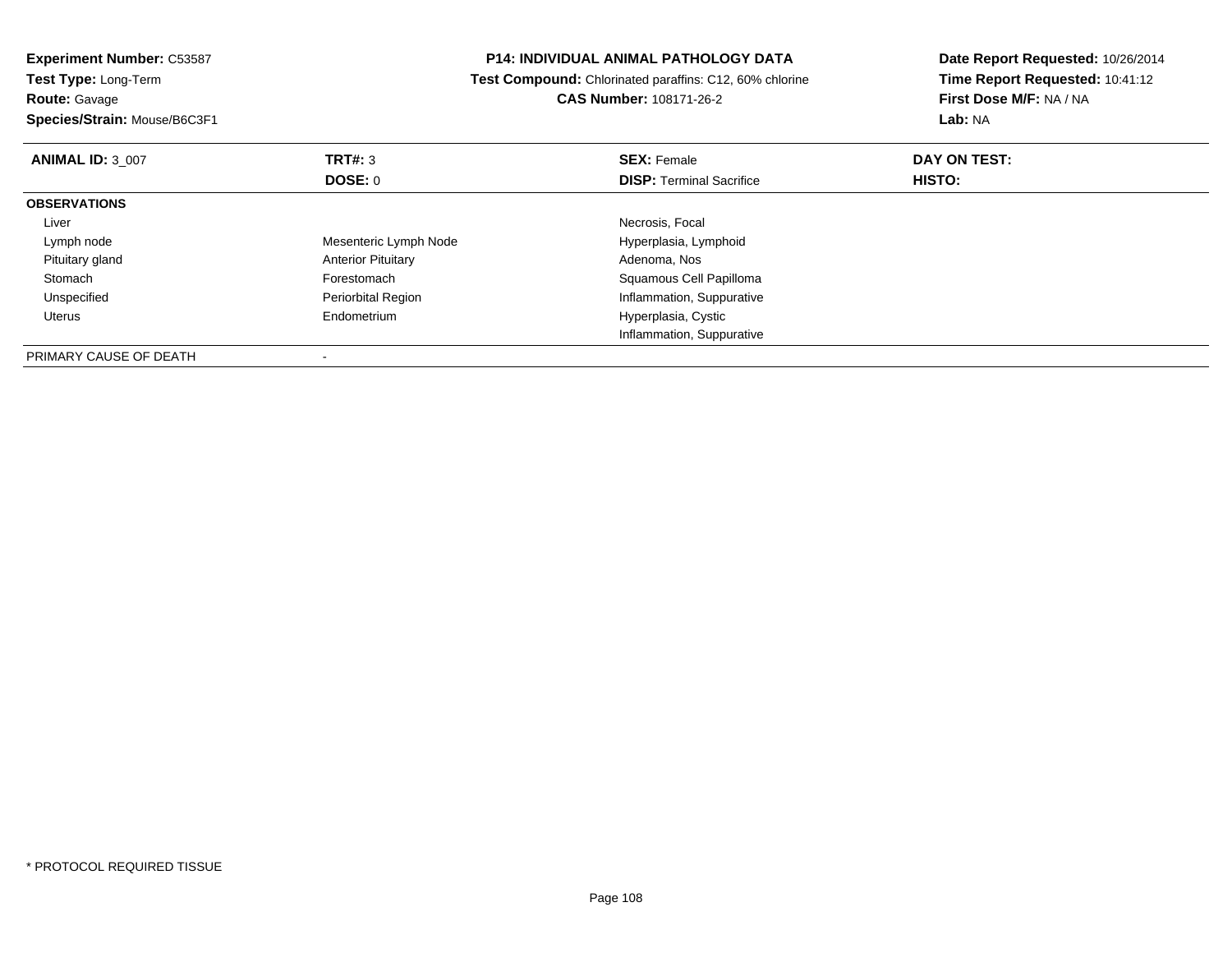**Test Type:** Long-Term

**Route:** Gavage

**Species/Strain:** Mouse/B6C3F1

# **P14: INDIVIDUAL ANIMAL PATHOLOGY DATA**

 **Test Compound:** Chlorinated paraffins: C12, 60% chlorine**CAS Number:** 108171-26-2

| <b>ANIMAL ID: 3 008</b> | TRT#: 3                   | <b>SEX: Female</b>              | DAY ON TEST: |  |
|-------------------------|---------------------------|---------------------------------|--------------|--|
|                         | <b>DOSE: 0</b>            | <b>DISP: Terminal Sacrifice</b> | HISTO:       |  |
| <b>OBSERVATIONS</b>     |                           |                                 |              |  |
| Mammary gland           |                           | Adenocarcinoma, Nos             |              |  |
| Nasal cavity            |                           | Foreign Body, Reaction          |              |  |
|                         |                           | Inflammation, Suppurative       |              |  |
| Ovary                   |                           | Cyst, Follicular Nos            |              |  |
|                         |                           | Luteoma                         |              |  |
| Pituitary gland         | <b>Anterior Pituitary</b> | Adenoma, Nos                    |              |  |
| Thyroid                 |                           | Hyperplasia, Follicular Cell    |              |  |
| Unspecified             | Multiple Organs Nos       | Lymphoma, Mixed-Malignant Type  |              |  |
| Uterus                  | Endometrium               | Hyperplasia, Cystic             |              |  |
| PRIMARY CAUSE OF DEATH  |                           |                                 |              |  |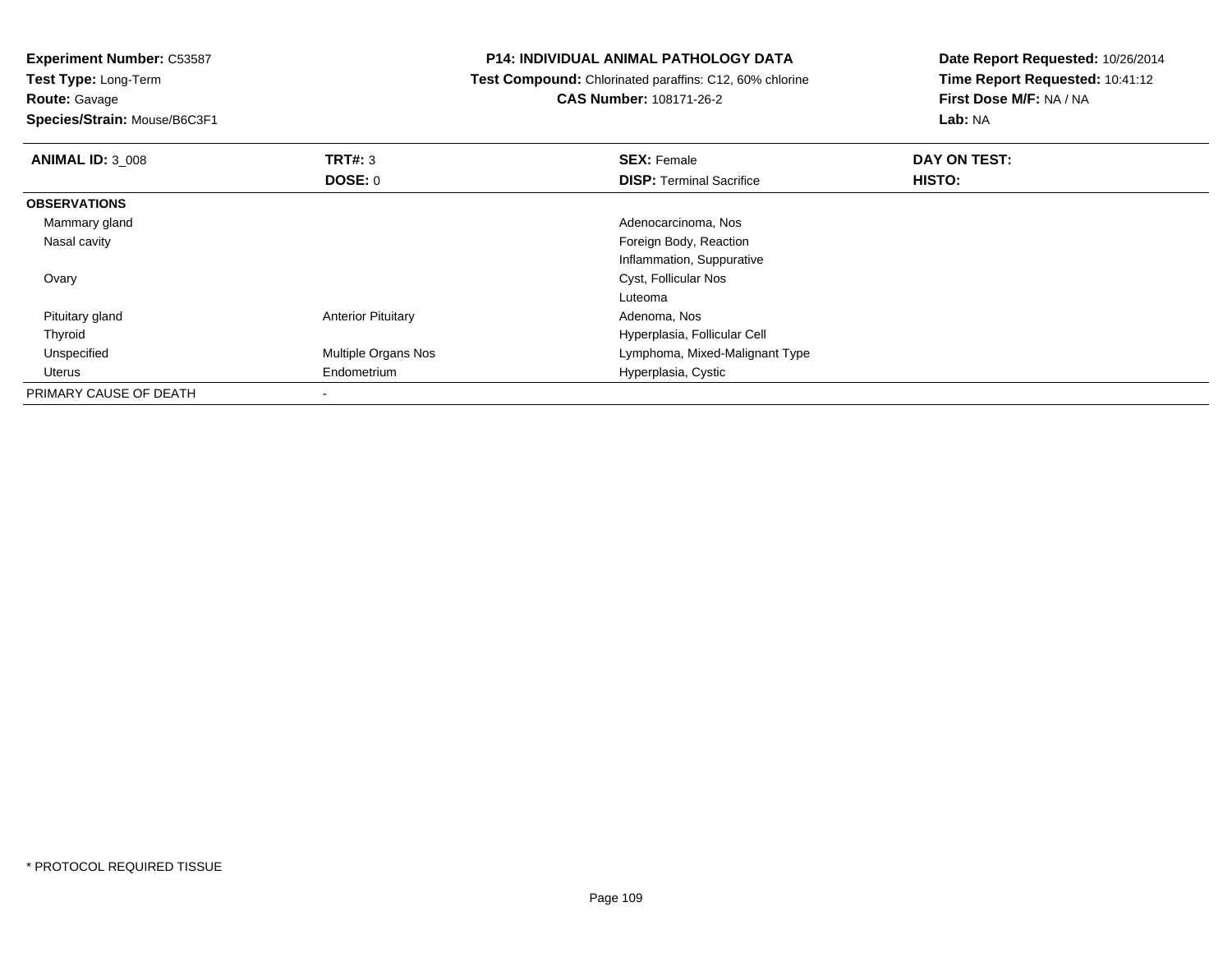**Route:** Gavage

**Species/Strain:** Mouse/B6C3F1

#### **P14: INDIVIDUAL ANIMAL PATHOLOGY DATA**

 **Test Compound:** Chlorinated paraffins: C12, 60% chlorine**CAS Number:** 108171-26-2

| <b>ANIMAL ID: 3 009</b> | TRT#: 3                   | <b>SEX: Female</b>           | DAY ON TEST: |  |
|-------------------------|---------------------------|------------------------------|--------------|--|
|                         | <b>DOSE: 0</b>            | <b>DISP: Natural Death</b>   | HISTO:       |  |
| <b>OBSERVATIONS</b>     |                           |                              |              |  |
| <b>Brain</b>            | Thalamus                  | Psammoma Bodies              |              |  |
| Mammary gland           |                           | <b>Cystic Ducts</b>          |              |  |
| Nasal cavity            |                           | Foreign Body, Reaction       |              |  |
|                         |                           | Inflammation, Suppurative    |              |  |
| Pituitary gland         | <b>Anterior Pituitary</b> | Adenoma, Nos                 |              |  |
| Thyroid                 |                           | Hyperplasia, Follicular Cell |              |  |
| Unspecified             | <b>Mediastinum Nos</b>    | Foreign Body, Reaction       |              |  |
| Uterus                  | Endometrium               | Hyperplasia, Cystic          |              |  |
| PRIMARY CAUSE OF DEATH  |                           |                              |              |  |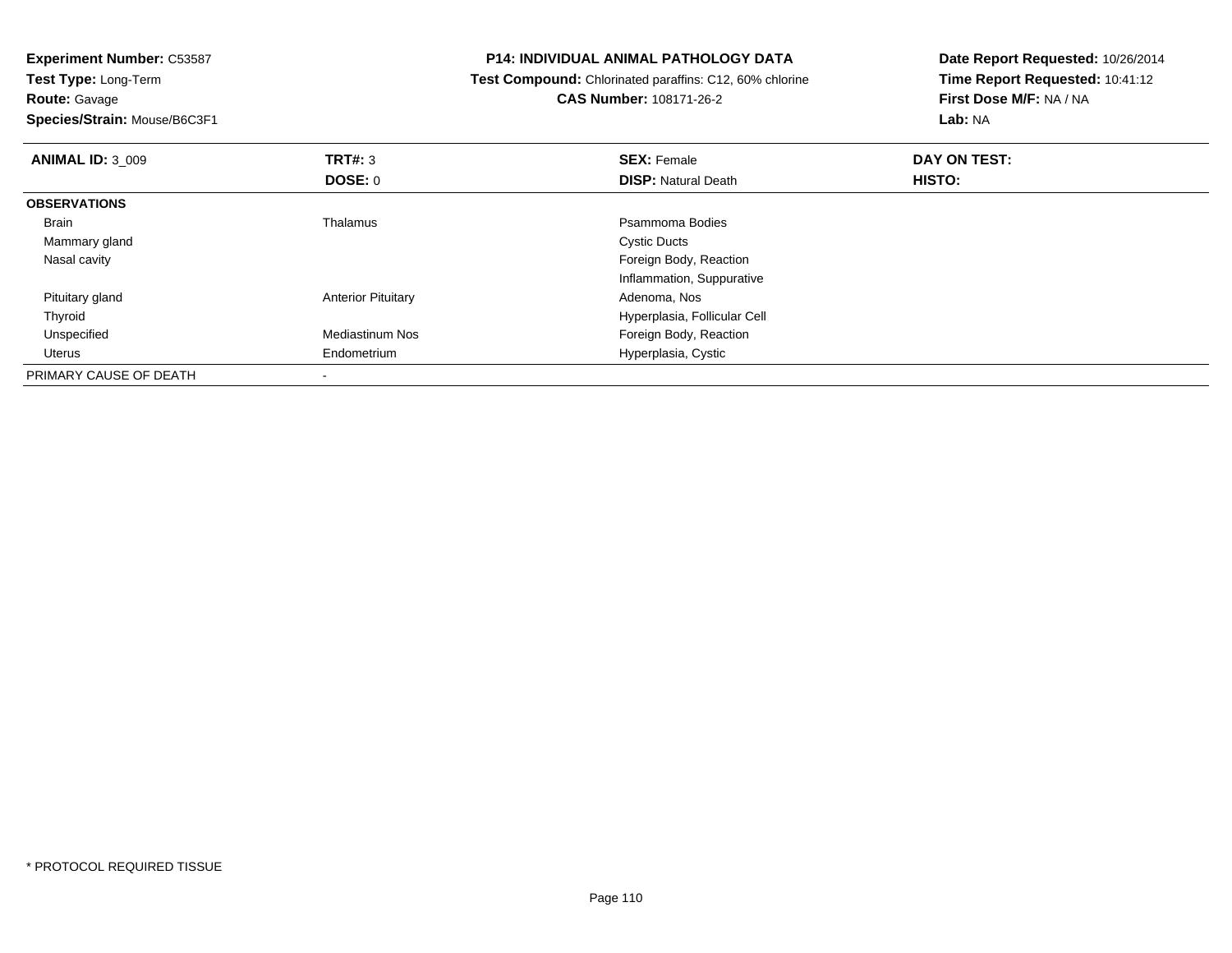**Test Type:** Long-Term

**Route:** Gavage

**Species/Strain:** Mouse/B6C3F1

### **P14: INDIVIDUAL ANIMAL PATHOLOGY DATA**

 **Test Compound:** Chlorinated paraffins: C12, 60% chlorine**CAS Number:** 108171-26-2

| <b>ANIMAL ID: 3 010</b> | <b>TRT#: 3</b><br><b>DOSE: 0</b> | <b>SEX: Female</b><br><b>DISP: Terminal Sacrifice</b> | DAY ON TEST:<br>HISTO: |
|-------------------------|----------------------------------|-------------------------------------------------------|------------------------|
| <b>OBSERVATIONS</b>     |                                  |                                                       |                        |
| Brain                   | Thalamus                         | Psammoma Bodies                                       |                        |
| Mammary gland           |                                  | <b>Cystic Ducts</b>                                   |                        |
| Nasal cavity            |                                  | Foreign Body, Reaction                                |                        |
|                         |                                  | Inflammation, Suppurative                             |                        |
| Ovary                   |                                  | Cyst, Follicular Nos                                  |                        |
|                         |                                  | Hemorrhage, Chronic                                   |                        |
| Pituitary gland         | <b>Anterior Pituitary</b>        | Adenoma, Nos                                          |                        |
| Thymus                  |                                  | Hyperplasia, Lymphoid                                 |                        |
| Thyroid                 |                                  | Hyperplasia, Follicular Cell                          |                        |
| Uterus                  |                                  | <b>Endometrial Stromal Polyp</b>                      |                        |
|                         | Parovarian                       | Granuloma, Lipo                                       |                        |
|                         | Endometrium                      | Hyperplasia, Cystic                                   |                        |
| PRIMARY CAUSE OF DEATH  | -                                |                                                       |                        |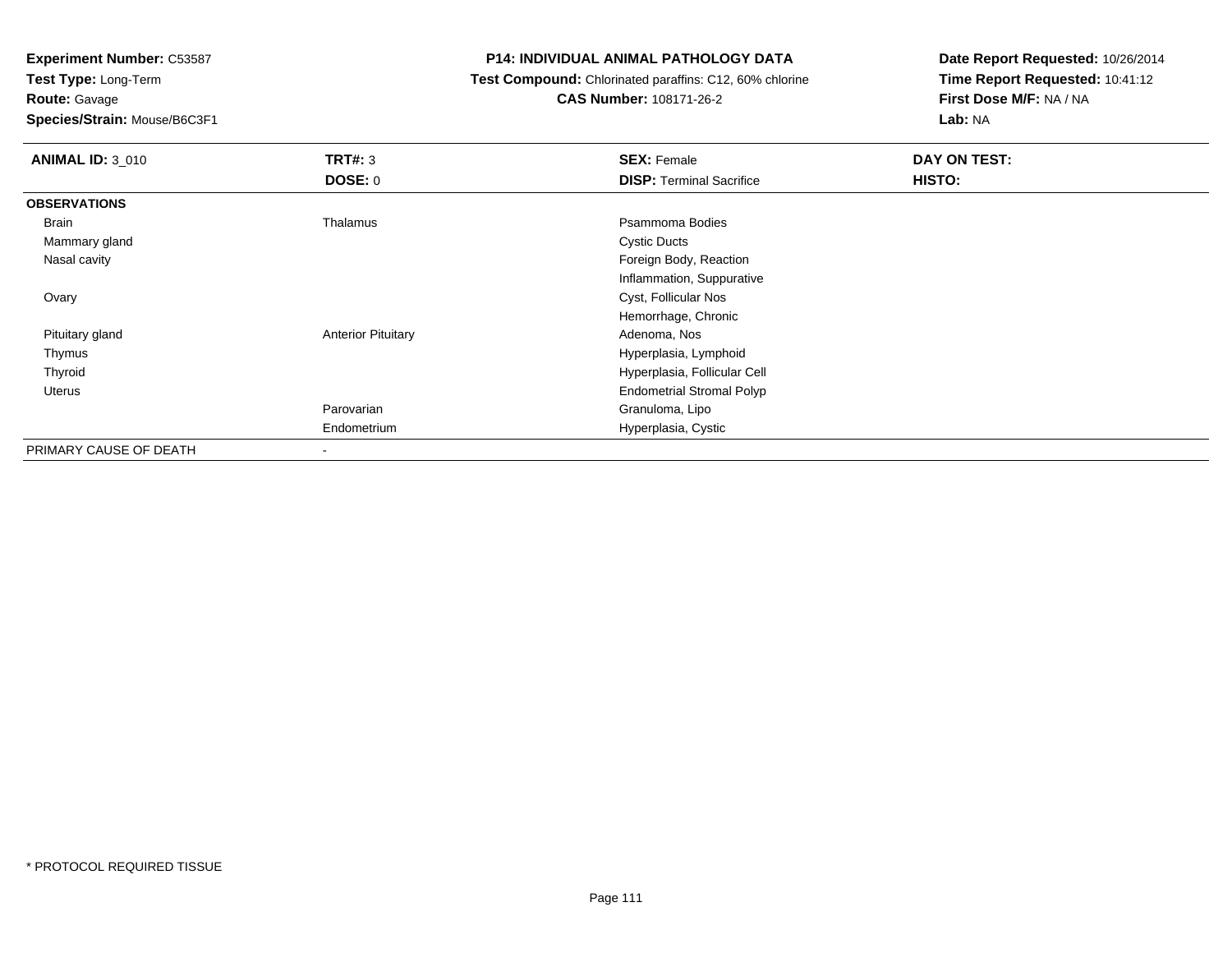**Test Type:** Long-Term

**Route:** Gavage

**Species/Strain:** Mouse/B6C3F1

# **P14: INDIVIDUAL ANIMAL PATHOLOGY DATA**

 **Test Compound:** Chlorinated paraffins: C12, 60% chlorine**CAS Number:** 108171-26-2

| <b>ANIMAL ID: 3_011</b> | <b>TRT#: 3</b>      | <b>SEX: Female</b>         | DAY ON TEST: |  |
|-------------------------|---------------------|----------------------------|--------------|--|
|                         | DOSE: 0             | <b>DISP: Natural Death</b> | HISTO:       |  |
| <b>OBSERVATIONS</b>     |                     |                            |              |  |
| <b>Brain</b>            |                     | Hemorrhage                 |              |  |
|                         |                     | Necrosis, Focal            |              |  |
| Liver                   |                     | Hematopoiesis              |              |  |
|                         |                     | Leukocytosis, Nos          |              |  |
| Lung                    |                     | Leukocytosis, Nos          |              |  |
| Mammary gland           |                     | Fibrosis                   |              |  |
| Nasal cavity            |                     | Foreign Body, Reaction     |              |  |
| Spleen                  |                     | Hematopoiesis              |              |  |
| Stomach                 | Forestomach         | Cyst, Epidermal Inclusion  |              |  |
| Unspecified             | Multiple Organs Nos | Inflammation, Suppurative  |              |  |
| Uterus                  | Endometrium         | Hyperplasia, Cystic        |              |  |
| PRIMARY CAUSE OF DEATH  | ٠                   |                            |              |  |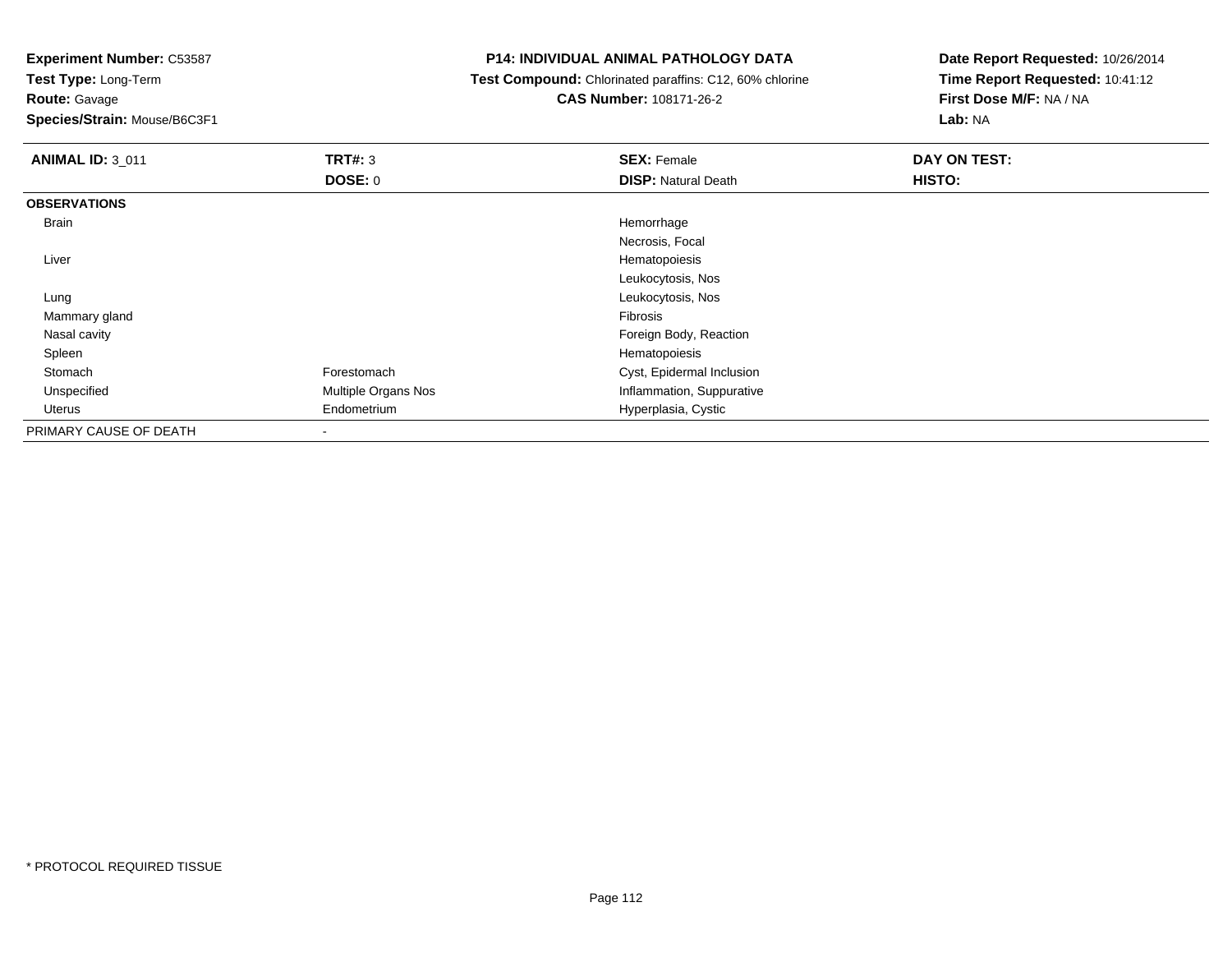**Test Type:** Long-Term**Route:** Gavage

**Species/Strain:** Mouse/B6C3F1

### **P14: INDIVIDUAL ANIMAL PATHOLOGY DATA**

**Test Compound:** Chlorinated paraffins: C12, 60% chlorine

**CAS Number:** 108171-26-2

| <b>ANIMAL ID: 3_012</b> | TRT#: 3                   | <b>SEX: Female</b>              | DAY ON TEST: |
|-------------------------|---------------------------|---------------------------------|--------------|
|                         | <b>DOSE: 0</b>            | <b>DISP: Terminal Sacrifice</b> | HISTO:       |
| <b>OBSERVATIONS</b>     |                           |                                 |              |
| Esophagus               |                           | Squamous Cell Carcinoma         |              |
| Liver                   |                           | Inflammation, Focal             |              |
| Mammary gland           |                           | <b>Cystic Ducts</b>             |              |
| Nasal cavity            |                           | Foreign Body, Reaction          |              |
|                         |                           | Inflammation, Suppurative       |              |
| Ovary                   |                           | Cyst, Follicular Nos            |              |
| Pituitary gland         | <b>Anterior Pituitary</b> | Adenoma, Nos                    |              |
| Spleen                  |                           | Hematopoiesis                   |              |
| Thyroid                 |                           | Follicular-Cell Adenoma         |              |
| <b>Uterus</b>           | Endometrium               | Hyperplasia, Cystic             |              |
|                         |                           | Inflammation, Suppurative       |              |
| PRIMARY CAUSE OF DEATH  | ۰                         |                                 |              |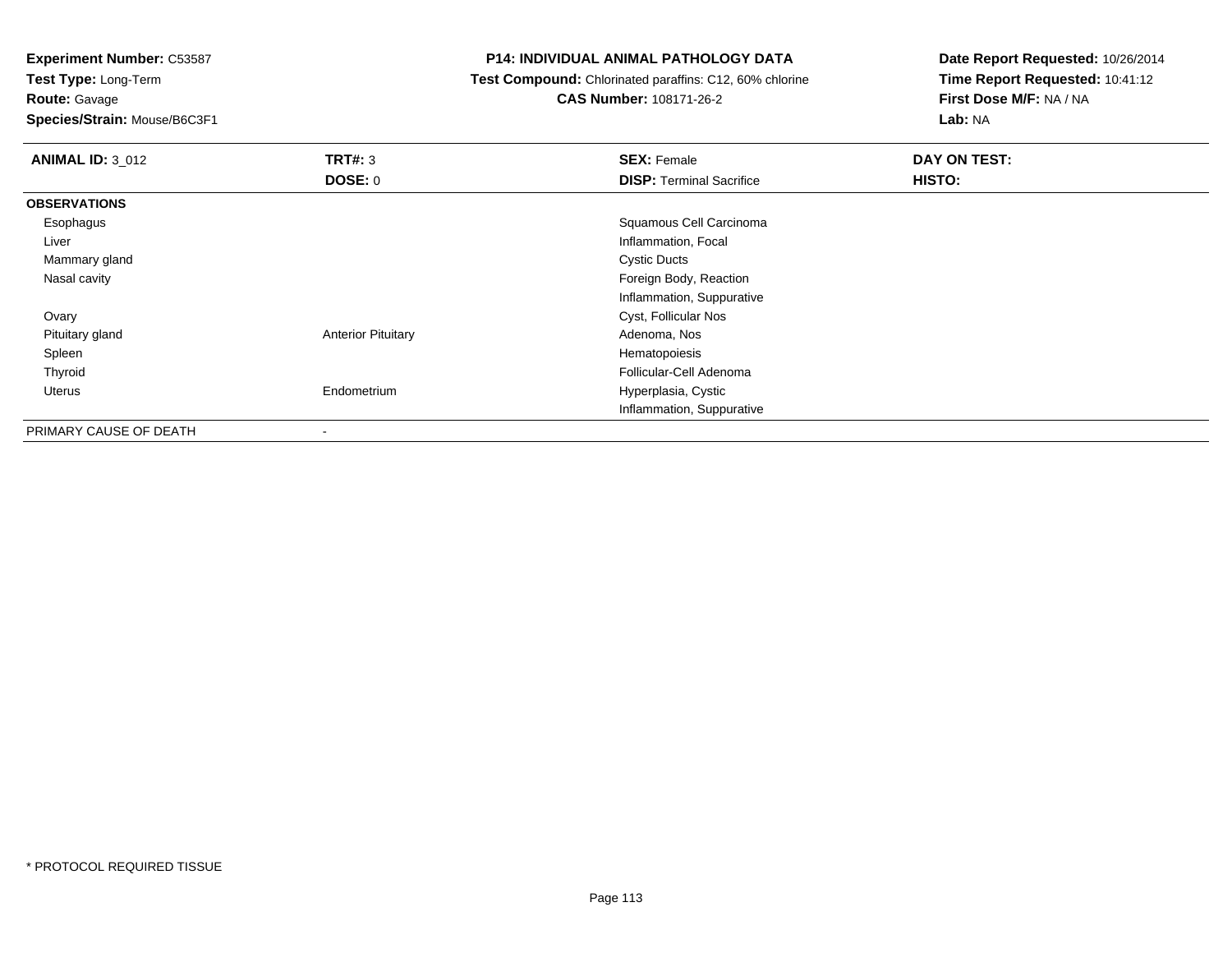**Test Type:** Long-Term

**Route:** Gavage

**Species/Strain:** Mouse/B6C3F1

# **P14: INDIVIDUAL ANIMAL PATHOLOGY DATA**

 **Test Compound:** Chlorinated paraffins: C12, 60% chlorine**CAS Number:** 108171-26-2

| <b>ANIMAL ID: 3_013</b> | TRT#: 3          | <b>SEX: Female</b>              | DAY ON TEST: |
|-------------------------|------------------|---------------------------------|--------------|
|                         | <b>DOSE: 0</b>   | <b>DISP: Terminal Sacrifice</b> | HISTO:       |
| <b>OBSERVATIONS</b>     |                  |                                 |              |
| Kidney                  | Pelvis           | Dilatation, Nos                 |              |
|                         |                  | Mineralization                  |              |
|                         |                  | Nephrosis, Nos                  |              |
| Lymph node              | Iliac Lymph Node | Hyperplasia, Nos                |              |
| Mammary gland           |                  | Adenocarcinoma, Nos             |              |
|                         |                  | <b>Cystic Ducts</b>             |              |
| Skin                    | Perineum         | Squamous Cell Carcinoma         |              |
| Spleen                  |                  | Hematopoiesis                   |              |
| Stomach                 | Forestomach      | Abscess, Nos                    |              |
|                         | Forestomach      | Hyperplasia, Epithelial         |              |
| Urinary bladder         |                  | Inflammation, Chronic           |              |
| Uterus                  | Endometrium      | Hyperplasia, Cystic             |              |
| Vagina                  |                  | Hyperplasia, Epithelial         |              |
|                         |                  | Mineralization                  |              |
| PRIMARY CAUSE OF DEATH  | $\blacksquare$   |                                 |              |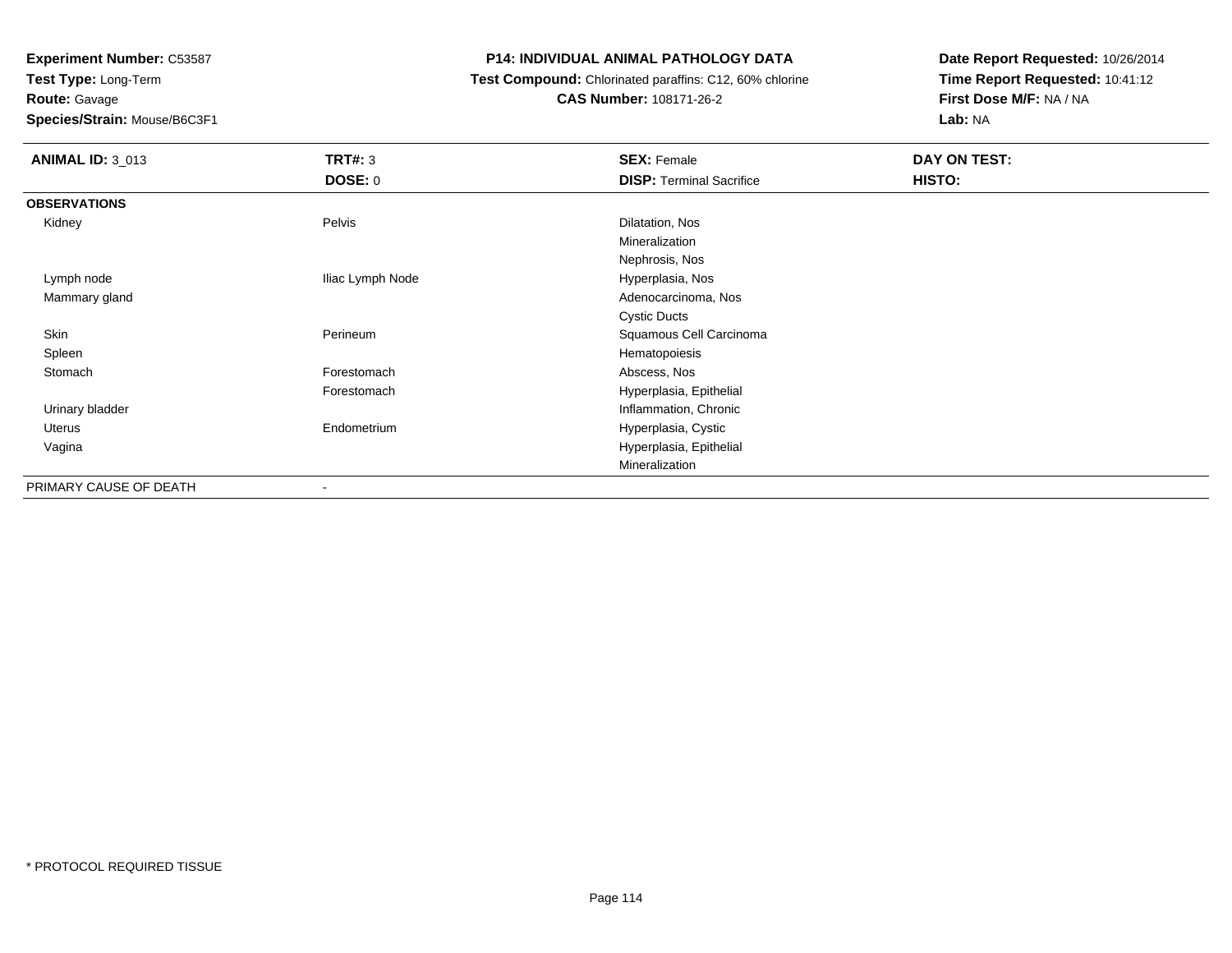| <b>Experiment Number: C53587</b><br><b>Test Type: Long-Term</b><br><b>Route: Gavage</b><br>Species/Strain: Mouse/B6C3F1 |                  | <b>P14: INDIVIDUAL ANIMAL PATHOLOGY DATA</b><br>Test Compound: Chlorinated paraffins: C12, 60% chlorine<br>CAS Number: 108171-26-2 | Date Report Requested: 10/26/2014<br>Time Report Requested: 10:41:12<br>First Dose M/F: NA / NA<br>Lab: NA |
|-------------------------------------------------------------------------------------------------------------------------|------------------|------------------------------------------------------------------------------------------------------------------------------------|------------------------------------------------------------------------------------------------------------|
| <b>ANIMAL ID: 3 014</b>                                                                                                 | <b>TRT#: 3</b>   | <b>SEX: Female</b>                                                                                                                 | DAY ON TEST:                                                                                               |
|                                                                                                                         | DOSE: 0          | <b>DISP:</b> Moribund Sacrifice                                                                                                    | HISTO:                                                                                                     |
| <b>OBSERVATIONS</b>                                                                                                     |                  |                                                                                                                                    |                                                                                                            |
| Lymph node                                                                                                              | Renal Lymph Node | Hyperplasia, Nos                                                                                                                   |                                                                                                            |
| Ovary                                                                                                                   |                  | Cyst, Follicular Nos                                                                                                               |                                                                                                            |
|                                                                                                                         |                  | Hemorrhage, Chronic                                                                                                                |                                                                                                            |
|                                                                                                                         |                  | <b>Hemosiderosis</b>                                                                                                               |                                                                                                            |
| Spleen                                                                                                                  |                  | Hematopoiesis                                                                                                                      |                                                                                                            |
| Uterus                                                                                                                  |                  | Angiectasis                                                                                                                        |                                                                                                            |
|                                                                                                                         | Endometrium      | Hyperplasia, Cystic                                                                                                                |                                                                                                            |
| PRIMARY CAUSE OF DEATH                                                                                                  |                  |                                                                                                                                    |                                                                                                            |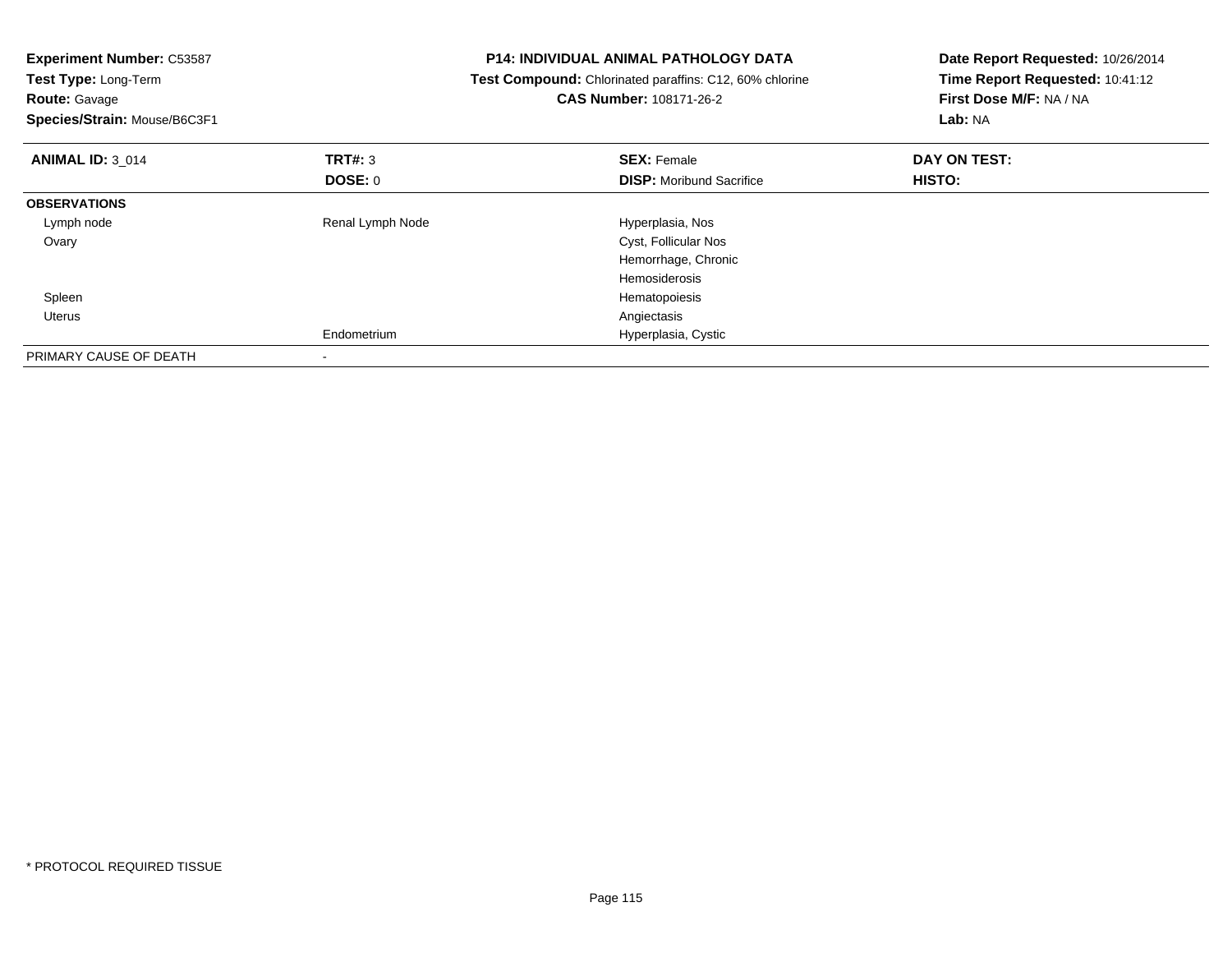**Test Type:** Long-Term

**Route:** Gavage

**Species/Strain:** Mouse/B6C3F1

#### **P14: INDIVIDUAL ANIMAL PATHOLOGY DATA**

**Test Compound:** Chlorinated paraffins: C12, 60% chlorine

**CAS Number:** 108171-26-2

| <b>ANIMAL ID: 3 015</b> | TRT#: 3        | <b>SEX: Female</b>              | DAY ON TEST: |  |
|-------------------------|----------------|---------------------------------|--------------|--|
|                         | <b>DOSE: 0</b> | <b>DISP: Natural Death</b>      | HISTO:       |  |
| <b>OBSERVATIONS</b>     |                |                                 |              |  |
| Adrenal gland           |                | Angiectasis                     |              |  |
| <b>Brain</b>            | Thalamus       | Psammoma Bodies                 |              |  |
| Heart                   |                | Inflammation, Focal             |              |  |
|                         | Atrium         | Thrombosis, Nos                 |              |  |
| Kidney                  |                | Congestion, Nos                 |              |  |
| Lung                    |                | Adenocarcinoma, Nos, Metastatic |              |  |
|                         |                | Thrombosis, Nos                 |              |  |
| Mammary gland           |                | Adenocarcinoma, Nos             |              |  |
| Spleen                  |                | Hematopoiesis                   |              |  |
| PRIMARY CAUSE OF DEATH  |                |                                 |              |  |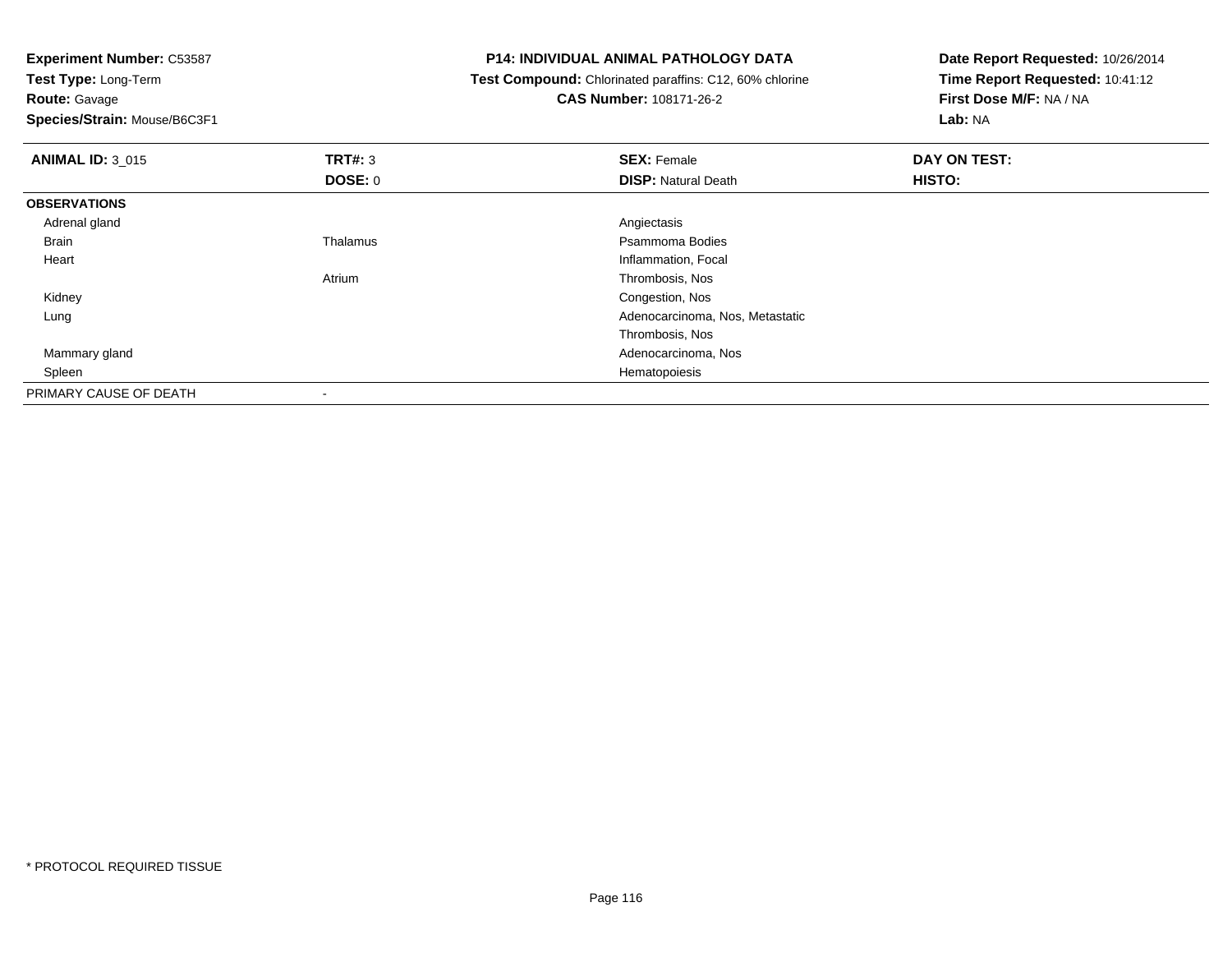| <b>Experiment Number: C53587</b><br>Test Type: Long-Term<br><b>Route: Gavage</b><br>Species/Strain: Mouse/B6C3F1 |                            | <b>P14: INDIVIDUAL ANIMAL PATHOLOGY DATA</b><br>Date Report Requested: 10/26/2014<br>Time Report Requested: 10:41:12<br>Test Compound: Chlorinated paraffins: C12, 60% chlorine<br>First Dose M/F: NA / NA<br>CAS Number: 108171-26-2<br>Lab: NA |              |
|------------------------------------------------------------------------------------------------------------------|----------------------------|--------------------------------------------------------------------------------------------------------------------------------------------------------------------------------------------------------------------------------------------------|--------------|
| <b>ANIMAL ID: 3 016</b>                                                                                          | TRT#: 3                    | <b>SEX: Female</b>                                                                                                                                                                                                                               | DAY ON TEST: |
|                                                                                                                  | <b>DOSE: 0</b>             | <b>DISP:</b> Moribund Sacrifice                                                                                                                                                                                                                  | HISTO:       |
| <b>OBSERVATIONS</b>                                                                                              |                            |                                                                                                                                                                                                                                                  |              |
| Nasal cavity                                                                                                     |                            | Foreign Body, Reaction                                                                                                                                                                                                                           |              |
|                                                                                                                  |                            | Inflammation, Suppurative                                                                                                                                                                                                                        |              |
| Unspecified                                                                                                      | <b>Multiple Organs Nos</b> | Lymphoma, Mixed-Malignant Type                                                                                                                                                                                                                   |              |
| PRIMARY CAUSE OF DEATH                                                                                           |                            |                                                                                                                                                                                                                                                  |              |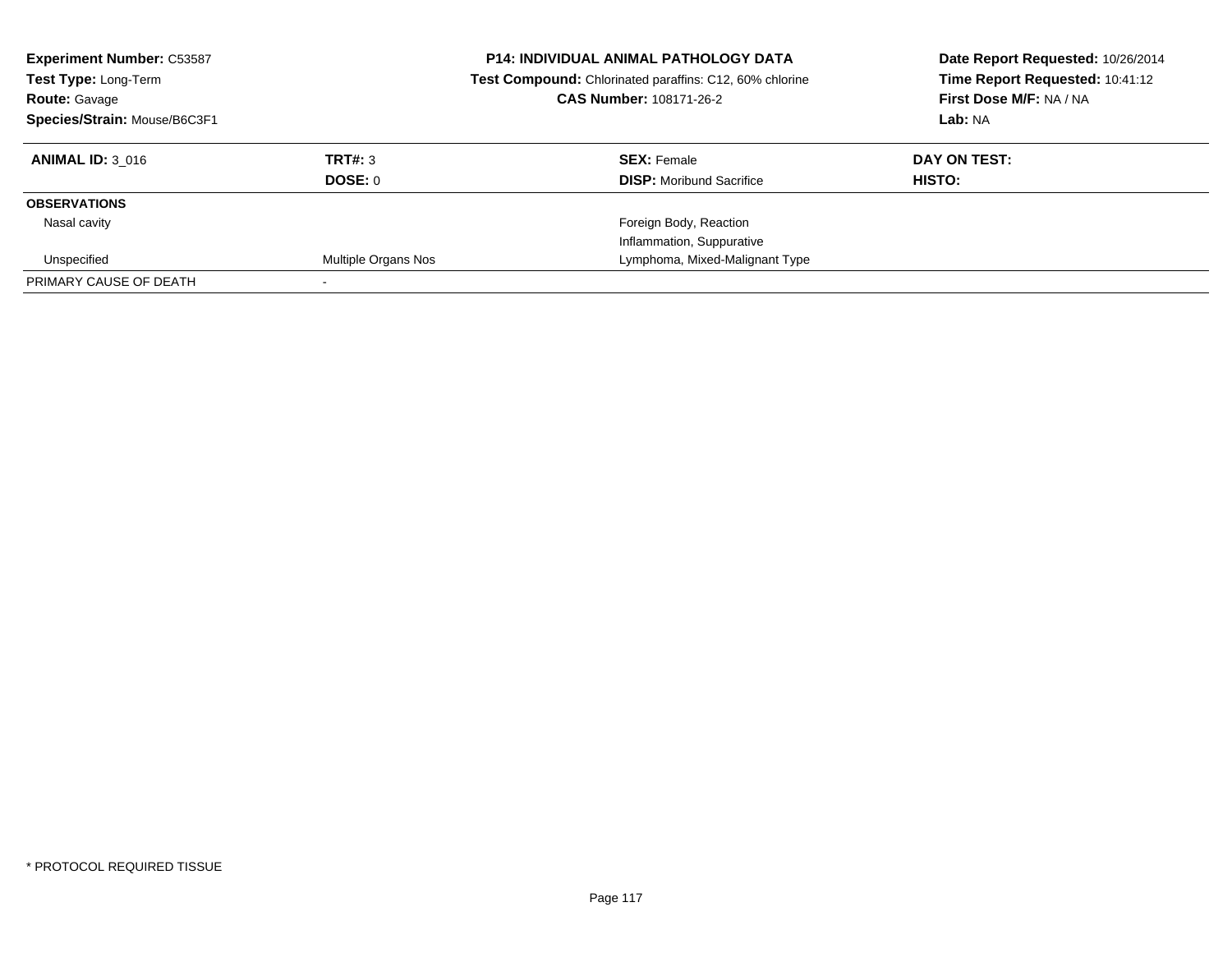| <b>Experiment Number: C53587</b><br>Test Type: Long-Term<br><b>Route: Gavage</b><br>Species/Strain: Mouse/B6C3F1 |                        | P14: INDIVIDUAL ANIMAL PATHOLOGY DATA<br>Test Compound: Chlorinated paraffins: C12, 60% chlorine<br><b>CAS Number: 108171-26-2</b> | Date Report Requested: 10/26/2014<br>Time Report Requested: 10:41:12<br>First Dose M/F: NA / NA<br>Lab: NA |
|------------------------------------------------------------------------------------------------------------------|------------------------|------------------------------------------------------------------------------------------------------------------------------------|------------------------------------------------------------------------------------------------------------|
| <b>ANIMAL ID: 3 017</b>                                                                                          | <b>TRT#: 3</b>         | <b>SEX: Female</b>                                                                                                                 | DAY ON TEST:                                                                                               |
|                                                                                                                  | <b>DOSE: 0</b>         | <b>DISP:</b> Terminal Sacrifice                                                                                                    | <b>HISTO:</b>                                                                                              |
| <b>OBSERVATIONS</b>                                                                                              |                        |                                                                                                                                    |                                                                                                            |
| <b>Brain</b>                                                                                                     | Thalamus               | Psammoma Bodies                                                                                                                    |                                                                                                            |
| Lymph node                                                                                                       | Mediastinal Lymph Node | Hyperplasia, Nos                                                                                                                   |                                                                                                            |
| Stomach                                                                                                          | Forestomach            | Hyperplasia, Epithelial                                                                                                            |                                                                                                            |
|                                                                                                                  | Forestomach            | Inflammation, Focal                                                                                                                |                                                                                                            |
| Thyroid                                                                                                          |                        | Hyperplasia, Follicular Cell                                                                                                       |                                                                                                            |
| Uterus                                                                                                           | Endometrium            | Hyperplasia, Cystic                                                                                                                |                                                                                                            |
| PRIMARY CAUSE OF DEATH                                                                                           |                        |                                                                                                                                    |                                                                                                            |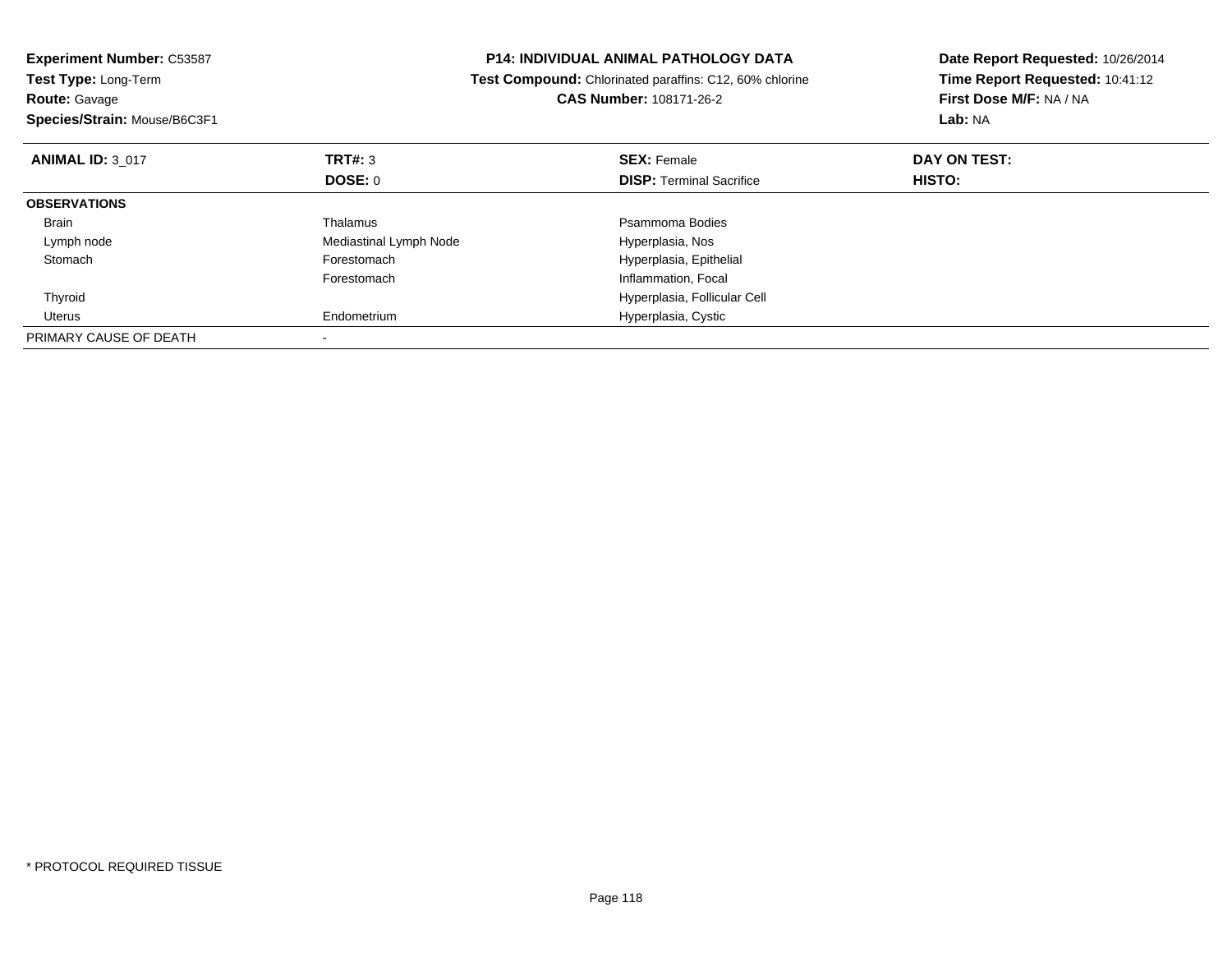**Route:** Gavage

**Species/Strain:** Mouse/B6C3F1

# **P14: INDIVIDUAL ANIMAL PATHOLOGY DATA**

**Test Compound:** Chlorinated paraffins: C12, 60% chlorine

**CAS Number:** 108171-26-2

| <b>ANIMAL ID: 3_018</b> | <b>TRT#: 3</b>              | <b>SEX: Female</b>               | DAY ON TEST: |  |
|-------------------------|-----------------------------|----------------------------------|--------------|--|
|                         | DOSE: 0                     | <b>DISP: Terminal Sacrifice</b>  | HISTO:       |  |
| <b>OBSERVATIONS</b>     |                             |                                  |              |  |
| <b>Brain</b>            | Thalamus                    | Psammoma Bodies                  |              |  |
| Eye                     | <b>Nasolacrimal Duct</b>    | Inflammation, Nos                |              |  |
| Liver                   |                             | Hemangiosarcoma                  |              |  |
|                         |                             | Infarct, Nos                     |              |  |
| Lung                    | Alveoli                     | Histiocytosis                    |              |  |
|                         |                             | Pigmentation, Nos                |              |  |
| Lymph node              | <b>Bronchial Lymph Node</b> | Hyperplasia, Nos                 |              |  |
| Pancreas                |                             | <b>Cystic Ducts</b>              |              |  |
| Spleen                  |                             | Hematopoiesis                    |              |  |
| Stomach                 | Forestomach                 | Hyperplasia, Epithelial          |              |  |
| Thyroid                 |                             | Degeneration, Cystic             |              |  |
| Unspecified             | Multiple Organs Nos         | Inflammation, Suppurative        |              |  |
| Uterus                  |                             | <b>Endometrial Stromal Polyp</b> |              |  |
|                         | Endometrium                 | Hyperplasia, Cystic              |              |  |
| PRIMARY CAUSE OF DEATH  | ٠                           |                                  |              |  |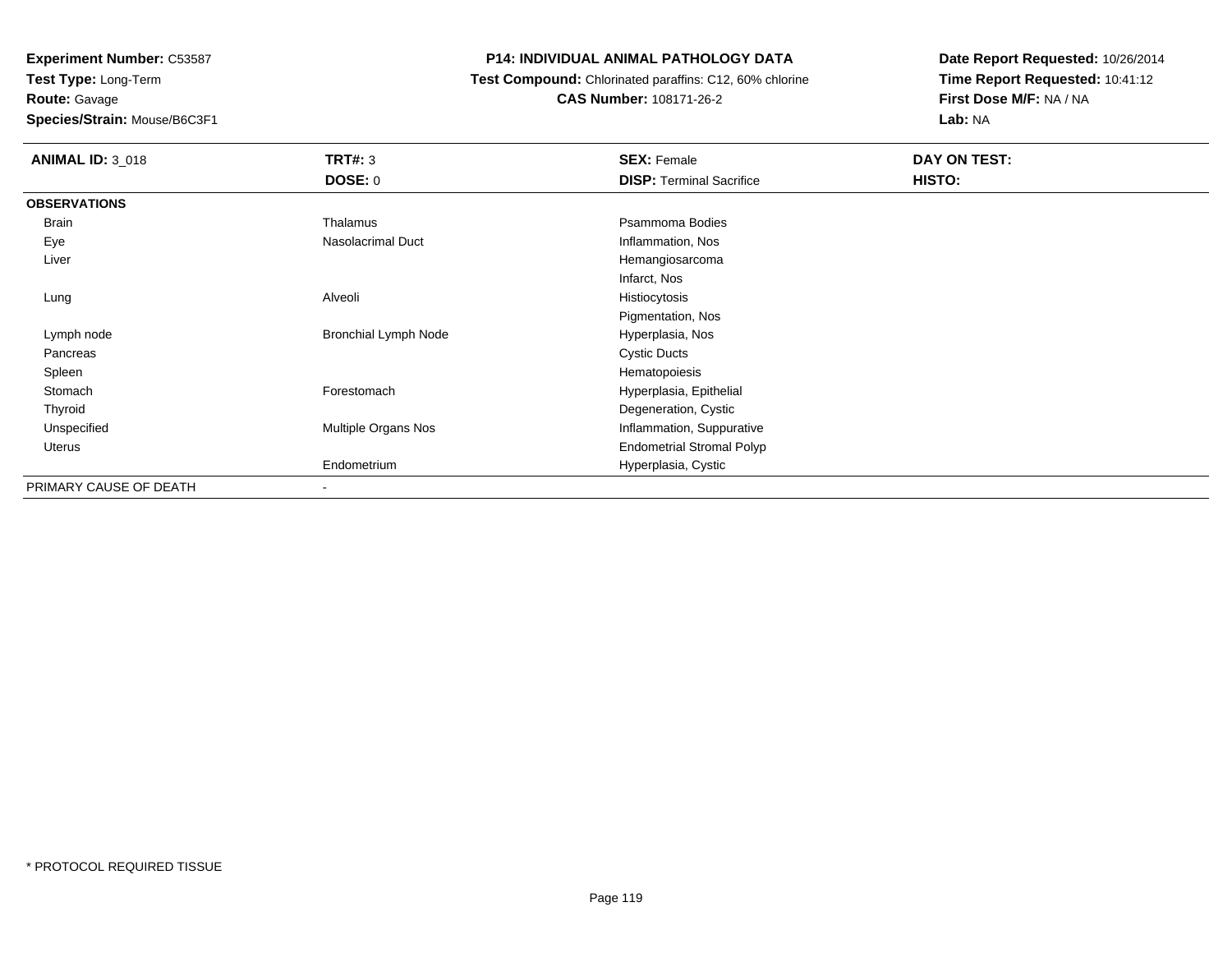| <b>Experiment Number: C53587</b><br>Test Type: Long-Term<br><b>Route: Gavage</b><br>Species/Strain: Mouse/B6C3F1 |                 | <b>P14: INDIVIDUAL ANIMAL PATHOLOGY DATA</b><br>Date Report Requested: 10/26/2014<br>Time Report Requested: 10:41:12<br>Test Compound: Chlorinated paraffins: C12, 60% chlorine<br>First Dose M/F: NA / NA<br>CAS Number: 108171-26-2<br>Lab: NA |              |
|------------------------------------------------------------------------------------------------------------------|-----------------|--------------------------------------------------------------------------------------------------------------------------------------------------------------------------------------------------------------------------------------------------|--------------|
| <b>ANIMAL ID: 3 019</b>                                                                                          | TRT#: 3         | <b>SEX: Female</b>                                                                                                                                                                                                                               | DAY ON TEST: |
|                                                                                                                  | DOSE: 0         | <b>DISP:</b> Accidently Killed                                                                                                                                                                                                                   | HISTO:       |
| <b>OBSERVATIONS</b>                                                                                              |                 |                                                                                                                                                                                                                                                  |              |
| Lung                                                                                                             |                 | Congestion, Nos                                                                                                                                                                                                                                  |              |
| Unspecified                                                                                                      | Mediastinum Nos | Foreign Body, Reaction                                                                                                                                                                                                                           |              |
|                                                                                                                  | Mediastinum Nos | Inflammation, Acute                                                                                                                                                                                                                              |              |
| PRIMARY CAUSE OF DEATH                                                                                           |                 |                                                                                                                                                                                                                                                  |              |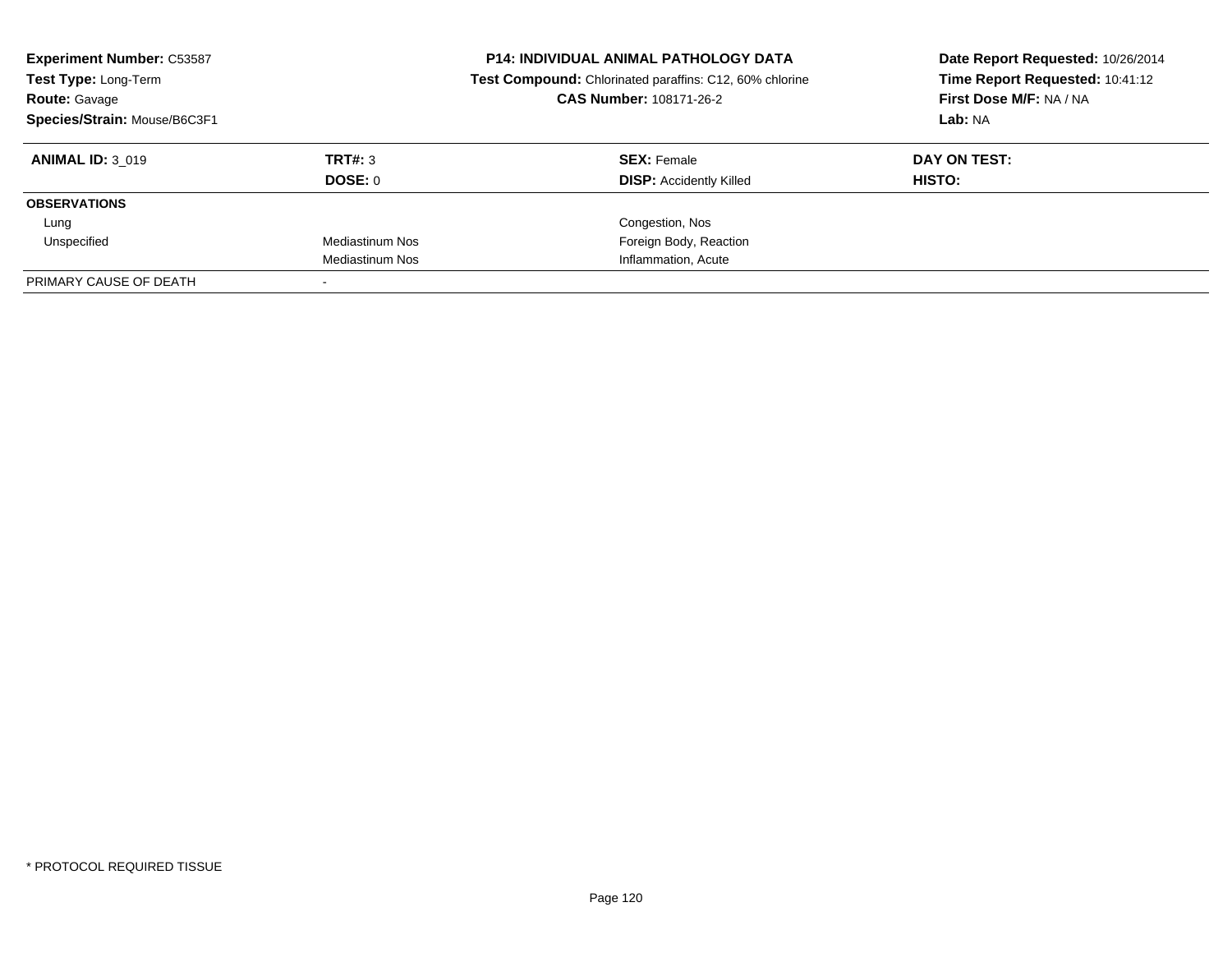**Test Type:** Long-Term**Route:** Gavage

**Species/Strain:** Mouse/B6C3F1

# **P14: INDIVIDUAL ANIMAL PATHOLOGY DATA**

 **Test Compound:** Chlorinated paraffins: C12, 60% chlorine**CAS Number:** 108171-26-2

| <b>ANIMAL ID: 3 020</b> | <b>TRT#: 3</b>            | <b>SEX: Female</b>              | DAY ON TEST: |  |
|-------------------------|---------------------------|---------------------------------|--------------|--|
|                         | <b>DOSE: 0</b>            | <b>DISP: Terminal Sacrifice</b> | HISTO:       |  |
| <b>OBSERVATIONS</b>     |                           |                                 |              |  |
| Brain                   | Thalamus                  | Psammoma Bodies                 |              |  |
| Lung                    |                           | Leukocytosis, Nos               |              |  |
| Lymph node              | Mesenteric Lymph Node     | Hyperplasia, Lymphoid           |              |  |
| Mammary gland           |                           | Adenocarcinoma, Nos             |              |  |
| Nasal cavity            |                           | Foreign Body, Reaction          |              |  |
|                         |                           | Inflammation, Suppurative       |              |  |
| Ovary                   |                           | Cyst, Follicular Nos            |              |  |
| Pituitary gland         | <b>Anterior Pituitary</b> | Hyperplasia, Focal              |              |  |
| Uterus                  | Endometrium               | Hyperplasia, Cystic             |              |  |
|                         |                           | Inflammation, Suppurative       |              |  |
| PRIMARY CAUSE OF DEATH  | ۰                         |                                 |              |  |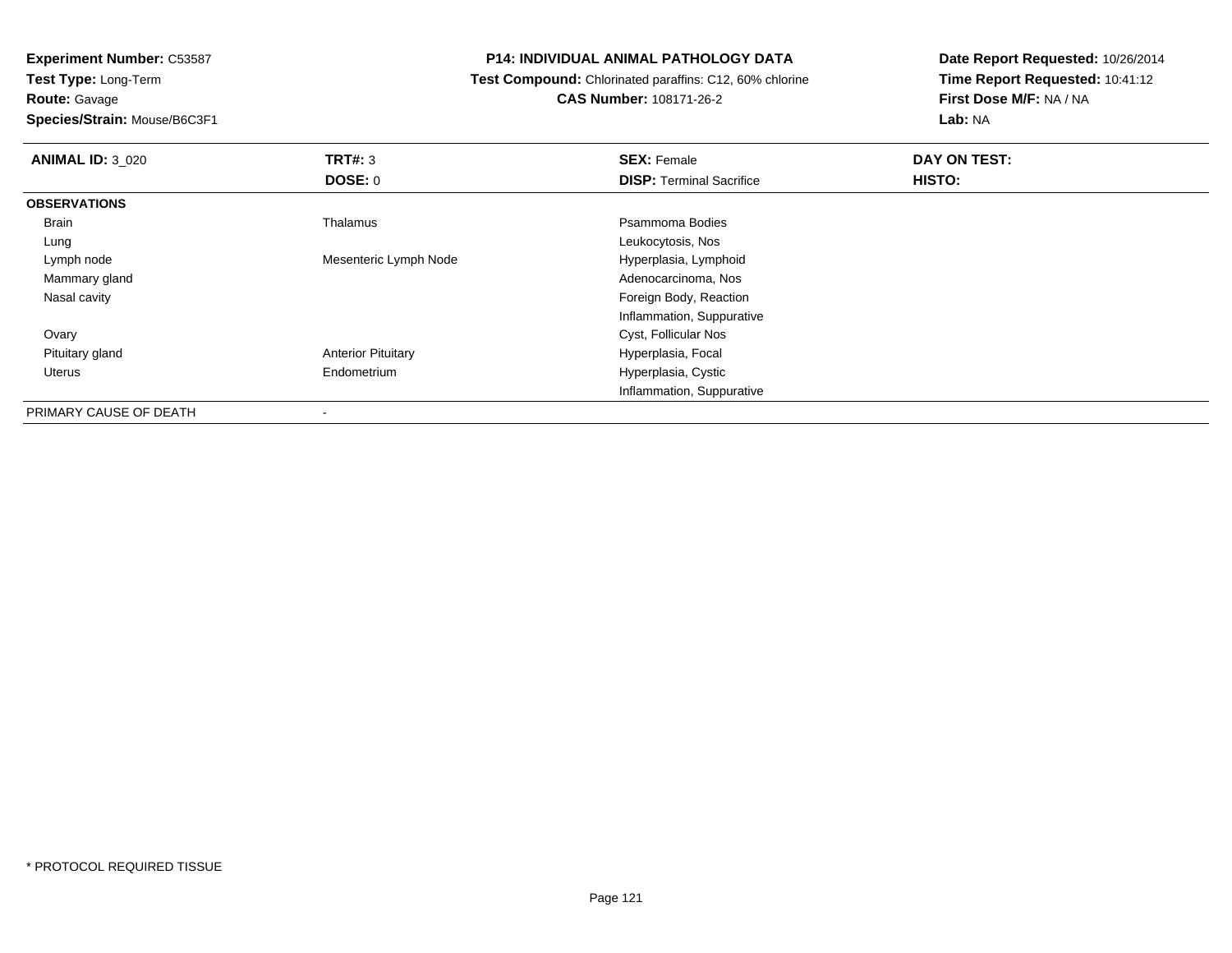| <b>Experiment Number: C53587</b><br>Test Type: Long-Term<br><b>Route: Gavage</b><br>Species/Strain: Mouse/B6C3F1 |                           | <b>P14: INDIVIDUAL ANIMAL PATHOLOGY DATA</b><br>Test Compound: Chlorinated paraffins: C12, 60% chlorine<br><b>CAS Number: 108171-26-2</b> | Date Report Requested: 10/26/2014<br>Time Report Requested: 10:41:12<br>First Dose M/F: NA / NA<br>Lab: NA |
|------------------------------------------------------------------------------------------------------------------|---------------------------|-------------------------------------------------------------------------------------------------------------------------------------------|------------------------------------------------------------------------------------------------------------|
| <b>ANIMAL ID: 3 021</b>                                                                                          | TRT#: 3                   | <b>SEX: Female</b>                                                                                                                        | DAY ON TEST:                                                                                               |
|                                                                                                                  | DOSE: 0                   | <b>DISP:</b> Terminal Sacrifice                                                                                                           | <b>HISTO:</b>                                                                                              |
| <b>OBSERVATIONS</b>                                                                                              |                           |                                                                                                                                           |                                                                                                            |
| Nasal cavity                                                                                                     |                           | Foreign Body, Reaction                                                                                                                    |                                                                                                            |
|                                                                                                                  |                           | Inflammation, Suppurative                                                                                                                 |                                                                                                            |
| Pituitary gland                                                                                                  | <b>Anterior Pituitary</b> | Adenoma, Nos                                                                                                                              |                                                                                                            |
| Skin                                                                                                             |                           | Sebaceous Adenoma                                                                                                                         |                                                                                                            |
| Thyroid                                                                                                          |                           | Follicular-Cell Adenoma                                                                                                                   |                                                                                                            |
| Uterus                                                                                                           | Endometrium               | Hyperplasia, Cystic                                                                                                                       |                                                                                                            |
| PRIMARY CAUSE OF DEATH                                                                                           |                           |                                                                                                                                           |                                                                                                            |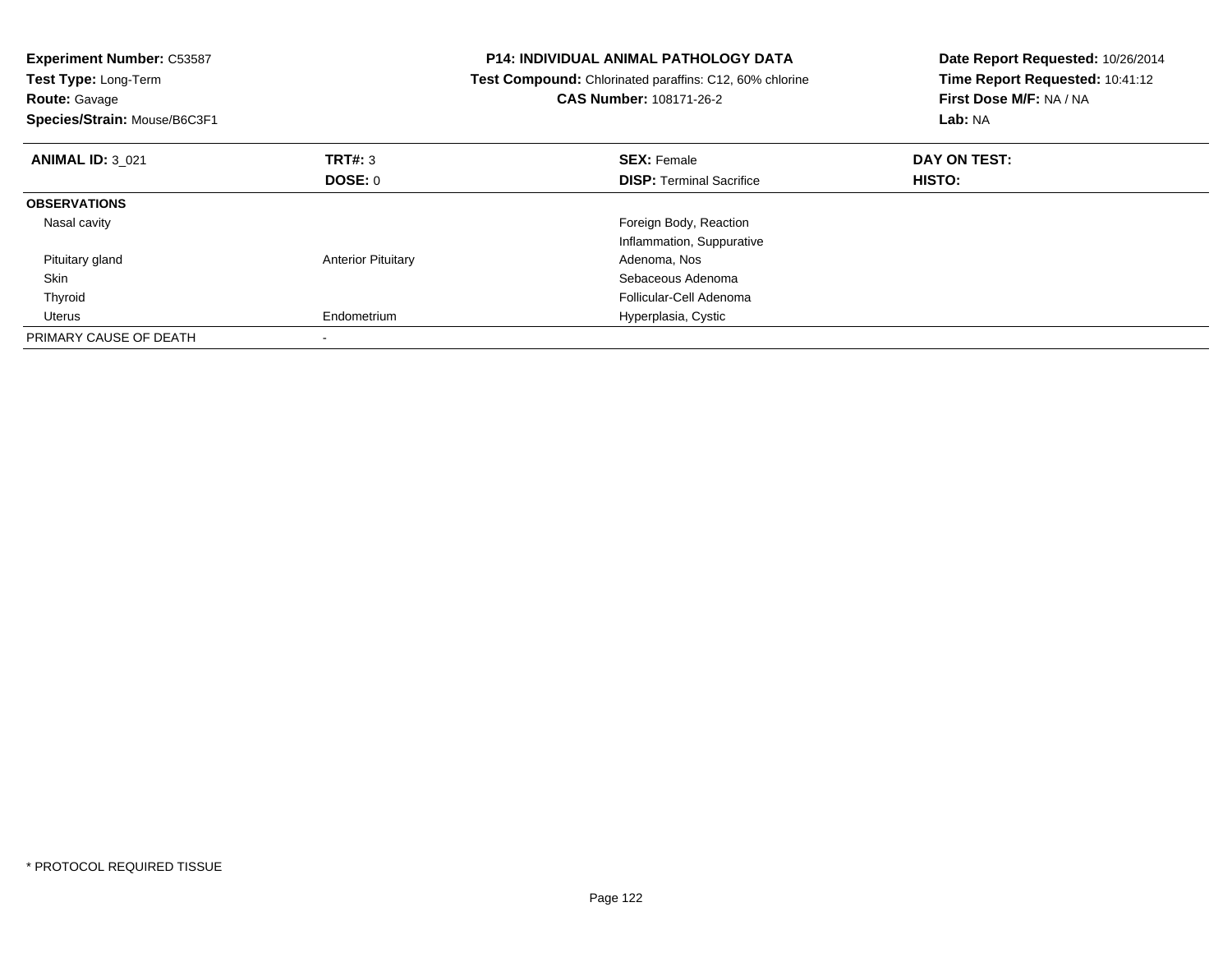**Route:** Gavage

**Species/Strain:** Mouse/B6C3F1

#### **P14: INDIVIDUAL ANIMAL PATHOLOGY DATA**

 **Test Compound:** Chlorinated paraffins: C12, 60% chlorine**CAS Number:** 108171-26-2

| <b>ANIMAL ID: 3 022</b> | TRT#: 3                   | <b>SEX: Female</b>              | DAY ON TEST: |  |
|-------------------------|---------------------------|---------------------------------|--------------|--|
|                         | <b>DOSE: 0</b>            | <b>DISP: Terminal Sacrifice</b> | HISTO:       |  |
| <b>OBSERVATIONS</b>     |                           |                                 |              |  |
| Adrenal gland           | Capsule                   | Adenoma, Nos                    |              |  |
|                         | <b>Cortex Nos</b>         | Cytoplasmic Vacuolization       |              |  |
| <b>Brain</b>            | Thalamus                  | Psammoma Bodies                 |              |  |
| <b>Intestine Small</b>  | <b>Mesentery Nos</b>      | Necrosis, Fat                   |              |  |
| Liver                   |                           | Fibrosiderotic Nodule           |              |  |
|                         |                           | Hepatocellular Carcinoma        |              |  |
| Pituitary gland         | <b>Anterior Pituitary</b> | Adenoma, Nos                    |              |  |
| Stomach                 | Forestomach               | Squamous Cell Papilloma         |              |  |
| Thyroid                 |                           | Hyperplasia, Follicular Cell    |              |  |
| Uterus                  | Endometrium               | Hyperplasia, Cystic             |              |  |
| PRIMARY CAUSE OF DEATH  |                           |                                 |              |  |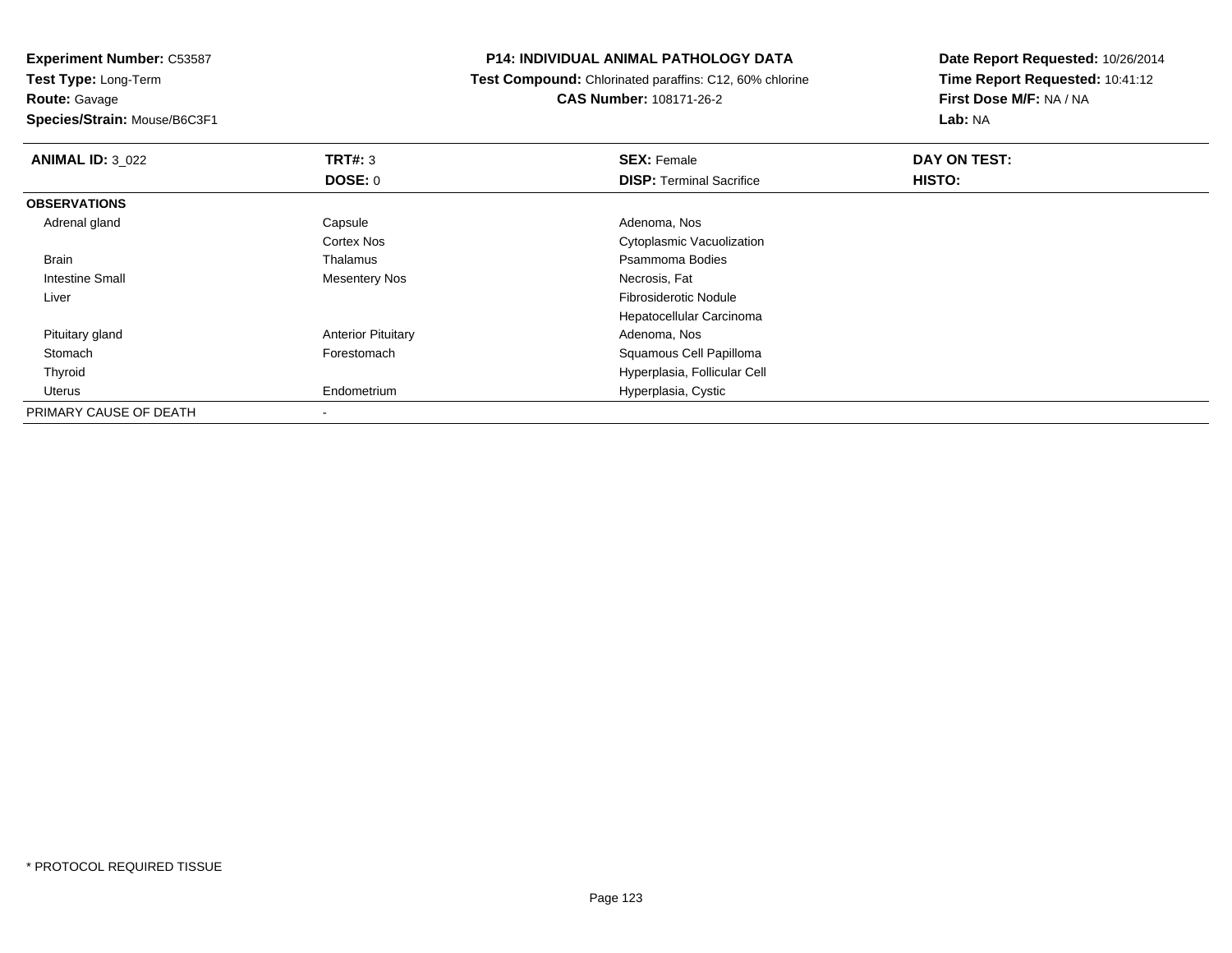| <b>Experiment Number: C53587</b><br>Test Type: Long-Term<br><b>Route: Gavage</b><br>Species/Strain: Mouse/B6C3F1 |                | <b>P14: INDIVIDUAL ANIMAL PATHOLOGY DATA</b><br>Test Compound: Chlorinated paraffins: C12, 60% chlorine<br><b>CAS Number: 108171-26-2</b> | Date Report Requested: 10/26/2014<br>Time Report Requested: 10:41:12<br>First Dose M/F: NA / NA<br>Lab: NA |
|------------------------------------------------------------------------------------------------------------------|----------------|-------------------------------------------------------------------------------------------------------------------------------------------|------------------------------------------------------------------------------------------------------------|
| <b>ANIMAL ID: 3 023</b>                                                                                          | TRT#: 3        | <b>SEX: Female</b>                                                                                                                        | DAY ON TEST:                                                                                               |
|                                                                                                                  | <b>DOSE: 0</b> | <b>DISP:</b> Terminal Sacrifice                                                                                                           | HISTO:                                                                                                     |
| <b>OBSERVATIONS</b>                                                                                              |                |                                                                                                                                           |                                                                                                            |
| Brain                                                                                                            | Thalamus       | Psammoma Bodies                                                                                                                           |                                                                                                            |
| Nasal cavity                                                                                                     |                | Foreign Body, Reaction                                                                                                                    |                                                                                                            |
|                                                                                                                  |                | Inflammation, Suppurative                                                                                                                 |                                                                                                            |
| Thyroid                                                                                                          |                | Hyperplasia, Follicular Cell                                                                                                              |                                                                                                            |
| Uterus                                                                                                           | Endometrium    | Hyperplasia, Cystic                                                                                                                       |                                                                                                            |
| PRIMARY CAUSE OF DEATH                                                                                           |                |                                                                                                                                           |                                                                                                            |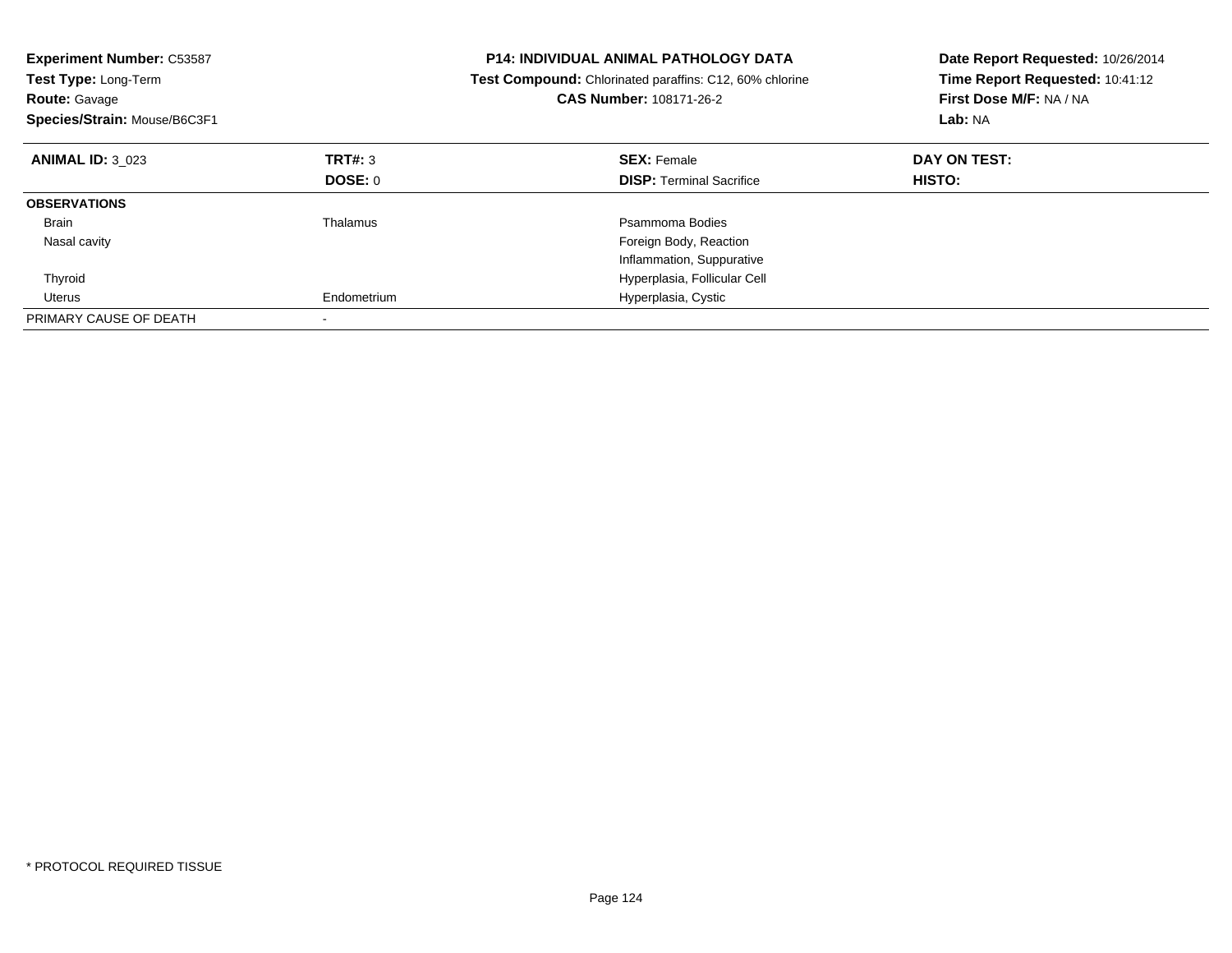| <b>Experiment Number: C53587</b><br>Test Type: Long-Term<br><b>Route: Gavage</b><br>Species/Strain: Mouse/B6C3F1 |                           | <b>P14: INDIVIDUAL ANIMAL PATHOLOGY DATA</b><br>Date Report Requested: 10/26/2014<br>Time Report Requested: 10:41:12<br><b>Test Compound:</b> Chlorinated paraffins: C12, 60% chlorine<br>First Dose M/F: NA / NA<br>CAS Number: 108171-26-2<br>Lab: NA |                        |
|------------------------------------------------------------------------------------------------------------------|---------------------------|---------------------------------------------------------------------------------------------------------------------------------------------------------------------------------------------------------------------------------------------------------|------------------------|
| <b>ANIMAL ID: 3 024</b>                                                                                          | TRT#: 3<br>DOSE: 0        | <b>SEX: Female</b><br><b>DISP:</b> Terminal Sacrifice                                                                                                                                                                                                   | DAY ON TEST:<br>HISTO: |
| <b>OBSERVATIONS</b>                                                                                              |                           |                                                                                                                                                                                                                                                         |                        |
| Lung                                                                                                             |                           | Congestion, Nos                                                                                                                                                                                                                                         |                        |
| Ovary                                                                                                            |                           | Tubular Adenoma                                                                                                                                                                                                                                         |                        |
| Pituitary gland                                                                                                  | <b>Anterior Pituitary</b> | Hyperplasia, Focal                                                                                                                                                                                                                                      |                        |
| Thyroid                                                                                                          |                           | Follicular-Cell Adenoma                                                                                                                                                                                                                                 |                        |
| PRIMARY CAUSE OF DEATH                                                                                           |                           |                                                                                                                                                                                                                                                         |                        |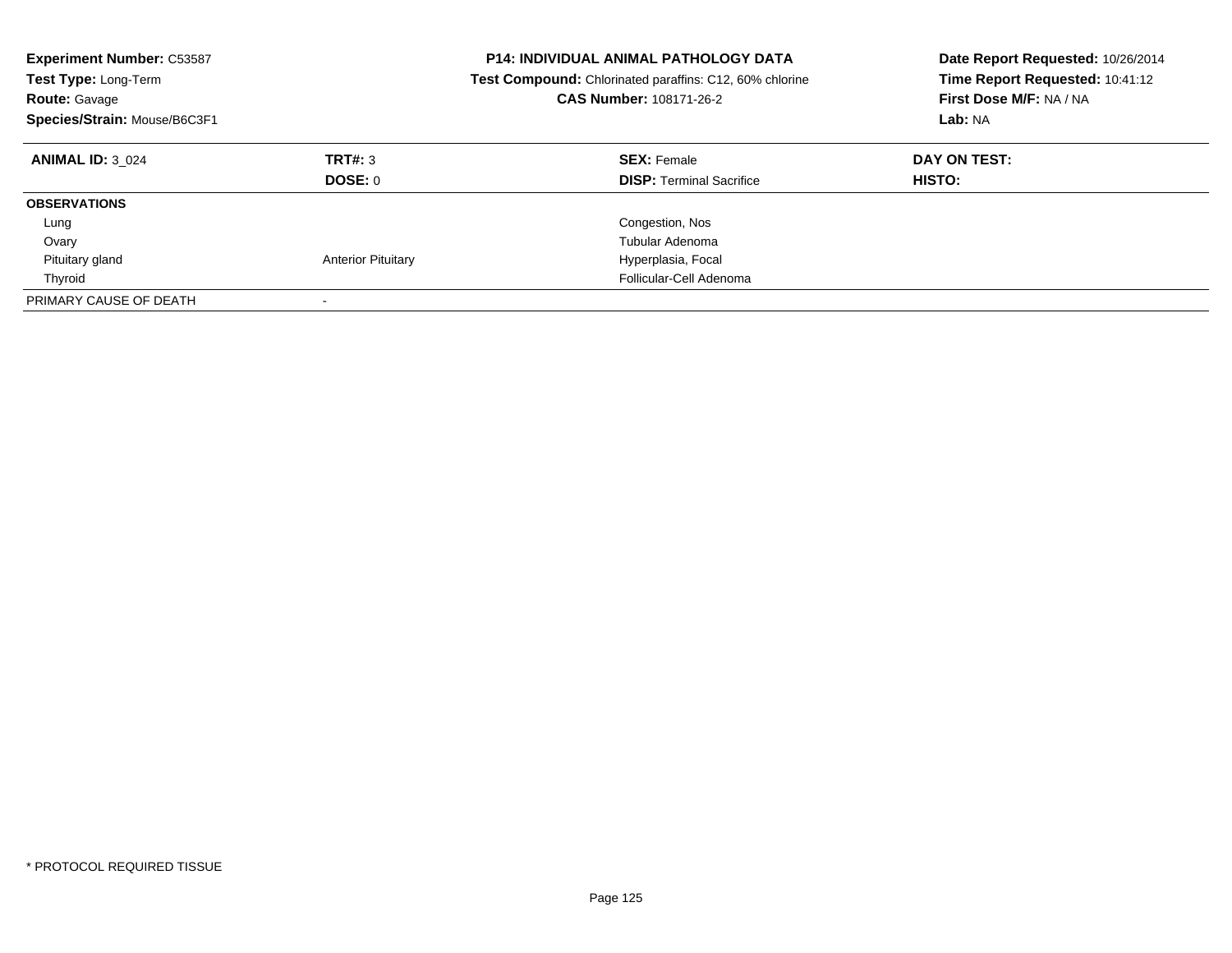**Route:** Gavage

**Species/Strain:** Mouse/B6C3F1

### **P14: INDIVIDUAL ANIMAL PATHOLOGY DATA**

 **Test Compound:** Chlorinated paraffins: C12, 60% chlorine**CAS Number:** 108171-26-2

| <b>ANIMAL ID: 3_025</b> | TRT#: 3                   | <b>SEX: Female</b>              | DAY ON TEST: |  |
|-------------------------|---------------------------|---------------------------------|--------------|--|
|                         | <b>DOSE: 0</b>            | <b>DISP: Terminal Sacrifice</b> | HISTO:       |  |
| <b>OBSERVATIONS</b>     |                           |                                 |              |  |
| Adrenal gland           | <b>Cortex Nos</b>         | Cytoplasmic Vacuolization       |              |  |
| Brain                   | Thalamus                  | Psammoma Bodies                 |              |  |
| Nasal cavity            |                           | Foreign Body, Reaction          |              |  |
|                         |                           | Inflammation, Suppurative       |              |  |
| Ovary                   |                           | Cyst, Follicular Nos            |              |  |
| Pituitary gland         | <b>Anterior Pituitary</b> | Adenoma, Nos                    |              |  |
| Stomach                 | Forestomach               | Hyperplasia, Epithelial         |              |  |
|                         | Forestomach               | Inflammation, Focal             |              |  |
| Thyroid                 |                           | Hyperplasia, Follicular Cell    |              |  |
| Uterus                  |                           | Fibroma                         |              |  |
|                         | Endometrium               | Hyperplasia, Cystic             |              |  |
| Vagina                  |                           | Inflammation, Suppurative       |              |  |
| PRIMARY CAUSE OF DEATH  |                           |                                 |              |  |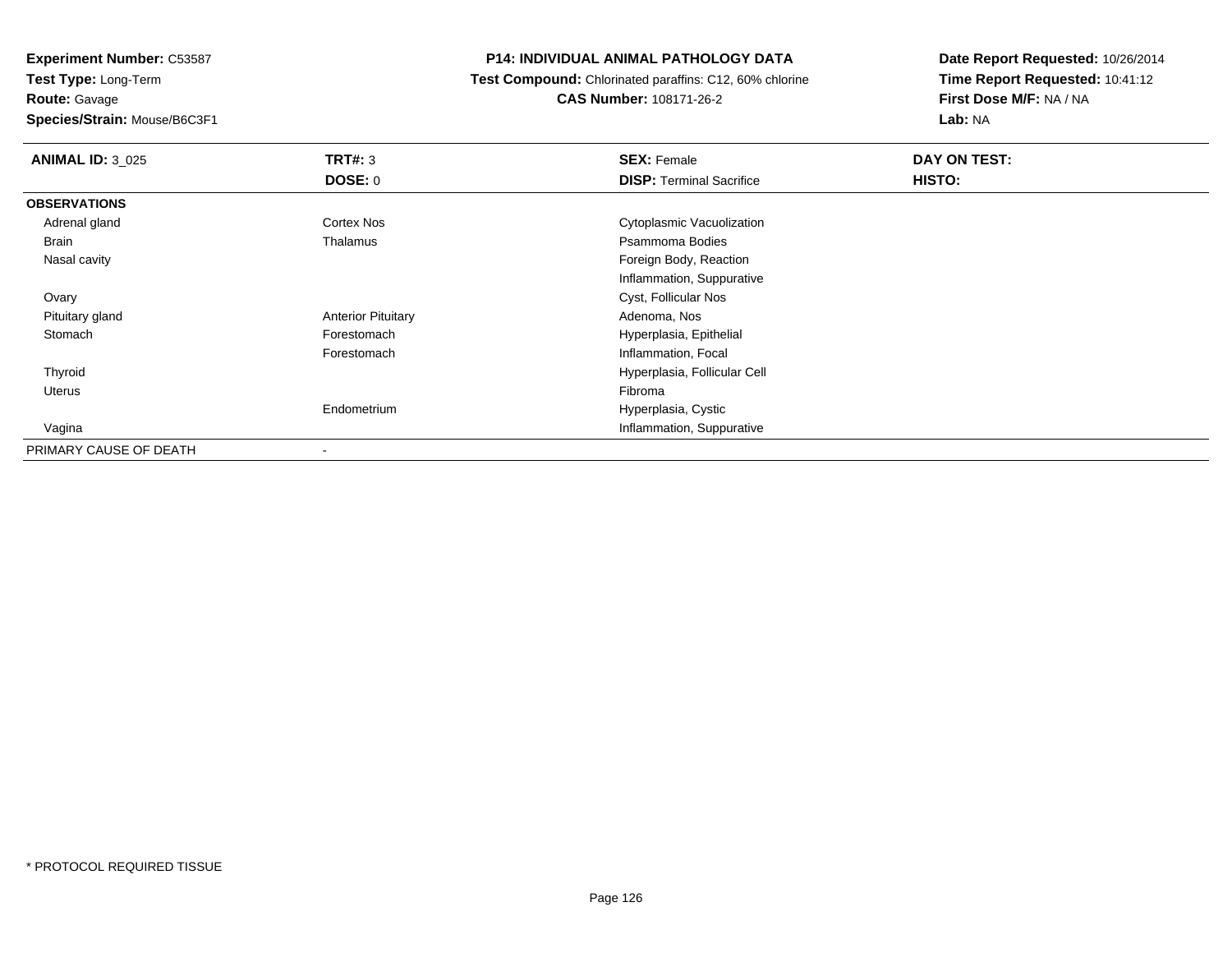| <b>Experiment Number: C53587</b><br>Test Type: Long-Term<br><b>Route: Gavage</b><br>Species/Strain: Mouse/B6C3F1 |                     | <b>P14: INDIVIDUAL ANIMAL PATHOLOGY DATA</b><br>Test Compound: Chlorinated paraffins: C12, 60% chlorine<br><b>CAS Number: 108171-26-2</b> | Date Report Requested: 10/26/2014<br>Time Report Requested: 10:41:12<br>First Dose M/F: NA / NA<br>Lab: NA |
|------------------------------------------------------------------------------------------------------------------|---------------------|-------------------------------------------------------------------------------------------------------------------------------------------|------------------------------------------------------------------------------------------------------------|
| <b>ANIMAL ID: 3 026</b>                                                                                          | TRT#: 3             | <b>SEX: Female</b>                                                                                                                        | DAY ON TEST:                                                                                               |
|                                                                                                                  | DOSE: 0             | <b>DISP: Terminal Sacrifice</b>                                                                                                           | <b>HISTO:</b>                                                                                              |
| <b>OBSERVATIONS</b>                                                                                              |                     |                                                                                                                                           |                                                                                                            |
| <b>Brain</b>                                                                                                     | Thalamus            | Psammoma Bodies                                                                                                                           |                                                                                                            |
| Ovary                                                                                                            |                     | Cyst, Follicular Nos                                                                                                                      |                                                                                                            |
| Stomach                                                                                                          | Forestomach         | Hyperplasia, Epithelial                                                                                                                   |                                                                                                            |
| Unspecified                                                                                                      | Multiple Organs Nos | Lymphoma, Mixed-Malignant Type                                                                                                            |                                                                                                            |
| Uterus                                                                                                           | Endometrium         | Hyperplasia, Cystic                                                                                                                       |                                                                                                            |
| PRIMARY CAUSE OF DEATH                                                                                           |                     |                                                                                                                                           |                                                                                                            |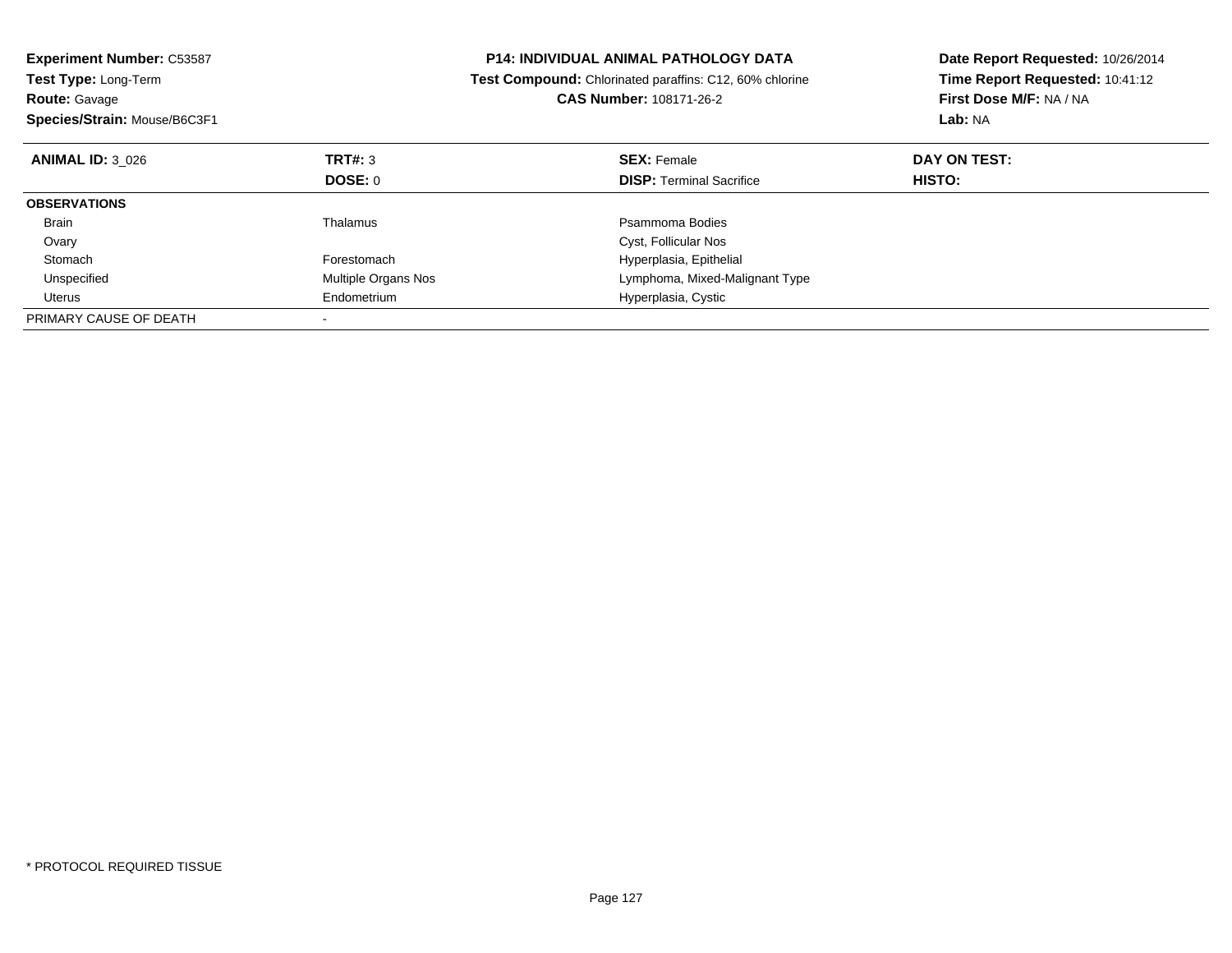| <b>Experiment Number: C53587</b> |                          | <b>P14: INDIVIDUAL ANIMAL PATHOLOGY DATA</b>            | Date Report Requested: 10/26/2014 |
|----------------------------------|--------------------------|---------------------------------------------------------|-----------------------------------|
| <b>Test Type: Long-Term</b>      |                          | Test Compound: Chlorinated paraffins: C12, 60% chlorine | Time Report Requested: 10:41:12   |
| <b>Route: Gavage</b>             |                          | CAS Number: 108171-26-2                                 | First Dose M/F: NA / NA           |
| Species/Strain: Mouse/B6C3F1     |                          |                                                         | Lab: NA                           |
| <b>ANIMAL ID: 3 027</b>          | <b>TRT#: 3</b>           | <b>SEX: Female</b>                                      | DAY ON TEST:                      |
|                                  | <b>DOSE: 0</b>           | <b>DISP:</b> Terminal Sacrifice                         | <b>HISTO:</b>                     |
| <b>OBSERVATIONS</b>              |                          |                                                         |                                   |
| Brain                            | Thalamus                 | Psammoma Bodies                                         |                                   |
| Kidney                           |                          | Hyperplasia, Lymphoid                                   |                                   |
| Lung                             |                          | Periarteritis                                           |                                   |
| Nasal cavity                     |                          | Foreign Body, Reaction                                  |                                   |
|                                  |                          | Inflammation, Suppurative                               |                                   |
| Spleen                           |                          | Hyperplasia, Lymphoid                                   |                                   |
| Stomach                          | Forestomach              | Hyperplasia, Epithelial                                 |                                   |
|                                  | Forestomach              | Inflammation, Focal                                     |                                   |
| Uterus                           | Endometrium              | Hyperplasia, Cystic                                     |                                   |
| PRIMARY CAUSE OF DEATH           | $\overline{\phantom{a}}$ |                                                         |                                   |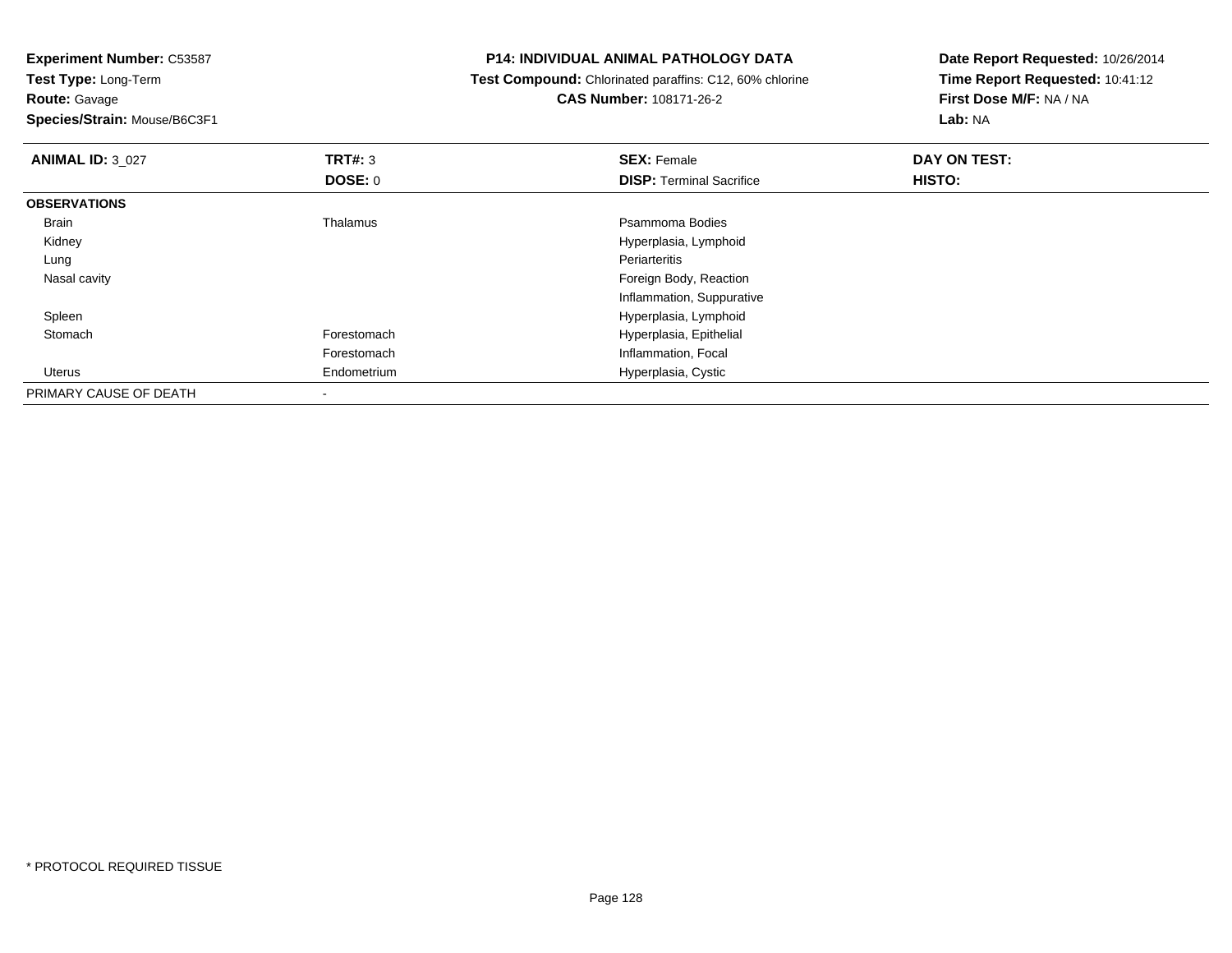**Route:** Gavage

**Species/Strain:** Mouse/B6C3F1

# **P14: INDIVIDUAL ANIMAL PATHOLOGY DATA**

 **Test Compound:** Chlorinated paraffins: C12, 60% chlorine**CAS Number:** 108171-26-2

| <b>ANIMAL ID: 3_028</b> | TRT#: 3                   | <b>SEX: Female</b>              | DAY ON TEST: |  |
|-------------------------|---------------------------|---------------------------------|--------------|--|
|                         | DOSE: 0                   | <b>DISP: Terminal Sacrifice</b> | HISTO:       |  |
| <b>OBSERVATIONS</b>     |                           |                                 |              |  |
| Brain                   | Thalamus                  | Psammoma Bodies                 |              |  |
| Lymph node              | Mesenteric Lymph Node     | Hyperplasia, Lymphoid           |              |  |
| Pancreas                |                           | Acinar-Cell Adenoma             |              |  |
| Pituitary gland         | <b>Anterior Pituitary</b> | Adenoma, Nos                    |              |  |
| Spleen                  |                           | Hemangiosarcoma                 |              |  |
|                         |                           | Hematopoiesis                   |              |  |
| Thyroid                 |                           | Hyperplasia, Follicular Cell    |              |  |
| Uterus                  | Endometrium               | Hyperplasia, Cystic             |              |  |
|                         |                           | Inflammation, Suppurative       |              |  |
| PRIMARY CAUSE OF DEATH  |                           |                                 |              |  |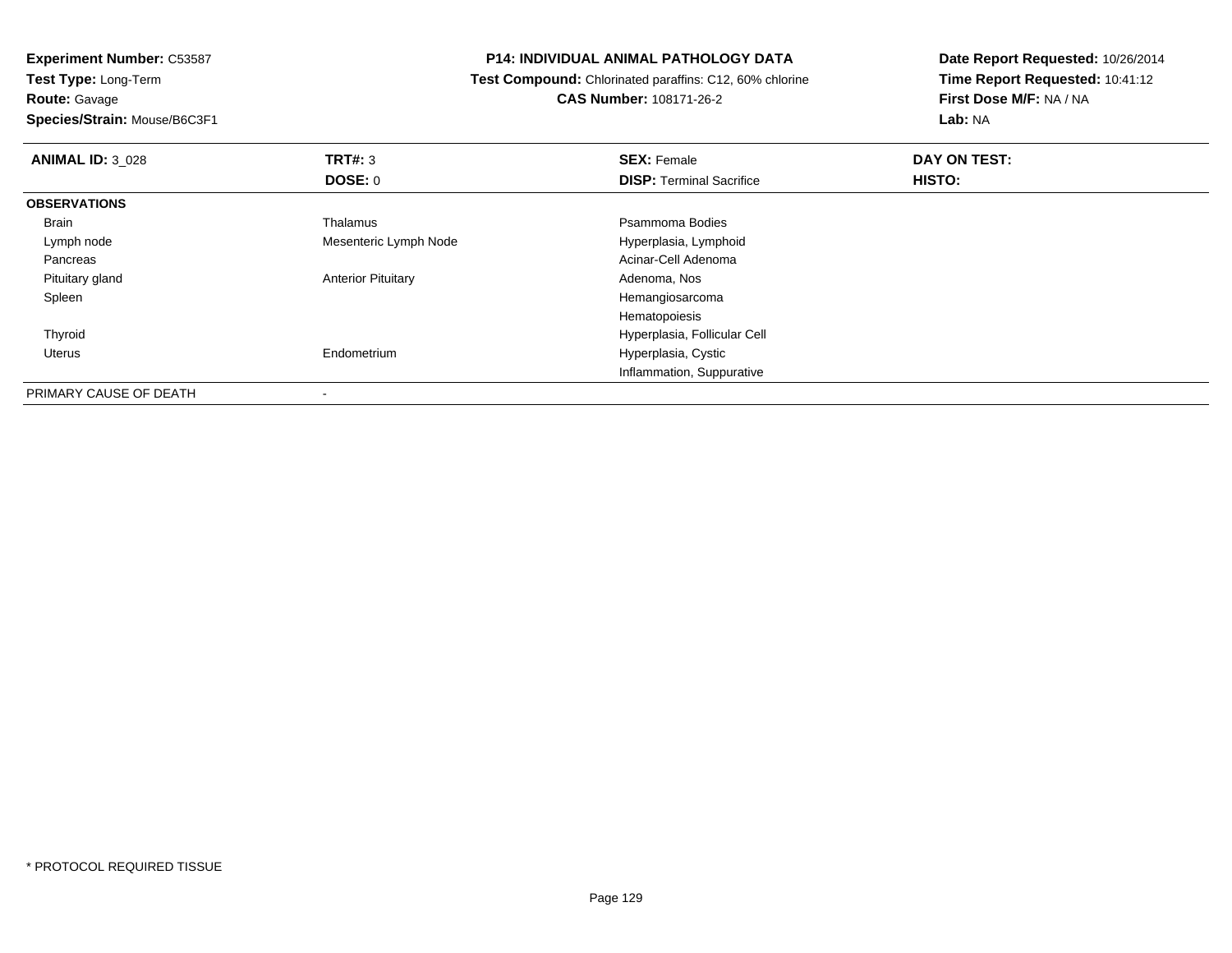| <b>Experiment Number: C53587</b><br>Test Type: Long-Term<br><b>Route: Gavage</b><br>Species/Strain: Mouse/B6C3F1 |                | P14: INDIVIDUAL ANIMAL PATHOLOGY DATA<br>Test Compound: Chlorinated paraffins: C12, 60% chlorine<br>CAS Number: 108171-26-2 | Date Report Requested: 10/26/2014<br>Time Report Requested: 10:41:12<br>First Dose M/F: NA / NA<br>Lab: NA |
|------------------------------------------------------------------------------------------------------------------|----------------|-----------------------------------------------------------------------------------------------------------------------------|------------------------------------------------------------------------------------------------------------|
| <b>ANIMAL ID: 3_029</b>                                                                                          | <b>TRT#: 3</b> | <b>SEX: Female</b>                                                                                                          | DAY ON TEST:                                                                                               |
|                                                                                                                  | <b>DOSE: 0</b> | <b>DISP:</b> Terminal Sacrifice                                                                                             | <b>HISTO:</b>                                                                                              |
| <b>OBSERVATIONS</b>                                                                                              |                |                                                                                                                             |                                                                                                            |
| Brain                                                                                                            | Thalamus       | Psammoma Bodies                                                                                                             |                                                                                                            |
| Kidney                                                                                                           |                | Hyperplasia, Lymphoid                                                                                                       |                                                                                                            |
| Spleen                                                                                                           |                | Hemangiosarcoma                                                                                                             |                                                                                                            |
|                                                                                                                  |                | Hyperplasia, Lymphoid                                                                                                       |                                                                                                            |
| Tooth                                                                                                            | Root           | Dysplasia, Nos                                                                                                              |                                                                                                            |
|                                                                                                                  | Root           | Inflammation, Suppurative                                                                                                   |                                                                                                            |
| Uterus                                                                                                           | Endometrium    | Hyperplasia, Cystic                                                                                                         |                                                                                                            |
| PRIMARY CAUSE OF DEATH                                                                                           |                |                                                                                                                             |                                                                                                            |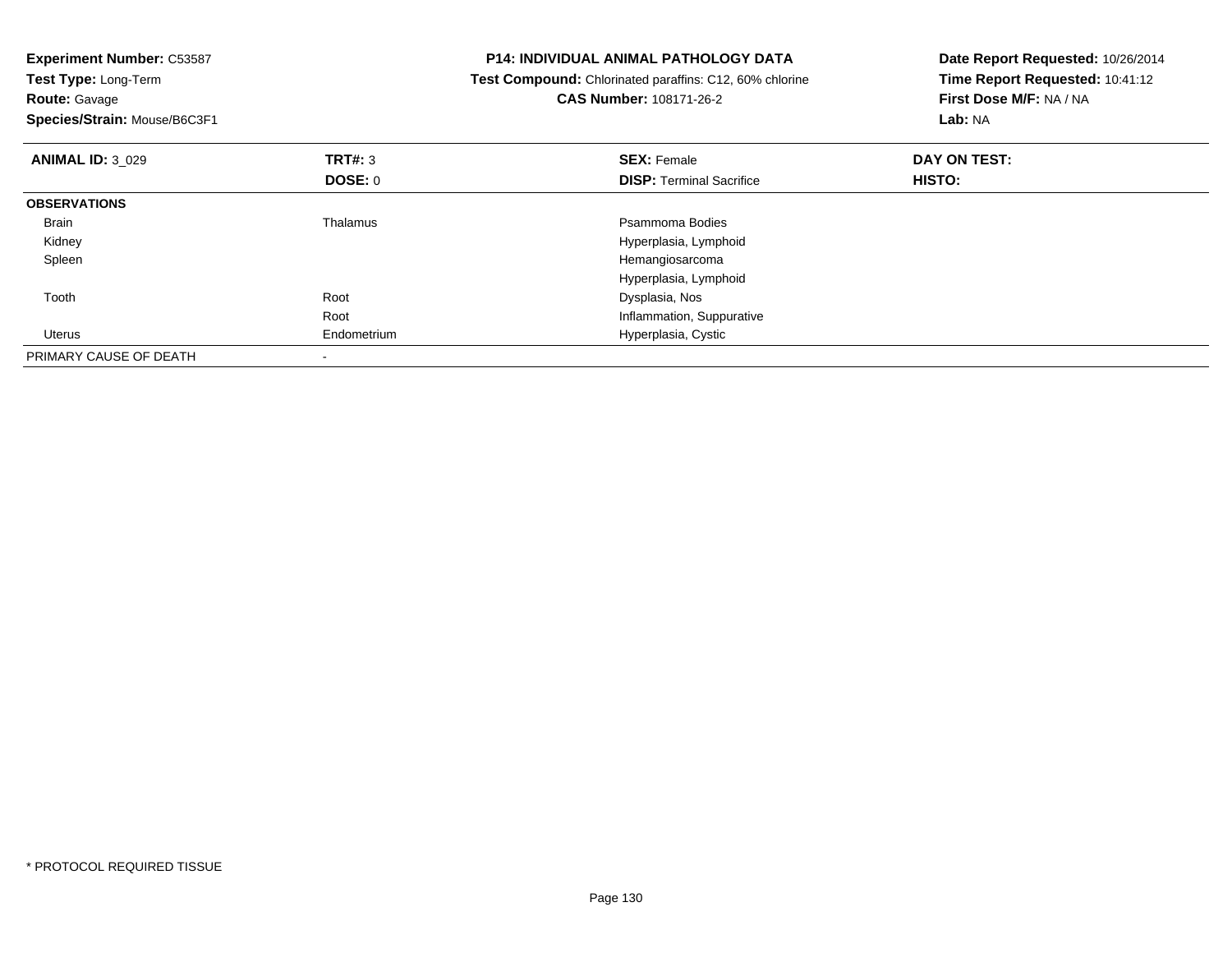| <b>Experiment Number: C53587</b><br>Test Type: Long-Term<br><b>Route: Gavage</b><br>Species/Strain: Mouse/B6C3F1 |                           | P14: INDIVIDUAL ANIMAL PATHOLOGY DATA<br>Test Compound: Chlorinated paraffins: C12, 60% chlorine<br><b>CAS Number: 108171-26-2</b> | Date Report Requested: 10/26/2014<br>Time Report Requested: 10:41:12<br>First Dose M/F: NA / NA<br>Lab: NA |
|------------------------------------------------------------------------------------------------------------------|---------------------------|------------------------------------------------------------------------------------------------------------------------------------|------------------------------------------------------------------------------------------------------------|
| <b>ANIMAL ID: 3 030</b>                                                                                          | <b>TRT#: 3</b>            | <b>SEX: Female</b>                                                                                                                 | DAY ON TEST:                                                                                               |
|                                                                                                                  | <b>DOSE: 0</b>            | <b>DISP:</b> Terminal Sacrifice                                                                                                    | HISTO:                                                                                                     |
| <b>OBSERVATIONS</b>                                                                                              |                           |                                                                                                                                    |                                                                                                            |
| <b>Brain</b>                                                                                                     | Thalamus                  | Psammoma Bodies                                                                                                                    |                                                                                                            |
| Mammary gland                                                                                                    |                           | <b>Cystic Ducts</b>                                                                                                                |                                                                                                            |
| Pituitary gland                                                                                                  | <b>Anterior Pituitary</b> | Adenoma, Nos                                                                                                                       |                                                                                                            |
| Thyroid                                                                                                          |                           | Hyperplasia, Follicular Cell                                                                                                       |                                                                                                            |
| Unspecified                                                                                                      | Nose                      | Inflammation, Chronic                                                                                                              |                                                                                                            |
| Uterus                                                                                                           | Endometrium               | Hyperplasia, Cystic                                                                                                                |                                                                                                            |
| PRIMARY CAUSE OF DEATH                                                                                           |                           |                                                                                                                                    |                                                                                                            |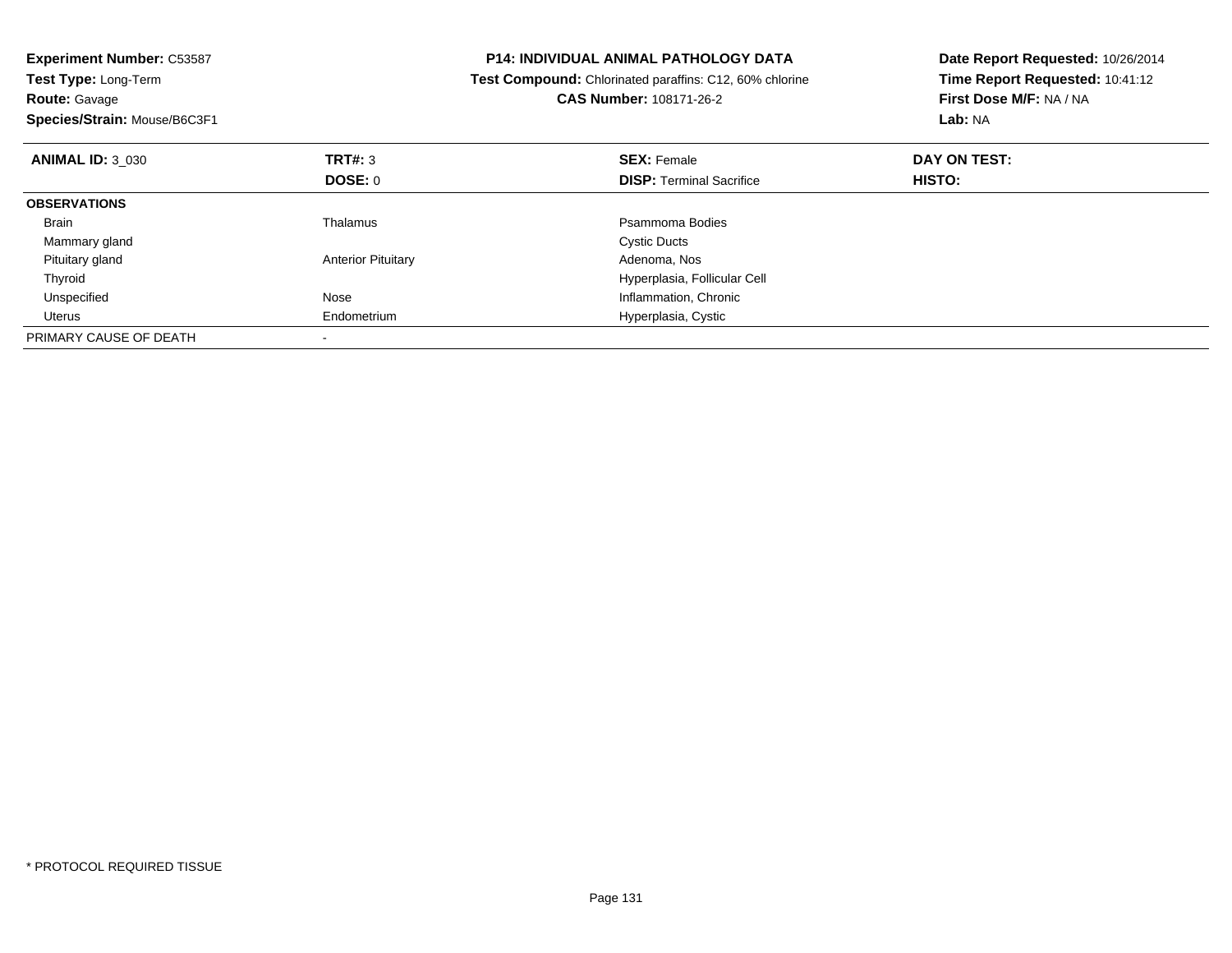**Route:** Gavage

**Species/Strain:** Mouse/B6C3F1

# **P14: INDIVIDUAL ANIMAL PATHOLOGY DATA**

 **Test Compound:** Chlorinated paraffins: C12, 60% chlorine**CAS Number:** 108171-26-2

| <b>ANIMAL ID: 3_031</b> | TRT#: 3                   | <b>SEX: Female</b>                   | DAY ON TEST: |  |
|-------------------------|---------------------------|--------------------------------------|--------------|--|
|                         | <b>DOSE: 0</b>            | <b>DISP:</b> Moribund Sacrifice      | HISTO:       |  |
| <b>OBSERVATIONS</b>     |                           |                                      |              |  |
| Brain                   | Thalamus                  | Psammoma Bodies                      |              |  |
| Kidney                  |                           | Atrophy, Focal                       |              |  |
| Liver                   |                           | Necrosis, Focal                      |              |  |
| Lymph node              | Iliac Lymph Node          | Angiectasis                          |              |  |
|                         | Renal Lymph Node          | Angiectasis                          |              |  |
| Mammary gland           |                           | <b>Cystic Ducts</b>                  |              |  |
| Ovary                   |                           | Cyst, Follicular Nos                 |              |  |
| Pituitary gland         | <b>Anterior Pituitary</b> | Adenoma, Nos                         |              |  |
| Thyroid                 |                           | Follicular-Cell Adenoma              |              |  |
| Unspecified             | Multiple Organs Nos       | Lymphoma, Histiocytic-Malignant Type |              |  |
| Uterus                  |                           | Hematometra                          |              |  |
|                         | Endometrium               | Hyperplasia, Cystic                  |              |  |
| PRIMARY CAUSE OF DEATH  |                           |                                      |              |  |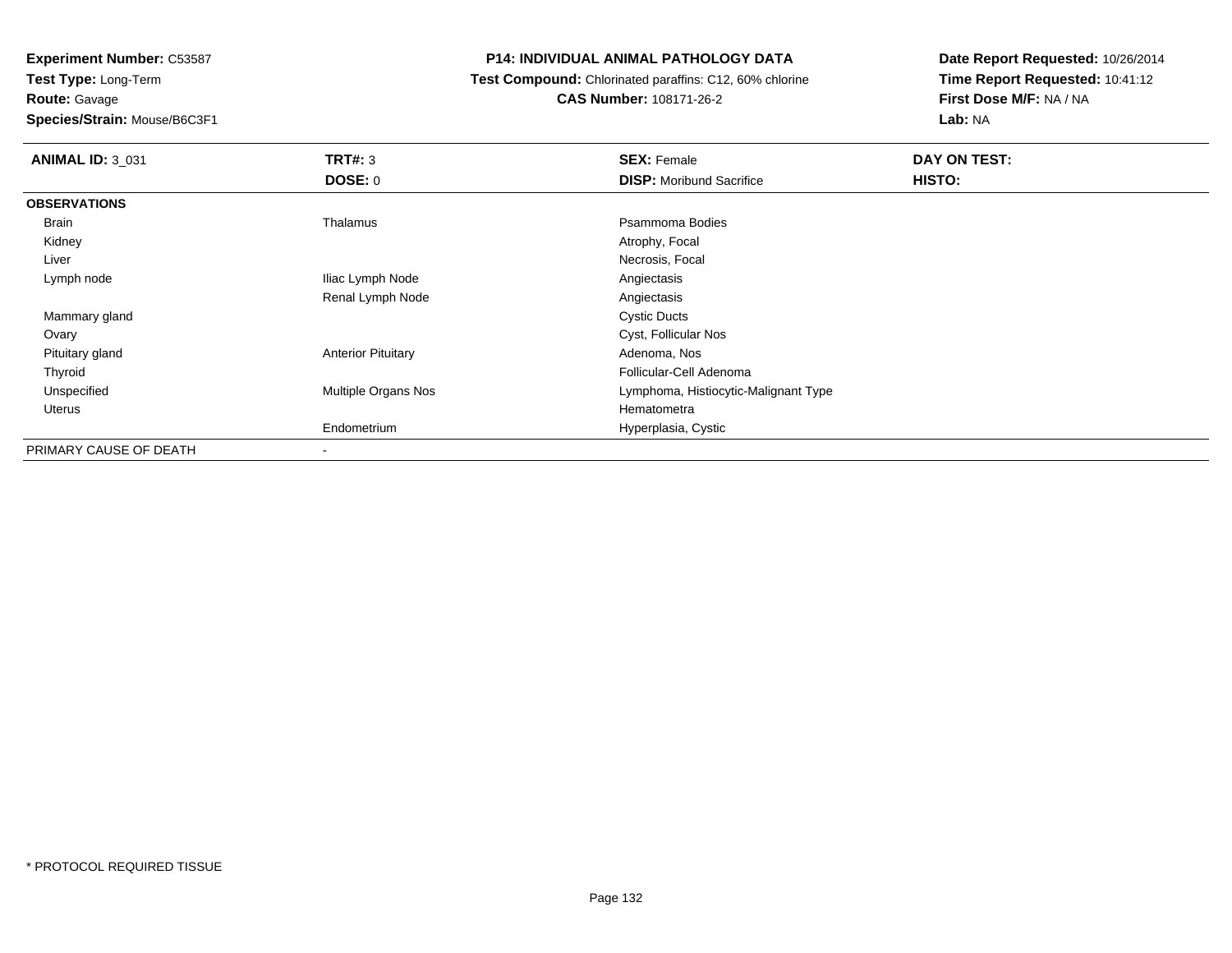**Test Type:** Long-Term

**Route:** Gavage

**Species/Strain:** Mouse/B6C3F1

### **P14: INDIVIDUAL ANIMAL PATHOLOGY DATA**

 **Test Compound:** Chlorinated paraffins: C12, 60% chlorine**CAS Number:** 108171-26-2

| <b>ANIMAL ID: 3_032</b> | <b>TRT#: 3</b>            | <b>SEX: Female</b>              | DAY ON TEST: |  |
|-------------------------|---------------------------|---------------------------------|--------------|--|
|                         | <b>DOSE: 0</b>            | <b>DISP: Terminal Sacrifice</b> | HISTO:       |  |
| <b>OBSERVATIONS</b>     |                           |                                 |              |  |
| Brain                   | Thalamus                  | Psammoma Bodies                 |              |  |
| Kidney                  |                           | Nephrosis, Nos                  |              |  |
| Liver                   |                           | Fibrosis                        |              |  |
|                         |                           | Necrosis, Focal                 |              |  |
| Lung                    |                           | Alveolar/Bronchiolar Adenoma    |              |  |
| Mammary gland           |                           | Adenocarcinoma, Nos             |              |  |
|                         |                           | <b>Cystic Ducts</b>             |              |  |
| Pituitary gland         | <b>Anterior Pituitary</b> | Adenoma, Nos                    |              |  |
| Spleen                  |                           | Hematopoiesis                   |              |  |
| Thyroid                 |                           | Follicular-Cell Adenoma         |              |  |
|                         |                           | Hyperplasia, Follicular Cell    |              |  |
| Uterus                  | Endometrium               | Hyperplasia, Cystic             |              |  |
| PRIMARY CAUSE OF DEATH  | $\overline{\phantom{a}}$  |                                 |              |  |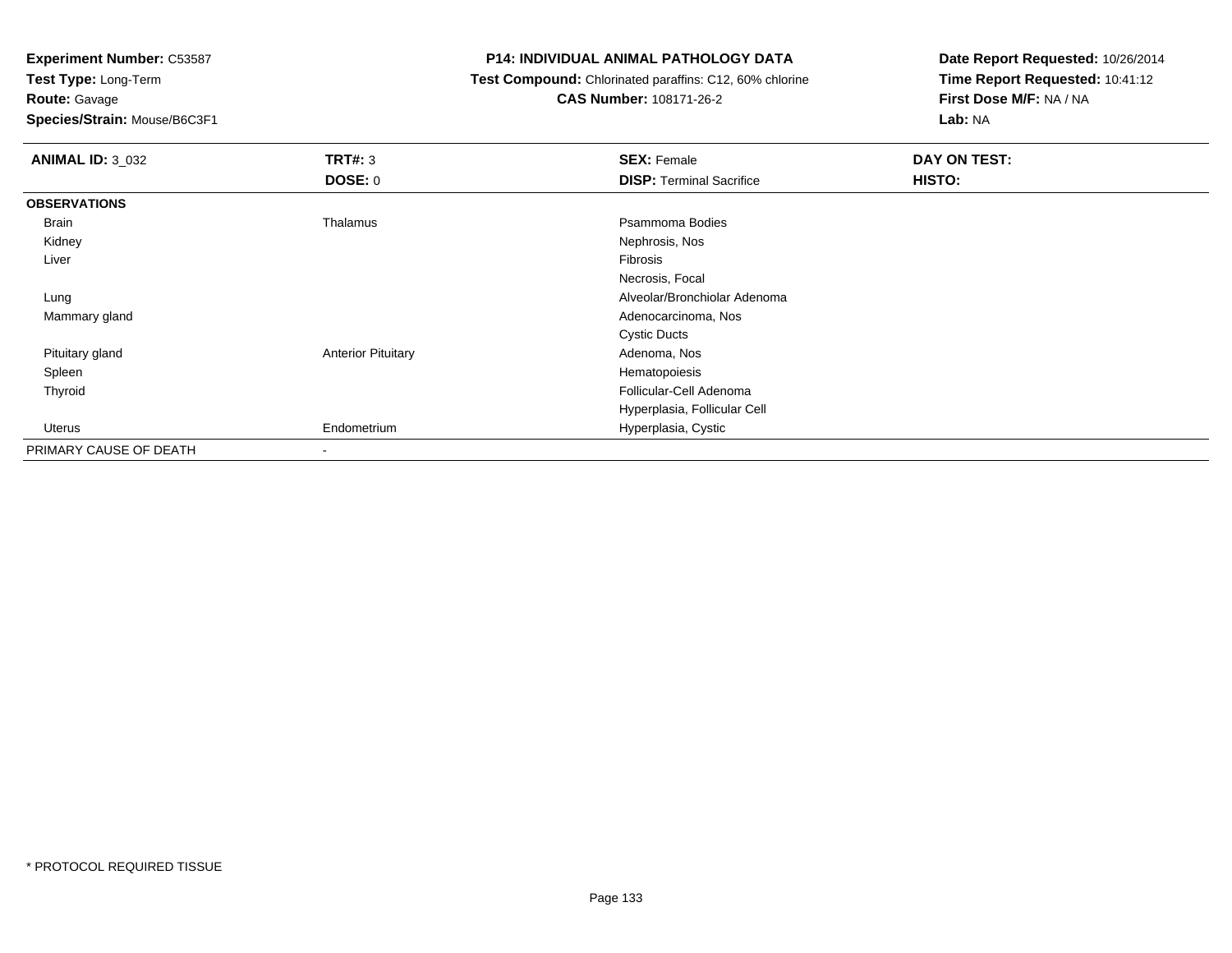**Route:** Gavage

**Species/Strain:** Mouse/B6C3F1

# **P14: INDIVIDUAL ANIMAL PATHOLOGY DATA**

 **Test Compound:** Chlorinated paraffins: C12, 60% chlorine**CAS Number:** 108171-26-2

| <b>ANIMAL ID: 3_033</b> | TRT#: 3                   | <b>SEX: Female</b>              | DAY ON TEST: |  |
|-------------------------|---------------------------|---------------------------------|--------------|--|
|                         | <b>DOSE: 0</b>            | <b>DISP:</b> Moribund Sacrifice | HISTO:       |  |
| <b>OBSERVATIONS</b>     |                           |                                 |              |  |
| <b>Intestine Small</b>  | <b>Mesentery Nos</b>      | Fibrosis, Multifocal            |              |  |
|                         | <b>Mesentery Nos</b>      | Necrosis, Fat                   |              |  |
| Liver                   |                           | Hematopoiesis                   |              |  |
|                         | Centrilobular             | Metamorphosis, Fatty            |              |  |
| Mammary gland           |                           | <b>Cystic Ducts</b>             |              |  |
| Pancreas                |                           | Inflammation, Chronic           |              |  |
| Pituitary gland         | <b>Anterior Pituitary</b> | Adenoma, Nos                    |              |  |
| Spleen                  |                           | Hematopoiesis                   |              |  |
| Uterus                  | Endometrium               | Hyperplasia, Cystic             |              |  |
| PRIMARY CAUSE OF DEATH  |                           |                                 |              |  |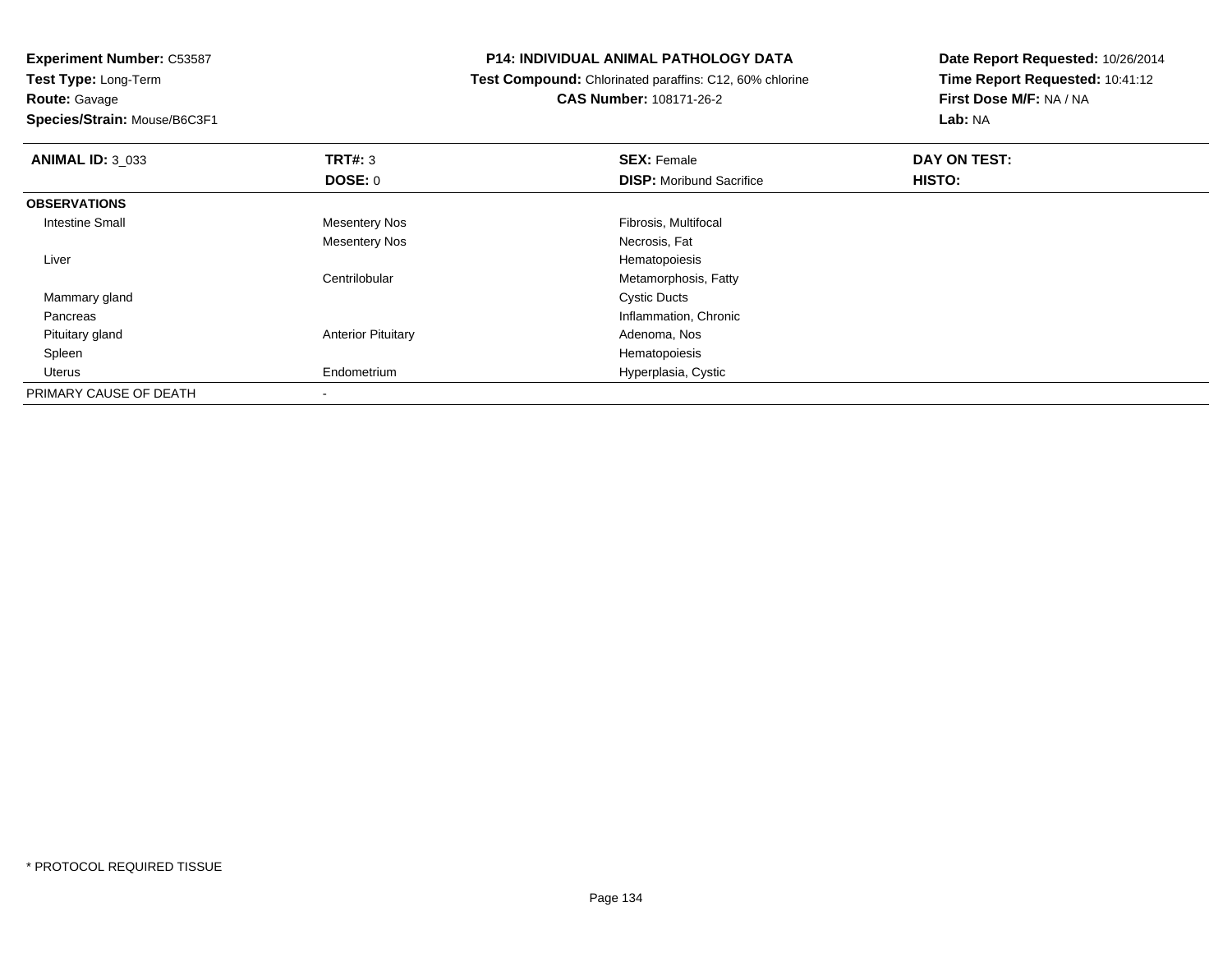**Route:** Gavage

**Species/Strain:** Mouse/B6C3F1

# **P14: INDIVIDUAL ANIMAL PATHOLOGY DATA**

**Test Compound:** Chlorinated paraffins: C12, 60% chlorine

**CAS Number:** 108171-26-2

| <b>ANIMAL ID: 3_034</b> | <b>TRT#: 3</b>            | <b>SEX: Female</b>               | DAY ON TEST: |  |
|-------------------------|---------------------------|----------------------------------|--------------|--|
|                         | <b>DOSE: 0</b>            | <b>DISP: Natural Death</b>       | HISTO:       |  |
| <b>OBSERVATIONS</b>     |                           |                                  |              |  |
| Brain                   |                           | Leukocytosis, Nos                |              |  |
| Heart                   | Atrium                    | Thrombosis, Nos                  |              |  |
| Liver                   |                           | Leukocytosis, Nos                |              |  |
| Lung                    |                           | Leukocytosis, Nos                |              |  |
| Lymph node              | Renal Lymph Node          | Hyperplasia, Nos                 |              |  |
| Nasal cavity            |                           | Foreign Body, Reaction           |              |  |
| Pituitary gland         | <b>Anterior Pituitary</b> | Hyperplasia, Focal               |              |  |
| Skin                    |                           | Inflammation, Focal              |              |  |
| Spleen                  |                           | Hematopoiesis                    |              |  |
| Thyroid                 |                           | <b>Cystic Follicles</b>          |              |  |
|                         |                           | Hyperplasia, Follicular Cell     |              |  |
| Unspecified             | Multiple Organs Nos       | Inflammation, Suppurative        |              |  |
| Uterus                  |                           | <b>Endometrial Stromal Polyp</b> |              |  |
|                         | Endometrium               | Hyperplasia, Cystic              |              |  |
| PRIMARY CAUSE OF DEATH  | $\overline{\phantom{a}}$  |                                  |              |  |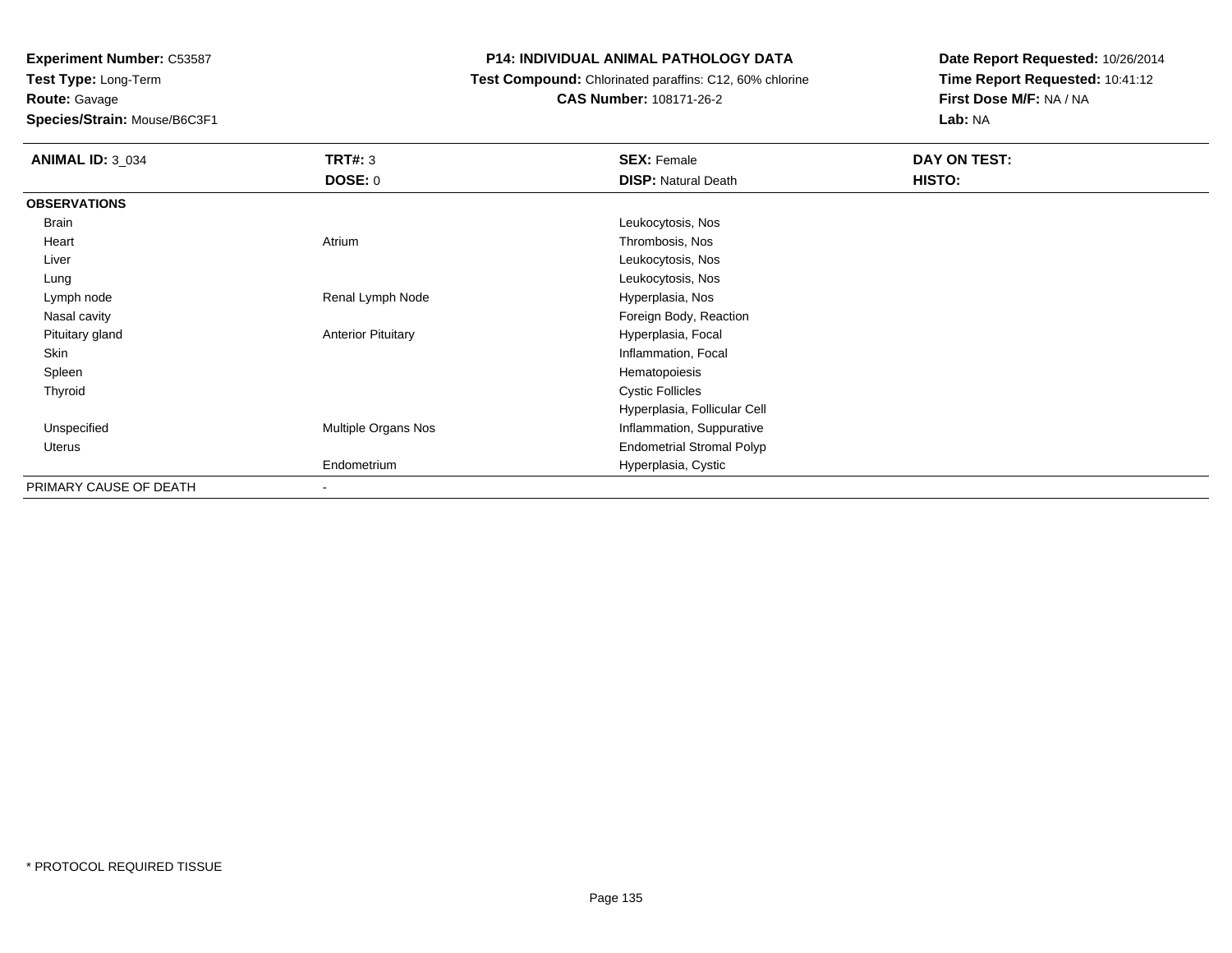| <b>Experiment Number: C53587</b><br><b>Test Type: Long-Term</b><br><b>Route: Gavage</b><br>Species/Strain: Mouse/B6C3F1 |                     | <b>P14: INDIVIDUAL ANIMAL PATHOLOGY DATA</b><br>Test Compound: Chlorinated paraffins: C12, 60% chlorine<br><b>CAS Number: 108171-26-2</b> | Date Report Requested: 10/26/2014<br>Time Report Requested: 10:41:12<br>First Dose M/F: NA / NA<br>Lab: NA |
|-------------------------------------------------------------------------------------------------------------------------|---------------------|-------------------------------------------------------------------------------------------------------------------------------------------|------------------------------------------------------------------------------------------------------------|
| <b>ANIMAL ID: 3 035</b>                                                                                                 | <b>TRT#: 3</b>      | <b>SEX: Female</b>                                                                                                                        | DAY ON TEST:                                                                                               |
|                                                                                                                         | DOSE: 0             | <b>DISP:</b> Terminal Sacrifice                                                                                                           | HISTO:                                                                                                     |
| <b>OBSERVATIONS</b>                                                                                                     |                     |                                                                                                                                           |                                                                                                            |
| <b>Brain</b>                                                                                                            | Thalamus            | Psammoma Bodies                                                                                                                           |                                                                                                            |
| Lung                                                                                                                    |                     | Alveolar/Bronchiolar Carcinoma                                                                                                            |                                                                                                            |
| Nasal cavity                                                                                                            |                     | Foreign Body, Reaction                                                                                                                    |                                                                                                            |
|                                                                                                                         |                     | Inflammation, Suppurative                                                                                                                 |                                                                                                            |
| Ovary                                                                                                                   |                     | Cyst, Follicular Nos                                                                                                                      |                                                                                                            |
| Unspecified                                                                                                             | Multiple Organs Nos | Lymphoma, Mixed-Malignant Type                                                                                                            |                                                                                                            |
| Uterus                                                                                                                  | Endometrium         | Hyperplasia, Cystic                                                                                                                       |                                                                                                            |
| PRIMARY CAUSE OF DEATH                                                                                                  |                     |                                                                                                                                           |                                                                                                            |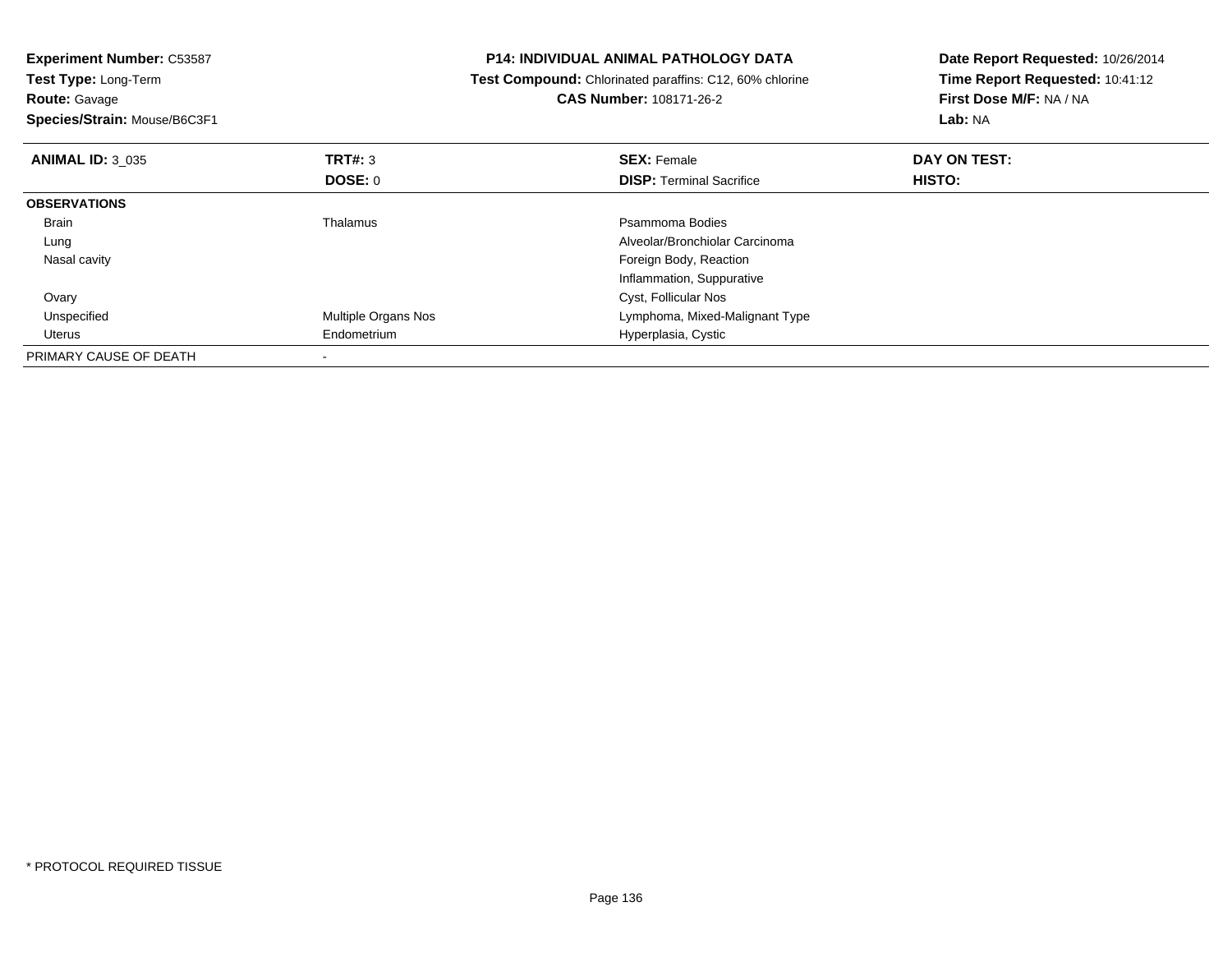**Test Type:** Long-Term**Route:** Gavage

**Species/Strain:** Mouse/B6C3F1

# **P14: INDIVIDUAL ANIMAL PATHOLOGY DATA**

 **Test Compound:** Chlorinated paraffins: C12, 60% chlorine**CAS Number:** 108171-26-2

| <b>ANIMAL ID: 3_036</b> | TRT#: 3               | <b>SEX: Female</b>              | DAY ON TEST: |  |
|-------------------------|-----------------------|---------------------------------|--------------|--|
|                         | DOSE: 0               | <b>DISP: Terminal Sacrifice</b> | HISTO:       |  |
| <b>OBSERVATIONS</b>     |                       |                                 |              |  |
| <b>Brain</b>            | Thalamus              | Psammoma Bodies                 |              |  |
| Heart                   |                       | Inflammation, Focal             |              |  |
| Kidney                  |                       | Nephrosis, Nos                  |              |  |
| Lymph node              | Iliac Lymph Node      | Hyperplasia, Nos                |              |  |
|                         | Mesenteric Lymph Node | Hyperplasia, Nos                |              |  |
|                         | Renal Lymph Node      | Hyperplasia, Nos                |              |  |
| Spleen                  |                       | Hematopoiesis                   |              |  |
| Unspecified             | Multiple Organs Nos   | Inflammation, Suppurative       |              |  |
| Uterus                  | Endometrium           | Hyperplasia, Cystic             |              |  |
| PRIMARY CAUSE OF DEATH  |                       |                                 |              |  |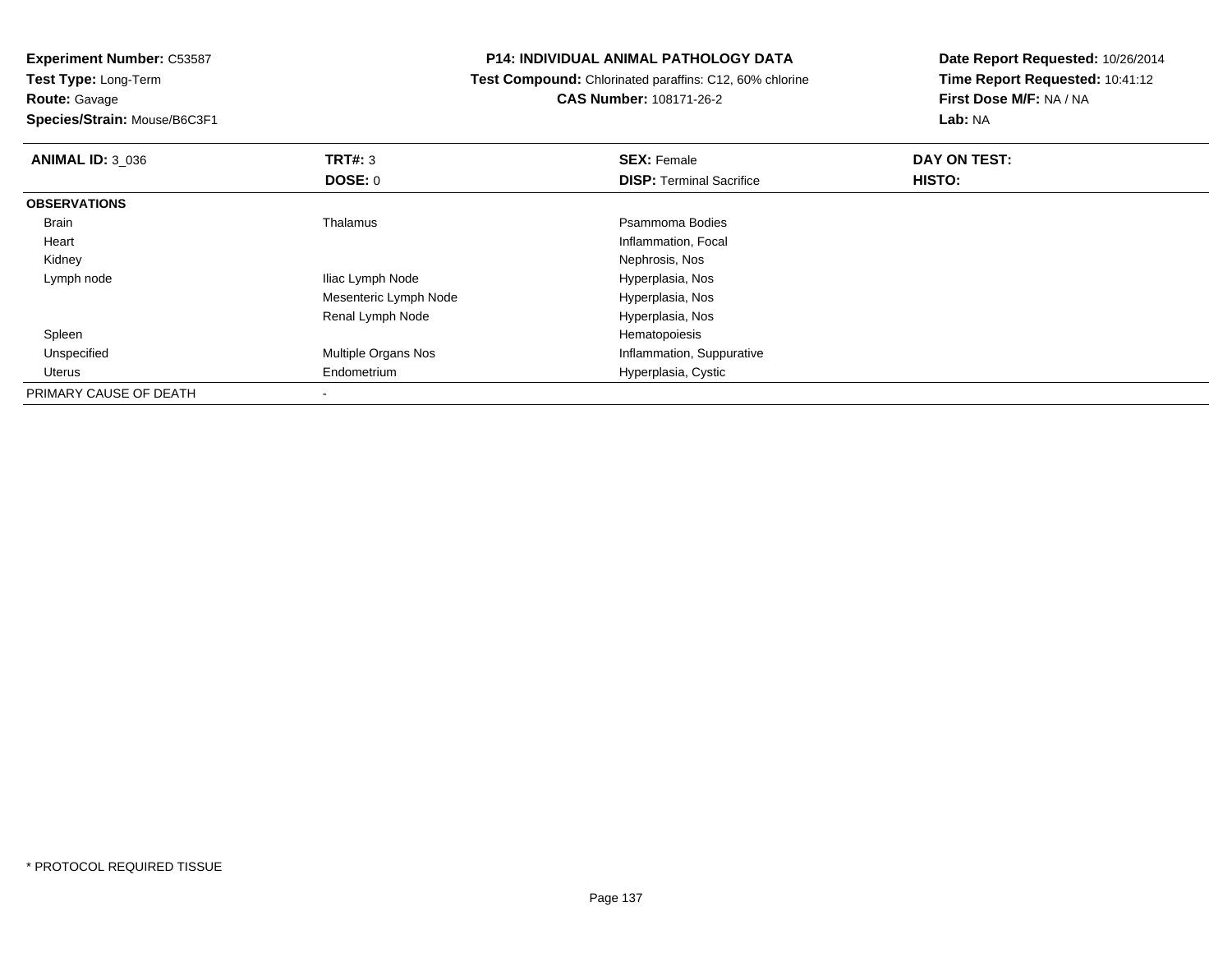| <b>Experiment Number: C53587</b><br><b>Test Type: Long-Term</b> |                     | <b>P14: INDIVIDUAL ANIMAL PATHOLOGY DATA</b><br>Test Compound: Chlorinated paraffins: C12, 60% chlorine | Date Report Requested: 10/26/2014<br>Time Report Requested: 10:41:12 |
|-----------------------------------------------------------------|---------------------|---------------------------------------------------------------------------------------------------------|----------------------------------------------------------------------|
| <b>Route: Gavage</b>                                            |                     | <b>CAS Number: 108171-26-2</b>                                                                          | First Dose M/F: NA / NA                                              |
| Species/Strain: Mouse/B6C3F1                                    |                     |                                                                                                         | Lab: NA                                                              |
| <b>ANIMAL ID: 3 037</b>                                         | TRT#: 3             | <b>SEX: Female</b>                                                                                      | DAY ON TEST:                                                         |
|                                                                 | DOSE: 0             | <b>DISP:</b> Terminal Sacrifice                                                                         | HISTO:                                                               |
| <b>OBSERVATIONS</b>                                             |                     |                                                                                                         |                                                                      |
| Unspecified                                                     | Multiple Organs Nos | Lymphoma, Mixed-Malignant Type                                                                          |                                                                      |
| Uterus                                                          | Endometrium         | Hyperplasia, Cystic                                                                                     |                                                                      |
| PRIMARY CAUSE OF DEATH                                          |                     |                                                                                                         |                                                                      |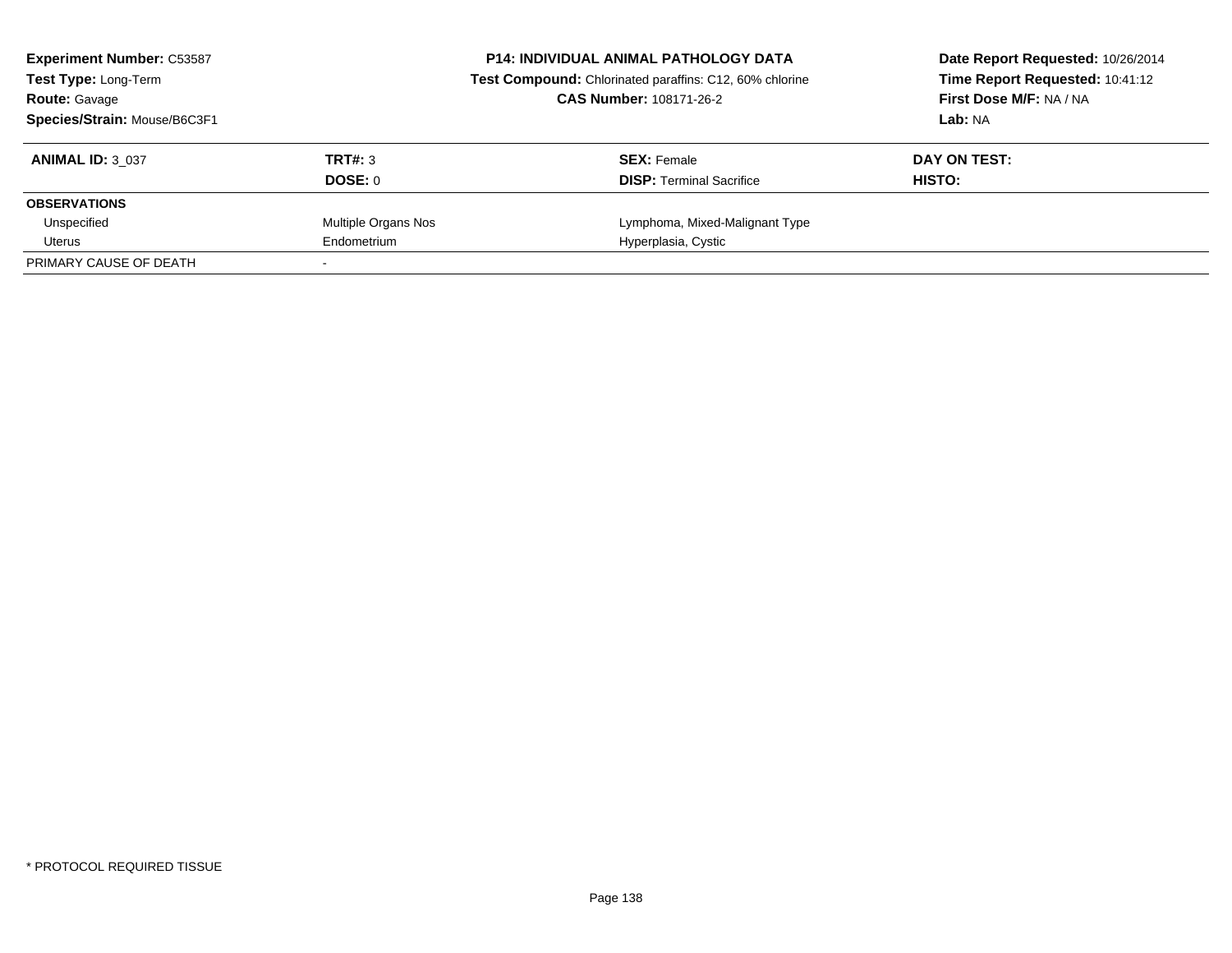**Test Type:** Long-Term

**Route:** Gavage

**Species/Strain:** Mouse/B6C3F1

# **P14: INDIVIDUAL ANIMAL PATHOLOGY DATA**

 **Test Compound:** Chlorinated paraffins: C12, 60% chlorine**CAS Number:** 108171-26-2

| <b>ANIMAL ID: 3 038</b> | TRT#: 3                | <b>SEX: Female</b>         | DAY ON TEST: |
|-------------------------|------------------------|----------------------------|--------------|
|                         | <b>DOSE: 0</b>         | <b>DISP: Natural Death</b> | HISTO:       |
| <b>OBSERVATIONS</b>     |                        |                            |              |
| Kidney                  |                        | Hyperplasia, Lymphoid      |              |
| Liver                   |                        | Leukocytosis, Nos          |              |
| Lung                    |                        | Leukocytosis, Nos          |              |
| Lymph node              | Mandibular Lymph Node  | Hyperplasia, Nos           |              |
|                         | Mediastinal Lymph Node | Hyperplasia, Nos           |              |
|                         | Renal Lymph Node       | Hyperplasia, Nos           |              |
| Nasal cavity            |                        | Foreign Body, Reaction     |              |
|                         | Mucosa                 | Inflammation, Focal        |              |
| Spleen                  |                        | Hematopoiesis              |              |
| Unspecified             | Multiple Organs Nos    | Inflammation, Suppurative  |              |
| <b>Uterus</b>           | Endometrium            | Hyperplasia, Cystic        |              |
| PRIMARY CAUSE OF DEATH  | ۰                      |                            |              |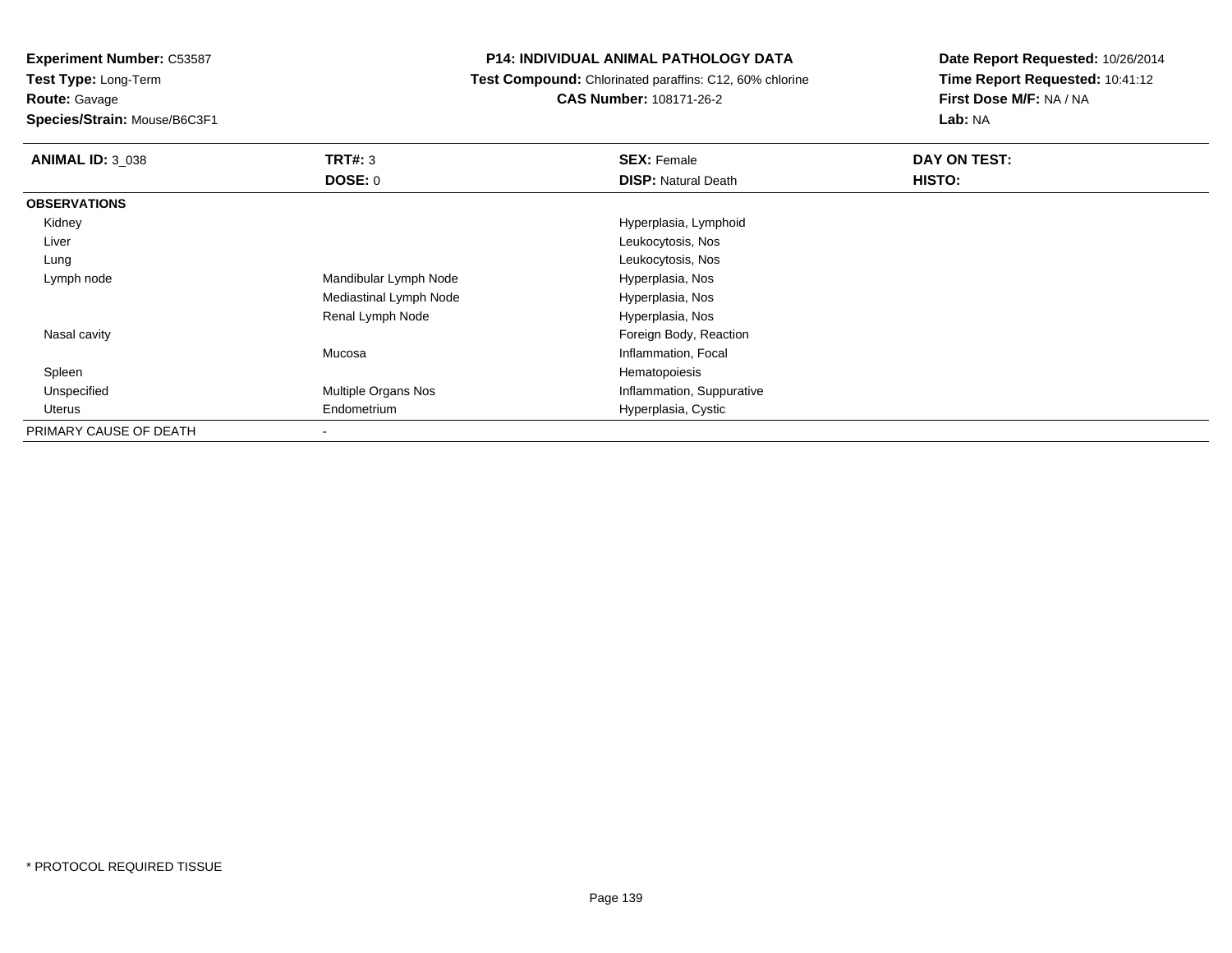| <b>Experiment Number: C53587</b><br>Test Type: Long-Term<br><b>Route: Gavage</b><br>Species/Strain: Mouse/B6C3F1 |             | <b>P14: INDIVIDUAL ANIMAL PATHOLOGY DATA</b><br><b>Test Compound:</b> Chlorinated paraffins: C12, 60% chlorine<br><b>CAS Number: 108171-26-2</b> | Date Report Requested: 10/26/2014<br>Time Report Requested: 10:41:12<br>First Dose M/F: NA / NA<br>Lab: NA |
|------------------------------------------------------------------------------------------------------------------|-------------|--------------------------------------------------------------------------------------------------------------------------------------------------|------------------------------------------------------------------------------------------------------------|
|                                                                                                                  |             |                                                                                                                                                  |                                                                                                            |
| <b>ANIMAL ID: 3 039</b>                                                                                          | TRT#: 3     | <b>SEX: Female</b>                                                                                                                               | DAY ON TEST:                                                                                               |
|                                                                                                                  | DOSE: 0     | <b>DISP:</b> Terminal Sacrifice                                                                                                                  | HISTO:                                                                                                     |
| <b>OBSERVATIONS</b>                                                                                              |             |                                                                                                                                                  |                                                                                                            |
| Thyroid                                                                                                          |             | Follicular-Cell Adenoma                                                                                                                          |                                                                                                            |
|                                                                                                                  |             | Hyperplasia, Follicular Cell                                                                                                                     |                                                                                                            |
| Uterus                                                                                                           | Endometrium | Hyperplasia, Cystic                                                                                                                              |                                                                                                            |
| PRIMARY CAUSE OF DEATH                                                                                           |             |                                                                                                                                                  |                                                                                                            |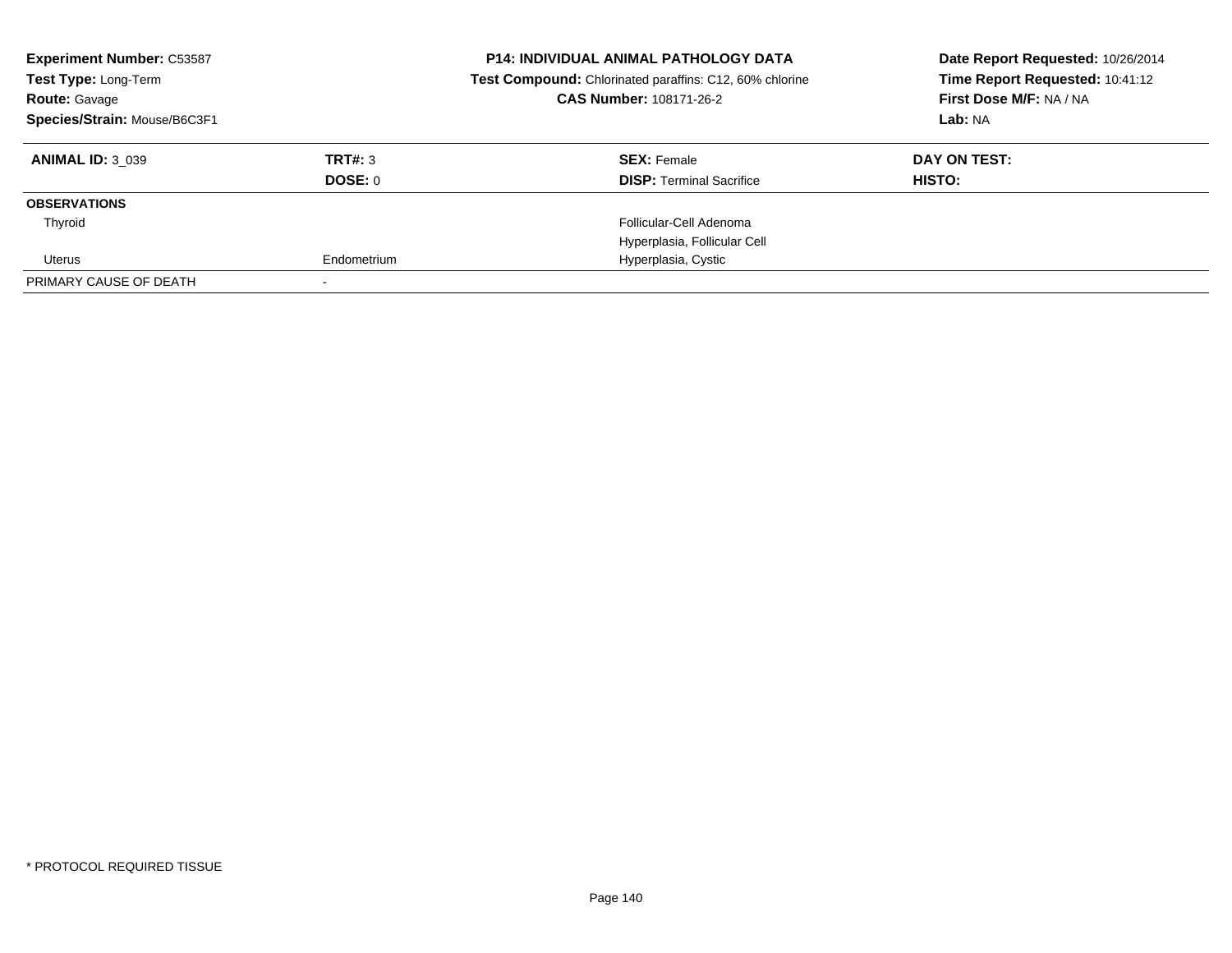**Test Type:** Long-Term

**Route:** Gavage

**Species/Strain:** Mouse/B6C3F1

# **P14: INDIVIDUAL ANIMAL PATHOLOGY DATA**

**Test Compound:** Chlorinated paraffins: C12, 60% chlorine

**CAS Number:** 108171-26-2

| <b>ANIMAL ID: 3 040</b> | TRT#: 3                   | <b>SEX: Female</b>              | DAY ON TEST: |
|-------------------------|---------------------------|---------------------------------|--------------|
|                         | DOSE: 0                   | <b>DISP: Terminal Sacrifice</b> | HISTO:       |
| <b>OBSERVATIONS</b>     |                           |                                 |              |
| Liver                   |                           | Leukocytosis, Nos               |              |
| Lung                    |                           | Hyperplasia, Lymphoid           |              |
| Lymph node              | Mesenteric Lymph Node     | Angiectasis                     |              |
|                         |                           | Hyperplasia, Nos                |              |
| Nasal cavity            |                           | Foreign Body, Reaction          |              |
| Ovary                   |                           | Cyst, Follicular Nos            |              |
| Pituitary gland         | <b>Anterior Pituitary</b> | Hyperplasia, Focal              |              |
| Spleen                  |                           | Hematopoiesis                   |              |
| Thyroid                 |                           | Degeneration, Cystic            |              |
| Unspecified             | Multiple Organs Nos       | Inflammation, Suppurative       |              |
| Uterus                  | Endometrium               | Hyperplasia, Cystic             |              |
| PRIMARY CAUSE OF DEATH  | $\,$                      |                                 |              |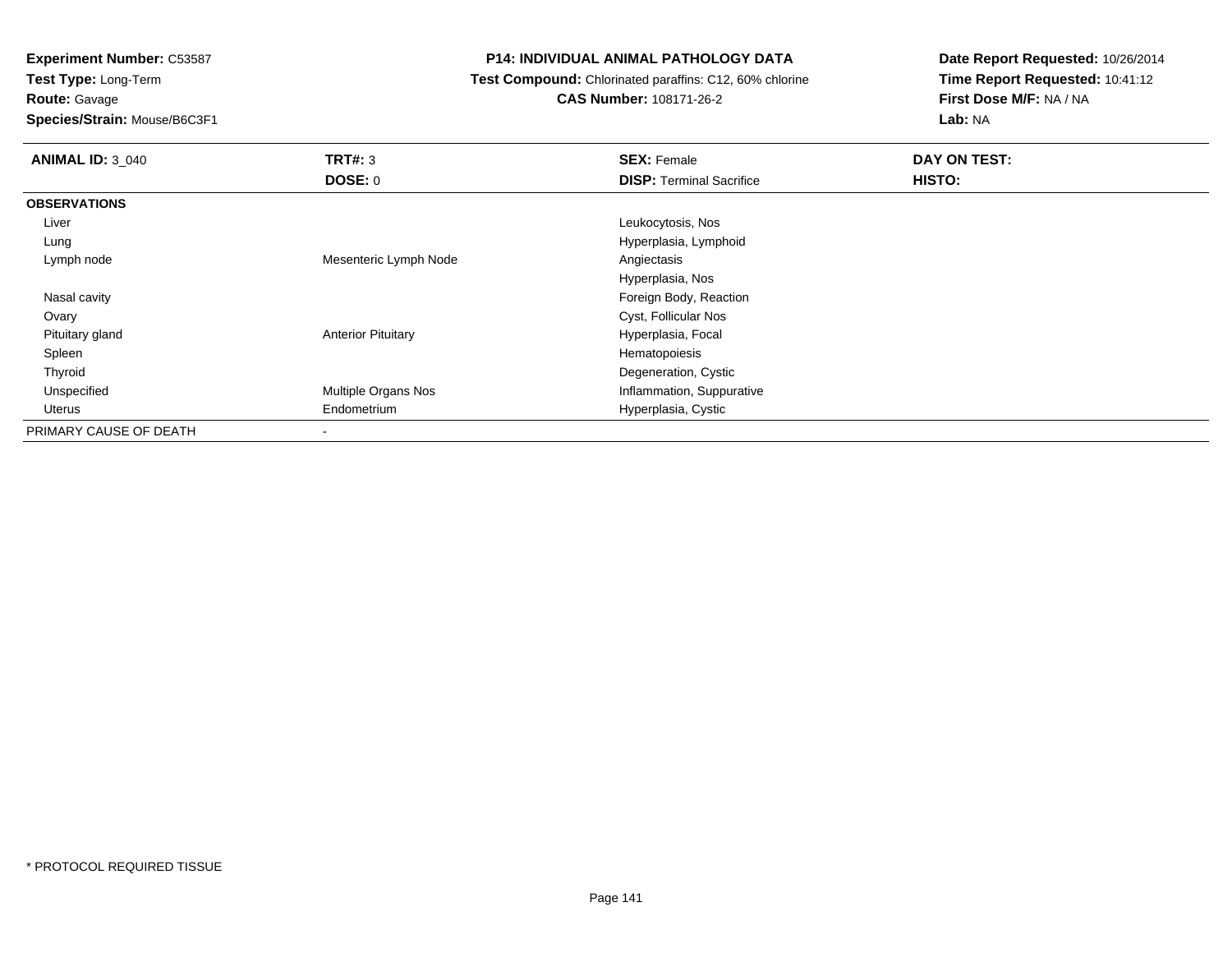| Experiment Number: C53587<br>Test Type: Long-Term<br><b>Route: Gavage</b><br>Species/Strain: Mouse/B6C3F1 |                           | <b>P14: INDIVIDUAL ANIMAL PATHOLOGY DATA</b><br>Test Compound: Chlorinated paraffins: C12, 60% chlorine<br>CAS Number: 108171-26-2 | Date Report Requested: 10/26/2014<br>Time Report Requested: 10:41:12<br>First Dose M/F: NA / NA<br>Lab: NA |
|-----------------------------------------------------------------------------------------------------------|---------------------------|------------------------------------------------------------------------------------------------------------------------------------|------------------------------------------------------------------------------------------------------------|
| <b>ANIMAL ID: 3 041</b>                                                                                   | TRT#: 3<br><b>DOSE: 0</b> | <b>SEX: Female</b><br><b>DISP:</b> Terminal Sacrifice                                                                              | DAY ON TEST:<br>HISTO:                                                                                     |
| <b>OBSERVATIONS</b>                                                                                       |                           |                                                                                                                                    |                                                                                                            |
| Adrenal gland                                                                                             | Medulla                   | Hyperplasia, Focal                                                                                                                 |                                                                                                            |
| Kidney                                                                                                    |                           | Hyperplasia, Lymphoid                                                                                                              |                                                                                                            |
| Liver                                                                                                     |                           | Hepatocellular Carcinoma                                                                                                           |                                                                                                            |
|                                                                                                           |                           | Inflammation, Focal                                                                                                                |                                                                                                            |
|                                                                                                           |                           | Necrosis, Focal                                                                                                                    |                                                                                                            |
|                                                                                                           |                           | Pigmentation, Nos                                                                                                                  |                                                                                                            |
| Uterus                                                                                                    | Endometrium               | Hyperplasia, Cystic                                                                                                                |                                                                                                            |
| PRIMARY CAUSE OF DEATH                                                                                    |                           |                                                                                                                                    |                                                                                                            |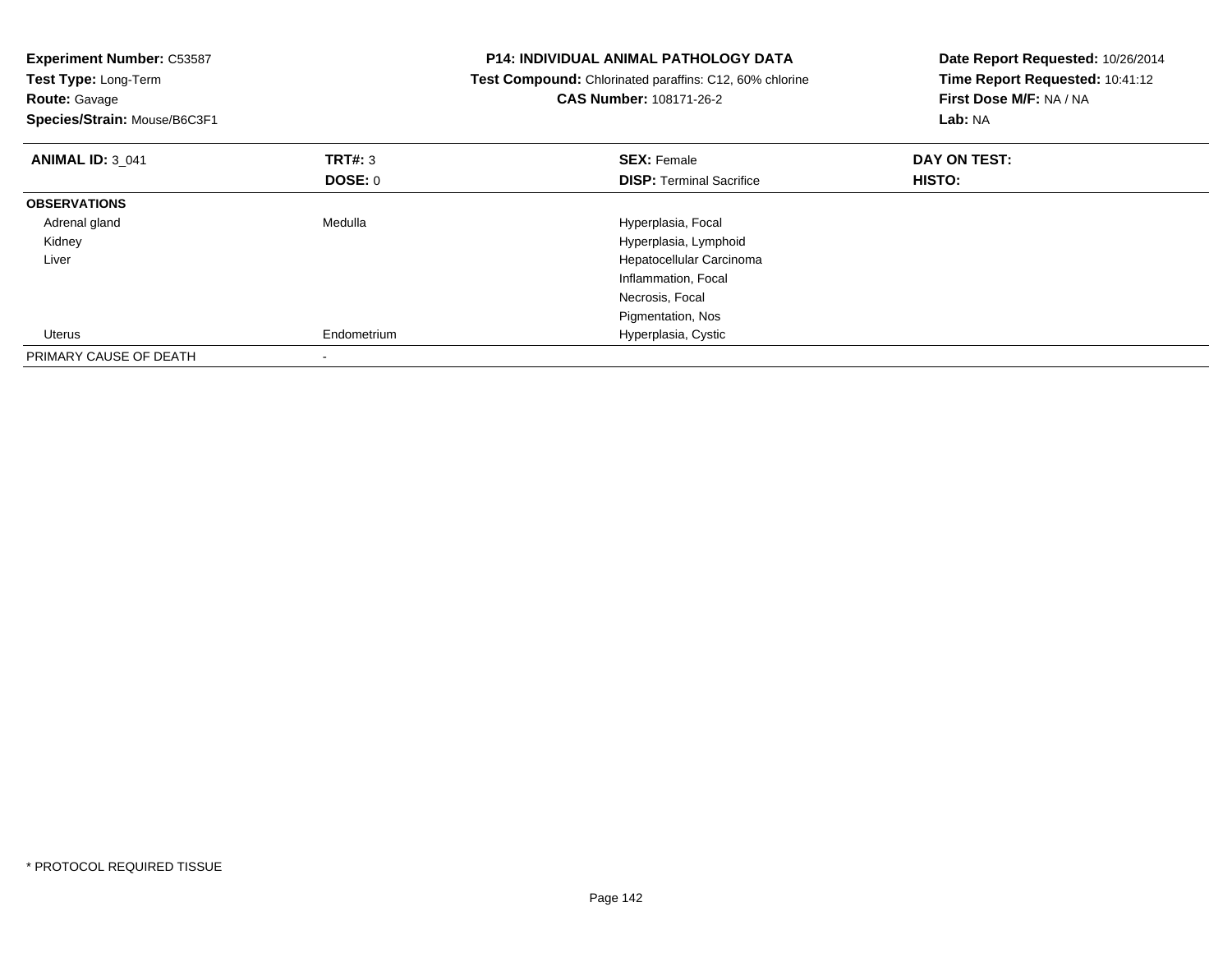| <b>Experiment Number: C53587</b><br>Test Type: Long-Term<br><b>Route: Gavage</b><br>Species/Strain: Mouse/B6C3F1 |                           | <b>P14: INDIVIDUAL ANIMAL PATHOLOGY DATA</b><br>Test Compound: Chlorinated paraffins: C12, 60% chlorine<br><b>CAS Number: 108171-26-2</b> | Date Report Requested: 10/26/2014<br>Time Report Requested: 10:41:12<br>First Dose M/F: NA / NA<br>Lab: NA |
|------------------------------------------------------------------------------------------------------------------|---------------------------|-------------------------------------------------------------------------------------------------------------------------------------------|------------------------------------------------------------------------------------------------------------|
| <b>ANIMAL ID: 3 042</b>                                                                                          | TRT#: 3                   | <b>SEX: Female</b>                                                                                                                        | DAY ON TEST:                                                                                               |
|                                                                                                                  | DOSE: 0                   | <b>DISP:</b> Terminal Sacrifice                                                                                                           | HISTO:                                                                                                     |
| <b>OBSERVATIONS</b>                                                                                              |                           |                                                                                                                                           |                                                                                                            |
| Liver                                                                                                            |                           | Deformity, Nos                                                                                                                            |                                                                                                            |
| Pituitary gland                                                                                                  | <b>Anterior Pituitary</b> | Adenoma, Nos                                                                                                                              |                                                                                                            |
| Thyroid                                                                                                          |                           | Hyperplasia, Follicular Cell                                                                                                              |                                                                                                            |
| Uterus                                                                                                           | Endometrium               | Hyperplasia, Cystic                                                                                                                       |                                                                                                            |
|                                                                                                                  |                           | Inflammation, Suppurative                                                                                                                 |                                                                                                            |
| PRIMARY CAUSE OF DEATH                                                                                           |                           |                                                                                                                                           |                                                                                                            |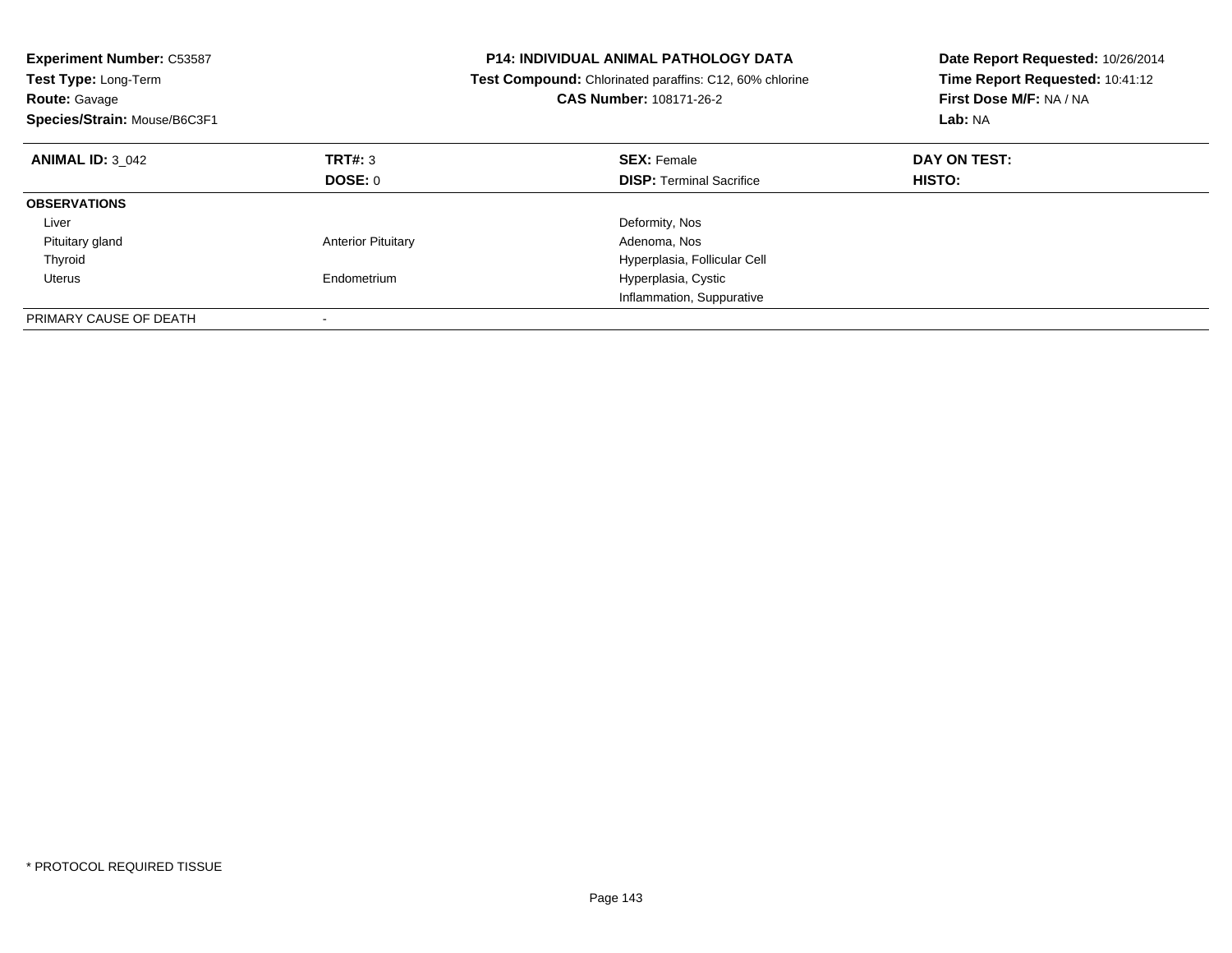| <b>Experiment Number: C53587</b><br><b>Test Type: Long-Term</b><br><b>Route: Gavage</b><br>Species/Strain: Mouse/B6C3F1 |                           | <b>P14: INDIVIDUAL ANIMAL PATHOLOGY DATA</b><br>Test Compound: Chlorinated paraffins: C12, 60% chlorine<br><b>CAS Number: 108171-26-2</b> | Date Report Requested: 10/26/2014<br>Time Report Requested: 10:41:12<br>First Dose M/F: NA / NA<br>Lab: NA |
|-------------------------------------------------------------------------------------------------------------------------|---------------------------|-------------------------------------------------------------------------------------------------------------------------------------------|------------------------------------------------------------------------------------------------------------|
| <b>ANIMAL ID: 3 043</b>                                                                                                 | <b>TRT#: 3</b>            | <b>SEX: Female</b>                                                                                                                        | DAY ON TEST:                                                                                               |
|                                                                                                                         | <b>DOSE: 0</b>            | <b>DISP:</b> Natural Death                                                                                                                | HISTO:                                                                                                     |
| <b>OBSERVATIONS</b>                                                                                                     |                           |                                                                                                                                           |                                                                                                            |
| Lung                                                                                                                    |                           | Congestion, Nos                                                                                                                           |                                                                                                            |
| Lymph node                                                                                                              | Mesenteric Lymph Node     | Angiectasis                                                                                                                               |                                                                                                            |
| Pituitary gland                                                                                                         | <b>Anterior Pituitary</b> | Adenoma, Nos                                                                                                                              |                                                                                                            |
| Thyroid                                                                                                                 |                           | Hyperplasia, Follicular Cell                                                                                                              |                                                                                                            |
| Uterus                                                                                                                  | Endometrium               | Hyperplasia, Cystic                                                                                                                       |                                                                                                            |
| PRIMARY CAUSE OF DEATH                                                                                                  |                           |                                                                                                                                           |                                                                                                            |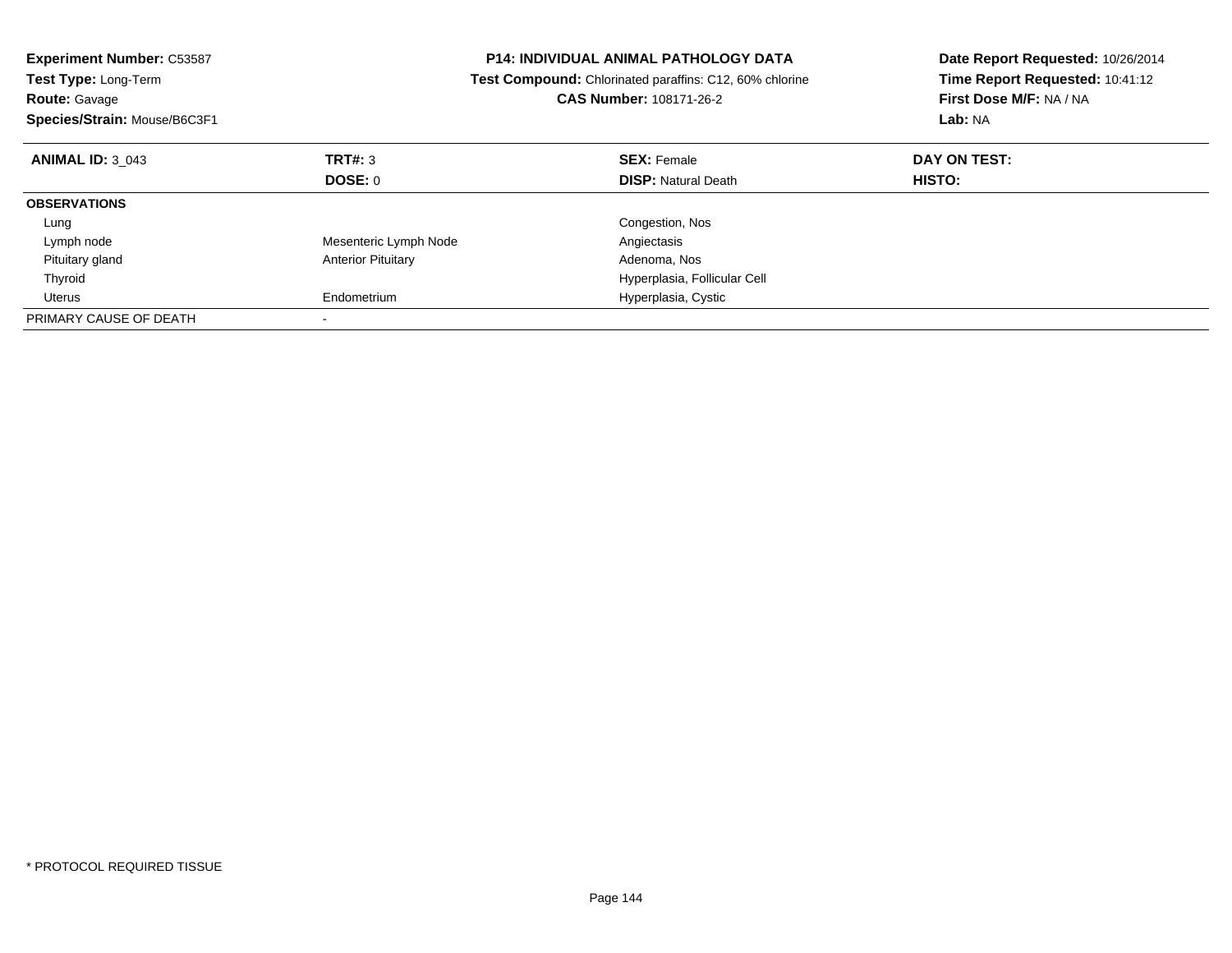| <b>Experiment Number: C53587</b><br>Test Type: Long-Term<br><b>Route: Gavage</b><br>Species/Strain: Mouse/B6C3F1 | <b>P14: INDIVIDUAL ANIMAL PATHOLOGY DATA</b><br>Test Compound: Chlorinated paraffins: C12, 60% chlorine<br>CAS Number: 108171-26-2 |                                                       | Date Report Requested: 10/26/2014<br>Time Report Requested: 10:41:12<br>First Dose M/F: NA / NA<br>Lab: NA |
|------------------------------------------------------------------------------------------------------------------|------------------------------------------------------------------------------------------------------------------------------------|-------------------------------------------------------|------------------------------------------------------------------------------------------------------------|
| <b>ANIMAL ID: 3 044</b>                                                                                          | TRT#: 3<br><b>DOSE: 0</b>                                                                                                          | <b>SEX: Female</b><br><b>DISP:</b> Terminal Sacrifice | DAY ON TEST:<br><b>HISTO:</b>                                                                              |
| <b>OBSERVATIONS</b>                                                                                              |                                                                                                                                    |                                                       |                                                                                                            |
| Brain                                                                                                            | Thalamus                                                                                                                           | Psammoma Bodies                                       |                                                                                                            |
| Kidney                                                                                                           |                                                                                                                                    | Atrophy, Focal                                        |                                                                                                            |
| Ovary                                                                                                            |                                                                                                                                    | Cyst, Follicular Nos                                  |                                                                                                            |
| Pituitary gland                                                                                                  | <b>Anterior Pituitary</b>                                                                                                          | Adenoma, Nos                                          |                                                                                                            |
| Unspecified                                                                                                      | Multiple Organs Nos                                                                                                                | Lymphoma, Mixed-Malignant Type                        |                                                                                                            |
| Uterus                                                                                                           | Endometrium                                                                                                                        | Hyperplasia, Cystic                                   |                                                                                                            |
| PRIMARY CAUSE OF DEATH                                                                                           |                                                                                                                                    |                                                       |                                                                                                            |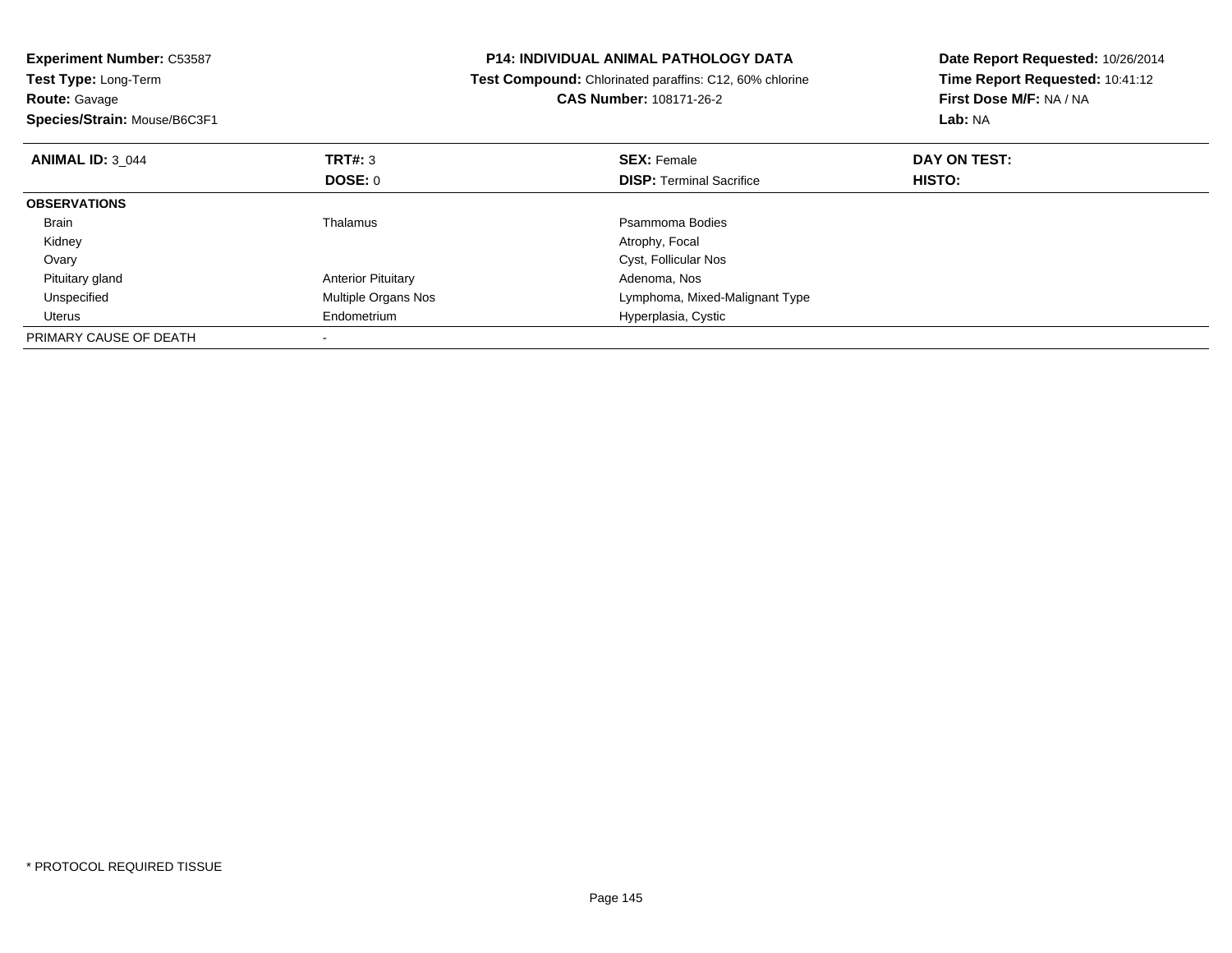| <b>Experiment Number: C53587</b>                     |                                                         | <b>P14: INDIVIDUAL ANIMAL PATHOLOGY DATA</b> | Date Report Requested: 10/26/2014                          |  |
|------------------------------------------------------|---------------------------------------------------------|----------------------------------------------|------------------------------------------------------------|--|
| Test Type: Long-Term                                 | Test Compound: Chlorinated paraffins: C12, 60% chlorine |                                              | Time Report Requested: 10:41:12<br>First Dose M/F: NA / NA |  |
| <b>Route:</b> Gavage<br>Species/Strain: Mouse/B6C3F1 |                                                         | <b>CAS Number: 108171-26-2</b>               |                                                            |  |
|                                                      |                                                         |                                              | Lab: NA                                                    |  |
| <b>ANIMAL ID: 3 045</b>                              | <b>TRT#: 3</b>                                          | <b>SEX: Female</b>                           | DAY ON TEST:                                               |  |
|                                                      | DOSE: 0                                                 | <b>DISP:</b> Terminal Sacrifice              | <b>HISTO:</b>                                              |  |
| <b>OBSERVATIONS</b>                                  |                                                         |                                              |                                                            |  |
| Adrenal gland                                        | Capsule                                                 | Hyperplasia, Focal                           |                                                            |  |
| Brain                                                | Thalamus                                                | Psammoma Bodies                              |                                                            |  |
| Harderian gland                                      | Hardarian Gland                                         | Adenoma, Nos                                 |                                                            |  |
| Kidney                                               |                                                         | Nephrosis, Nos                               |                                                            |  |
| Pituitary gland                                      | <b>Anterior Pituitary</b>                               | Hyperplasia, Focal                           |                                                            |  |
| Thyroid                                              |                                                         | Follicular-Cell Adenoma                      |                                                            |  |
| Uterus                                               | Endometrium                                             | Hyperplasia, Cystic                          |                                                            |  |
| PRIMARY CAUSE OF DEATH                               |                                                         |                                              |                                                            |  |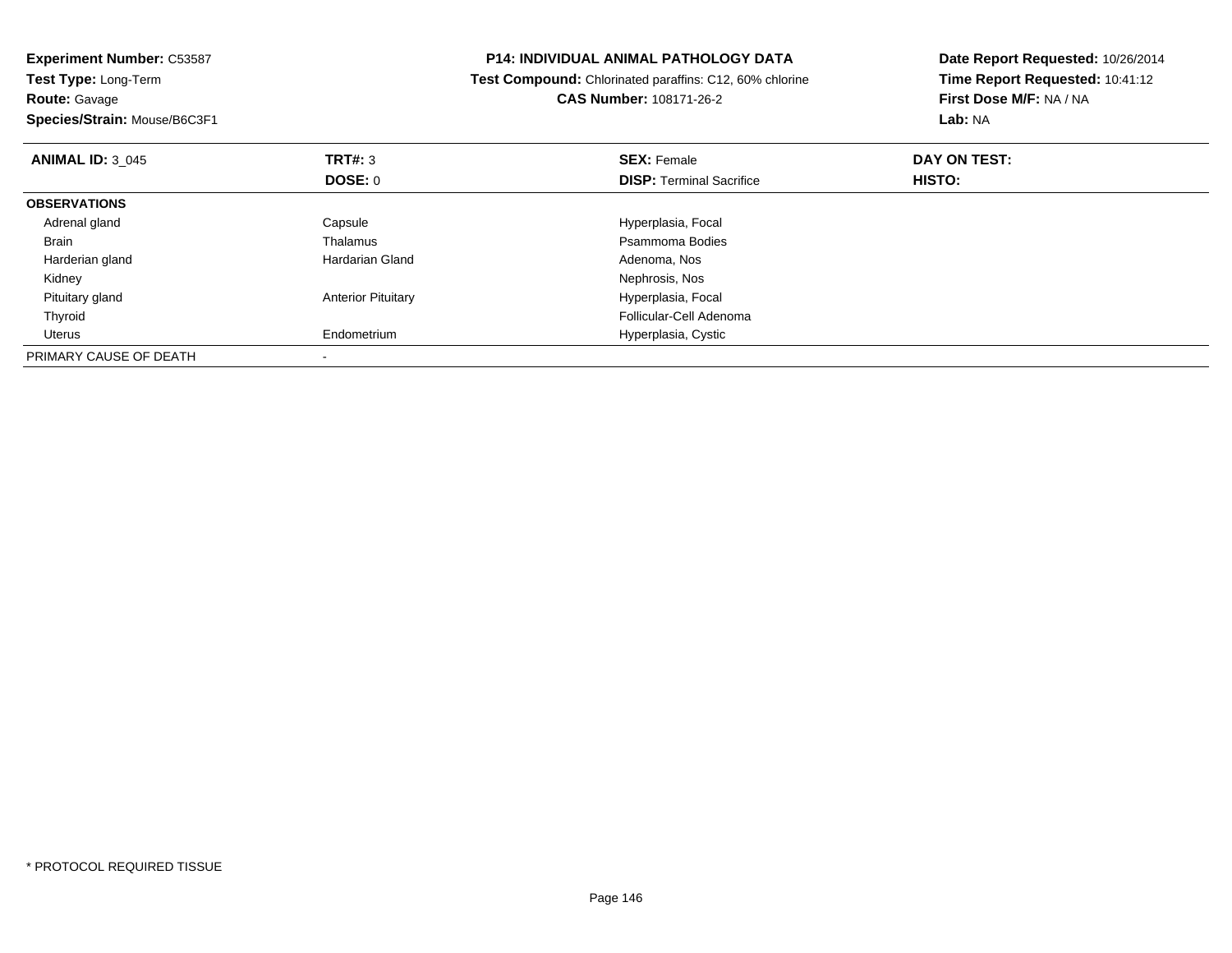| <b>Experiment Number: C53587</b><br>Test Type: Long-Term<br><b>Route: Gavage</b><br>Species/Strain: Mouse/B6C3F1 |                    | <b>P14: INDIVIDUAL ANIMAL PATHOLOGY DATA</b><br><b>Test Compound:</b> Chlorinated paraffins: C12, 60% chlorine<br>CAS Number: 108171-26-2 | Date Report Requested: 10/26/2014<br>Time Report Requested: 10:41:12<br>First Dose M/F: NA / NA<br>Lab: NA |
|------------------------------------------------------------------------------------------------------------------|--------------------|-------------------------------------------------------------------------------------------------------------------------------------------|------------------------------------------------------------------------------------------------------------|
| <b>ANIMAL ID: 3 046</b>                                                                                          | TRT#: 3<br>DOSE: 0 | <b>SEX: Female</b><br><b>DISP:</b> Terminal Sacrifice                                                                                     | DAY ON TEST:<br>HISTO:                                                                                     |
| <b>OBSERVATIONS</b>                                                                                              |                    |                                                                                                                                           |                                                                                                            |
| Brain                                                                                                            | Thalamus           | Psammoma Bodies                                                                                                                           |                                                                                                            |
| Lung                                                                                                             |                    | Alveolar/Bronchiolar Carcinoma                                                                                                            |                                                                                                            |
| Ovary                                                                                                            |                    | Cyst, Follicular Nos                                                                                                                      |                                                                                                            |
| Uterus                                                                                                           | Endometrium        | Hyperplasia, Cystic                                                                                                                       |                                                                                                            |
| PRIMARY CAUSE OF DEATH                                                                                           |                    |                                                                                                                                           |                                                                                                            |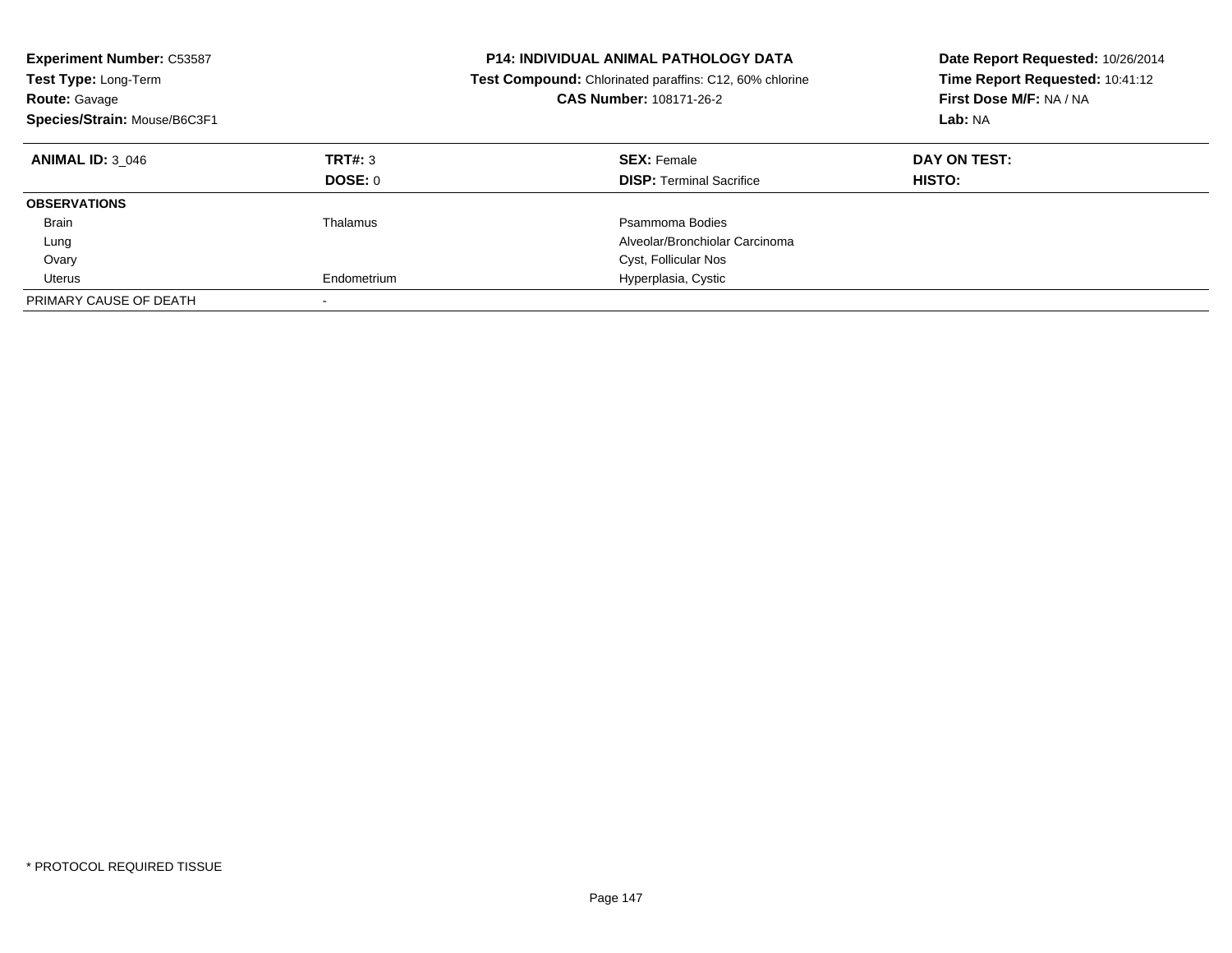**Experiment Number:** C53587**Test Type:** Long-Term**Route:** Gavage **Species/Strain:** Mouse/B6C3F1**P14: INDIVIDUAL ANIMAL PATHOLOGY DATA Test Compound:** Chlorinated paraffins: C12, 60% chlorine**CAS Number:** 108171-26-2**Date Report Requested:** 10/26/2014**Time Report Requested:** 10:41:12**First Dose M/F:** NA / NA**Lab:** NA**ANIMAL ID:** 3\_047 **TRT#:** <sup>3</sup> **SEX:** Female **DAY ON TEST: DOSE:** 0**DISP:** Terminal Sacrifice **HISTO: OBSERVATIONS** BrainThalamus **Properties** Psammoma Bodies Lung Hyperplasia, Lymphoid Pituitary glandAnterior Pituitary Spleen Hyperplasia, Lymphoid **Stomach** Forestomach **Hyperplasia**, Epithelial Forestomach Inflammation, Focal Thyroid Hyperplasia, Follicular Cell Uterus Endometrium Hyperplasia, Cystic PRIMARY CAUSE OF DEATH-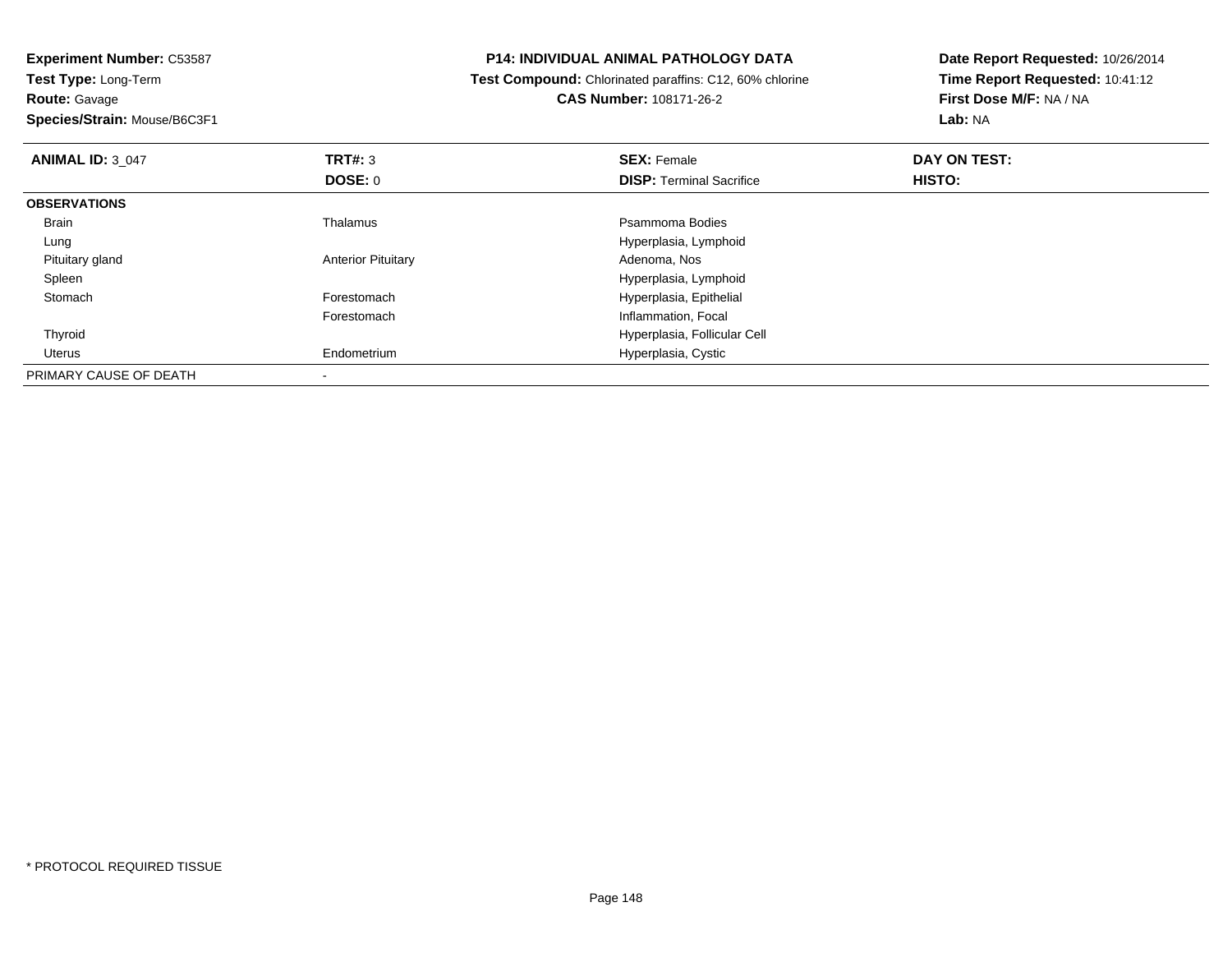| <b>Experiment Number: C53587</b>                    | <b>P14: INDIVIDUAL ANIMAL PATHOLOGY DATA</b> |                                                         | Date Report Requested: 10/26/2014                          |  |
|-----------------------------------------------------|----------------------------------------------|---------------------------------------------------------|------------------------------------------------------------|--|
| <b>Test Type: Long-Term</b><br><b>Route: Gavage</b> |                                              | Test Compound: Chlorinated paraffins: C12, 60% chlorine | Time Report Requested: 10:41:12<br>First Dose M/F: NA / NA |  |
|                                                     |                                              | <b>CAS Number: 108171-26-2</b>                          |                                                            |  |
| Species/Strain: Mouse/B6C3F1                        |                                              |                                                         | Lab: NA                                                    |  |
| <b>ANIMAL ID: 3 048</b>                             | TRT#: 3                                      | <b>SEX: Female</b>                                      | DAY ON TEST:                                               |  |
|                                                     | <b>DOSE: 0</b>                               | <b>DISP:</b> Terminal Sacrifice                         | HISTO:                                                     |  |
| <b>OBSERVATIONS</b>                                 |                                              |                                                         |                                                            |  |
| Brain                                               | Thalamus                                     | Psammoma Bodies                                         |                                                            |  |
| Intestine Small                                     | Mucosa, Jejunum                              | Hyperplasia, Adenomatous                                |                                                            |  |
| Liver                                               |                                              | Hepatocellular Carcinoma                                |                                                            |  |
| Spleen                                              |                                              | Hematopoiesis                                           |                                                            |  |
| Stomach                                             | Forestomach                                  | Hyperplasia, Epithelial                                 |                                                            |  |
|                                                     | Forestomach                                  | Inflammation, Focal                                     |                                                            |  |
| Uterus                                              | Endometrium                                  | Hyperplasia, Cystic                                     |                                                            |  |
|                                                     |                                              | Inflammation, Suppurative                               |                                                            |  |
| PRIMARY CAUSE OF DEATH                              |                                              |                                                         |                                                            |  |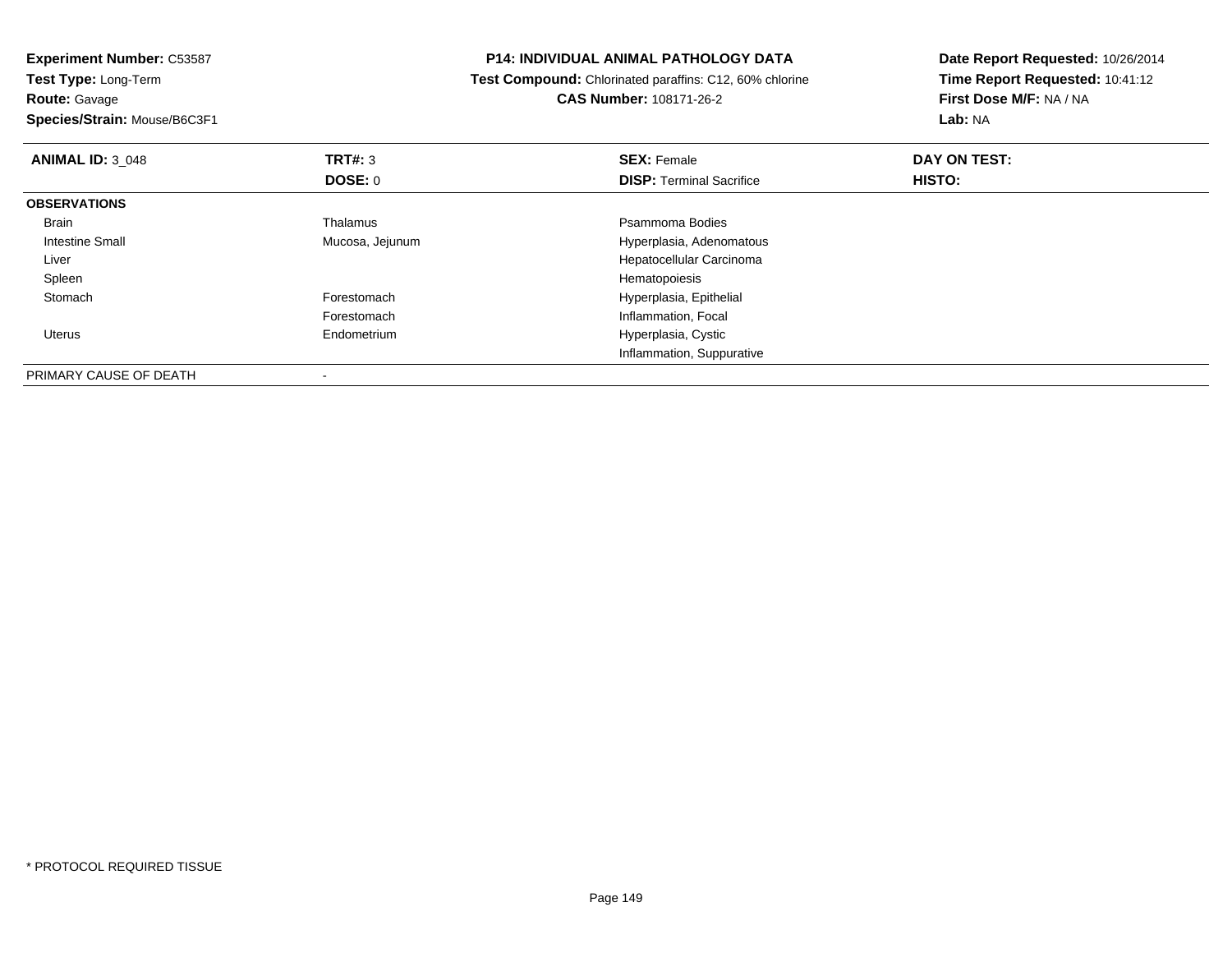| <b>Experiment Number: C53587</b><br>Test Type: Long-Term<br>Route: Gavage<br>Species/Strain: Mouse/B6C3F1 |                            | <b>P14: INDIVIDUAL ANIMAL PATHOLOGY DATA</b><br><b>Test Compound:</b> Chlorinated paraffins: C12, 60% chlorine<br><b>CAS Number: 108171-26-2</b> | Date Report Requested: 10/26/2014<br>Time Report Requested: 10:41:12<br>First Dose M/F: NA / NA<br>Lab: NA |
|-----------------------------------------------------------------------------------------------------------|----------------------------|--------------------------------------------------------------------------------------------------------------------------------------------------|------------------------------------------------------------------------------------------------------------|
| <b>ANIMAL ID: 3 049</b>                                                                                   | TRT#: 3                    | <b>SEX: Female</b>                                                                                                                               | DAY ON TEST:                                                                                               |
|                                                                                                           | DOSE: 0                    | <b>DISP:</b> Natural Death                                                                                                                       | HISTO:                                                                                                     |
| <b>OBSERVATIONS</b>                                                                                       |                            |                                                                                                                                                  |                                                                                                            |
| Liver                                                                                                     |                            | Necrosis, Focal                                                                                                                                  |                                                                                                            |
| Unspecified                                                                                               |                            | Edema, Nos                                                                                                                                       |                                                                                                            |
|                                                                                                           | <b>Multiple Organs Nos</b> | Lymphoma, Histiocytic-Malignant Type                                                                                                             |                                                                                                            |
| Uterus                                                                                                    | Endometrium                | Hyperplasia, Cystic                                                                                                                              |                                                                                                            |
| PRIMARY CAUSE OF DEATH                                                                                    |                            |                                                                                                                                                  |                                                                                                            |